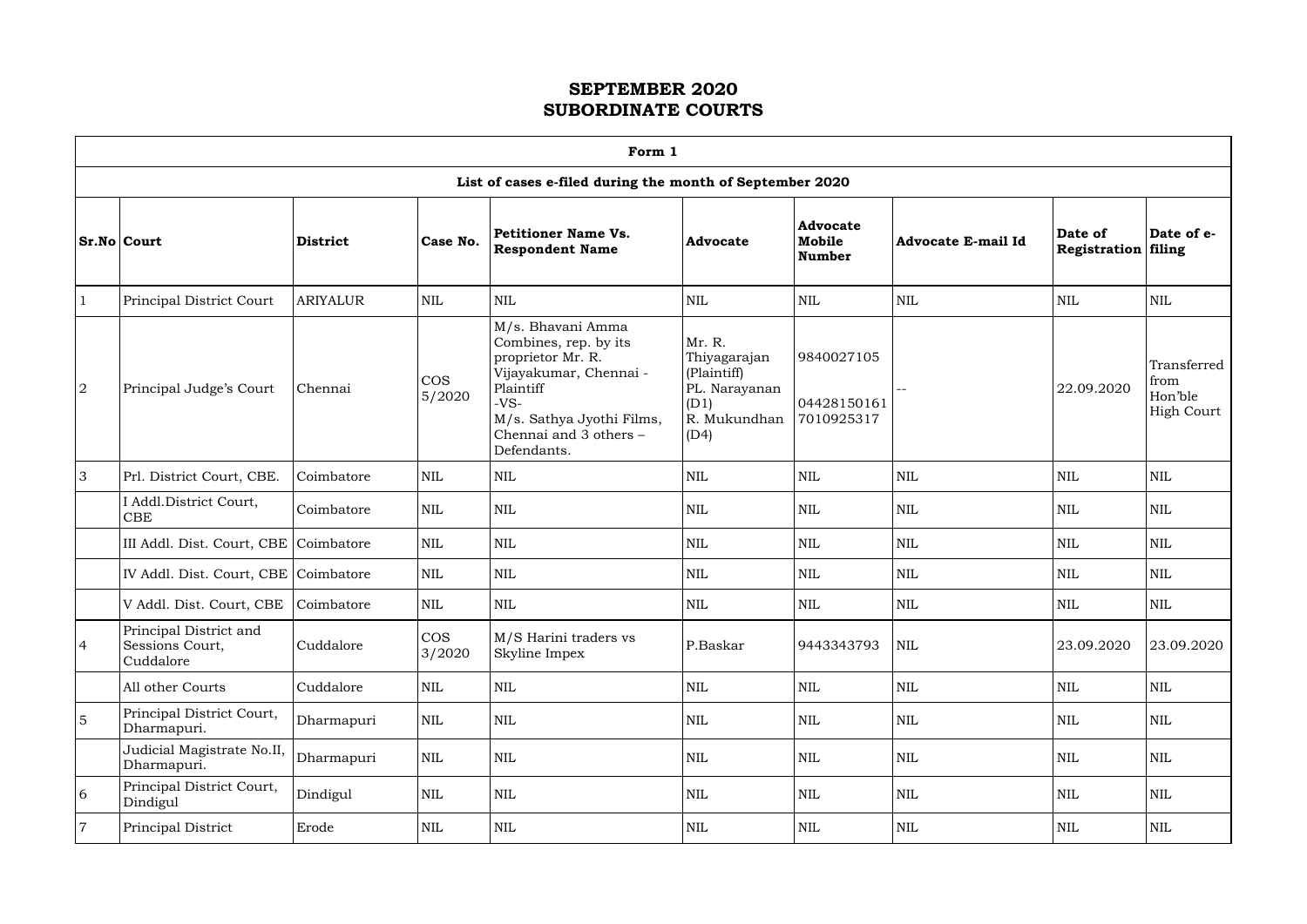|    |                                                            |                 |              | Form 1                                               |                 |                              |                    |                         |                      |  |  |  |  |  |
|----|------------------------------------------------------------|-----------------|--------------|------------------------------------------------------|-----------------|------------------------------|--------------------|-------------------------|----------------------|--|--|--|--|--|
|    | List of cases e-filed during the month of September 2020   |                 |              |                                                      |                 |                              |                    |                         |                      |  |  |  |  |  |
|    | $Sr.No $ Court                                             | <b>District</b> | Case No.     | <b>Petitioner Name Vs.</b><br><b>Respondent Name</b> | <b>Advocate</b> | Advocate<br>Mobile<br>Number | Advocate E-mail Id | Date of<br>Registration | Date of e-<br>filing |  |  |  |  |  |
|    | Court, Erode                                               |                 |              |                                                      |                 |                              |                    |                         |                      |  |  |  |  |  |
|    | <b>I</b> Additional District<br>Court, Erode               | Erode           | NIL          | $\mbox{NIL}$                                         | <b>NIL</b>      | <b>NIL</b>                   | $\mbox{NIL}$       | <b>NIL</b>              | <b>NIL</b>           |  |  |  |  |  |
|    | <b>II</b> Additional District<br>Court, Erode              | Erode           | <b>NIL</b>   | $\mbox{NIL}$                                         | <b>NIL</b>      | <b>NIL</b>                   | $\mbox{NIL}$       | $\mbox{NIL}$            | <b>NIL</b>           |  |  |  |  |  |
|    | <b>III Additional District</b><br>Court, Gobichettipalayam | Erode           | <b>NIL</b>   | <b>NIL</b>                                           | <b>NIL</b>      | <b>NIL</b>                   | $\mbox{NIL}$       | <b>NIL</b>              | <b>NIL</b>           |  |  |  |  |  |
|    | <b>IV Additional District</b><br>Court, Bhavani.           | Erode           | <b>NIL</b>   | $\mbox{NIL}$                                         | <b>NIL</b>      | <b>NIL</b>                   | $\mbox{NIL}$       | $\mbox{NIL}$            | <b>NIL</b>           |  |  |  |  |  |
|    | Principal Subordinate<br>Court, Erode                      | Erode           | $\mbox{NIL}$ | $\textsc{nil}$                                       | <b>NIL</b>      | <b>NIL</b>                   | $\mbox{NIL}$       | $\mbox{NIL}$            | <b>NIL</b>           |  |  |  |  |  |
|    | <b>I</b> Additional Subordinate<br>Court, Erode            | Erode           | $\mbox{NIL}$ | $\mbox{NIL}$                                         | $\mbox{NIL}$    | <b>NIL</b>                   | $\mbox{NIL}$       | <b>NIL</b>              | <b>NIL</b>           |  |  |  |  |  |
|    | <b>II Additional Subordinate</b><br>Court, Erode           | Erode           | $\mbox{NIL}$ | $\mbox{NIL}$                                         | <b>NIL</b>      | <b>NIL</b>                   | $\mbox{NIL}$       | <b>NIL</b>              | <b>NIL</b>           |  |  |  |  |  |
|    | Sub Court,<br>Gobichettipalayam                            | Erode           | $\mbox{NIL}$ | $\mbox{NIL}$                                         | <b>NIL</b>      | <b>NIL</b>                   | $\mbox{NIL}$       | <b>NIL</b>              | <b>NIL</b>           |  |  |  |  |  |
| 8  | Principal District<br>Court, Chengalpattu                  | Kancheepuram    | $\mbox{NIL}$ | $\mbox{NIL}$                                         | $\mbox{NIL}$    | <b>NIL</b>                   | $\mbox{NIL}$       | $\mbox{NIL}$            | $\mbox{NIL}$         |  |  |  |  |  |
| 9  | Principal District Court                                   | Kanniya Kumari  | NIL          | NIL                                                  | <b>NIL</b>      | <b>NIL</b>                   | $\mbox{NIL}$       | $\mbox{NIL}$            | <b>NIL</b>           |  |  |  |  |  |
| 10 | Principal District Court                                   | Karur           | <b>NIL</b>   | NIL                                                  | $\mbox{NIL}$    | <b>NIL</b>                   | $\mbox{NIL}$       | $\mbox{NIL}$            | <b>NIL</b>           |  |  |  |  |  |
| 11 | Principal District Court,<br>Krishnagiri                   | Krishnagiri     | $\mbox{NIL}$ | NIL                                                  | $\mbox{NIL}$    | NIL                          | <b>NIL</b>         | $\mbox{NIL}$            | <b>NIL</b>           |  |  |  |  |  |
|    | Additional District Court,<br>Krishnagiri                  | Krishnagiri     | $\mbox{NIL}$ | $\mbox{NIL}$                                         | <b>NIL</b>      | NIL                          | $\mbox{NIL}$       | <b>NIL</b>              | <b>NIL</b>           |  |  |  |  |  |
|    | Additional District Court,<br>Hosur.                       | Krishnagiri     | $\mbox{NIL}$ | $\mbox{NIL}$                                         | <b>NIL</b>      | NIL                          | <b>NIL</b>         | $\mbox{NIL}$            | <b>NIL</b>           |  |  |  |  |  |
| 12 | Prl. Dist. & Sessions<br>Court                             | Madurai         | $\mbox{NIL}$ | NIL                                                  | $\mbox{NIL}$    | NIL                          | $\mbox{NIL}$       | $\mbox{NIL}$            | <b>NIL</b>           |  |  |  |  |  |
|    | I Addl. Dist. & Sessions<br>Court                          | Madurai         | NIL          | $\mbox{NIL}$                                         | NIL             | NIL                          | $\mbox{NIL}$       | NIL                     | <b>NIL</b>           |  |  |  |  |  |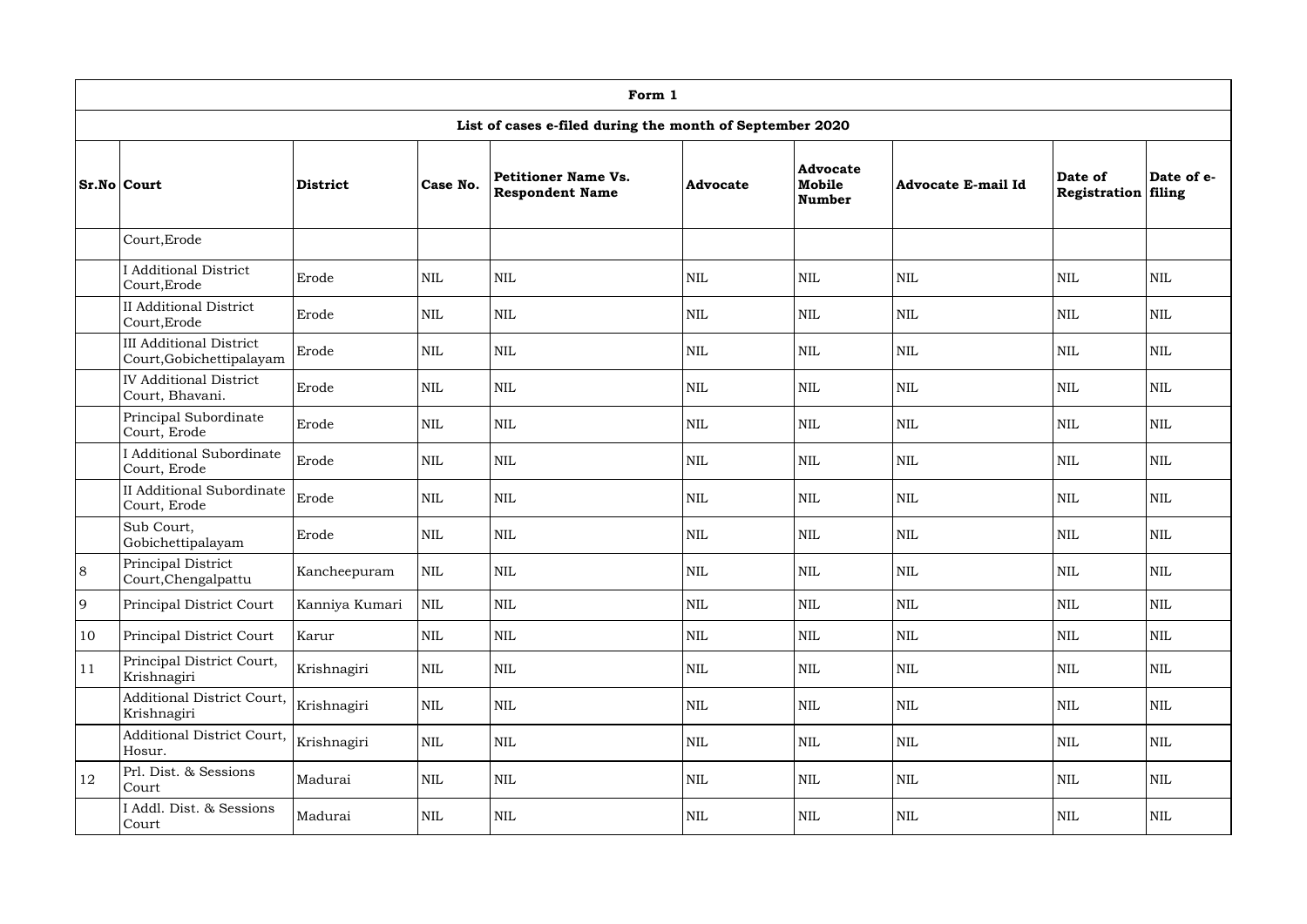|    | Form 1                                                   |                 |              |                                                      |                 |                                            |                           |                         |                      |  |  |  |  |  |
|----|----------------------------------------------------------|-----------------|--------------|------------------------------------------------------|-----------------|--------------------------------------------|---------------------------|-------------------------|----------------------|--|--|--|--|--|
|    | List of cases e-filed during the month of September 2020 |                 |              |                                                      |                 |                                            |                           |                         |                      |  |  |  |  |  |
|    | <b>Sr.No Court</b>                                       | <b>District</b> | Case No.     | <b>Petitioner Name Vs.</b><br><b>Respondent Name</b> | <b>Advocate</b> | <b>Advocate</b><br>Mobile<br><b>Number</b> | <b>Advocate E-mail Id</b> | Date of<br>Registration | Date of e-<br>filing |  |  |  |  |  |
|    | I Addl. Sub Court                                        | Madurai         | <b>NIL</b>   | NIL                                                  | <b>NIL</b>      | <b>NIL</b>                                 | <b>NIL</b>                | <b>NIL</b>              | <b>NIL</b>           |  |  |  |  |  |
|    | II Addl. Sub Court                                       | Madurai         | $\text{NIL}$ | $\mbox{NIL}$                                         | <b>NIL</b>      | <b>NIL</b>                                 | $\mbox{NIL}$              | $\mbox{NIL}$            | <b>NIL</b>           |  |  |  |  |  |
| 13 | District Court,<br>Nagapattinam                          | Nagapattinam    | <b>NIL</b>   | $\mbox{NIL}$                                         | <b>NIL</b>      | <b>NIL</b>                                 | <b>NIL</b>                | <b>NIL</b>              | <b>NIL</b>           |  |  |  |  |  |
|    | Fast Track Mahila Court,<br>Nagapattinam                 | Nagapattinam    | <b>NIL</b>   | <b>NIL</b>                                           | <b>NIL</b>      | <b>NIL</b>                                 | <b>NIL</b>                | <b>NIL</b>              | <b>NIL</b>           |  |  |  |  |  |
|    | Additional District Court,<br>Mayiladuthurai             | Nagapattinam    | <b>NIL</b>   | <b>NIL</b>                                           | <b>NIL</b>      | <b>NIL</b>                                 | $\mbox{NIL}$              | $\mbox{NIL}$            | <b>NIL</b>           |  |  |  |  |  |
|    | Sub Court, Nagapattinam Nagapattinam                     |                 | <b>NIL</b>   | $\mbox{NIL}$                                         | <b>NIL</b>      | <b>NIL</b>                                 | $\mbox{NIL}$              | $\mbox{NIL}$            | <b>NIL</b>           |  |  |  |  |  |
|    | Principal Sub Court,<br>Mayiladuthurai                   | Nagapattinam    | $\text{NIL}$ | $\mbox{NIL}$                                         | <b>NIL</b>      | <b>NIL</b>                                 | $\mbox{NIL}$              | $\mbox{NIL}$            | <b>NIL</b>           |  |  |  |  |  |
|    | Additional Sub Court,<br>Mayiladuthurai                  | Nagapattinam    | <b>NIL</b>   | $\mbox{NIL}$                                         | <b>NIL</b>      | <b>NIL</b>                                 | <b>NIL</b>                | $\mbox{NIL}$            | <b>NIL</b>           |  |  |  |  |  |
| 14 | The Principal District<br>Judge                          | Namakkal        | <b>NIL</b>   | <b>NIL</b>                                           | <b>NIL</b>      | <b>NIL</b>                                 | $\mbox{NIL}$              | <b>NIL</b>              | <b>NIL</b>           |  |  |  |  |  |
| 15 | District Court<br>Udhagamandalam,<br>Nilgris             | Nilgris         | $\mbox{NIL}$ | NIL                                                  | NIL             | <b>NIL</b>                                 | <b>NIL</b>                | $\mbox{NIL}$            | <b>NIL</b>           |  |  |  |  |  |
| 16 | Principal District Court                                 | Perambalur      | $\mbox{NIL}$ | <b>NIL</b>                                           | NIL             | NIL                                        | $\mbox{NIL}$              | $\mbox{NIL}$            | <b>NIL</b>           |  |  |  |  |  |
|    | Mahila Court                                             | Perambalur      | $\mbox{NIL}$ | $\mbox{NIL}$                                         | <b>NIL</b>      | $\mbox{NIL}$                               | $\mbox{NIL}$              | $\mbox{NIL}$            | <b>NIL</b>           |  |  |  |  |  |
|    | Sub Court                                                | Perambalur      | NIL          | $\mbox{NIL}$                                         | <b>NIL</b>      | <b>NIL</b>                                 | $\mbox{NIL}$              | $\mbox{NIL}$            | <b>NIL</b>           |  |  |  |  |  |
| 17 | The Principal District<br>Court                          | Pudukottai      | $\mbox{NIL}$ | $\mbox{NIL}$                                         | <b>NIL</b>      | <b>NIL</b>                                 | $\mbox{NIL}$              | $\mbox{NIL}$            | <b>NIL</b>           |  |  |  |  |  |
|    | The Mahila Court                                         | Pudukottai      | $\mbox{NIL}$ | $\mbox{NIL}$                                         | <b>NIL</b>      | NIL                                        | $\mbox{NIL}$              | $\mbox{NIL}$            | <b>NIL</b>           |  |  |  |  |  |
|    | The Principal Sub Court                                  | Pudukottai      | $\mbox{NIL}$ | $\mbox{NIL}$                                         | $\mbox{NIL}$    | NIL                                        | $\mbox{NIL}$              | $\mbox{NIL}$            | <b>NIL</b>           |  |  |  |  |  |
|    | The Additional Sub Court Pudukottai                      |                 | $\text{NIL}$ | $\mbox{NIL}$                                         | <b>NIL</b>      | <b>NIL</b>                                 | $\mbox{NIL}$              | $\mbox{NIL}$            | <b>NIL</b>           |  |  |  |  |  |
|    | The Additional District                                  | Pudukottai      | $\mbox{NIL}$ | $\mbox{NIL}$                                         | <b>NIL</b>      | <b>NIL</b>                                 | $\mbox{NIL}$              | $\mbox{NIL}$            | <b>NIL</b>           |  |  |  |  |  |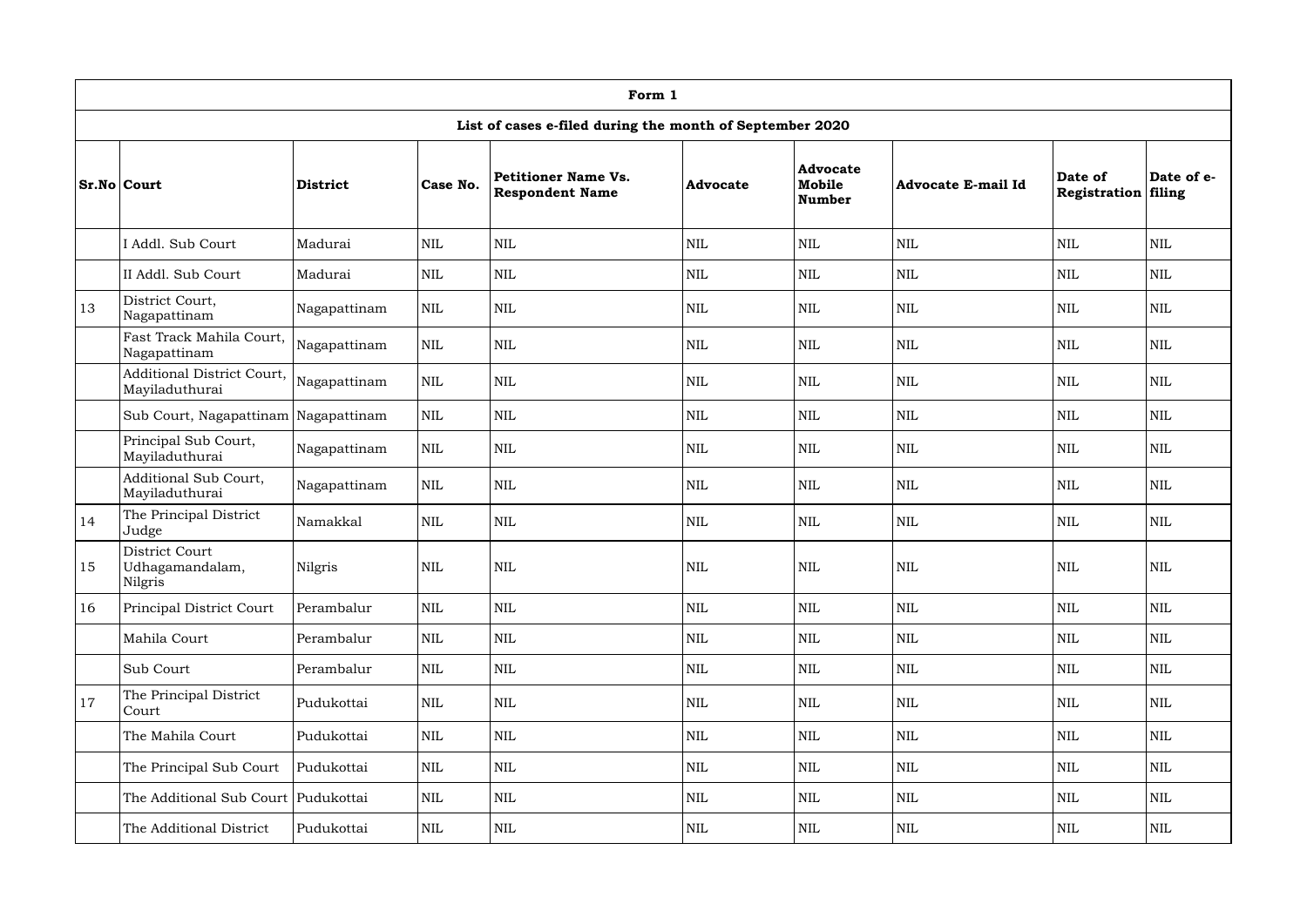|    | Form 1                                                   |                    |                  |                                                                                                                  |                             |                                     |                                         |                                       |            |  |  |  |  |
|----|----------------------------------------------------------|--------------------|------------------|------------------------------------------------------------------------------------------------------------------|-----------------------------|-------------------------------------|-----------------------------------------|---------------------------------------|------------|--|--|--|--|
|    | List of cases e-filed during the month of September 2020 |                    |                  |                                                                                                                  |                             |                                     |                                         |                                       |            |  |  |  |  |
|    | Sr.No Court                                              | <b>District</b>    | Case No.         | <b>Petitioner Name Vs.</b><br><b>Respondent Name</b>                                                             | <b>Advocate</b>             | <b>Advocate</b><br>Mobile<br>Number | <b>Advocate E-mail Id</b>               | Date of<br><b>Registration filing</b> | Date of e- |  |  |  |  |
|    | Court                                                    |                    |                  |                                                                                                                  |                             |                                     |                                         |                                       |            |  |  |  |  |
|    | The Sub Court,<br>Aranthangi                             | Pudukottai         | <b>NIL</b>       | <b>NIL</b>                                                                                                       | <b>NIL</b>                  | <b>NIL</b>                          | <b>NIL</b>                              | <b>NIL</b>                            | <b>NIL</b> |  |  |  |  |
| 18 | Principal District Court                                 | Ramanathapuram NIL |                  | $\mbox{NIL}$                                                                                                     | <b>NIL</b>                  | <b>NIL</b>                          | <b>NIL</b>                              | $\mbox{NIL}$                          | <b>NIL</b> |  |  |  |  |
| 19 | Principal District Court,<br>Salem.                      | Salem              | <b>NIL</b>       | <b>NIL</b>                                                                                                       | <b>NIL</b>                  | <b>NIL</b>                          | <b>NIL</b>                              | <b>NIL</b>                            | <b>NIL</b> |  |  |  |  |
| 20 | Principal District and<br><b>Sessions Court</b>          | Sivagangai         | $\mbox{NIL}$     | <b>NIL</b>                                                                                                       | <b>NIL</b>                  | <b>NIL</b>                          | <b>NIL</b>                              | NIL                                   | <b>NIL</b> |  |  |  |  |
| 21 | Prl. District Court                                      | Thanjavur          | O.S.<br>113/2020 | Bank of India, Pappanadu<br>Branch, Vs<br>1. Ambika and another                                                  | R. Ganesan                  | 9443161454                          | ramanath $01\mathcal{(a)}$<br>gmail.com | 08.09.2020                            | 21.08.2019 |  |  |  |  |
|    | Prl. District Court                                      | Thanjavur          | O.S.             | Best Insurance Booking<br>Service Pvt. Ltd., Vs<br>119/2020 Sunshine Bakery Food<br>Private Limited and 2 others | V.<br>Santharaman           | 9443106210                          |                                         | 19.09.2020                            | 10.02.2020 |  |  |  |  |
|    | Prl. District Court                                      | Thanjavur          | 0.S.<br>125/2020 | Sampoorna Aquva Agencies<br>Vs<br>R. Mani and another                                                            | V.Viswanathan               | 9245550780                          | Cr.vph.put@ gmail.com $ 25.09.2020$     |                                       | 20.12.2019 |  |  |  |  |
|    | Prl. District Court                                      | Thanjavur          | O.S.             | MRB Aqua Agencies, Vs<br>$126/2020$ Ayyappan and another                                                         | V.Viswanathan               | 9245550780                          |                                         | 25.09.2020                            | 24.10.2019 |  |  |  |  |
|    | Prl. District Court                                      | Thanjavur          | O.S.<br>127/2020 | Sampoorna Aquva Agencies<br>Vs<br>M.Sudharsanan Babu                                                             | V.Viswanathan               | 9245550780                          |                                         | 25.09.2020                            | 24.08.2020 |  |  |  |  |
|    | Prl. District Court                                      | Thanjavur          | O.S.             | MRB Aqua Agencies, Vs<br>128/2020 K.G.Shanmugasundaram                                                           | V.Viswanathan               | 9245550780                          |                                         | 25.09.2020                            | 22.01.2020 |  |  |  |  |
|    | Prl. District Court                                      | Thanjavur          | O.S.             | Sampoorna Aquva Agencies<br>129/2020 Vs M.Murali                                                                 | V.Viswanathan               | 9245550780                          |                                         | 25.09.2020                            | 24.08.2020 |  |  |  |  |
|    | Prl. District Court                                      | Thanjavur          | O.S.             | M/s.Gati Limited Vs<br>132/2020 Vijayraghavan & another                                                          | N.Swaminathan   94435225264 |                                     |                                         | 29.09.2020                            | 11.09.2020 |  |  |  |  |
|    | <b>III Additional District</b><br>Judge, Pattukkottai.   | Thanjavur          | Nil              | Nil                                                                                                              | Nil                         | Nil                                 | Nil                                     | Nil                                   | Nil        |  |  |  |  |
| 22 | Principal District Court                                 | Theni              | <b>NIL</b>       | $\mbox{NIL}$                                                                                                     | NIL                         | <b>NIL</b>                          | $\mbox{NIL}$                            | <b>NIL</b>                            | <b>NIL</b> |  |  |  |  |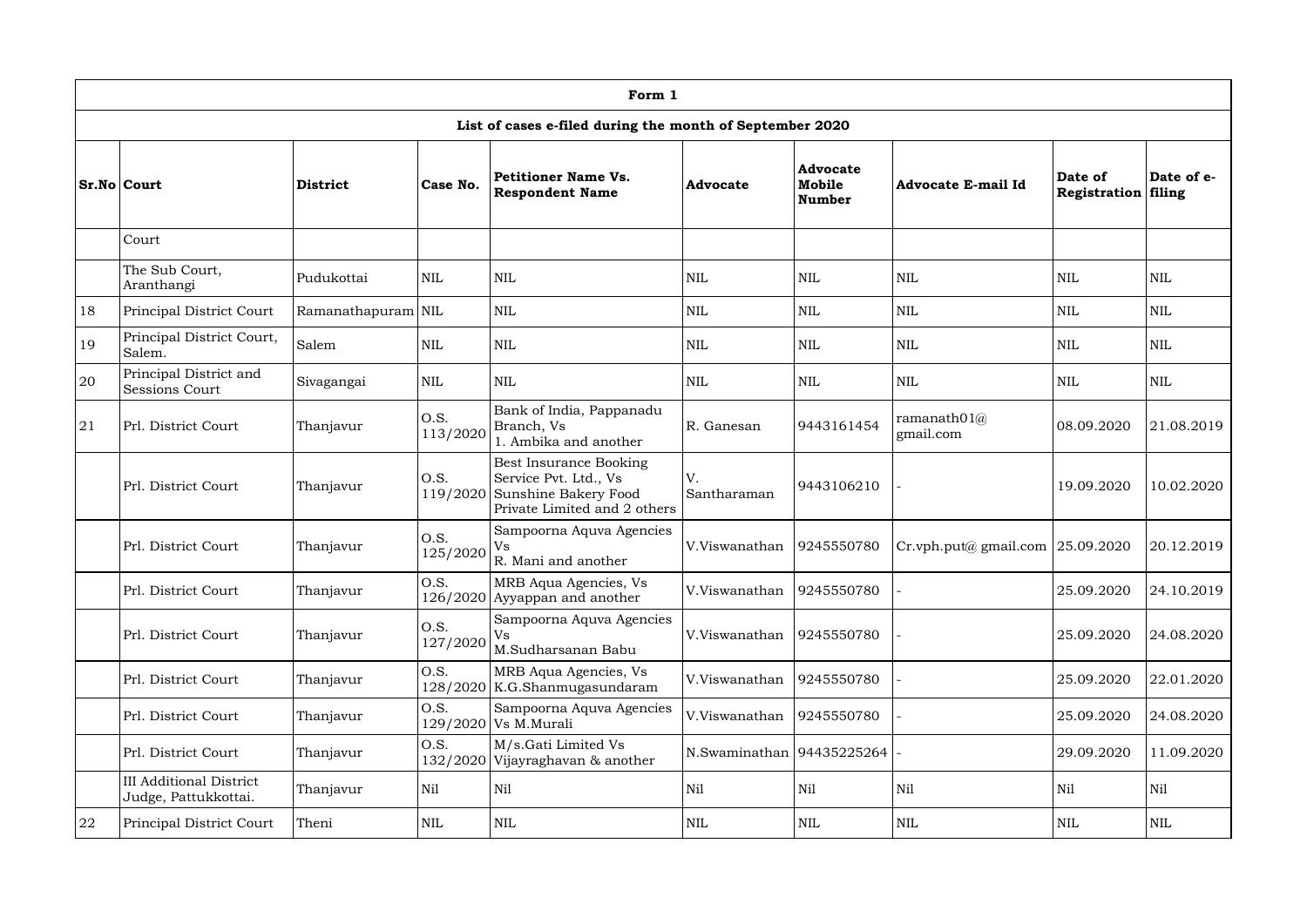|    | Form 1                                                             |                 |                       |                                                                                                                                                                                                                  |            |                                            |                                    |                         |                      |  |  |  |  |
|----|--------------------------------------------------------------------|-----------------|-----------------------|------------------------------------------------------------------------------------------------------------------------------------------------------------------------------------------------------------------|------------|--------------------------------------------|------------------------------------|-------------------------|----------------------|--|--|--|--|
|    |                                                                    |                 |                       | List of cases e-filed during the month of September 2020                                                                                                                                                         |            |                                            |                                    |                         |                      |  |  |  |  |
|    | <b>Sr.No Court</b>                                                 | <b>District</b> | Case No.              | Petitioner Name Vs.<br><b>Respondent Name</b>                                                                                                                                                                    | Advocate   | <b>Advocate</b><br>Mobile<br><b>Number</b> | <b>Advocate E-mail Id</b>          | Date of<br>Registration | Date of e-<br>filing |  |  |  |  |
| 23 | Principal District Court,<br>Thoothukudi                           | Thoothukudi     | <b>NIL</b>            | <b>NIL</b>                                                                                                                                                                                                       | <b>NIL</b> | <b>NIL</b>                                 | $\mbox{NIL}$                       | <b>NIL</b>              | <b>NIL</b>           |  |  |  |  |
| 24 | Principal District Court                                           | Tiruchirappalli | $\mbox{NIL}$          | <b>NIL</b>                                                                                                                                                                                                       | <b>NIL</b> | <b>NIL</b>                                 | $\mbox{NIL}$                       | NIL                     | <b>NIL</b>           |  |  |  |  |
|    | <b>II</b> Additional District<br>Court                             | Tiruchirappalli | $\mbox{NIL}$          | <b>NIL</b>                                                                                                                                                                                                       | <b>NIL</b> | <b>NIL</b>                                 | <b>NIL</b>                         | <b>NIL</b>              | <b>NIL</b>           |  |  |  |  |
| 25 | Principal District Court                                           | Tirunelveli     | $\mbox{NIL}$          | <b>NIL</b>                                                                                                                                                                                                       | <b>NIL</b> | <b>NIL</b>                                 | <b>NIL</b>                         | <b>NIL</b>              | <b>NIL</b>           |  |  |  |  |
| 26 | Principal Sub Court,<br>Tiruppur                                   | Tiruppur        | <b>OS</b><br>177/2020 | Tamilnadu Mercantile Bank<br>Ltd., Tiruppur Main Branch,<br>Represented by its Chief<br>Manager Vs 1. C.<br>Mahadevan Proprietor, M/s.<br>DD Packaging & 2. S.<br>Vanithadevi                                    | V. Sairam  | 9842260459                                 | Sairamvakil@gmail.com   17.08.2020 |                         | 05.09.2020           |  |  |  |  |
|    | Principal Sub Court,<br>Tiruppur                                   | Tiruppur        | <b>OS</b><br>183/2020 | Union Bank of India,<br>Veerapandi Branch,<br>Tiruppur Rep. by its Senior<br>Manager, Xavier Fernando<br>Vs M/s. Sunshine Export<br>Rep. by its Partner P.<br>Suresh Kumar and<br>S.Dhanalakshmi and 2<br>others | V. Sairam  | 9842260459                                 | Sairamvakil@gmail.com 27.08.2020   |                         | 05.09.2020           |  |  |  |  |
| 27 | Principal District Court,<br>Tiruvallur                            | Tiruvallur      | <b>NIL</b>            | <b>NIL</b>                                                                                                                                                                                                       | <b>NIL</b> | <b>NIL</b>                                 | <b>NIL</b>                         | <b>NIL</b>              | NIL                  |  |  |  |  |
|    | The I Additional District<br>and Sessions Court,<br>Tiruvallur.    | Tiruvallur      | $\text{NIL}$          | <b>NIL</b>                                                                                                                                                                                                       | <b>NIL</b> | <b>NIL</b>                                 | <b>NIL</b>                         | <b>NIL</b>              | NIL                  |  |  |  |  |
|    | The II Additional District<br>and Sessions Court,<br>Poonamallee.  | Tiruvallur      | $\mbox{NIL}$          | <b>NIL</b>                                                                                                                                                                                                       | <b>NIL</b> | <b>NIL</b>                                 | <b>NIL</b>                         | <b>NIL</b>              | NIL                  |  |  |  |  |
|    | The III Additional District<br>and Sessions Court,<br>Poonamallee. | Tiruvallur      | $\mbox{NIL}$          | <b>NIL</b>                                                                                                                                                                                                       | <b>NIL</b> | <b>NIL</b>                                 | <b>NIL</b>                         | <b>NIL</b>              | NIL                  |  |  |  |  |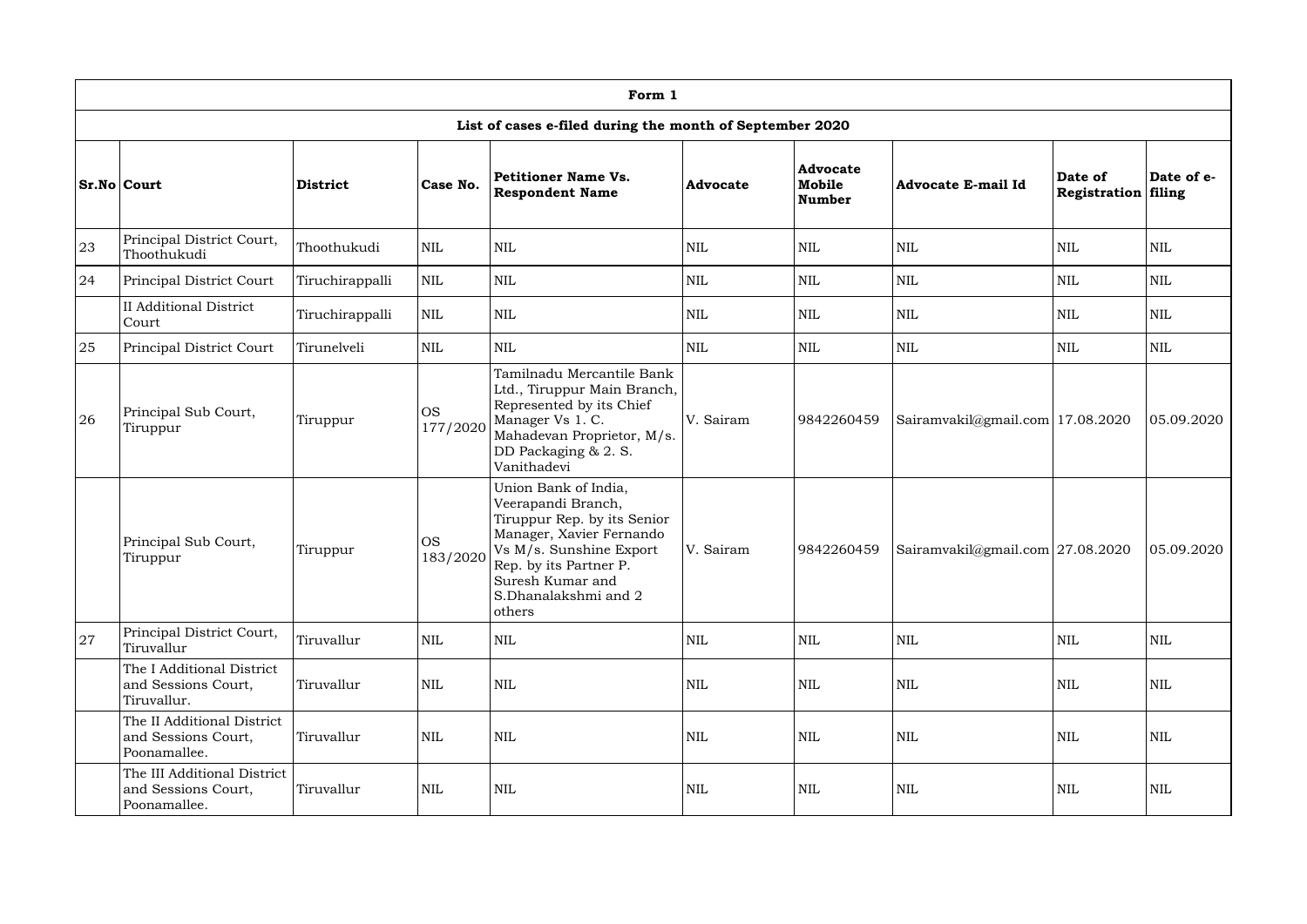|                                                                                                                                                                                                                         | Form 1                                                        |                |              |            |            |              |              |              |                      |  |  |  |  |
|-------------------------------------------------------------------------------------------------------------------------------------------------------------------------------------------------------------------------|---------------------------------------------------------------|----------------|--------------|------------|------------|--------------|--------------|--------------|----------------------|--|--|--|--|
|                                                                                                                                                                                                                         | List of cases e-filed during the month of September 2020      |                |              |            |            |              |              |              |                      |  |  |  |  |
| <b>Advocate</b><br>Petitioner Name Vs.<br>Date of<br>Case No.<br>Mobile<br>$Sr.No $ Court<br><b>District</b><br><b>Advocate E-mail Id</b><br><b>Advocate</b><br><b>Respondent Name</b><br>Registration<br><b>Number</b> |                                                               |                |              |            |            |              |              |              | Date of e-<br>filing |  |  |  |  |
|                                                                                                                                                                                                                         | The IV Additional District<br>and Sessions Court,<br>Ponneri. | Tiruvallur     | $\mbox{NIL}$ | <b>NIL</b> | <b>NIL</b> | <b>NIL</b>   | $\mbox{NIL}$ | <b>NIL</b>   | <b>NIL</b>           |  |  |  |  |
|                                                                                                                                                                                                                         | The Sub Court,<br>Tiruvallur.                                 | Tiruvallur     | $\mbox{NIL}$ | <b>NIL</b> | <b>NIL</b> | <b>NIL</b>   | $\mbox{NIL}$ | <b>NIL</b>   | <b>NIL</b>           |  |  |  |  |
|                                                                                                                                                                                                                         | The Sub Court,<br>Poonamallee.                                | Tiruvallur     | $\text{NIL}$ | <b>NIL</b> | <b>NIL</b> | <b>NIL</b>   | $\mbox{NIL}$ | NIL          | <b>NIL</b>           |  |  |  |  |
|                                                                                                                                                                                                                         | The Sub Court, Tiruttani.                                     | Tiruvallur     | <b>NIL</b>   | <b>NIL</b> | <b>NIL</b> | <b>NIL</b>   | $\mbox{NIL}$ | <b>NIL</b>   | <b>NIL</b>           |  |  |  |  |
| 28                                                                                                                                                                                                                      | Principal District Court,<br>Tiruvannamalai.                  | Tiruvannamalai | <b>NIL</b>   | <b>NIL</b> | <b>NIL</b> | <b>NIL</b>   | $\mbox{NIL}$ | <b>NIL</b>   | <b>NIL</b>           |  |  |  |  |
|                                                                                                                                                                                                                         | <b>Additional District Court</b><br>(FTC), Arni               | Tiruvannamalai | $\mbox{NIL}$ | <b>NIL</b> | <b>NIL</b> | $\mbox{NIL}$ | $\mbox{NIL}$ | <b>NIL</b>   | <b>NIL</b>           |  |  |  |  |
| 29                                                                                                                                                                                                                      | Principal District Court                                      | Tiruvarur      | $\mbox{NIL}$ | <b>NIL</b> | <b>NIL</b> | $\mbox{NIL}$ | $\mbox{NIL}$ | <b>NIL</b>   | <b>NIL</b>           |  |  |  |  |
| 30                                                                                                                                                                                                                      | Principal District Court,<br>Vellore                          | Vellore        | $\text{NIL}$ | <b>NIL</b> | <b>NIL</b> | <b>NIL</b>   | $\mbox{NIL}$ | NIL          | NIL                  |  |  |  |  |
| 31                                                                                                                                                                                                                      | Principal District Court                                      | Villupuram     | $\text{NIL}$ | <b>NIL</b> | <b>NIL</b> | NIL          | $\mbox{NIL}$ | NIL          | <b>NIL</b>           |  |  |  |  |
| 32                                                                                                                                                                                                                      | Principal District Court,<br>Srivillliputtur                  | Virudhunagar   | <b>NIL</b>   | NIL        | <b>NIL</b> | <b>NIL</b>   | <b>NIL</b>   | <b>NIL</b>   | <b>NIL</b>           |  |  |  |  |
|                                                                                                                                                                                                                         | Sub Court, Sivakasi                                           | Virudhunagar   | NIL          | <b>NIL</b> | <b>NIL</b> | NIL          | $\mbox{NIL}$ | $\mbox{NIL}$ | <b>NIL</b>           |  |  |  |  |
| 33                                                                                                                                                                                                                      | PDJ                                                           | Puducherry     | $\mbox{NIL}$ | NIL        | NIL        | NIL          | <b>NIL</b>   | NIL          | <b>NIL</b>           |  |  |  |  |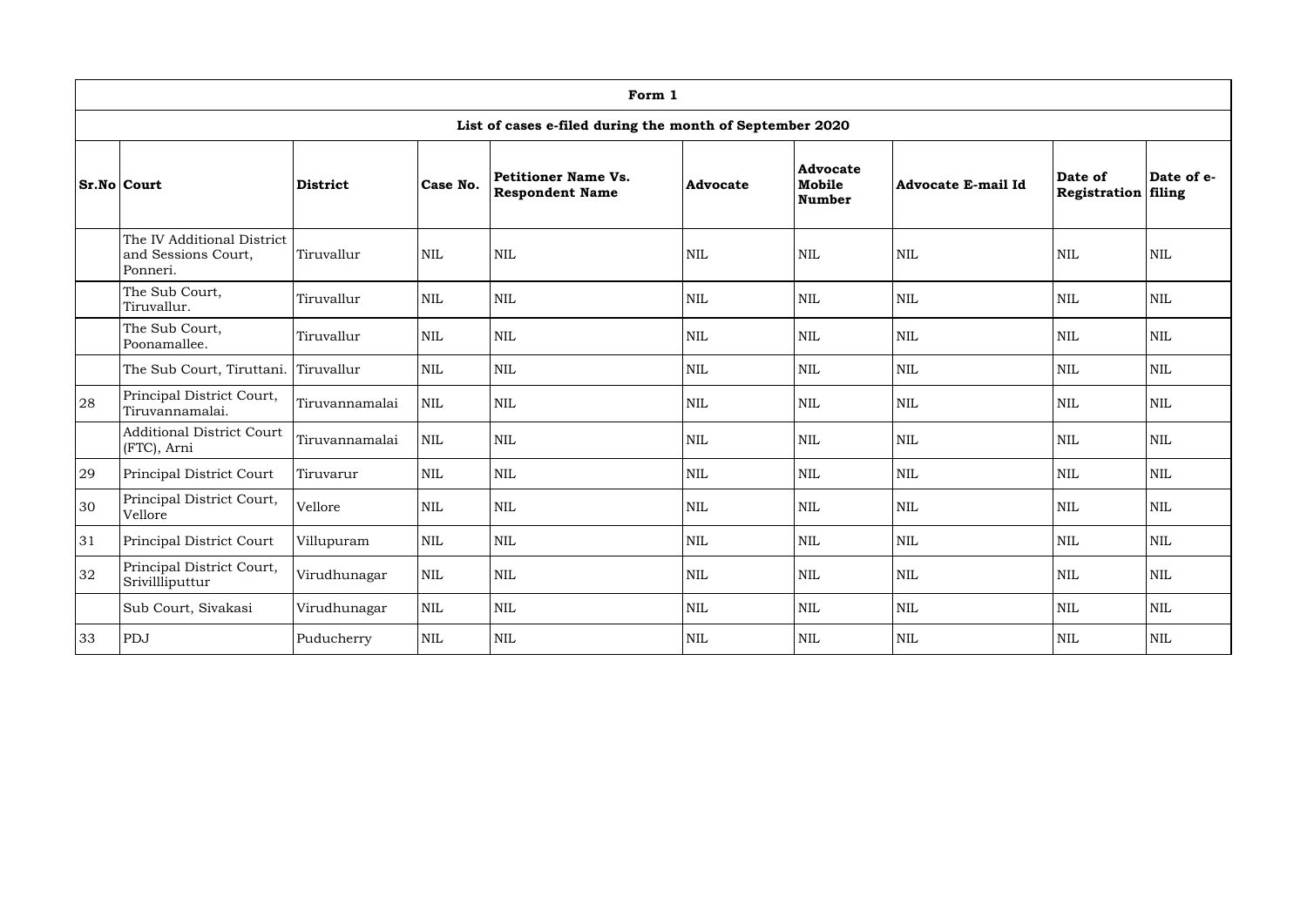|   |                                                                                            |                 |                      | Form 2                                                                                                                                                                                 |                                                                         |                         |                                               |  |  |  |  |  |  |
|---|--------------------------------------------------------------------------------------------|-----------------|----------------------|----------------------------------------------------------------------------------------------------------------------------------------------------------------------------------------|-------------------------------------------------------------------------|-------------------------|-----------------------------------------------|--|--|--|--|--|--|
|   | List of cases in which e-payment of Court fees was made during the month of September 2020 |                 |                      |                                                                                                                                                                                        |                                                                         |                         |                                               |  |  |  |  |  |  |
|   | <b>Sr.No Court</b>                                                                         | <b>District</b> |                      | Case No. Petitioner Name Vs. Respondent Name                                                                                                                                           | <b>Advocate</b>                                                         | Date of<br>Registration | Date of e-<br>payment of<br><b>Court Fees</b> |  |  |  |  |  |  |
|   | Principal District Court                                                                   | Ariyalur        | <b>NIL</b>           | <b>NIL</b>                                                                                                                                                                             | <b>NIL</b>                                                              | <b>NIL</b>              | $\mbox{NIL}$                                  |  |  |  |  |  |  |
| 2 | Principal Judge's Court                                                                    | Chennai         | <b>COS</b><br>5/2020 | M/s. Bhavani Amma Combines, rep. by its<br>proprietor Mr. R. Vijayakumar, Chennai - Plaintiff (Plaintiff)<br>$-VS-$<br>M/s. Sathya Jyothi Films, Chennai and 3 others -<br>Defendants. | Mr. R.<br>Thiyagarajan<br>PL. Narayanan<br>(D1)<br>R. Mukundhan<br>(D4) | 22.09.2020              | Transferred from<br>Hon'ble High Court        |  |  |  |  |  |  |
| 3 | Prl. District Court, CBE.                                                                  | Coimbatore      | <b>NIL</b>           | <b>NIL</b>                                                                                                                                                                             | <b>NIL</b>                                                              | <b>NIL</b>              | $\mbox{NIL}$                                  |  |  |  |  |  |  |
|   | I Addl. District Court, CBE                                                                | Coimbatore      | <b>NIL</b>           | <b>NIL</b>                                                                                                                                                                             | <b>NIL</b>                                                              | <b>NIL</b>              | <b>NIL</b>                                    |  |  |  |  |  |  |
|   | III Addl. Dist. Court, CBE                                                                 | Coimbatore      | <b>NIL</b>           | <b>NIL</b>                                                                                                                                                                             | <b>NIL</b>                                                              | $\text{NIL}$            | <b>NIL</b>                                    |  |  |  |  |  |  |
|   | IV Addl. Dist. Court, CBE                                                                  | Coimbatore      | <b>NIL</b>           | <b>NIL</b>                                                                                                                                                                             | <b>NIL</b>                                                              | <b>NIL</b>              | <b>NIL</b>                                    |  |  |  |  |  |  |
|   | V Addl. Dist. Court, CBE                                                                   | Coimbatore      | <b>NIL</b>           | <b>NIL</b>                                                                                                                                                                             | <b>NIL</b>                                                              | <b>NIL</b>              | <b>NIL</b>                                    |  |  |  |  |  |  |
| 4 | Principal District and Sessions<br>Court, Cuddalore                                        | Cuddalore       | <b>NIL</b>           | <b>NIL</b>                                                                                                                                                                             | <b>NIL</b>                                                              | <b>NIL</b>              | <b>NIL</b>                                    |  |  |  |  |  |  |
|   | All other Courts                                                                           | Cuddalore       | $\mbox{NIL}$         | <b>NIL</b>                                                                                                                                                                             | $\mbox{NIL}$                                                            | $\mbox{NIL}$            | <b>NIL</b>                                    |  |  |  |  |  |  |
| 5 | Principal District Court,<br>Dharmapuri.                                                   | Dharmapuri      | <b>NIL</b>           | <b>NIL</b>                                                                                                                                                                             | NIL                                                                     | $\mbox{NIL}$            | NIL                                           |  |  |  |  |  |  |
|   | Judicial Magistrate No.II,<br>Dharmapuri.                                                  | Dharmapuri      | <b>NIL</b>           | NIL                                                                                                                                                                                    | NIL                                                                     | $\mbox{NIL}$            | NIL                                           |  |  |  |  |  |  |
| 6 | Principal District Court,<br>Dindigul                                                      | Dindigul        | <b>NIL</b>           | <b>NIL</b>                                                                                                                                                                             | NIL                                                                     | $\mbox{NIL}$            | $\mbox{NIL}$                                  |  |  |  |  |  |  |
|   | Principal District Court, Erode                                                            | Erode           | <b>NIL</b>           | $\mbox{NIL}$                                                                                                                                                                           | <b>NIL</b>                                                              | $\mbox{NIL}$            | NIL                                           |  |  |  |  |  |  |
|   | <b>I</b> Additional District<br>Court, Erode                                               | Erode           | <b>NIL</b>           | <b>NIL</b>                                                                                                                                                                             | NIL                                                                     | $\mbox{NIL}$            | NIL                                           |  |  |  |  |  |  |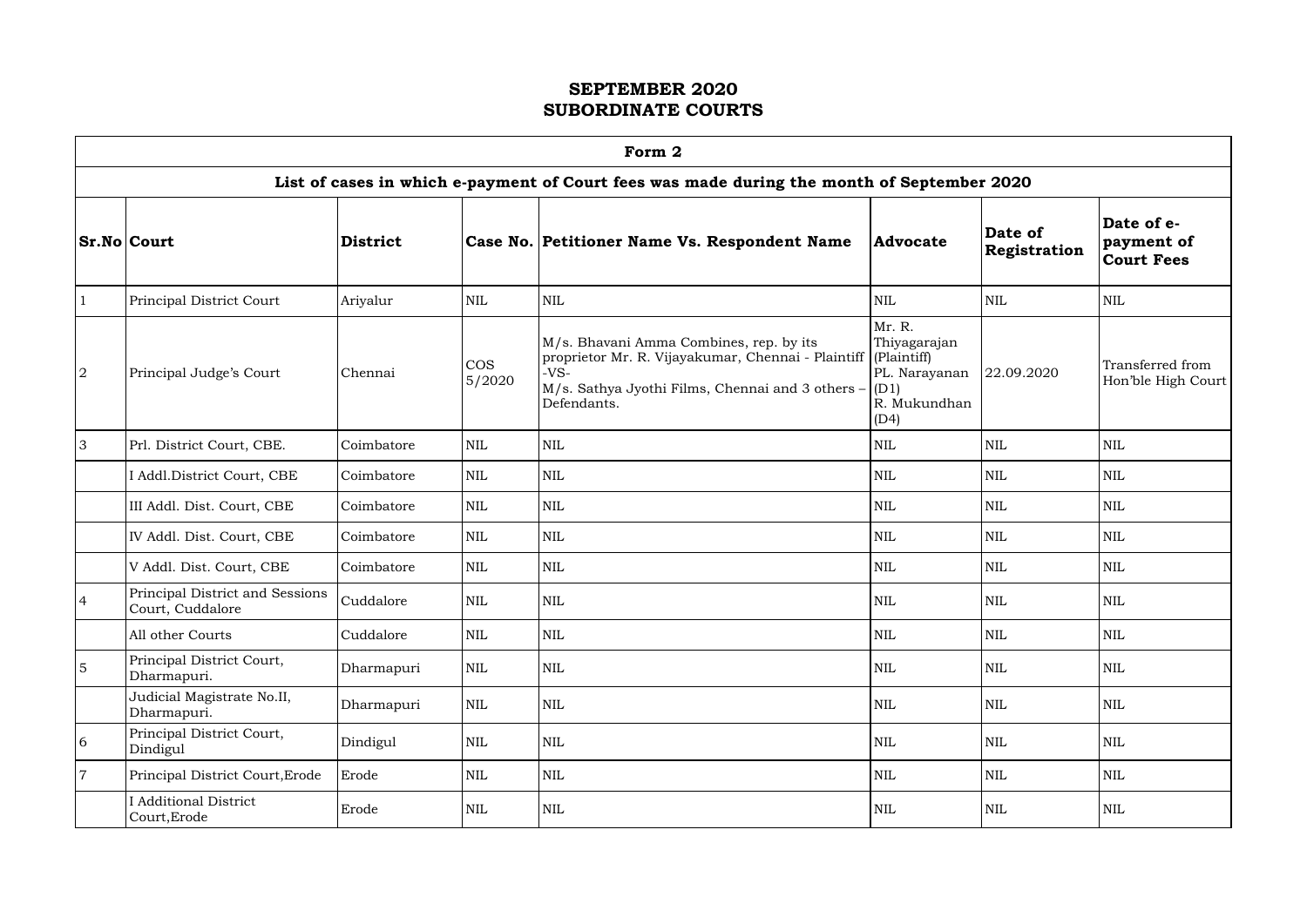|               |                                                                                            |                 |              | Form 2                                       |                 |                         |                                               |  |  |  |  |  |  |
|---------------|--------------------------------------------------------------------------------------------|-----------------|--------------|----------------------------------------------|-----------------|-------------------------|-----------------------------------------------|--|--|--|--|--|--|
|               | List of cases in which e-payment of Court fees was made during the month of September 2020 |                 |              |                                              |                 |                         |                                               |  |  |  |  |  |  |
|               | <b>Sr.No Court</b>                                                                         | <b>District</b> |              | Case No. Petitioner Name Vs. Respondent Name | <b>Advocate</b> | Date of<br>Registration | Date of e-<br>payment of<br><b>Court Fees</b> |  |  |  |  |  |  |
|               | <b>II Additional District</b><br>Court, Erode                                              | Erode           | $\mbox{NIL}$ | NIL                                          | <b>NIL</b>      | <b>NIL</b>              | <b>NIL</b>                                    |  |  |  |  |  |  |
|               | <b>III Additional District</b><br>Court, Gobichettipalayam                                 | Erode           | <b>NIL</b>   | NIL                                          | <b>NIL</b>      | <b>NIL</b>              | <b>NIL</b>                                    |  |  |  |  |  |  |
|               | <b>IV Additional District Court,</b><br>Bhavani.                                           | Erode           | $\mbox{NIL}$ | $\mbox{NIL}$                                 | $\text{NIL}$    | <b>NIL</b>              | <b>NIL</b>                                    |  |  |  |  |  |  |
|               | Principal Subordinate Court,<br>Erode                                                      | Erode           | $\mbox{NIL}$ | $\mbox{NIL}$                                 | $\text{NIL}$    | <b>NIL</b>              | <b>NIL</b>                                    |  |  |  |  |  |  |
|               | I Additional Subordinate Court,<br>Erode                                                   | Erode           | $\mbox{NIL}$ | $\mbox{NIL}$                                 | $\text{NIL}$    | <b>NIL</b>              | <b>NIL</b>                                    |  |  |  |  |  |  |
|               | <b>II Additional Subordinate</b><br>Court, Erode                                           | Erode           | $\mbox{NIL}$ | $\mbox{NIL}$                                 | $\text{NIL}$    | <b>NIL</b>              | <b>NIL</b>                                    |  |  |  |  |  |  |
|               | Sub Court, Gobichettipalayam                                                               | Erode           | $\mbox{NIL}$ | $\mbox{NIL}$                                 | <b>NIL</b>      | <b>NIL</b>              | <b>NIL</b>                                    |  |  |  |  |  |  |
| 8             | Principal District<br>Court, Chengalpattu                                                  | Kancheepuram    | $\mbox{NIL}$ | $\mbox{NIL}$                                 | $\text{NIL}$    | <b>NIL</b>              | <b>NIL</b>                                    |  |  |  |  |  |  |
| 9             | Principal District Court                                                                   | Kanniya Kumari  | $\mbox{NIL}$ | $\mbox{NIL}$                                 | $\text{NIL}$    | <b>NIL</b>              | <b>NIL</b>                                    |  |  |  |  |  |  |
| 10            | Principal District Court                                                                   | Karur           | $\mbox{NIL}$ | $\mbox{NIL}$                                 | <b>NIL</b>      | <b>NIL</b>              | <b>NIL</b>                                    |  |  |  |  |  |  |
| <sup>11</sup> | Principal District Court,<br>Krishnagiri                                                   | Krishnagiri     | $\mbox{NIL}$ | $\mbox{NIL}$                                 | $\mbox{NIL}$    | <b>NIL</b>              | <b>NIL</b>                                    |  |  |  |  |  |  |
|               | Additional District Court,<br>Krishnagiri                                                  | Krishnagiri     | $\mbox{NIL}$ | $\mbox{NIL}$                                 | $\mbox{NIL}$    | <b>NIL</b>              | <b>NIL</b>                                    |  |  |  |  |  |  |
|               | Additional District Court,<br>Hosur.                                                       | Krishnagiri     | $\mbox{NIL}$ | $\mbox{NIL}$                                 | $\mbox{NIL}$    | <b>NIL</b>              | <b>NIL</b>                                    |  |  |  |  |  |  |
| 12            | Prl. Dist. & Sessions Court                                                                | Madurai         | $\mbox{NIL}$ | $\mbox{NIL}$                                 | $\mbox{NIL}$    | $\mbox{NIL}$            | <b>NIL</b>                                    |  |  |  |  |  |  |
|               | Addl. Dist. & Sessions Court                                                               | Madurai         | $\mbox{NIL}$ | $\mbox{NIL}$                                 | $\mbox{NIL}$    | <b>NIL</b>              | <b>NIL</b>                                    |  |  |  |  |  |  |
|               | I Addl. Sub Court                                                                          | Madurai         | $\mbox{NIL}$ | $\mbox{NIL}$                                 | $\mbox{NIL}$    | <b>NIL</b>              | <b>NIL</b>                                    |  |  |  |  |  |  |
|               | II Addl. Sub Court                                                                         | Madurai         | $\mbox{NIL}$ | $\mbox{NIL}$                                 | $\text{NIL}$    | <b>NIL</b>              | $\mbox{NIL}$                                  |  |  |  |  |  |  |
| 13            | District Court, Nagapattinam                                                               | Nagapattinam    | $\mbox{NIL}$ | NIL                                          | $\mbox{NIL}$    | $\mbox{NIL}$            | <b>NIL</b>                                    |  |  |  |  |  |  |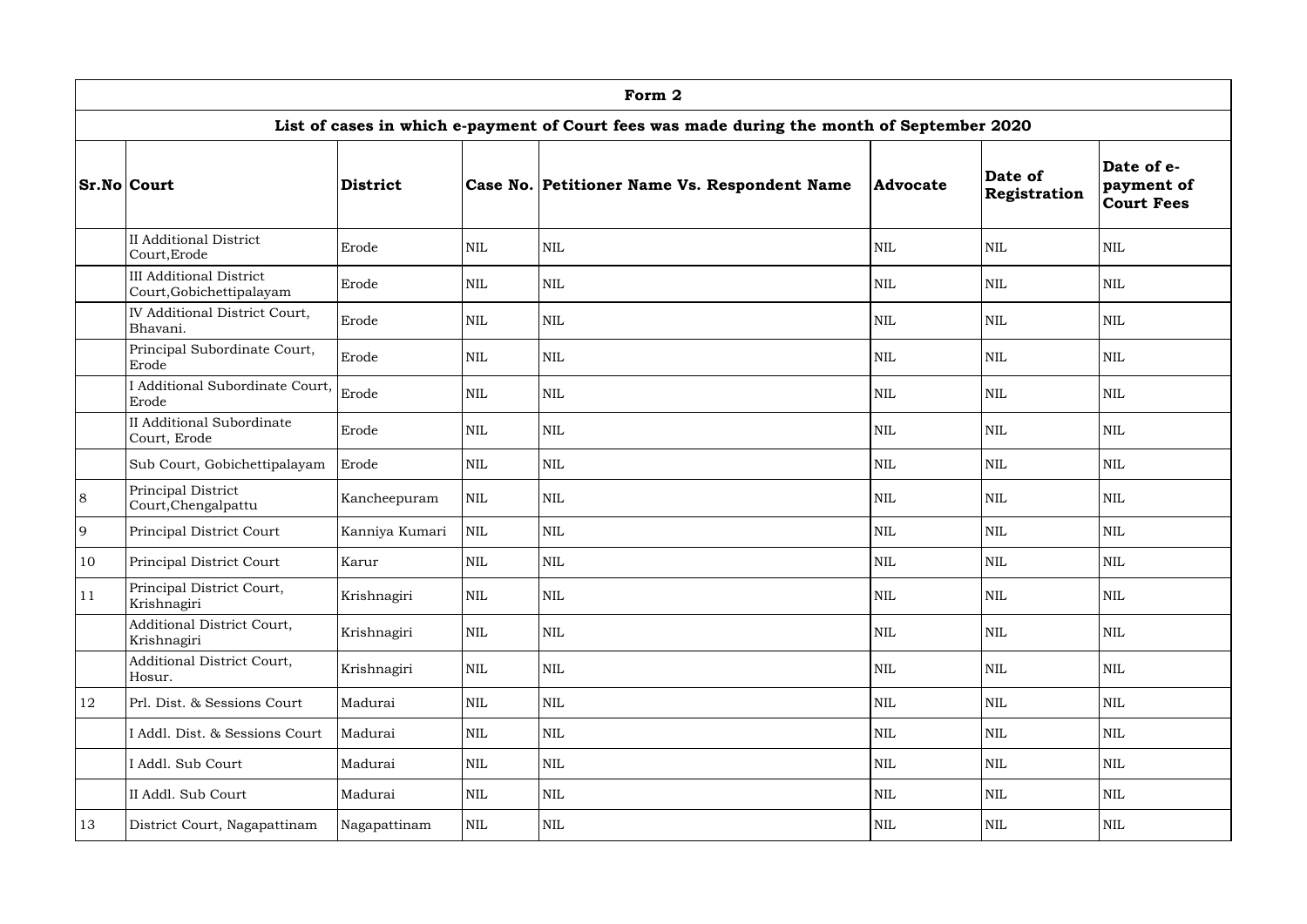|               |                                                                                            |                    |              | Form 2                                       |                 |                         |                                               |  |  |  |  |  |  |
|---------------|--------------------------------------------------------------------------------------------|--------------------|--------------|----------------------------------------------|-----------------|-------------------------|-----------------------------------------------|--|--|--|--|--|--|
|               | List of cases in which e-payment of Court fees was made during the month of September 2020 |                    |              |                                              |                 |                         |                                               |  |  |  |  |  |  |
|               | <b>Sr.No Court</b>                                                                         | District           |              | Case No. Petitioner Name Vs. Respondent Name | <b>Advocate</b> | Date of<br>Registration | Date of e-<br>payment of<br><b>Court Fees</b> |  |  |  |  |  |  |
|               | Fast Track Mahila Court,<br>Nagapattinam                                                   | Nagapattinam       | $\mbox{NIL}$ | <b>NIL</b>                                   | <b>NIL</b>      | <b>NIL</b>              | <b>NIL</b>                                    |  |  |  |  |  |  |
|               | Additional District Court,<br>Mayiladuthurai                                               | Nagapattinam       | $\mbox{NIL}$ | <b>NIL</b>                                   | <b>NIL</b>      | <b>NIL</b>              | <b>NIL</b>                                    |  |  |  |  |  |  |
|               | Sub Court, Nagapattinam                                                                    | Nagapattinam       | $\mbox{NIL}$ | <b>NIL</b>                                   | <b>NIL</b>      | <b>NIL</b>              | <b>NIL</b>                                    |  |  |  |  |  |  |
|               | Principal Sub Court,<br>Mayiladuthurai                                                     | Nagapattinam       | $\text{NIL}$ | <b>NIL</b>                                   | <b>NIL</b>      | <b>NIL</b>              | <b>NIL</b>                                    |  |  |  |  |  |  |
|               | Additional Sub Court,<br>Mayiladuthurai                                                    | Nagapattinam       | <b>NIL</b>   | <b>NIL</b>                                   | <b>NIL</b>      | <b>NIL</b>              | <b>NIL</b>                                    |  |  |  |  |  |  |
| 14            | The Principal District Judge                                                               | Namakkal           | <b>NIL</b>   | <b>NIL</b>                                   | <b>NIL</b>      | <b>NIL</b>              | <b>NIL</b>                                    |  |  |  |  |  |  |
| 15            | District Court<br>Udhagamandalam, Nilgris                                                  | Nilgris            | $\text{NIL}$ | <b>NIL</b>                                   | <b>NIL</b>      | <b>NIL</b>              | <b>NIL</b>                                    |  |  |  |  |  |  |
| 16            | Principal District Court                                                                   | Perambalur         | <b>NIL</b>   | <b>NIL</b>                                   | <b>NIL</b>      | <b>NIL</b>              | <b>NIL</b>                                    |  |  |  |  |  |  |
|               | Mahila Court                                                                               | Perambalur         | <b>NIL</b>   | <b>NIL</b>                                   | <b>NIL</b>      | <b>NIL</b>              | <b>NIL</b>                                    |  |  |  |  |  |  |
|               | Sub Court                                                                                  | Perambalur         | <b>NIL</b>   | <b>NIL</b>                                   | <b>NIL</b>      | <b>NIL</b>              | <b>NIL</b>                                    |  |  |  |  |  |  |
| <sup>17</sup> | The Principal District Court                                                               | Pudukottai         | $\mbox{NIL}$ | <b>NIL</b>                                   | $\mbox{NIL}$    | <b>NIL</b>              | $\mbox{NIL}$                                  |  |  |  |  |  |  |
|               | The Mahila Court                                                                           | Pudukottai         | $\mbox{NIL}$ | $\mbox{NIL}$                                 | <b>NIL</b>      | <b>NIL</b>              | <b>NIL</b>                                    |  |  |  |  |  |  |
|               | The Principal Sub Court                                                                    | Pudukottai         | $\mbox{NIL}$ | <b>NIL</b>                                   | $\mbox{NIL}$    | <b>NIL</b>              | <b>NIL</b>                                    |  |  |  |  |  |  |
|               | The Additional Sub Court                                                                   | Pudukottai         | $\mbox{NIL}$ | NIL                                          | <b>NIL</b>      | <b>NIL</b>              | <b>NIL</b>                                    |  |  |  |  |  |  |
|               | The Additional District Court                                                              | Pudukottai         | $\mbox{NIL}$ | $\mbox{NIL}$                                 | <b>NIL</b>      | <b>NIL</b>              | <b>NIL</b>                                    |  |  |  |  |  |  |
|               | The Sub Court, Aranthangi                                                                  | Pudukottai         | <b>NIL</b>   | <b>NIL</b>                                   | <b>NIL</b>      | <b>NIL</b>              | <b>NIL</b>                                    |  |  |  |  |  |  |
| 18            | Principal District Court                                                                   | Ramanathapuram NIL |              | NIL                                          | <b>NIL</b>      | <b>NIL</b>              | <b>NIL</b>                                    |  |  |  |  |  |  |
| 19            | Principal District Court, Salem. Salem                                                     |                    | $\mbox{NIL}$ | $\mbox{NIL}$                                 | $\mbox{NIL}$    | <b>NIL</b>              | <b>NIL</b>                                    |  |  |  |  |  |  |
| 20            | Principal District and Sessions                                                            | Sivagangai         | NIL          | <b>NIL</b>                                   | $\mbox{NIL}$    | NIL                     | <b>NIL</b>                                    |  |  |  |  |  |  |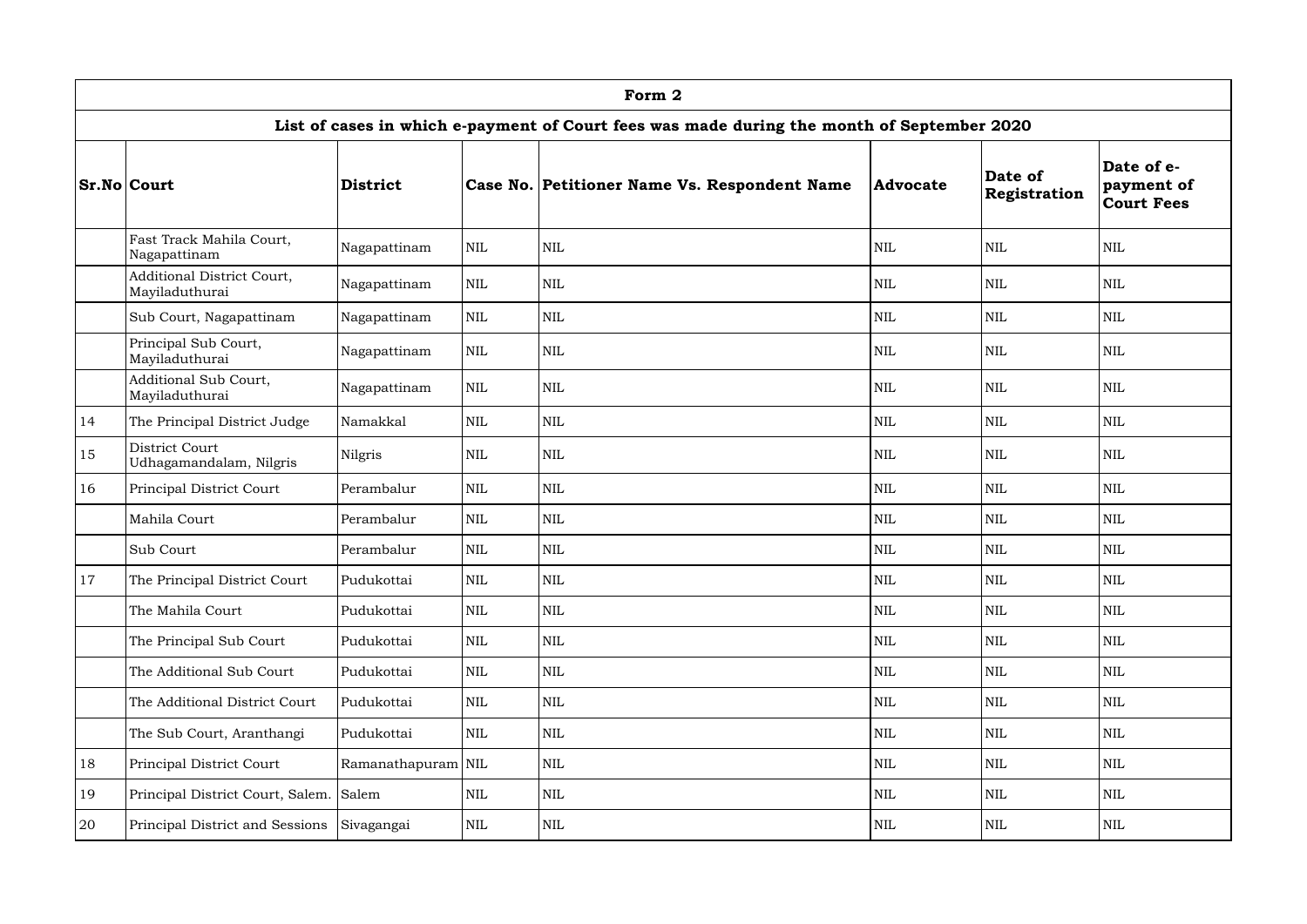|    |                                                                                            |                 |                       | Form 2                                                                                                                                                                                               |                 |                         |                                               |  |  |  |  |  |  |
|----|--------------------------------------------------------------------------------------------|-----------------|-----------------------|------------------------------------------------------------------------------------------------------------------------------------------------------------------------------------------------------|-----------------|-------------------------|-----------------------------------------------|--|--|--|--|--|--|
|    | List of cases in which e-payment of Court fees was made during the month of September 2020 |                 |                       |                                                                                                                                                                                                      |                 |                         |                                               |  |  |  |  |  |  |
|    | <b>Sr.No Court</b>                                                                         | <b>District</b> |                       | Case No. Petitioner Name Vs. Respondent Name                                                                                                                                                         | <b>Advocate</b> | Date of<br>Registration | Date of e-<br>payment of<br><b>Court Fees</b> |  |  |  |  |  |  |
|    | Court                                                                                      |                 |                       |                                                                                                                                                                                                      |                 |                         |                                               |  |  |  |  |  |  |
| 21 | Prl. District Court                                                                        | Thanjavur       | <b>NIL</b>            | <b>NIL</b>                                                                                                                                                                                           | $\mbox{NIL}$    | <b>NIL</b>              | <b>NIL</b>                                    |  |  |  |  |  |  |
|    | III Additional District Judge,<br>Pattukkottai.                                            | Thanjavur       | <b>NIL</b>            | <b>NIL</b>                                                                                                                                                                                           | <b>NIL</b>      | <b>NIL</b>              | <b>NIL</b>                                    |  |  |  |  |  |  |
| 22 | Principal District Court                                                                   | Theni           | <b>NIL</b>            | <b>NIL</b>                                                                                                                                                                                           | <b>NIL</b>      | <b>NIL</b>              | <b>NIL</b>                                    |  |  |  |  |  |  |
| 23 | Principal District Court,<br>Thoothukudi                                                   | Thoothukudi     | <b>NIL</b>            | <b>NIL</b>                                                                                                                                                                                           | <b>NIL</b>      | <b>NIL</b>              | <b>NIL</b>                                    |  |  |  |  |  |  |
| 24 | Principal District Court                                                                   | Tiruchirappalli | <b>NIL</b>            | <b>NIL</b>                                                                                                                                                                                           | <b>NIL</b>      | <b>NIL</b>              | <b>NIL</b>                                    |  |  |  |  |  |  |
|    | <b>II Additional District Court</b>                                                        | Tiruchirappalli | <b>NIL</b>            | <b>NIL</b>                                                                                                                                                                                           | <b>NIL</b>      | <b>NIL</b>              | <b>NIL</b>                                    |  |  |  |  |  |  |
| 25 | Principal District Court                                                                   | Tirunelveli     | <b>NIL</b>            | <b>NIL</b>                                                                                                                                                                                           | NIL             | <b>NIL</b>              | <b>NIL</b>                                    |  |  |  |  |  |  |
| 26 | Principal Sub Court, Tiruppur                                                              | Tiruppur        | <b>OS</b><br>177/2020 | Tamilnadu Mercantile Bank Ltd., Tiruppur Main<br>Branch, Represented by its Chief Manager Vs 1.<br>C. Mahadevan Proprietor, M/s. DD Packaging &<br>2. S. Vanithadevi                                 | V. Sairam       | 17.08.2020              | Rs.29,073/-<br>Dt.05.09.2020                  |  |  |  |  |  |  |
|    | Principal Sub Court, Tiruppur                                                              | Tiruppur        | <b>OS</b><br>183/2020 | Union Bank of India, Veerapandi Branch,<br>Tiruppur Rep. by its Senior Manager, Xavier<br>Fernando Vs M/s. Sunshine Export Rep. by its<br>Partner P. Suresh Kumar and S.Dhanalakshmi<br>and 2 others | V. Sairam       | 27.08.2020              | RS.24,253/<br>Dt.05.09.2020                   |  |  |  |  |  |  |
| 27 | Principal District Court,<br>Tiruvallur                                                    | Tiruvallur      | <b>NIL</b>            | <b>NIL</b>                                                                                                                                                                                           | $\mbox{NIL}$    | <b>NIL</b>              | <b>NIL</b>                                    |  |  |  |  |  |  |
|    | The I Additional District and<br>Sessions Court, Tiruvallur.                               | Tiruvallur      | <b>NIL</b>            | <b>NIL</b>                                                                                                                                                                                           | <b>NIL</b>      | <b>NIL</b>              | <b>NIL</b>                                    |  |  |  |  |  |  |
|    | The II Additional District and<br>Sessions Court, Poonamallee.                             | Tiruvallur      | <b>NIL</b>            | <b>NIL</b>                                                                                                                                                                                           | $\mbox{NIL}$    | <b>NIL</b>              | <b>NIL</b>                                    |  |  |  |  |  |  |
|    | The III Additional District and<br>Sessions Court, Poonamallee.                            | Tiruvallur      | <b>NIL</b>            | <b>NIL</b>                                                                                                                                                                                           | $\mbox{NIL}$    | <b>NIL</b>              | <b>NIL</b>                                    |  |  |  |  |  |  |
|    | The IV Additional District and<br>Sessions Court, Ponneri.                                 | Tiruvallur      | <b>NIL</b>            | <b>NIL</b>                                                                                                                                                                                           | NIL             | NIL                     | <b>NIL</b>                                    |  |  |  |  |  |  |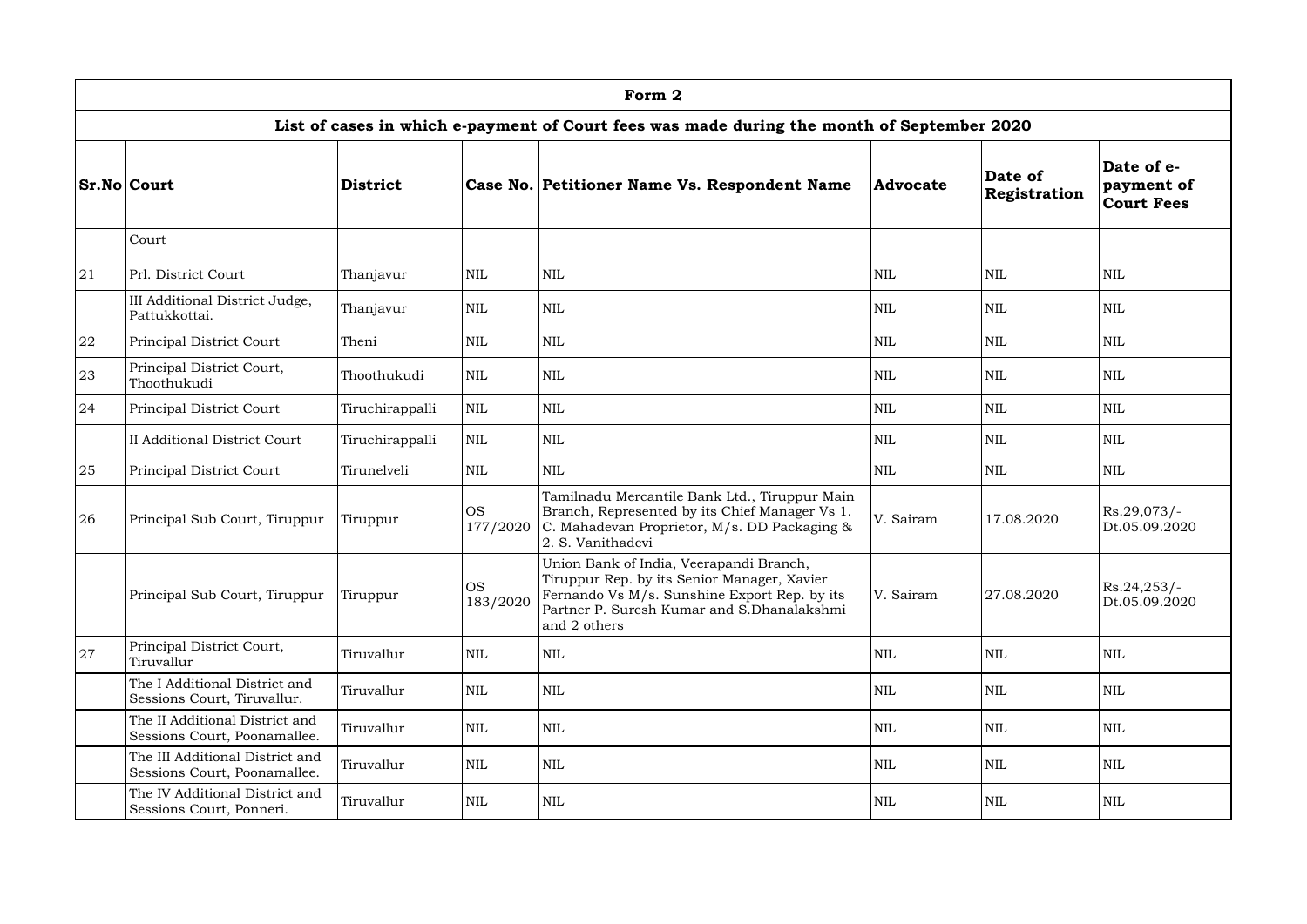|    | Form 2                                                                                     |                 |              |                                              |                 |                         |                                               |  |  |  |  |  |
|----|--------------------------------------------------------------------------------------------|-----------------|--------------|----------------------------------------------|-----------------|-------------------------|-----------------------------------------------|--|--|--|--|--|
|    | List of cases in which e-payment of Court fees was made during the month of September 2020 |                 |              |                                              |                 |                         |                                               |  |  |  |  |  |
|    | <b>Sr.No Court</b>                                                                         | <b>District</b> |              | Case No. Petitioner Name Vs. Respondent Name | <b>Advocate</b> | Date of<br>Registration | Date of e-<br>payment of<br><b>Court Fees</b> |  |  |  |  |  |
|    | The Sub Court, Tiruvallur.                                                                 | Tiruvallur      | $\mbox{NIL}$ | $\mbox{NIL}$                                 | $\mbox{NIL}$    | $\mbox{NIL}$            | <b>NIL</b>                                    |  |  |  |  |  |
|    | The Sub Court, Poonamallee.                                                                | Tiruvallur      | <b>NIL</b>   | NIL                                          | <b>NIL</b>      | <b>NIL</b>              | <b>NIL</b>                                    |  |  |  |  |  |
|    | The Sub Court, Tiruttani.                                                                  | Tiruvallur      | <b>NIL</b>   | NIL                                          | <b>NIL</b>      | <b>NIL</b>              | <b>NIL</b>                                    |  |  |  |  |  |
| 28 | Principal District Court,<br>Tiruvannamalai.                                               | Tiruvannamalai  | <b>NIL</b>   | NIL                                          | <b>NIL</b>      | <b>NIL</b>              | <b>NIL</b>                                    |  |  |  |  |  |
|    | Additional District Court (FTC),<br>Arni                                                   | Tiruvannamalai  | <b>NIL</b>   | NIL                                          | <b>NIL</b>      | <b>NIL</b>              | <b>NIL</b>                                    |  |  |  |  |  |
| 29 | Principal District Court                                                                   | Tiruvarur       | <b>NIL</b>   | NIL                                          | <b>NIL</b>      | <b>NIL</b>              | <b>NIL</b>                                    |  |  |  |  |  |
| 30 | Principal District Court, Vellore Vellore                                                  |                 | <b>NIL</b>   | $\mbox{NIL}$                                 | <b>NIL</b>      | $\text{NIL}$            | <b>NIL</b>                                    |  |  |  |  |  |
| 31 | Principal District Court                                                                   | Villupuram      | <b>NIL</b>   | $\mbox{NIL}$                                 | $\mbox{NIL}$    | <b>NIL</b>              | <b>NIL</b>                                    |  |  |  |  |  |
| 32 | Principal District Court,<br>Srivillliputtur                                               | Virudhunagar    | <b>NIL</b>   | $\mbox{NIL}$                                 | $\mbox{NIL}$    | $\mbox{NIL}$            | <b>NIL</b>                                    |  |  |  |  |  |
|    | Sub Court, Sivakasi                                                                        | Virudhunagar    | <b>NIL</b>   | $\mbox{NIL}$                                 | $\mbox{NIL}$    | <b>NIL</b>              | <b>NIL</b>                                    |  |  |  |  |  |
| 33 | PDJ                                                                                        | Puducherry      | $\mbox{NIL}$ | NIL                                          | <b>NIL</b>      | <b>NIL</b>              | <b>NIL</b>                                    |  |  |  |  |  |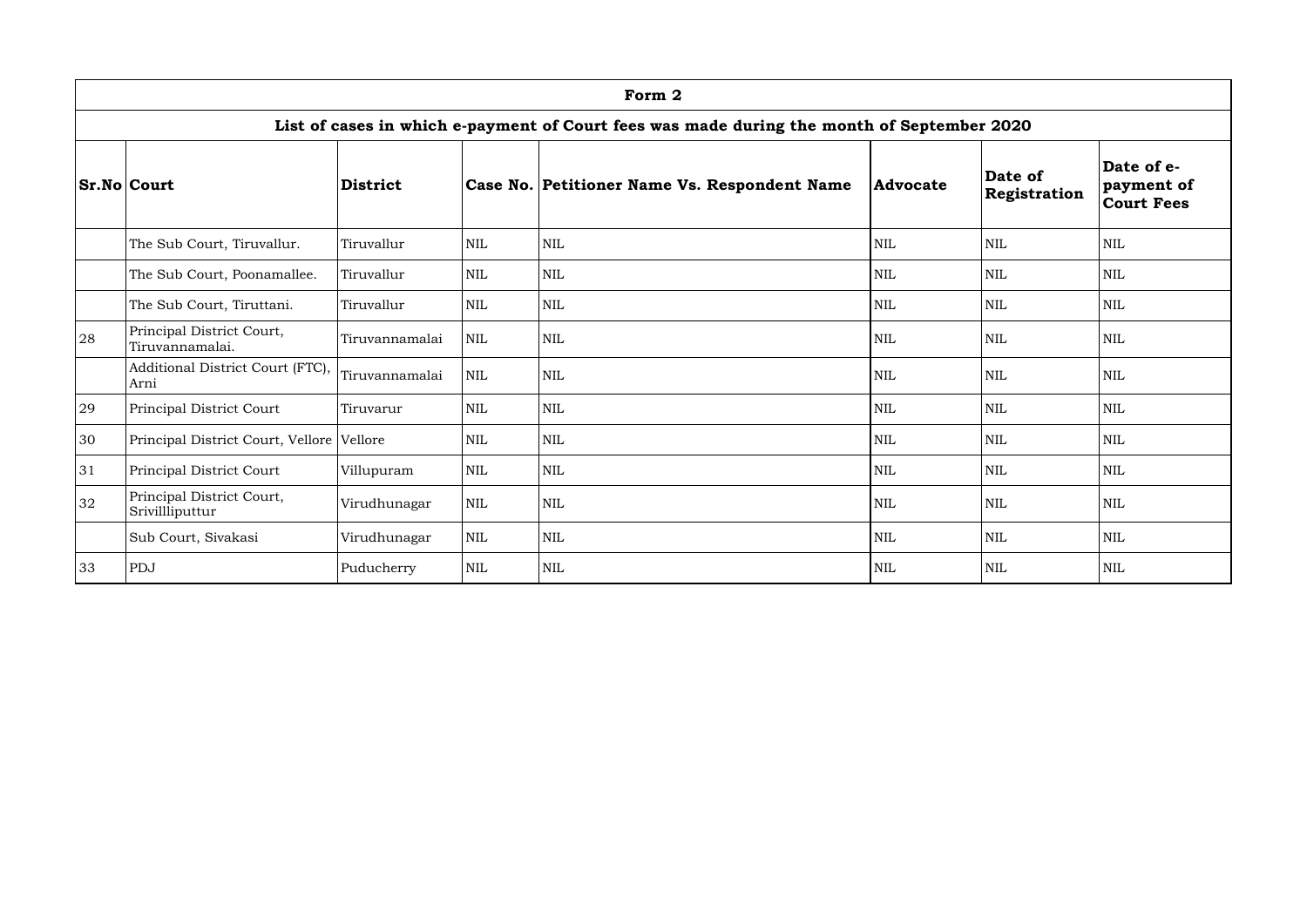|                 | Form 3                                              |            |                      |                                                                                                                                                                            |                                                                                        |                         |                                                              |  |  |  |  |  |
|-----------------|-----------------------------------------------------|------------|----------------------|----------------------------------------------------------------------------------------------------------------------------------------------------------------------------|----------------------------------------------------------------------------------------|-------------------------|--------------------------------------------------------------|--|--|--|--|--|
|                 |                                                     |            |                      | List of cases in which Electronic Service of Process has taken place during the month of September 2020                                                                    |                                                                                        |                         |                                                              |  |  |  |  |  |
|                 | <b>Sr.No Court</b>                                  | District   |                      | Case No. Petitioner Name Vs. Respondent Name                                                                                                                               | <b>Advocate</b>                                                                        | Date of<br>Registration | Date of<br>Electronic<br><b>Service of</b><br><b>Process</b> |  |  |  |  |  |
| $\mathbf{1}$    | Principal District Court                            | Ariyalur   | <b>NIL</b>           | <b>NIL</b>                                                                                                                                                                 | <b>NIL</b>                                                                             | <b>NIL</b>              | <b>NIL</b>                                                   |  |  |  |  |  |
| 2               | Principal Judge's Court                             | Chennai    | <b>COS</b><br>5/2020 | M/s. Bhavani Amma Combines, rep. by its<br>proprietor Mr. R. Vijayakumar, Chennai - Plaintiff<br>$-VS-$<br>M/s. Sathya Jyothi Films, Chennai and 3 others -<br>Defendants. | Mr. R.<br>Thiyagarajan<br>(Plaintiff)<br>PL. Narayanan<br>(D1)<br>R. Mukundhan<br>(D4) | 22.09.2020              | Transferred from<br>Hon'ble High<br>Court                    |  |  |  |  |  |
| 3               | Prl. District Court, CBE.                           | Coimbatore | <b>NIL</b>           | <b>NIL</b>                                                                                                                                                                 | <b>NIL</b>                                                                             | <b>NIL</b>              | <b>NIL</b>                                                   |  |  |  |  |  |
|                 | I Addl.District Court, CBE                          | Coimbatore | <b>NIL</b>           | <b>NIL</b>                                                                                                                                                                 | NIL                                                                                    | <b>NIL</b>              | <b>NIL</b>                                                   |  |  |  |  |  |
|                 | III Addl. Dist. Court, CBE                          | Coimbatore | <b>NIL</b>           | <b>NIL</b>                                                                                                                                                                 | NIL                                                                                    | <b>NIL</b>              | <b>NIL</b>                                                   |  |  |  |  |  |
|                 | IV Addl. Dist. Court, CBE                           | Coimbatore | <b>NIL</b>           | <b>NIL</b>                                                                                                                                                                 | NIL                                                                                    | <b>NIL</b>              | <b>NIL</b>                                                   |  |  |  |  |  |
|                 | V Addl. Dist. Court, CBE                            | Coimbatore | <b>NIL</b>           | <b>NIL</b>                                                                                                                                                                 | NIL                                                                                    | <b>NIL</b>              | <b>NIL</b>                                                   |  |  |  |  |  |
| $\overline{4}$  | Principal District and Sessions<br>Court, Cuddalore | Cuddalore  | <b>NIL</b>           | <b>NIL</b>                                                                                                                                                                 | <b>NIL</b>                                                                             | <b>NIL</b>              | <b>NIL</b>                                                   |  |  |  |  |  |
|                 | All other Courts                                    | Cuddalore  | <b>NIL</b>           | NIL                                                                                                                                                                        | $\mbox{NIL}$                                                                           | <b>NIL</b>              | NIL                                                          |  |  |  |  |  |
| $\overline{5}$  | Principal District Court,<br>Dharmapuri.            | Dharmapuri | NIL                  | <b>NIL</b>                                                                                                                                                                 | <b>NIL</b>                                                                             | <b>NIL</b>              | <b>NIL</b>                                                   |  |  |  |  |  |
|                 | Judicial Magistrate No.II,<br>Dharmapuri.           | Dharmapuri | NIL                  | <b>NIL</b>                                                                                                                                                                 | $\text{NIL}$                                                                           | <b>NIL</b>              | <b>NIL</b>                                                   |  |  |  |  |  |
| $6\phantom{.}6$ | Principal District Court,<br>Dindigul               | Dindigul   | NIL                  | NIL                                                                                                                                                                        | NIL                                                                                    | <b>NIL</b>              | <b>NIL</b>                                                   |  |  |  |  |  |
| $\overline{7}$  | Principal District Court, Erode                     | Erode      | NIL                  | <b>NIL</b>                                                                                                                                                                 | <b>NIL</b>                                                                             | <b>NIL</b>              | <b>NIL</b>                                                   |  |  |  |  |  |
|                 | <b>I</b> Additional District<br>Court, Erode        | Erode      | <b>NIL</b>           | $\mbox{NIL}$                                                                                                                                                               | <b>NIL</b>                                                                             | NIL                     | <b>NIL</b>                                                   |  |  |  |  |  |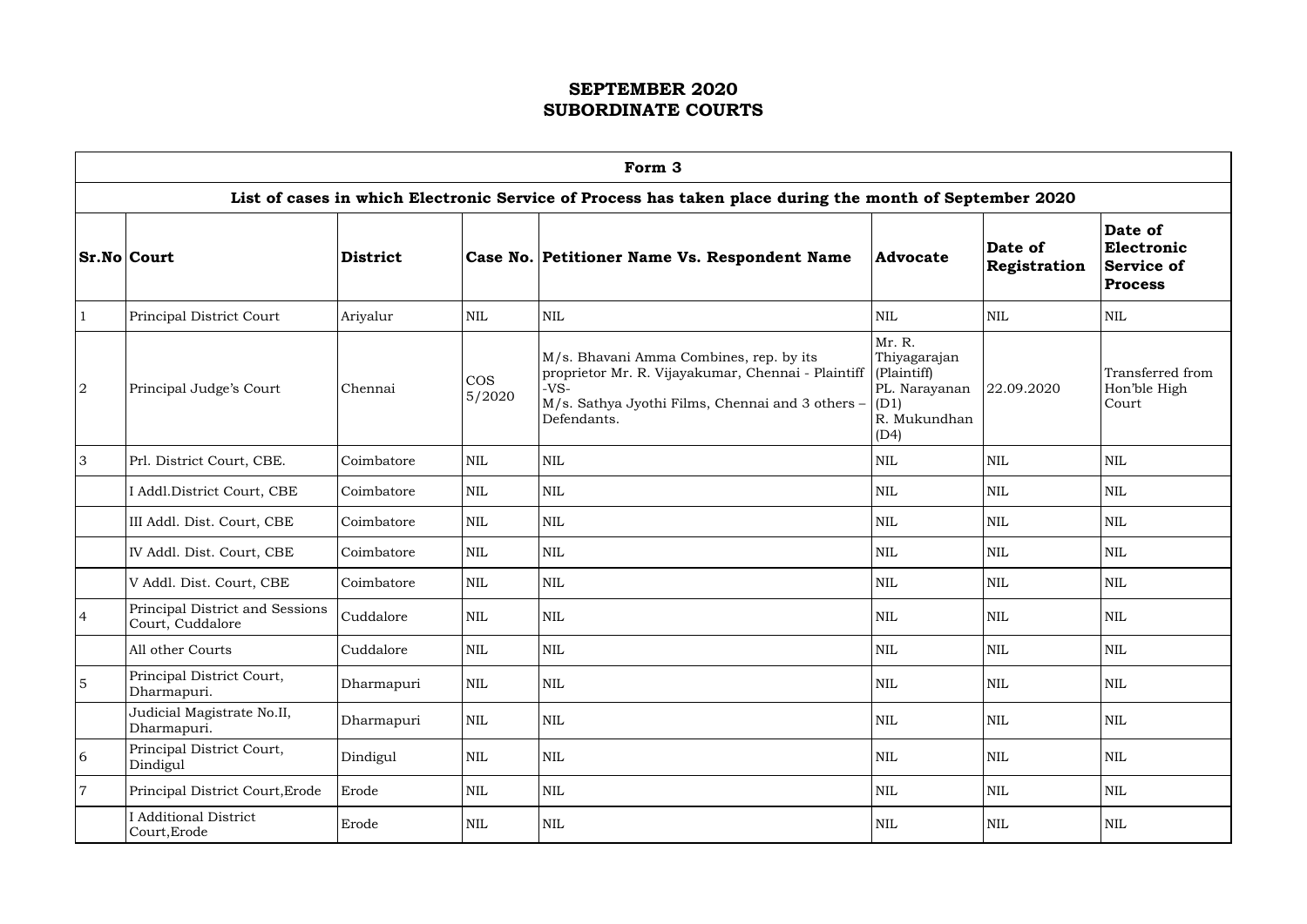|    | Form 3                                                     |                 |              |                                                                                                         |                 |                         |                                                              |  |  |  |  |  |
|----|------------------------------------------------------------|-----------------|--------------|---------------------------------------------------------------------------------------------------------|-----------------|-------------------------|--------------------------------------------------------------|--|--|--|--|--|
|    |                                                            |                 |              | List of cases in which Electronic Service of Process has taken place during the month of September 2020 |                 |                         |                                                              |  |  |  |  |  |
|    | <b>Sr.No Court</b>                                         | <b>District</b> |              | Case No. Petitioner Name Vs. Respondent Name                                                            | <b>Advocate</b> | Date of<br>Registration | Date of<br>Electronic<br><b>Service of</b><br><b>Process</b> |  |  |  |  |  |
|    | <b>II Additional District</b><br>Court, Erode              | Erode           | $\mbox{NIL}$ | <b>NIL</b>                                                                                              | $\textsc{nil}$  | <b>NIL</b>              | <b>NIL</b>                                                   |  |  |  |  |  |
|    | <b>III Additional District</b><br>Court, Gobichettipalayam | Erode           | $\mbox{NIL}$ | <b>NIL</b>                                                                                              | $\textsc{nil}$  | <b>NIL</b>              | <b>NIL</b>                                                   |  |  |  |  |  |
|    | IV Additional District Court,<br>Bhavani.                  | Erode           | $\mbox{NIL}$ | <b>NIL</b>                                                                                              | <b>NIL</b>      | <b>NIL</b>              | <b>NIL</b>                                                   |  |  |  |  |  |
|    | Principal Subordinate Court,<br>Erode                      | Erode           | $\mbox{NIL}$ | <b>NIL</b>                                                                                              | $\textsc{nil}$  | <b>NIL</b>              | <b>NIL</b>                                                   |  |  |  |  |  |
|    | I Additional Subordinate Court, Erode<br>Erode             |                 | $\mbox{NIL}$ | <b>NIL</b>                                                                                              | $\textsc{nil}$  | <b>NIL</b>              | <b>NIL</b>                                                   |  |  |  |  |  |
|    | <b>II Additional Subordinate</b><br>Court, Erode           | Erode           | $\mbox{NIL}$ | <b>NIL</b>                                                                                              | $\textsc{nil}$  | <b>NIL</b>              | <b>NIL</b>                                                   |  |  |  |  |  |
|    | Sub Court, Gobichettipalayam                               | Erode           | $\mbox{NIL}$ | <b>NIL</b>                                                                                              | NIL             | <b>NIL</b>              | <b>NIL</b>                                                   |  |  |  |  |  |
| 8  | Principal District<br>Court, Chengalpattu                  | Kancheepuram    | $\mbox{NIL}$ | <b>NIL</b>                                                                                              | <b>NIL</b>      | <b>NIL</b>              | <b>NIL</b>                                                   |  |  |  |  |  |
| 9  | Principal District Court                                   | Kanniya Kumari  | $\mbox{NIL}$ | <b>NIL</b>                                                                                              | NIL             | <b>NIL</b>              | <b>NIL</b>                                                   |  |  |  |  |  |
| 10 | Principal District Court                                   | Karur           | $\mbox{NIL}$ | <b>NIL</b>                                                                                              | <b>NIL</b>      | <b>NIL</b>              | <b>NIL</b>                                                   |  |  |  |  |  |
| 11 | Principal District Court,<br>Krishnagiri                   | Krishnagiri     | NIL          | <b>NIL</b>                                                                                              | $\mbox{NIL}$    | <b>NIL</b>              | <b>NIL</b>                                                   |  |  |  |  |  |
|    | Additional District Court,<br>Krishnagiri                  | Krishnagiri     | <b>NIL</b>   | <b>NIL</b>                                                                                              | $\mbox{NIL}$    | <b>NIL</b>              | <b>NIL</b>                                                   |  |  |  |  |  |
|    | Additional District Court,<br>Hosur.                       | Krishnagiri     | <b>NIL</b>   | <b>NIL</b>                                                                                              | <b>NIL</b>      | <b>NIL</b>              | <b>NIL</b>                                                   |  |  |  |  |  |
| 12 | Prl. Dist. & Sessions Court                                | Madurai         | $\mbox{NIL}$ | <b>NIL</b>                                                                                              | $\mbox{NIL}$    | <b>NIL</b>              | <b>NIL</b>                                                   |  |  |  |  |  |
|    | I Addl. Dist. & Sessions Court                             | Madurai         | $\mbox{NIL}$ | <b>NIL</b>                                                                                              | <b>NIL</b>      | <b>NIL</b>              | <b>NIL</b>                                                   |  |  |  |  |  |
|    | Addl. Sub Court                                            | Madurai         | $\mbox{NIL}$ | <b>NIL</b>                                                                                              | $\mbox{NIL}$    | <b>NIL</b>              | $\mbox{NIL}$                                                 |  |  |  |  |  |
|    | II Addl. Sub Court                                         | Madurai         | $\mbox{NIL}$ | <b>NIL</b>                                                                                              | <b>NIL</b>      | <b>NIL</b>              | <b>NIL</b>                                                   |  |  |  |  |  |
| 13 | District Court, Nagapattinam                               | Nagapattinam    | NIL          | <b>NIL</b>                                                                                              | NIL             | <b>NIL</b>              | <b>NIL</b>                                                   |  |  |  |  |  |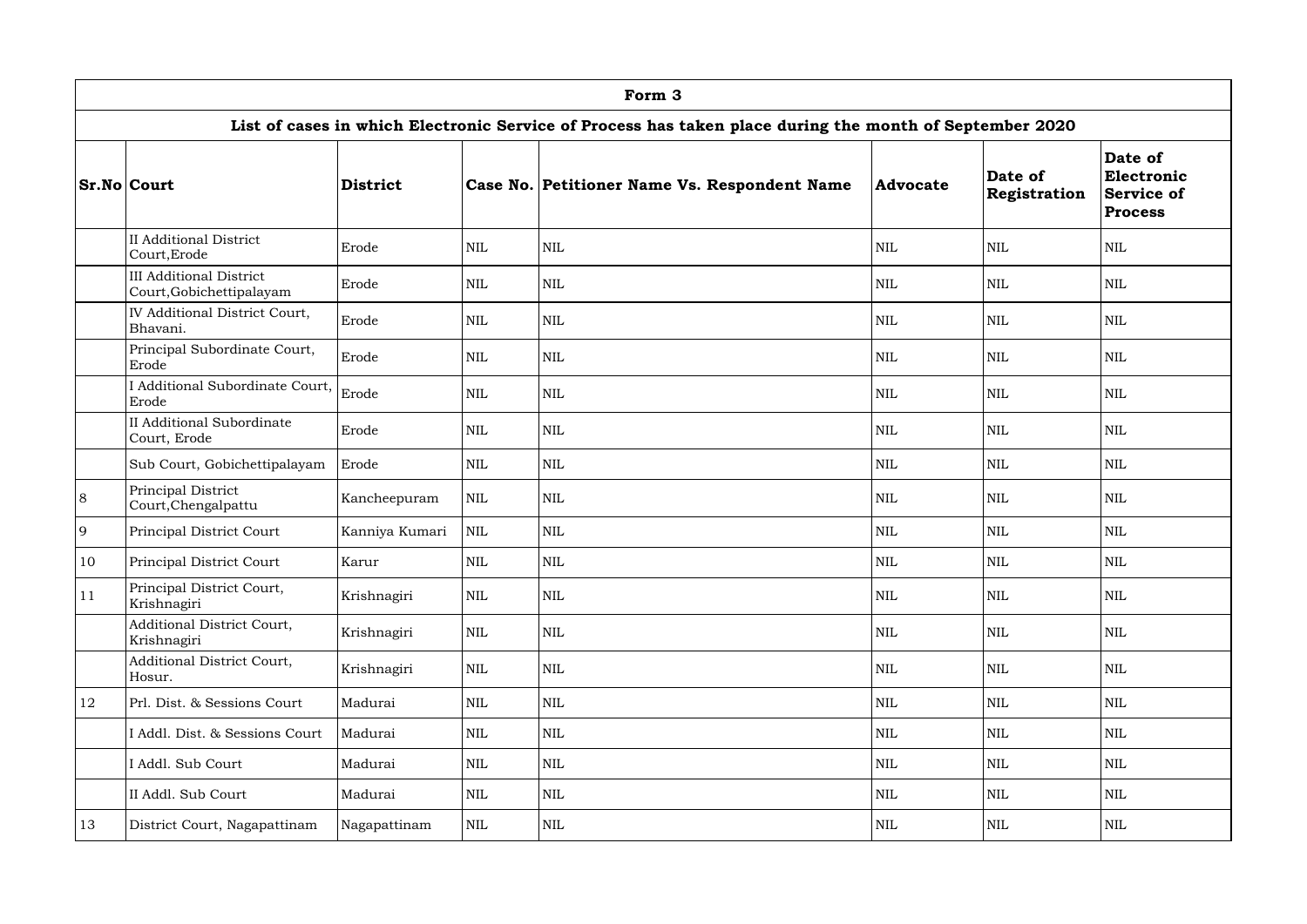|               | Form 3                                       |                    |            |                                                                                                         |                 |                         |                                                              |  |  |  |  |  |
|---------------|----------------------------------------------|--------------------|------------|---------------------------------------------------------------------------------------------------------|-----------------|-------------------------|--------------------------------------------------------------|--|--|--|--|--|
|               |                                              |                    |            | List of cases in which Electronic Service of Process has taken place during the month of September 2020 |                 |                         |                                                              |  |  |  |  |  |
|               | <b>Sr.No Court</b>                           | District           |            | Case No. Petitioner Name Vs. Respondent Name                                                            | <b>Advocate</b> | Date of<br>Registration | Date of<br>Electronic<br><b>Service of</b><br><b>Process</b> |  |  |  |  |  |
|               | Fast Track Mahila Court,<br>Nagapattinam     | Nagapattinam       | <b>NIL</b> | <b>NIL</b>                                                                                              | NIL             | <b>NIL</b>              | <b>NIL</b>                                                   |  |  |  |  |  |
|               | Additional District Court,<br>Mayiladuthurai | Nagapattinam       | <b>NIL</b> | <b>NIL</b>                                                                                              | <b>NIL</b>      | <b>NIL</b>              | <b>NIL</b>                                                   |  |  |  |  |  |
|               | Sub Court, Nagapattinam                      | Nagapattinam       | <b>NIL</b> | <b>NIL</b>                                                                                              | <b>NIL</b>      | <b>NIL</b>              | <b>NIL</b>                                                   |  |  |  |  |  |
|               | Principal Sub Court,<br>Mayiladuthurai       | Nagapattinam       | <b>NIL</b> | <b>NIL</b>                                                                                              | $\text{NIL}$    | <b>NIL</b>              | <b>NIL</b>                                                   |  |  |  |  |  |
|               | Additional Sub Court,<br>Mayiladuthurai      | Nagapattinam       | <b>NIL</b> | <b>NIL</b>                                                                                              | <b>NIL</b>      | <b>NIL</b>              | <b>NIL</b>                                                   |  |  |  |  |  |
| 14            | The Principal District Judge                 | Namakkal           | <b>NIL</b> | <b>NIL</b>                                                                                              | <b>NIL</b>      | <b>NIL</b>              | <b>NIL</b>                                                   |  |  |  |  |  |
| 15            | District Court<br>Udhagamandalam, Nilgris    | Nilgris            | <b>NIL</b> | <b>NIL</b>                                                                                              | <b>NIL</b>      | <b>NIL</b>              | <b>NIL</b>                                                   |  |  |  |  |  |
| 16            | Principal District Court                     | Perambalur         | <b>NIL</b> | <b>NIL</b>                                                                                              | <b>NIL</b>      | <b>NIL</b>              | <b>NIL</b>                                                   |  |  |  |  |  |
|               | Mahila Court                                 | Perambalur         | <b>NIL</b> | <b>NIL</b>                                                                                              | <b>NIL</b>      | <b>NIL</b>              | <b>NIL</b>                                                   |  |  |  |  |  |
|               | Sub Court                                    | Perambalur         | <b>NIL</b> | <b>NIL</b>                                                                                              | <b>NIL</b>      | <b>NIL</b>              | <b>NIL</b>                                                   |  |  |  |  |  |
| <sup>17</sup> | The Principal District Court                 | Pudukottai         | <b>NIL</b> | $\mbox{NIL}$                                                                                            | $\mbox{NIL}$    | <b>NIL</b>              | $\mbox{NIL}$                                                 |  |  |  |  |  |
|               | The Mahila Court                             | Pudukottai         | <b>NIL</b> | <b>NIL</b>                                                                                              | NIL             | <b>NIL</b>              | <b>NIL</b>                                                   |  |  |  |  |  |
|               | The Principal Sub Court                      | Pudukottai         | <b>NIL</b> | <b>NIL</b>                                                                                              | $\mbox{NIL}$    | <b>NIL</b>              | <b>NIL</b>                                                   |  |  |  |  |  |
|               | The Additional Sub Court                     | Pudukottai         | <b>NIL</b> | <b>NIL</b>                                                                                              | $\mbox{NIL}$    | <b>NIL</b>              | <b>NIL</b>                                                   |  |  |  |  |  |
|               | The Additional District Court                | Pudukottai         | <b>NIL</b> | <b>NIL</b>                                                                                              | NIL             | <b>NIL</b>              | <b>NIL</b>                                                   |  |  |  |  |  |
|               | The Sub Court, Aranthangi                    | Pudukottai         | <b>NIL</b> | <b>NIL</b>                                                                                              | $\mbox{NIL}$    | <b>NIL</b>              | <b>NIL</b>                                                   |  |  |  |  |  |
| 18            | Principal District Court                     | Ramanathapuram NIL |            | NIL                                                                                                     | $\mbox{NIL}$    | <b>NIL</b>              | <b>NIL</b>                                                   |  |  |  |  |  |
| 19            | Principal District Court, Salem. Salem       |                    | NIL        | <b>NIL</b>                                                                                              | $\mbox{NIL}$    | <b>NIL</b>              | <b>NIL</b>                                                   |  |  |  |  |  |
| 20            | Principal District and Sessions              | Sivagangai         | NIL        | <b>NIL</b>                                                                                              | $\mbox{NIL}$    | <b>NIL</b>              | <b>NIL</b>                                                   |  |  |  |  |  |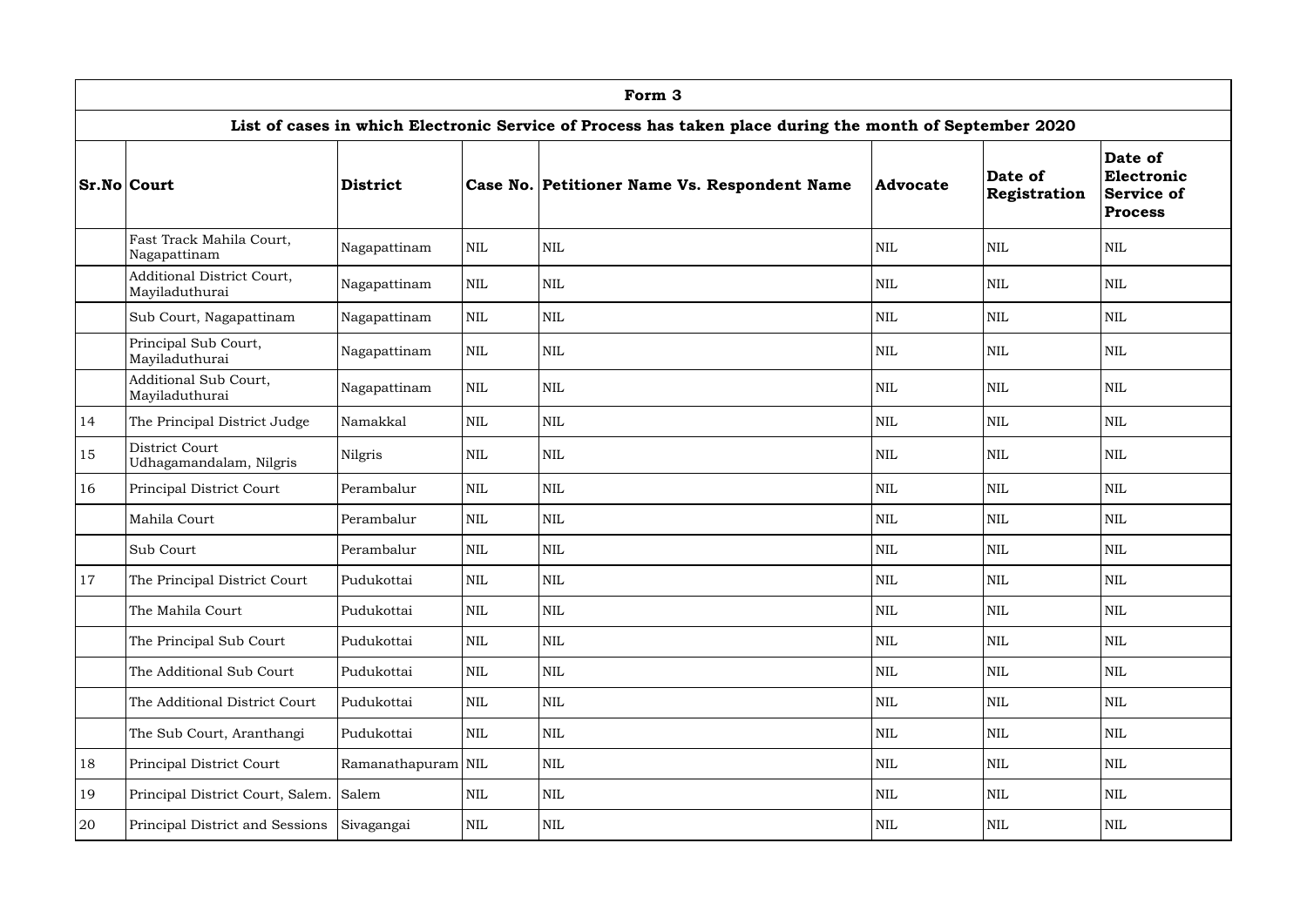|    | Form 3                                                          |                 |                       |                                                                                                                                                                                                      |              |                         |                                                              |  |  |  |  |  |
|----|-----------------------------------------------------------------|-----------------|-----------------------|------------------------------------------------------------------------------------------------------------------------------------------------------------------------------------------------------|--------------|-------------------------|--------------------------------------------------------------|--|--|--|--|--|
|    |                                                                 |                 |                       | List of cases in which Electronic Service of Process has taken place during the month of September 2020                                                                                              |              |                         |                                                              |  |  |  |  |  |
|    | <b>Sr.No Court</b>                                              | <b>District</b> |                       | Case No. Petitioner Name Vs. Respondent Name                                                                                                                                                         | Advocate     | Date of<br>Registration | Date of<br>Electronic<br><b>Service of</b><br><b>Process</b> |  |  |  |  |  |
|    | Court                                                           |                 |                       |                                                                                                                                                                                                      |              |                         |                                                              |  |  |  |  |  |
| 21 | Prl. District Court                                             | Thanjavur       | <b>NIL</b>            | <b>NIL</b>                                                                                                                                                                                           | <b>NIL</b>   | <b>NIL</b>              | <b>NIL</b>                                                   |  |  |  |  |  |
|    | III Additional District Judge,<br>Pattukkottai.                 | Thanjavur       | $\mbox{NIL}$          | <b>NIL</b>                                                                                                                                                                                           | <b>NIL</b>   | <b>NIL</b>              | NIL                                                          |  |  |  |  |  |
| 22 | Principal District Court                                        | Theni           | <b>NIL</b>            | <b>NIL</b>                                                                                                                                                                                           | <b>NIL</b>   | <b>NIL</b>              | <b>NIL</b>                                                   |  |  |  |  |  |
| 23 | Principal District Court,<br>Thoothukudi                        | Thoothukudi     | <b>NIL</b>            | <b>NIL</b>                                                                                                                                                                                           | <b>NIL</b>   | <b>NIL</b>              | NIL                                                          |  |  |  |  |  |
| 24 | Principal District Court                                        | Tiruchirappalli | <b>NIL</b>            | <b>NIL</b>                                                                                                                                                                                           | <b>NIL</b>   | <b>NIL</b>              | <b>NIL</b>                                                   |  |  |  |  |  |
|    | II Additional District Court                                    | Tiruchirappalli | <b>NIL</b>            | <b>NIL</b>                                                                                                                                                                                           | <b>NIL</b>   | <b>NIL</b>              | <b>NIL</b>                                                   |  |  |  |  |  |
| 25 | Principal District Court                                        | Tirunelveli     | NIL                   | <b>NIL</b>                                                                                                                                                                                           | <b>NIL</b>   | <b>NIL</b>              | <b>NIL</b>                                                   |  |  |  |  |  |
| 26 | Principal Sub Court, Tiruppur                                   | Tiruppur        | <b>OS</b><br>177/2020 | Tamilnadu Mercantile Bank Ltd., Tiruppur Main<br>Branch, Represented by its Chief Manager Vs 1.<br>C. Mahadevan Proprietor, M/s. DD Packaging &<br>2. S. Vanithadevi                                 | B. Sivakumar | 17.08.2020              | 05.09.2020                                                   |  |  |  |  |  |
|    | Principal Sub Court, Tiruppur                                   | Tiruppur        | <b>OS</b><br>183/2020 | Union Bank of India, Veerapandi Branch,<br>Tiruppur Rep. by its Senior Manager, Xavier<br>Fernando Vs M/s. Sunshine Export Rep. by its<br>Partner P. Suresh Kumar and S.Dhanalakshmi<br>and 2 others | B. Sivakumar | 27.08.2020              | 05.09.2020                                                   |  |  |  |  |  |
| 27 | Principal District Court,<br>Tiruvallur                         | Tiruvallur      | <b>NIL</b>            | <b>NIL</b>                                                                                                                                                                                           | <b>NIL</b>   | <b>NIL</b>              | <b>NIL</b>                                                   |  |  |  |  |  |
|    | The I Additional District and<br>Sessions Court, Tiruvallur.    | Tiruvallur      | <b>NIL</b>            | <b>NIL</b>                                                                                                                                                                                           | <b>NIL</b>   | <b>NIL</b>              | NIL                                                          |  |  |  |  |  |
|    | The II Additional District and<br>Sessions Court, Poonamallee.  | Tiruvallur      | <b>NIL</b>            | <b>NIL</b>                                                                                                                                                                                           | <b>NIL</b>   | <b>NIL</b>              | $\mbox{NIL}$                                                 |  |  |  |  |  |
|    | The III Additional District and<br>Sessions Court, Poonamallee. | Tiruvallur      | NIL                   | <b>NIL</b>                                                                                                                                                                                           | <b>NIL</b>   | <b>NIL</b>              | $\mbox{NIL}$                                                 |  |  |  |  |  |
|    | The IV Additional District and<br>Sessions Court, Ponneri.      | Tiruvallur      | $\mbox{NIL}$          | <b>NIL</b>                                                                                                                                                                                           | <b>NIL</b>   | <b>NIL</b>              | $\mbox{NIL}$                                                 |  |  |  |  |  |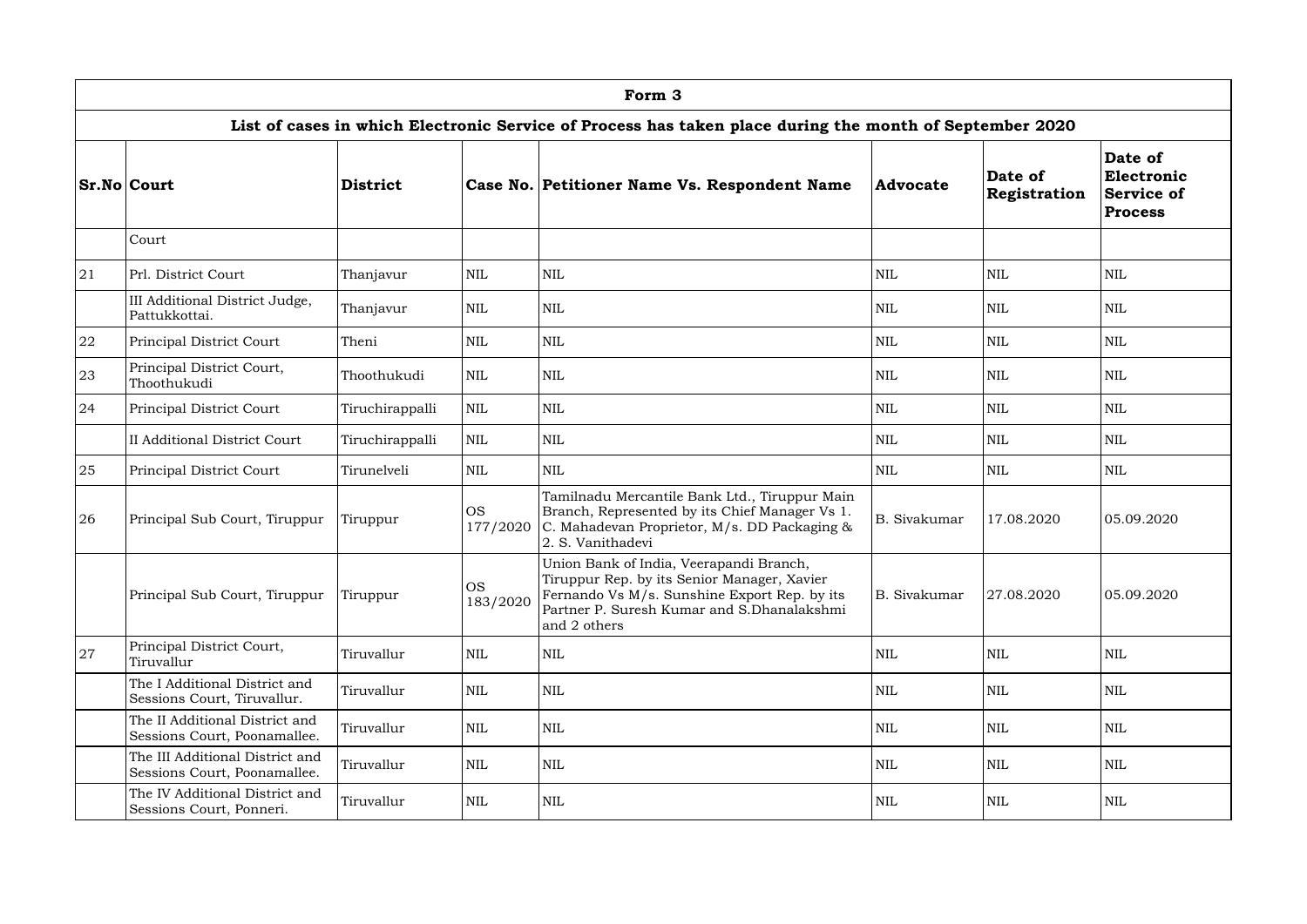|    | Form 3                                                                                                  |                |              |                                              |            |                         |                                                              |  |  |  |  |  |
|----|---------------------------------------------------------------------------------------------------------|----------------|--------------|----------------------------------------------|------------|-------------------------|--------------------------------------------------------------|--|--|--|--|--|
|    | List of cases in which Electronic Service of Process has taken place during the month of September 2020 |                |              |                                              |            |                         |                                                              |  |  |  |  |  |
|    | <b>Sr.No Court</b>                                                                                      | District       |              | Case No. Petitioner Name Vs. Respondent Name | Advocate   | Date of<br>Registration | Date of<br>Electronic<br><b>Service of</b><br><b>Process</b> |  |  |  |  |  |
|    | The Sub Court, Tiruvallur.                                                                              | Tiruvallur     | <b>NIL</b>   | <b>NIL</b>                                   | <b>NIL</b> | <b>NIL</b>              | <b>NIL</b>                                                   |  |  |  |  |  |
|    | The Sub Court, Poonamallee.                                                                             | Tiruvallur     | <b>NIL</b>   | <b>NIL</b>                                   | <b>NIL</b> | <b>NIL</b>              | $\mbox{NIL}$                                                 |  |  |  |  |  |
|    | The Sub Court, Tiruttani.                                                                               | Tiruvallur     | <b>NIL</b>   | <b>NIL</b>                                   | <b>NIL</b> | <b>NIL</b>              | <b>NIL</b>                                                   |  |  |  |  |  |
| 28 | Principal District Court,<br>Tiruvannamalai.                                                            | Tiruvannamalai | <b>NIL</b>   | <b>NIL</b>                                   | <b>NIL</b> | <b>NIL</b>              | <b>NIL</b>                                                   |  |  |  |  |  |
|    | Additional District Court (FTC),<br>Arni                                                                | Tiruvannamalai | <b>NIL</b>   | <b>NIL</b>                                   | <b>NIL</b> | <b>NIL</b>              | <b>NIL</b>                                                   |  |  |  |  |  |
| 29 | Principal District Court                                                                                | Tiruvarur      | <b>NIL</b>   | <b>NIL</b>                                   | <b>NIL</b> | <b>NIL</b>              | <b>NIL</b>                                                   |  |  |  |  |  |
| 30 | Principal District Court, Vellore Vellore                                                               |                | <b>NIL</b>   | <b>NIL</b>                                   | <b>NIL</b> | <b>NIL</b>              | <b>NIL</b>                                                   |  |  |  |  |  |
| 31 | Principal District Court                                                                                | Villupuram     | <b>NIL</b>   | <b>NIL</b>                                   | <b>NIL</b> | <b>NIL</b>              | <b>NIL</b>                                                   |  |  |  |  |  |
| 32 | Principal District Court,<br>Srivillliputtur                                                            | Virudhunagar   | $\mbox{NIL}$ | <b>NIL</b>                                   | <b>NIL</b> | <b>NIL</b>              | $\text{NIL}$                                                 |  |  |  |  |  |
|    | Sub Court, Sivakasi                                                                                     | Virudhunagar   | <b>NIL</b>   | <b>NIL</b>                                   | <b>NIL</b> | <b>NIL</b>              | NIL                                                          |  |  |  |  |  |
| 33 | PDJ                                                                                                     | Puducherry     | $\mbox{NIL}$ | <b>NIL</b>                                   | <b>NIL</b> | <b>NIL</b>              | $\mbox{NIL}$                                                 |  |  |  |  |  |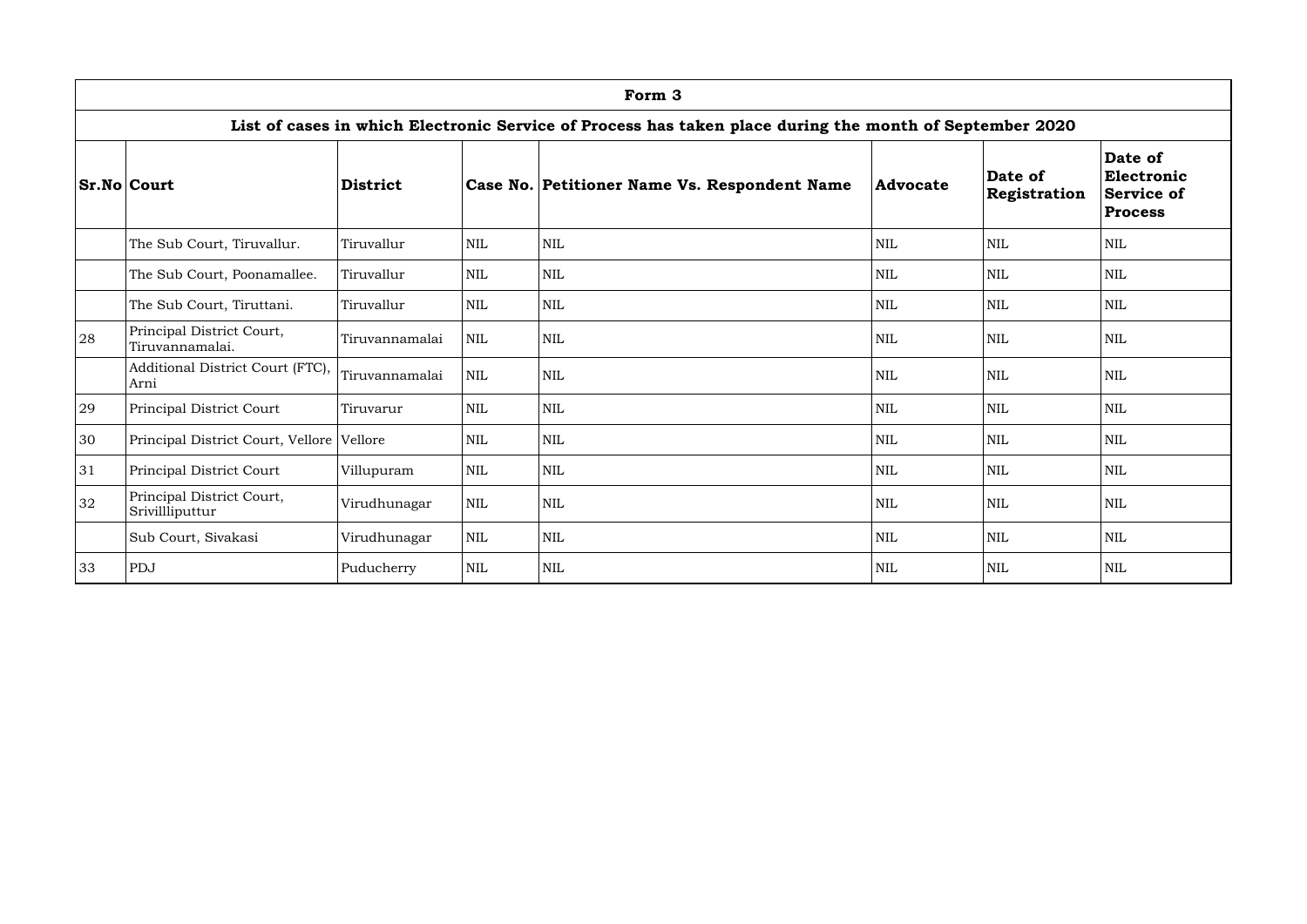|                | Form 4                                                                           |                 |                                                                                                |              |                            |                                                        |  |  |  |  |  |
|----------------|----------------------------------------------------------------------------------|-----------------|------------------------------------------------------------------------------------------------|--------------|----------------------------|--------------------------------------------------------|--|--|--|--|--|
|                | List of total no. of cases randomly allocated during the month of September 2020 |                 |                                                                                                |              |                            |                                                        |  |  |  |  |  |
|                | <b>Sr.No Court</b>                                                               | <b>District</b> | <b>Court Name</b>                                                                              | Court<br>No. | <b>Case</b><br><b>Type</b> | <b>Case Count (No. of cases</b><br>randomly allocated) |  |  |  |  |  |
| $\mathbf{1}$   | Principal District Court                                                         | Ariyalur        | $\mbox{NIL}$                                                                                   | <b>NIL</b>   | NIL                        | <b>NIL</b>                                             |  |  |  |  |  |
| 2              | Principal Judge's Court                                                          | Chennai         | Principal Judge's Court is designated to deal with<br>the cases under Commercial Original Suit | $\mbox{NIL}$ | <b>COS</b>                 | $\mbox{NIL}$                                           |  |  |  |  |  |
| $\mathfrak{S}$ | Prl. District Court, CBE.                                                        | Coimbatore      | $\mbox{NIL}$                                                                                   | <b>NIL</b>   | NIL                        | <b>NIL</b>                                             |  |  |  |  |  |
|                | I Addl.District Court, CBE                                                       | Coimbatore      | NIL                                                                                            | <b>NIL</b>   | NIL                        | $\mbox{NIL}$                                           |  |  |  |  |  |
|                | III Addl. Dist. Court, CBE                                                       | Coimbatore      | <b>NIL</b>                                                                                     | <b>NIL</b>   | NIL                        | <b>NIL</b>                                             |  |  |  |  |  |
|                | IV Addl. Dist. Court, CBE                                                        | Coimbatore      | <b>NIL</b>                                                                                     | <b>NIL</b>   | NIL                        | <b>NIL</b>                                             |  |  |  |  |  |
|                | V Addl. Dist. Court, CBE                                                         | Coimbatore      | $\mbox{NIL}$                                                                                   | <b>NIL</b>   | <b>NIL</b>                 | <b>NIL</b>                                             |  |  |  |  |  |
| $\overline{4}$ | Principal District and Sessions Court,<br>Cuddalore                              | Cuddalore       | Principal District and Sessions Court, Cuddalore                                               | $\mbox{NIL}$ | <b>COS</b>                 | $\overline{4}$                                         |  |  |  |  |  |
|                | All other Courts                                                                 | Cuddalore       | $\mbox{NIL}$                                                                                   | <b>NIL</b>   | <b>NIL</b>                 | $\mbox{NIL}$                                           |  |  |  |  |  |
| $\overline{5}$ | Principal District Court, Dharmapuri.                                            | Dharmapuri      | $\mbox{NIL}$                                                                                   | <b>NIL</b>   | NIL                        | $\mbox{NIL}$                                           |  |  |  |  |  |
|                | Judicial Magistrate No.II, Dharmapuri.                                           | Dharmapuri      | $\mbox{NIL}$                                                                                   | <b>NIL</b>   | NIL                        | $\mbox{NIL}$                                           |  |  |  |  |  |
| 6              | Principal District Court, Dindigul                                               | Dindigul        | <b>NIL</b>                                                                                     | NIL          | <b>NIL</b>                 | <b>NIL</b>                                             |  |  |  |  |  |
| $\overline{7}$ | Principal District Court, Erode                                                  | Erode           | $\mbox{NIL}$                                                                                   | $\mbox{NIL}$ | <b>NIL</b>                 | $\mbox{NIL}$                                           |  |  |  |  |  |
|                | I Additional District Court, Erode                                               | Erode           | $\mbox{NIL}$                                                                                   | <b>NIL</b>   | <b>NIL</b>                 | $\mbox{NIL}$                                           |  |  |  |  |  |
|                | II Additional District Court, Erode                                              | Erode           | NIL                                                                                            | NIL          | <b>NIL</b>                 | $\mbox{NIL}$                                           |  |  |  |  |  |
|                | <b>III Additional District</b><br>Court, Gobichettipalayam                       | Erode           | <b>NIL</b>                                                                                     | NIL          | <b>NIL</b>                 | $\mbox{NIL}$                                           |  |  |  |  |  |
|                | IV Additional District Court, Bhavani.                                           | Erode           | <b>NIL</b>                                                                                     | NIL          | <b>NIL</b>                 | $\mbox{NIL}$                                           |  |  |  |  |  |
|                | Principal Subordinate Court, Erode                                               | Erode           | NIL                                                                                            | NIL          | <b>NIL</b>                 | $\mbox{NIL}$                                           |  |  |  |  |  |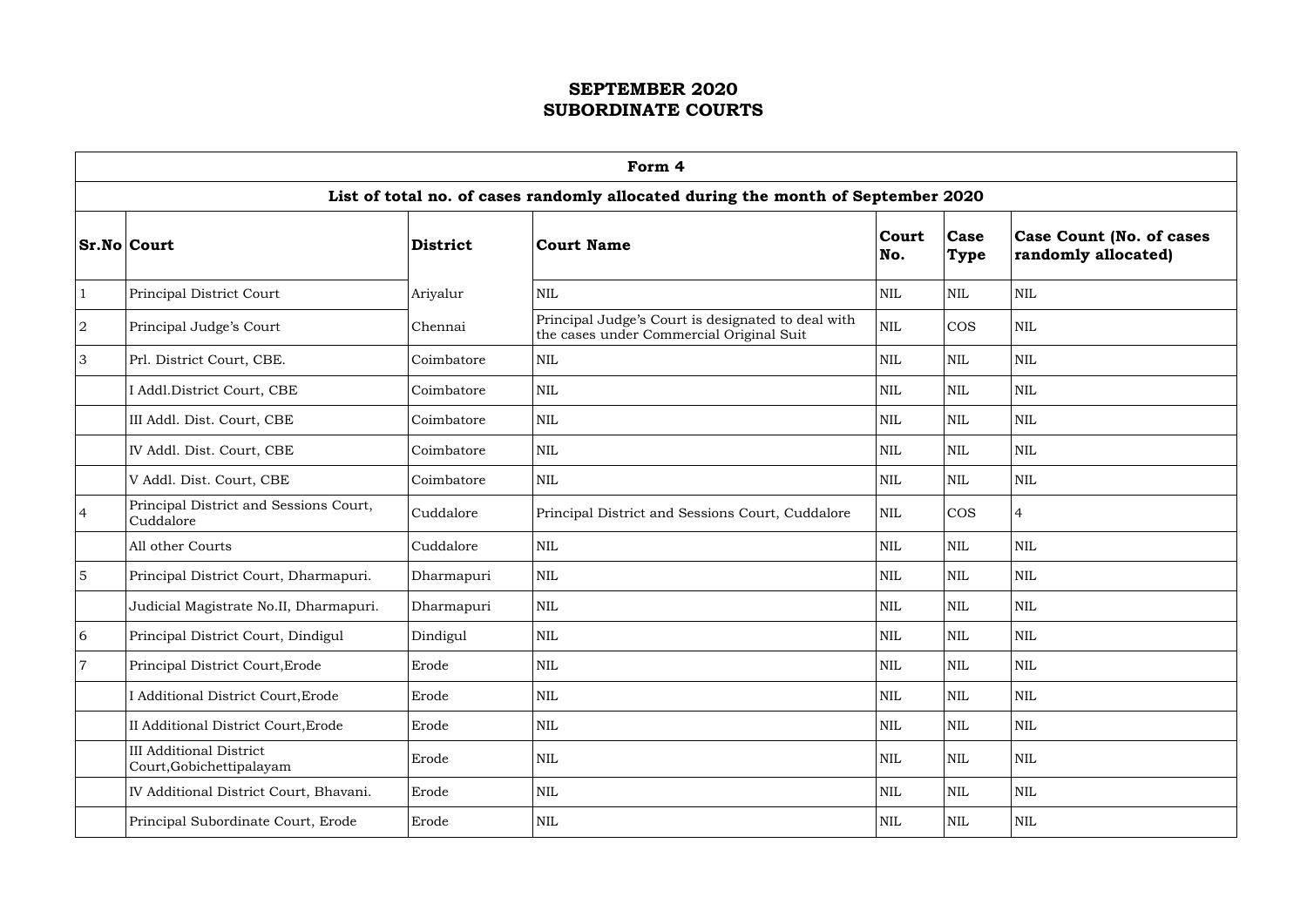|    | Form 4                                                                           |                 |                          |              |                     |                                                        |  |  |  |  |  |  |
|----|----------------------------------------------------------------------------------|-----------------|--------------------------|--------------|---------------------|--------------------------------------------------------|--|--|--|--|--|--|
|    | List of total no. of cases randomly allocated during the month of September 2020 |                 |                          |              |                     |                                                        |  |  |  |  |  |  |
|    | <b>Sr.No Court</b>                                                               | <b>District</b> | <b>Court Name</b>        | Court<br>No. | Case<br><b>Type</b> | <b>Case Count (No. of cases</b><br>randomly allocated) |  |  |  |  |  |  |
|    | Additional Subordinate Court, Erode                                              | Erode           | <b>NIL</b>               | $\mbox{NIL}$ | $\mbox{NIL}$        | $\mbox{NIL}$                                           |  |  |  |  |  |  |
|    | II Additional Subordinate Court, Erode                                           | Erode           | $\mbox{NIL}$             | NIL          | $\mbox{NIL}$        | $\mbox{NIL}$                                           |  |  |  |  |  |  |
|    | Sub Court, Gobichettipalayam                                                     | Erode           | <b>NIL</b>               | $\mbox{NIL}$ | $\mbox{NIL}$        | $\text{NIL}$                                           |  |  |  |  |  |  |
| 8  | Principal District Court, Chengalpattu                                           | Kancheepuram    | <b>NIL</b>               | NIL          | <b>NIL</b>          | <b>NIL</b>                                             |  |  |  |  |  |  |
| 9  | Principal District Court                                                         | Kanniya Kumari  | Principal District Court |              | <b>OS</b>           | <b>NIL</b>                                             |  |  |  |  |  |  |
| 10 | Principal District Court                                                         | Karur           | $\mbox{NIL}$             | <b>NIL</b>   | <b>NIL</b>          | <b>NIL</b>                                             |  |  |  |  |  |  |
| 11 | Principal District Court, Krishnagiri                                            | Krishnagiri     | <b>NIL</b>               | $\text{NIL}$ | $\mbox{NIL}$        | <b>NIL</b>                                             |  |  |  |  |  |  |
|    | Additional District Court, Krishnagiri                                           | Krishnagiri     | <b>NIL</b>               | <b>NIL</b>   | <b>NIL</b>          | $\mbox{NIL}$                                           |  |  |  |  |  |  |
|    | Additional District Court, Hosur.                                                | Krishnagiri     | <b>NIL</b>               | $\text{NIL}$ | $\mbox{NIL}$        | $\mbox{NIL}$                                           |  |  |  |  |  |  |
| 12 | Prl. Dist. & Sessions Court                                                      | Madurai         | <b>NIL</b>               | <b>NIL</b>   | <b>NIL</b>          | <b>NIL</b>                                             |  |  |  |  |  |  |
|    | I Addl. Dist. & Sessions Court                                                   | Madurai         | <b>NIL</b>               | <b>NIL</b>   | $\mbox{NIL}$        | $\mbox{NIL}$                                           |  |  |  |  |  |  |
|    | Addl. Sub Court                                                                  | Madurai         | <b>NIL</b>               | <b>NIL</b>   | <b>NIL</b>          | $\mbox{NIL}$                                           |  |  |  |  |  |  |
|    | II Addl. Sub Court                                                               | Madurai         | $\text{NIL}$             | $\mbox{NIL}$ | $\mbox{NIL}$        | $\mbox{NIL}$                                           |  |  |  |  |  |  |
| 13 | District Court, Nagapattinam                                                     | Nagapattinam    | $\mbox{NIL}$             | NIL          | NIL                 | $\mbox{NIL}$                                           |  |  |  |  |  |  |
|    | Fast Track Mahila Court, Nagapattinam                                            | Nagapattinam    | <b>NIL</b>               | NIL          | $\mbox{NIL}$        | $\text{NIL}$                                           |  |  |  |  |  |  |
|    | Additional District Court, Mayiladuthurai                                        | Nagapattinam    | $\mbox{NIL}$             | NIL          | $\mbox{NIL}$        | $\mbox{NIL}$                                           |  |  |  |  |  |  |
|    | Sub Court, Nagapattinam                                                          | Nagapattinam    | $\mbox{NIL}$             | <b>NIL</b>   | $\mbox{NIL}$        | $\mbox{NIL}$                                           |  |  |  |  |  |  |
|    | Principal Sub Court, Mayiladuthurai                                              | Nagapattinam    | $\mbox{NIL}$             | $\mbox{NIL}$ | $\mbox{NIL}$        | $\mbox{NIL}$                                           |  |  |  |  |  |  |
|    | Additional Sub Court, Mayiladuthurai                                             | Nagapattinam    | $\mbox{NIL}$             | <b>NIL</b>   | $\mbox{NIL}$        | $\mbox{NIL}$                                           |  |  |  |  |  |  |
| 14 | The Principal District Judge                                                     | Namakkal        | $\mbox{NIL}$             | NIL          | $\mbox{NIL}$        | $\mbox{NIL}$                                           |  |  |  |  |  |  |
| 15 | District Court Udhagamandalam, Nilgris                                           | Nilgris         | $\mbox{NIL}$             | $\mbox{NIL}$ | $\mbox{NIL}$        | <b>NIL</b>                                             |  |  |  |  |  |  |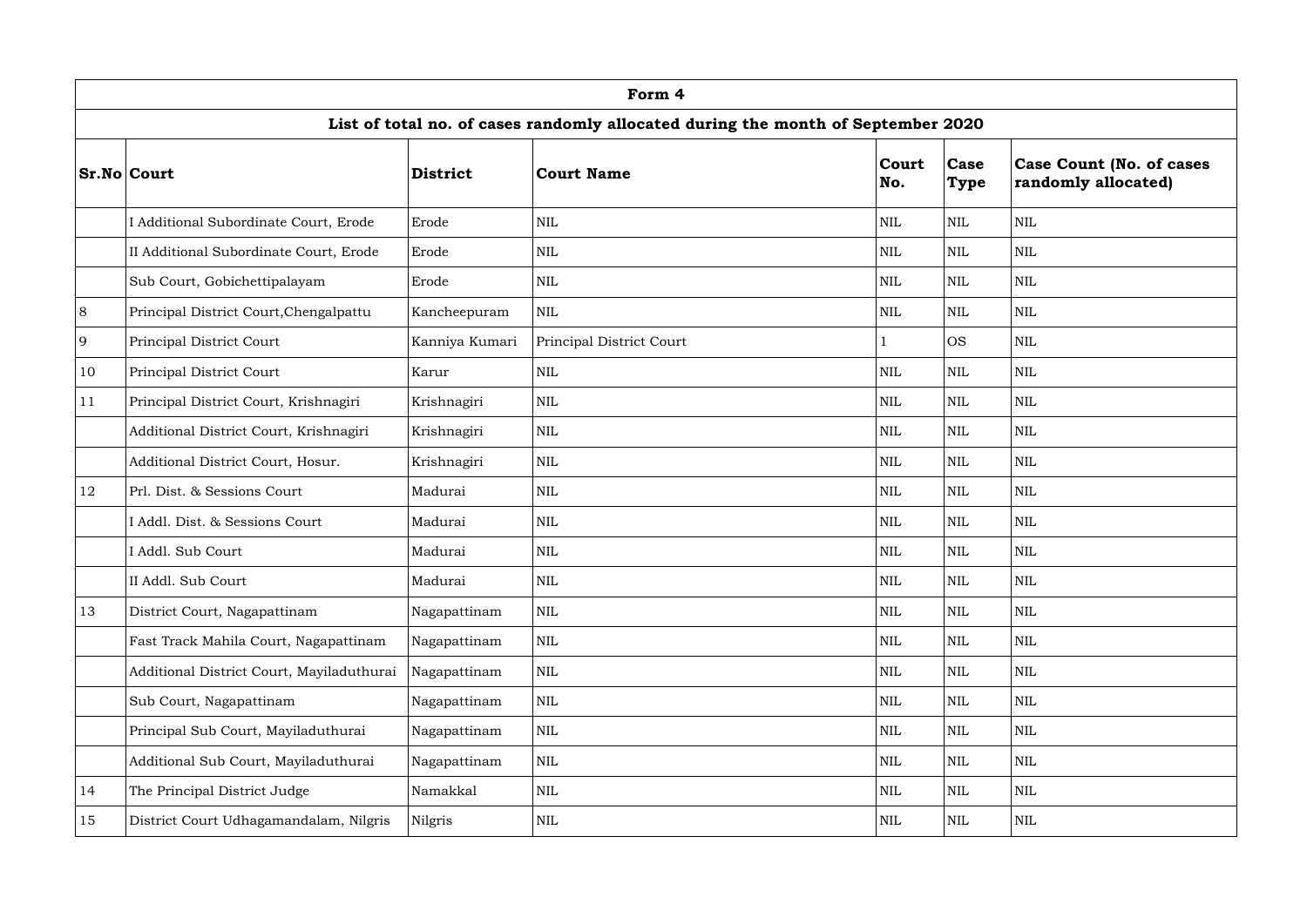|    | Form 4                                                                           |                    |                                  |              |                     |                                                        |  |  |  |  |  |  |
|----|----------------------------------------------------------------------------------|--------------------|----------------------------------|--------------|---------------------|--------------------------------------------------------|--|--|--|--|--|--|
|    | List of total no. of cases randomly allocated during the month of September 2020 |                    |                                  |              |                     |                                                        |  |  |  |  |  |  |
|    | <b>Sr.No Court</b>                                                               | <b>District</b>    | <b>Court Name</b>                | Court<br>No. | Case<br><b>Type</b> | <b>Case Count (No. of cases</b><br>randomly allocated) |  |  |  |  |  |  |
| 16 | Principal District Court                                                         | Perambalur         | NIL                              | $\mbox{NIL}$ | $\mbox{NIL}$        | <b>NIL</b>                                             |  |  |  |  |  |  |
|    | Mahila Court                                                                     | Perambalur         | <b>NIL</b>                       | <b>NIL</b>   | $\mbox{NIL}$        | <b>NIL</b>                                             |  |  |  |  |  |  |
|    | Sub Court                                                                        | Perambalur         | $\mbox{NIL}$                     | $\mbox{NIL}$ | $\mbox{NIL}$        | $\mbox{NIL}$                                           |  |  |  |  |  |  |
| 17 | The Principal District Court                                                     | Pudukottai         | <b>NIL</b>                       | <b>NIL</b>   | <b>NIL</b>          | <b>NIL</b>                                             |  |  |  |  |  |  |
|    | The Mahila Court                                                                 | Pudukottai         | <b>NIL</b>                       | <b>NIL</b>   | <b>NIL</b>          | <b>NIL</b>                                             |  |  |  |  |  |  |
|    | The Principal Sub Court                                                          | Pudukottai         | <b>NIL</b>                       | <b>NIL</b>   | $\mbox{NIL}$        | <b>NIL</b>                                             |  |  |  |  |  |  |
|    | The Additional Sub Court                                                         | Pudukottai         | $\mbox{NIL}$                     | <b>NIL</b>   | <b>NIL</b>          | <b>NIL</b>                                             |  |  |  |  |  |  |
|    | The Additional District Court                                                    | Pudukottai         | NIL                              | <b>NIL</b>   | <b>NIL</b>          | <b>NIL</b>                                             |  |  |  |  |  |  |
|    | The Sub Court, Aranthangi                                                        | Pudukottai         | $\mbox{NIL}$                     | $\mbox{NIL}$ | $\mbox{NIL}$        | <b>NIL</b>                                             |  |  |  |  |  |  |
| 18 | Principal District Court                                                         | Ramanathapuram NIL |                                  | $\mbox{NIL}$ | $\mbox{NIL}$        | $\mbox{NIL}$                                           |  |  |  |  |  |  |
| 19 | Principal District Court, Salem.                                                 | Salem              | Principal District Court, Salem. |              | <b>COS</b>          | 8                                                      |  |  |  |  |  |  |
| 20 | Principal District and Sessions Court                                            | Sivagangai         | NIL                              | $\mbox{NIL}$ | $\mbox{NIL}$        | $\text{NIL}$                                           |  |  |  |  |  |  |
| 21 | Prl. District Court                                                              | Thanjavur          | $\mbox{NIL}$                     | $\mbox{NIL}$ | $\mbox{NIL}$        | $\mbox{NIL}$                                           |  |  |  |  |  |  |
|    | III Additional District Judge, Pattukkottai.                                     | Thanjavur          | $\mbox{NIL}$                     | <b>NIL</b>   | <b>NIL</b>          | <b>NIL</b>                                             |  |  |  |  |  |  |
| 22 | Principal District Court                                                         | Theni              | $\mbox{NIL}$                     | <b>NIL</b>   | <b>NIL</b>          | <b>NIL</b>                                             |  |  |  |  |  |  |
| 23 | Principal District Court, Thoothukudi                                            | Thoothukudi        | $\mbox{NIL}$                     | NIL          | <b>NIL</b>          | <b>NIL</b>                                             |  |  |  |  |  |  |
| 24 | Principal District Court                                                         | Tiruchirappalli    | $\mbox{NIL}$                     | <b>NIL</b>   | $\mbox{NIL}$        | $\text{NIL}$                                           |  |  |  |  |  |  |
|    | <b>II Additional District Court</b>                                              | Tiruchirappalli    | $\mbox{NIL}$                     | NIL          | NIL                 | <b>NIL</b>                                             |  |  |  |  |  |  |
| 25 | Principal District Court                                                         | Tirunelveli        | $\mbox{NIL}$                     | <b>NIL</b>   | <b>OS</b>           | 17                                                     |  |  |  |  |  |  |
| 26 | Principal Subordinate Court, Tiruppur                                            | Tiruppur           | $\mbox{NIL}$                     | $\mbox{NIL}$ | <b>NIL</b>          | $\mbox{NIL}$                                           |  |  |  |  |  |  |
|    | Additional Sub Court, Tiruppur                                                   | Tiruppur           | $\mbox{NIL}$                     | <b>NIL</b>   | <b>NIL</b>          | NIL                                                    |  |  |  |  |  |  |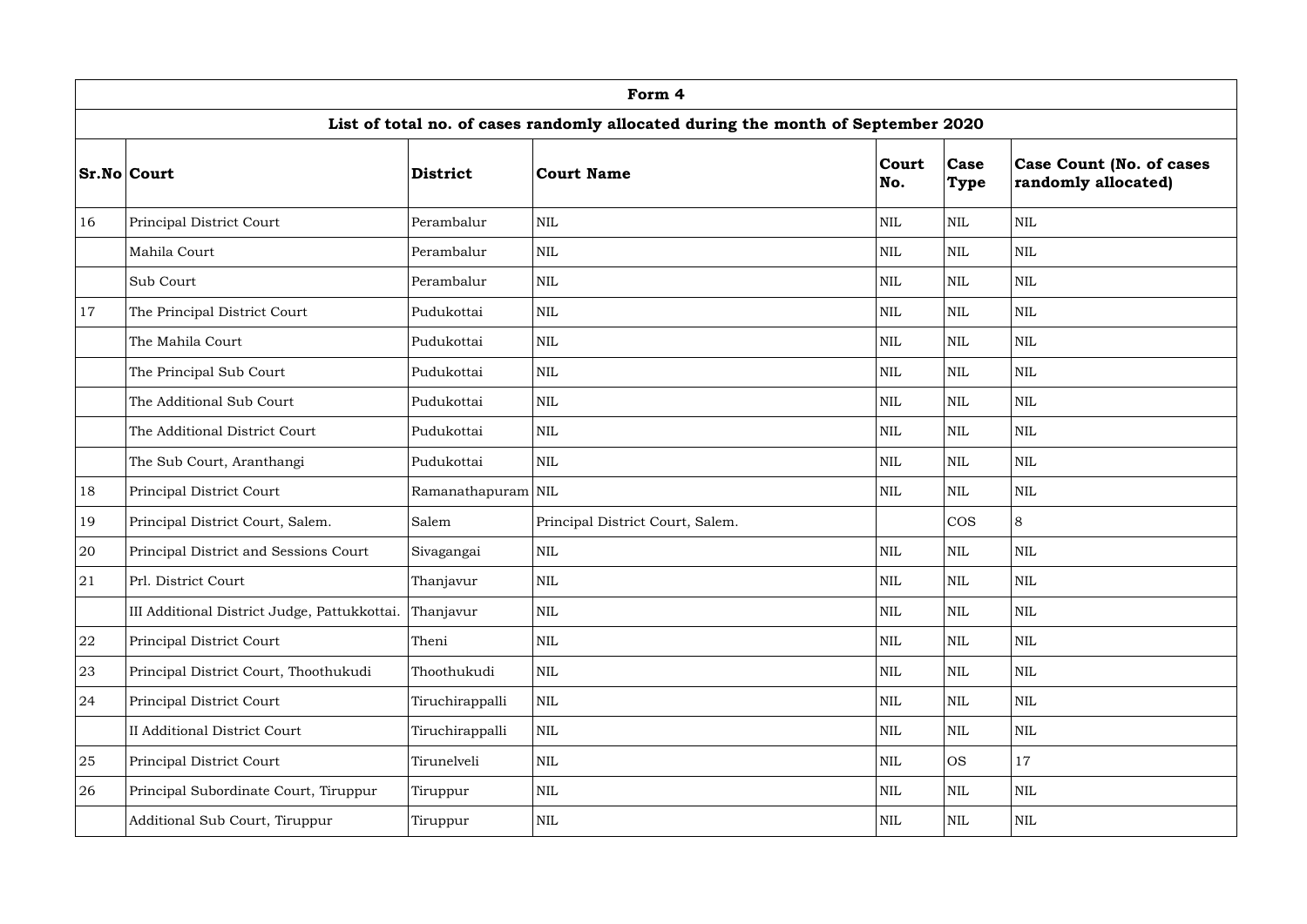|    | Form 4                                                                           |                 |                                      |              |                     |                                                        |  |  |  |  |  |
|----|----------------------------------------------------------------------------------|-----------------|--------------------------------------|--------------|---------------------|--------------------------------------------------------|--|--|--|--|--|
|    | List of total no. of cases randomly allocated during the month of September 2020 |                 |                                      |              |                     |                                                        |  |  |  |  |  |
|    | <b>Sr.No Court</b>                                                               | <b>District</b> | <b>Court Name</b>                    | Court<br>No. | Case<br><b>Type</b> | <b>Case Count (No. of cases</b><br>randomly allocated) |  |  |  |  |  |
|    | Principal District Court, Tiruvallur                                             | Tiruvallur      | Principal District Court, Tiruvallur | <b>NIL</b>   | O.S.                | <b>NIL</b>                                             |  |  |  |  |  |
|    | The I Additional District and Sessions<br>Court, Tiruvallur.                     | Tiruvallur      | <b>NIL</b>                           | <b>NIL</b>   | O.S.                | $\mbox{NIL}$                                           |  |  |  |  |  |
|    | The II Additional District and Sessions<br>Court, Poonamallee.                   | Tiruvallur      | <b>NIL</b>                           | <b>NIL</b>   | <b>NIL</b>          | $\text{NIL}$                                           |  |  |  |  |  |
|    | The III Additional District and Sessions<br>Court, Poonamallee.                  | Tiruvallur      | <b>NIL</b>                           | <b>NIL</b>   | <b>NIL</b>          | $\text{NIL}$                                           |  |  |  |  |  |
|    | The IV Additional District and Sessions<br>Court, Ponneri.                       | Tiruvallur      | <b>NIL</b>                           | <b>NIL</b>   | $\mbox{NIL}$        | $\mbox{NIL}$                                           |  |  |  |  |  |
|    | The Sub Court, Tiruvallur.                                                       | Tiruvallur      | <b>NIL</b>                           | <b>NIL</b>   | <b>NIL</b>          | $\text{NIL}$                                           |  |  |  |  |  |
|    | The Sub Court, Poonamallee.                                                      | Tiruvallur      | $\mbox{NIL}$                         | <b>NIL</b>   | <b>NIL</b>          | <b>NIL</b>                                             |  |  |  |  |  |
|    | The Sub Court, Tiruttani.                                                        | Tiruvallur      | The Sub Court, Tiruttani.            | $\mbox{NIL}$ | O.S.                | <b>NIL</b>                                             |  |  |  |  |  |
| 28 | Principal District Court, Tiruvannamalai.                                        | Tiruvannamalai  | $\mbox{NIL}$                         | <b>NIL</b>   | <b>NIL</b>          | $\mbox{NIL}$                                           |  |  |  |  |  |
|    | Additional District Court (FTC), Arni                                            | Tiruvannamalai  | <b>NIL</b>                           | <b>NIL</b>   | <b>NIL</b>          | $\text{NIL}$                                           |  |  |  |  |  |
| 29 | Principal District Court                                                         | Tiruvarur       | NIL                                  | $\mbox{NIL}$ | <b>NIL</b>          | $\text{NIL}$                                           |  |  |  |  |  |
| 30 | Principal District Court, Vellore                                                | Vellore         | <b>NIL</b>                           | NIL          | <b>NIL</b>          | <b>NIL</b>                                             |  |  |  |  |  |
| 31 | Principal District Court                                                         | Villupuram      | $\mbox{NIL}$                         | NIL          | NIL                 | $\mbox{NIL}$                                           |  |  |  |  |  |
| 32 | Principal District Court, Srivillliputtur                                        | Virudhunagar    | $\mbox{NIL}$                         | NIL          | NIL                 | $\mbox{NIL}$                                           |  |  |  |  |  |
|    | Sub Court, Sivakasi                                                              | Virudhunagar    | $\mbox{NIL}$                         | <b>NIL</b>   | NIL                 | $\mbox{NIL}$                                           |  |  |  |  |  |
| 33 | PDJ                                                                              | Puducherry      | $\mbox{NIL}$                         | $\mbox{NIL}$ | NIL                 | <b>NIL</b>                                             |  |  |  |  |  |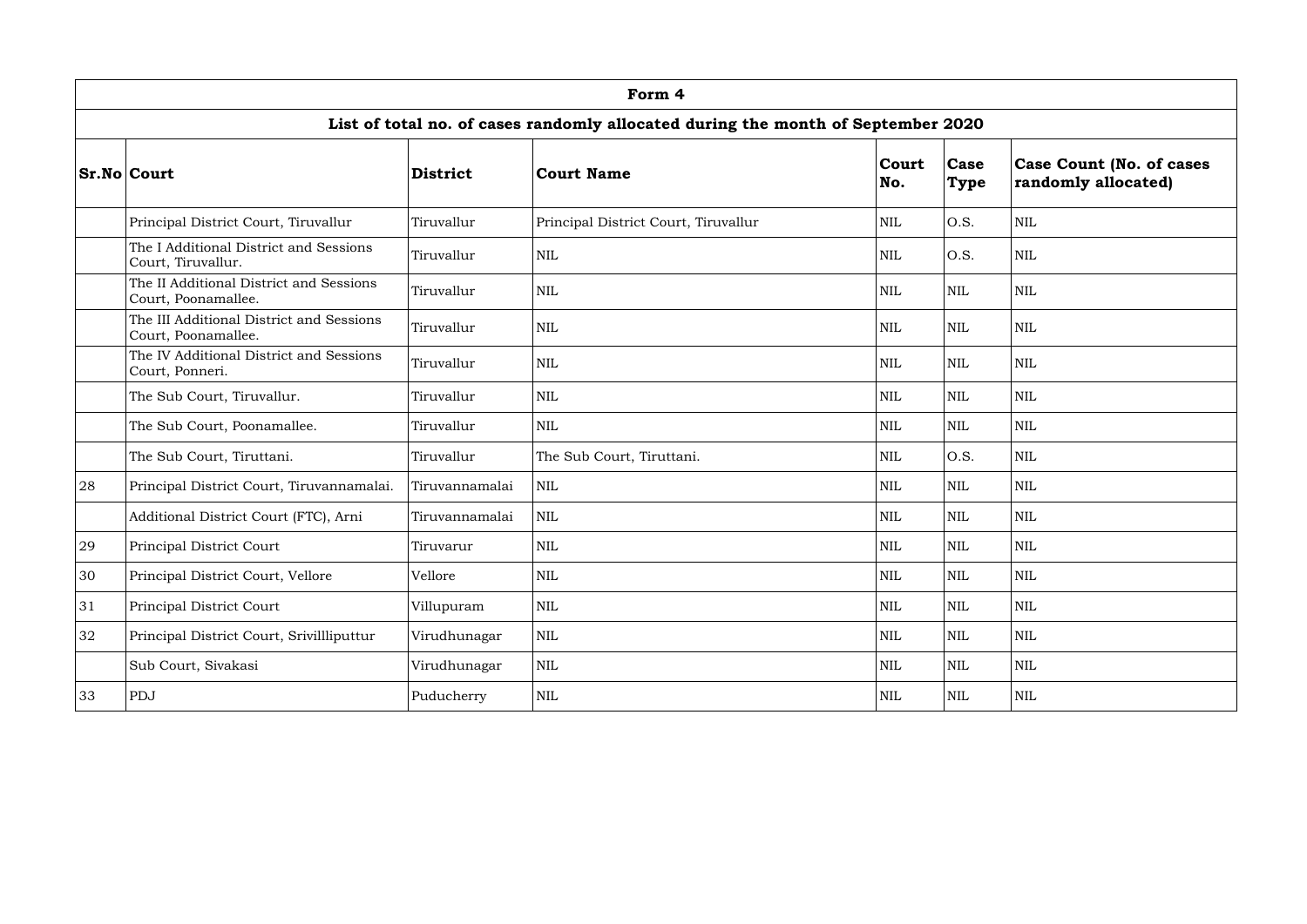|                | Form 5                                                 |                 |            |                                                                                                                                                                               |                                                                            |                         |                                                     |  |  |  |  |  |
|----------------|--------------------------------------------------------|-----------------|------------|-------------------------------------------------------------------------------------------------------------------------------------------------------------------------------|----------------------------------------------------------------------------|-------------------------|-----------------------------------------------------|--|--|--|--|--|
|                |                                                        |                 |            | List of cases in which Case Management Hearing was held during the month of September 2020                                                                                    |                                                                            |                         |                                                     |  |  |  |  |  |
|                | <b>Sr.No Court</b>                                     | <b>District</b> | Case No.   | Petitioner Name Vs.<br><b>Respondent Name</b>                                                                                                                                 | <b>Advocate</b>                                                            | Date of<br>Registration | <b>Date of Case</b><br><b>Management</b><br>Hearing |  |  |  |  |  |
|                | Principal District Court                               | Ariyalur        | <b>NIL</b> | $\mbox{NIL}$                                                                                                                                                                  | <b>NIL</b>                                                                 | <b>NIL</b>              | <b>NIL</b>                                          |  |  |  |  |  |
| $\overline{2}$ | Principal Judge's Court                                | Chennai         | COS 5/2020 | M/s. Bhavani Amma Combines, rep. by<br>its proprietor Mr. R. Vijayakumar,<br>Chennai - Plaintiff<br>$-VS-$<br>M/s. Sathya Jyothi Films, Chennai and<br>3 others - Defendants. | Mr. R. Thiyagarajan (Plaintiff)<br>PL. Narayanan (D1)<br>R. Mukundhan (D4) | 22.09.2020              | 18.09.2020                                          |  |  |  |  |  |
| 3              | Prl. District Court, CBE.                              | Coimbatore      | <b>NIL</b> | <b>NIL</b>                                                                                                                                                                    | <b>NIL</b>                                                                 | <b>NIL</b>              | <b>NIL</b>                                          |  |  |  |  |  |
|                | I Addl.District Court,<br><b>CBE</b>                   | Coimbatore      | <b>NIL</b> | $\mbox{NIL}$                                                                                                                                                                  | <b>NIL</b>                                                                 | <b>NIL</b>              | <b>NIL</b>                                          |  |  |  |  |  |
|                | III Addl. Dist. Court,<br><b>CBE</b>                   | Coimbatore      | <b>NIL</b> | $\mbox{NIL}$                                                                                                                                                                  | $\mbox{NIL}$                                                               | <b>NIL</b>              | <b>NIL</b>                                          |  |  |  |  |  |
|                | IV Addl. Dist. Court,<br><b>CBE</b>                    | Coimbatore      | <b>NIL</b> | $\mbox{NIL}$                                                                                                                                                                  | <b>NIL</b>                                                                 | <b>NIL</b>              | <b>NIL</b>                                          |  |  |  |  |  |
|                | V Addl. Dist. Court, CBE                               | Coimbatore      | <b>NIL</b> | $\mbox{NIL}$                                                                                                                                                                  | <b>NIL</b>                                                                 | <b>NIL</b>              | <b>NIL</b>                                          |  |  |  |  |  |
| $\overline{4}$ | Principal District and<br>Sessions Court,<br>Cuddalore | Cuddalore       | COS 1/2019 | Shree Kumarasamy poly Chem Rep by<br>its GM, M.Arul selvam<br>vs Vibrant Laminate pvt. Ltd and others                                                                         | P.Baskar                                                                   | 25.11.2019              | 14.09.2020                                          |  |  |  |  |  |
|                | Principal District and<br>Sessions Court,<br>Cuddalore | Cuddalore       | COS 2/2019 | SPDS .Kumar vs D.Karthikeyan                                                                                                                                                  | P.Baskar                                                                   | 12.12.2019              | 17.09.2020                                          |  |  |  |  |  |
|                | Principal District and<br>Sessions Court,<br>Cuddalore | Cuddalore       | COS 1/2020 | Kumarasamy Industries vs M/S Ether<br>Coating and<br>Engineers pvt. Ltd and others                                                                                            | P.Baskar                                                                   | 22.01.2020              | 08.09.2020                                          |  |  |  |  |  |
|                | Principal District and<br>Sessions Court,<br>Cuddalore | Cuddalore       | COS 2/2020 | Kavitha karthik Rep by Manager<br>M.Arul selvam vs<br>M/S Ether cooling and Eng pvt and<br>others                                                                             | P.Baskar                                                                   | 04.02.2020              | 09.09.2020                                          |  |  |  |  |  |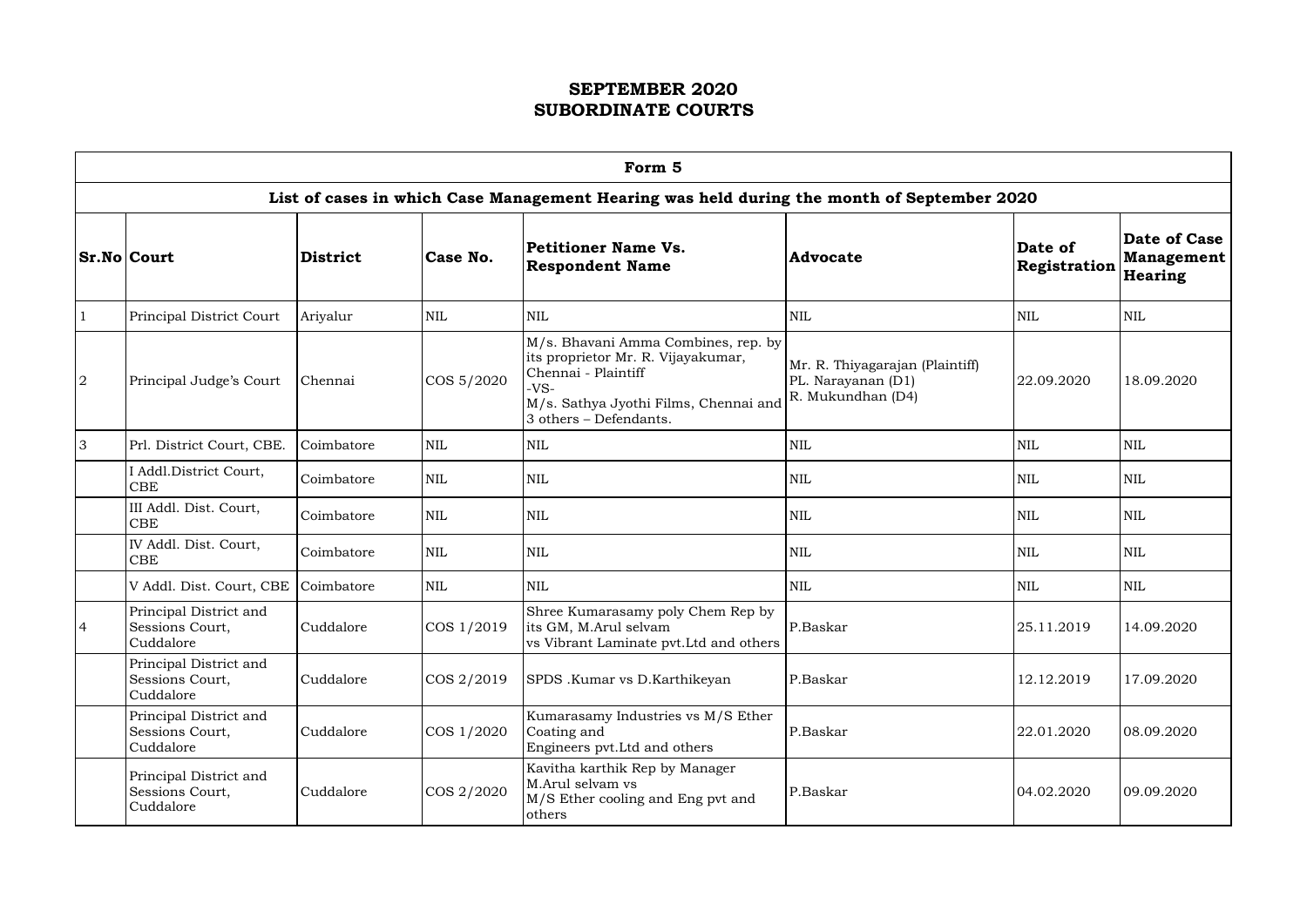|   | Form 5                                    |            |                      |                                                                                            |                          |                                |                                              |  |  |  |  |  |
|---|-------------------------------------------|------------|----------------------|--------------------------------------------------------------------------------------------|--------------------------|--------------------------------|----------------------------------------------|--|--|--|--|--|
|   |                                           |            |                      | List of cases in which Case Management Hearing was held during the month of September 2020 |                          |                                |                                              |  |  |  |  |  |
|   | <b>Sr.No Court</b>                        | District   | Case No.             | Petitioner Name Vs.<br><b>Respondent Name</b>                                              | <b>Advocate</b>          | Date of<br><b>Registration</b> | Date of Case<br><b>Management</b><br>Hearing |  |  |  |  |  |
|   | All other Courts                          | Cuddalore  | NIL                  | <b>NIL</b>                                                                                 | <b>NIL</b>               | <b>NIL</b>                     | <b>NIL</b>                                   |  |  |  |  |  |
| 5 | Principal District Court,<br>Dharmapuri.  | Dharmapuri | <b>NIL</b>           | <b>NIL</b>                                                                                 | <b>NIL</b>               | <b>NIL</b>                     | <b>NIL</b>                                   |  |  |  |  |  |
|   | Judicial Magistrate No.II,<br>Dharmapuri. | Dharmapuri | <b>NIL</b>           | <b>NIL</b>                                                                                 | <b>NIL</b>               | <b>NIL</b>                     | <b>NIL</b>                                   |  |  |  |  |  |
| 6 | Principal District Court,<br>Dindigul.    | Dindigul.  | AROP.No.<br>103/2018 | Muthappa Goundar vs District<br>Collector, Dindigul.                                       | S.Harihara Ramachandiran | 05.10.2018                     | 30.11.2020                                   |  |  |  |  |  |
|   | Principal District Court,<br>Dindigul.    | Dindigul.  | AROP.No.<br>111/2018 | Shanthi Vs District Collector, Dindigul. S.Harihara Ramachandiran                          |                          | 30.10.2018                     | 30.11.2020                                   |  |  |  |  |  |
|   | Principal District Court,<br>Dindigul.    | Dindigul.  | AROP.No.<br>129/2018 | Mani and 2 others Vs District<br>Collector, Dindigul.                                      | M.Ramalingam             | 12.12.2018                     | 30.11.2020                                   |  |  |  |  |  |
|   | Principal District Court,<br>Dindigul.    | Dindigul.  | AROP.No.<br>136/2018 | Arayammal Vs District Collector,<br>Dindigul.                                              | S.Harihara Ramachandiran | 21.12.2018                     | 30.11.2020                                   |  |  |  |  |  |
|   | Principal District Court,<br>Dindigul.    | Dindigul.  | AROP.No.<br>137/2018 | Thangavel Vs District Collector,<br>Dindigul.                                              | S.Harihara Ramachandiran | 21.12.2018                     | 30.11.2020                                   |  |  |  |  |  |
|   | Principal District Court,<br>Dindigul.    | Dindigul.  | AROP.No.<br>138/2018 | Shanmugavel Vs District Collector,<br>Dindigul.                                            | V.Arumugam               | 21.12.2018                     | 30.11.2020                                   |  |  |  |  |  |
|   | Principal District Court,<br>Dindigul.    | Dindigul.  | AROP.No.<br>99/2019  | Palanichamy Vs District Collector,<br>Dindigul.                                            | V.Palanichamy            | 18.07.2019                     | 30.11.2020                                   |  |  |  |  |  |
|   | Principal District Court,<br>Dindigul.    | Dindigul.  | AROP.No.<br>109/2019 | Thangavel Vs District Collector,<br>Dindigul.                                              | S.Harihara Ramachandiran | 19.08.2019                     | 30.11.2020                                   |  |  |  |  |  |
|   | Principal District Court,<br>Dindigul.    | Dindigul.  | AROP.No.<br>110/2019 | Nachimuthu Vs District Collector,<br>Dindigul.                                             | S.Harihara Ramachandiran | 19.08.2019                     | 30.11.2020                                   |  |  |  |  |  |
|   | Principal District Court,<br>Dindigul.    | Dindigul.  | AROP.No.<br>46/2020  | Thirumalaichamy Vs District Collector,<br>Dindigul.                                        | P.Mahendiran             | 06.07.2020                     | 08.10.2020                                   |  |  |  |  |  |
|   | Principal District Court,<br>Dindigul.    | Dindigul.  | AROP.No.<br>47/2020  | Karuppusamy Vs District Collector,<br>Dindigul.                                            | P.Mahendiran             | 06.07.2020                     | 08.10.2020                                   |  |  |  |  |  |
|   | Principal District Court,<br>Dindigul.    | Dindigul.  | AROP.No.<br>48/2020  | Murugesan Vs District Collector,<br>Dindigul.                                              | P.Mahendiran             | 06.07.2020                     | 08.10.2020                                   |  |  |  |  |  |
|   | Principal District Court,<br>Dindigul.    | Dindigul.  | 0. S.49 / 2015       | Samiyappa Gounter Vs The<br>Superintendent engineer $& 2$ others                           | S.M.Loganathan           | 07.07.2015                     | 29.10.2020                                   |  |  |  |  |  |
|   | Principal District Court,                 | Dindigul.  | 0. S. 50 / 2015      | Samiyappa Gounter Vs The                                                                   | S.M.Loganathan           | 16.02.2015                     | 29.10.2020                                   |  |  |  |  |  |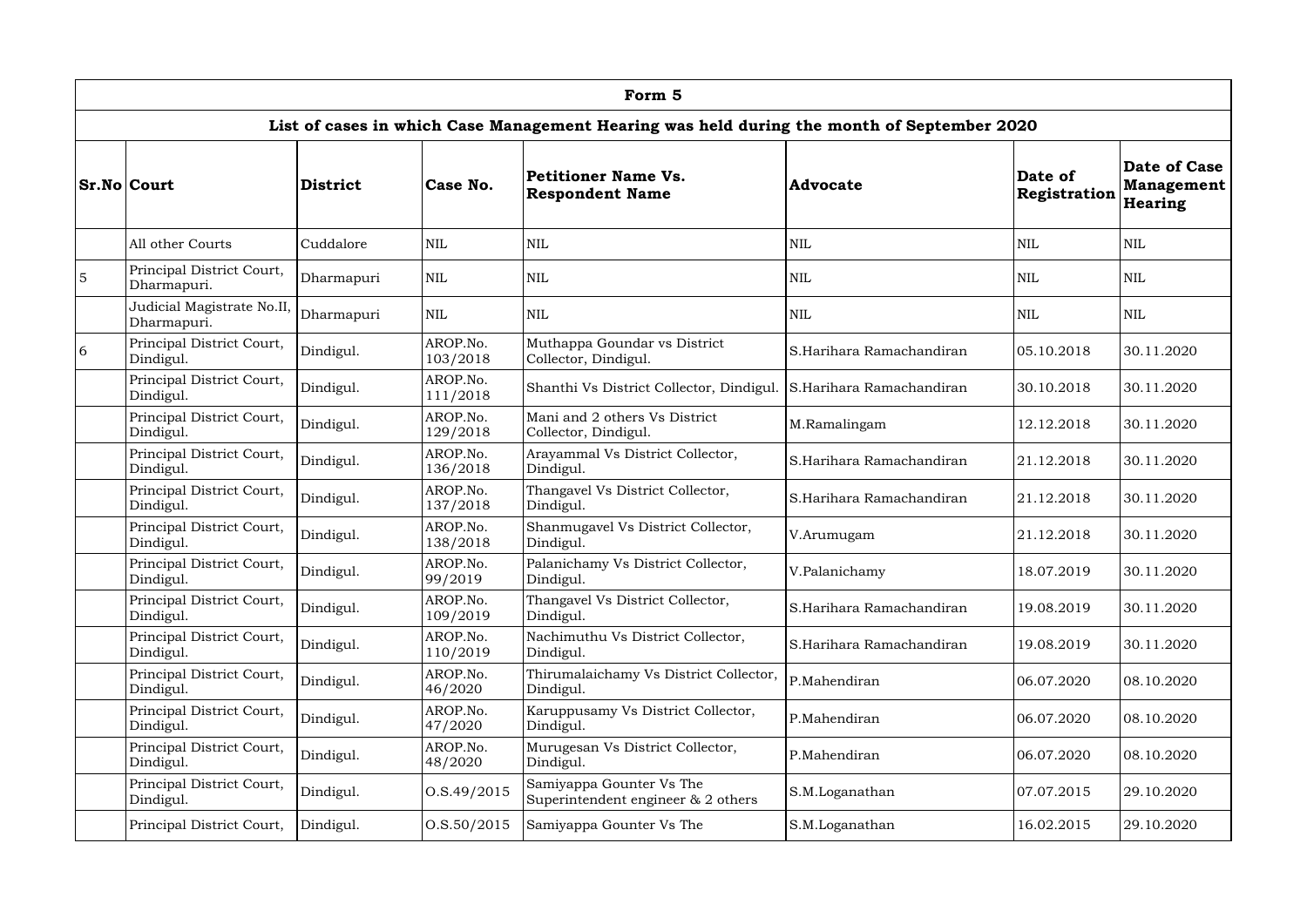| Form 5                                 |                 |                  |                                                                                                                          |                        |                         |                                              |  |  |  |  |  |
|----------------------------------------|-----------------|------------------|--------------------------------------------------------------------------------------------------------------------------|------------------------|-------------------------|----------------------------------------------|--|--|--|--|--|
|                                        |                 |                  | List of cases in which Case Management Hearing was held during the month of September 2020                               |                        |                         |                                              |  |  |  |  |  |
| <b>Sr.No Court</b>                     | <b>District</b> | Case No.         | <b>Petitioner Name Vs.</b><br><b>Respondent Name</b>                                                                     | <b>Advocate</b>        | Date of<br>Registration | Date of Case<br><b>Management</b><br>Hearing |  |  |  |  |  |
| Dindigul.                              |                 |                  | Superintendent engineer $\&$ 2 others                                                                                    |                        |                         |                                              |  |  |  |  |  |
| Principal District Court,<br>Dindigul. | Dindigul.       | 0. S. 58 / 2018  | Fathima Beevi Vs M/s Sura Leathers                                                                                       | S.Krishnakumar         | 09.03.2018              | 11.11.2020                                   |  |  |  |  |  |
| Principal District Court,<br>Dindigul. | Dindigul.       | 0. S. 73/2018    | Saleem Raja Vs M/s Sura Leathers                                                                                         | S.Krishnakumar         | 09.04.2018              | 02.11.2020                                   |  |  |  |  |  |
| Principal District Court,<br>Dindigul. | Dindigul.       |                  | Hindu Nadar Uravin Murai & Others<br>O.S.247/2018   Vs The Commissioner Hindu Religious<br>Charitable endoment, Chennai. | P.S.Nirmalkumar        | 20.12.2018              | 10.12.2020                                   |  |  |  |  |  |
| Principal District Court,<br>Dindigul. | Dindigul.       | 0. S. 8/2019     | Mohanraj & 2 others Vs Rajendran & 4<br>others                                                                           | P.Velumani             | 11.01.2019              | 01.12.2020                                   |  |  |  |  |  |
| Principal District Court,<br>Dindigul. | Dindigul.       | O.S.86/2020      | M/s. Sivaraj Spinning Mills Pvt., Ltd.,<br>Vs M/s Sri Dhanalakshmi Enterprises                                           | T.Manikandan           | 02.07.2020              | 08.12.2020                                   |  |  |  |  |  |
| Principal District Court,<br>Dindigul. | Dindigul.       | O.S.<br>131/2020 | Canara Bank Batlagundu Branch Vs<br>1. Selvameena 2. Thangapandian                                                       | S.Krishnakumar         | 18.08.2020              | 06.10.2020                                   |  |  |  |  |  |
| Principal District Court,<br>Dindigul. | Dindigul.       | O.S.<br>139/2020 | Canara Bank Batlagundu Branch Vs<br>Muneeswarar Sirpi magaleer self help<br>group                                        | S.Krishnakumar         | 25.08.2020              | 09.10.2020                                   |  |  |  |  |  |
| Principal District Court,<br>Dindigul. | Dindigul.       |                  | Canara Bank Dindigul Branch Vs<br>O.S 153/2020 1.Shri Krishna General Stores<br>2.Kanagavalli                            | A.S.Ratha Krishnan     | 09.09.2020              | 09.11.2020                                   |  |  |  |  |  |
| Principal District Court,<br>Dindigul. | Dindigul.       | O.S.<br>156/2020 | Canara Bank SME Branch Dindigul Vs<br>1.Chiristy 2.Jayarani                                                              | V.S.Gandhimathi Nathan | 08.09.2020              | 09.11.2020                                   |  |  |  |  |  |
| Principal District Court,<br>Dindigul. | Dindigul.       | O.S.<br>159/2020 | Canara Bank Batlagundu Branch Vs<br>1. Raman @ GopalaKrishnan 2. Ravi                                                    | S.Krishnakumar         | 08.09.2020              | 10.11.2020                                   |  |  |  |  |  |
| Principal District Court,<br>Dindigul. | Dindigul.       | O.S.161/2020     | Canara Bank, Nehrugi Nagar Branch,<br>Dindigul Vs Lourdhu Boss                                                           | V.S.Gandhimathi Nathan | 08.09.2020              | 11.11.2020                                   |  |  |  |  |  |
| Principal District Court,<br>Dindigul. | Dindigul.       | O.S.181/2020     | Canara Bank, Batlagundu Branch Vs<br>Pitchaimani @another                                                                | S.Krishnakumar         | 17.09.2020              | 24.11.2020                                   |  |  |  |  |  |
| Principal District Court,<br>Dindigul. | Dindigul.       | O.S.<br>196/2020 | Canara Bank, Batlagundu Branch Vs<br>Ashok Kumar and another                                                             | N.Arumugam             | 28.09.2020              | 30.11.2020                                   |  |  |  |  |  |
| Principal District Court,<br>Dindigul. | Dindigul.       | O.S.197/2020     | Canara Bank, Batlagundu Branch Vs<br>Hithayathullah and another                                                          | S.Krishnakumar         | 28.09.2020              | 30.11.2020                                   |  |  |  |  |  |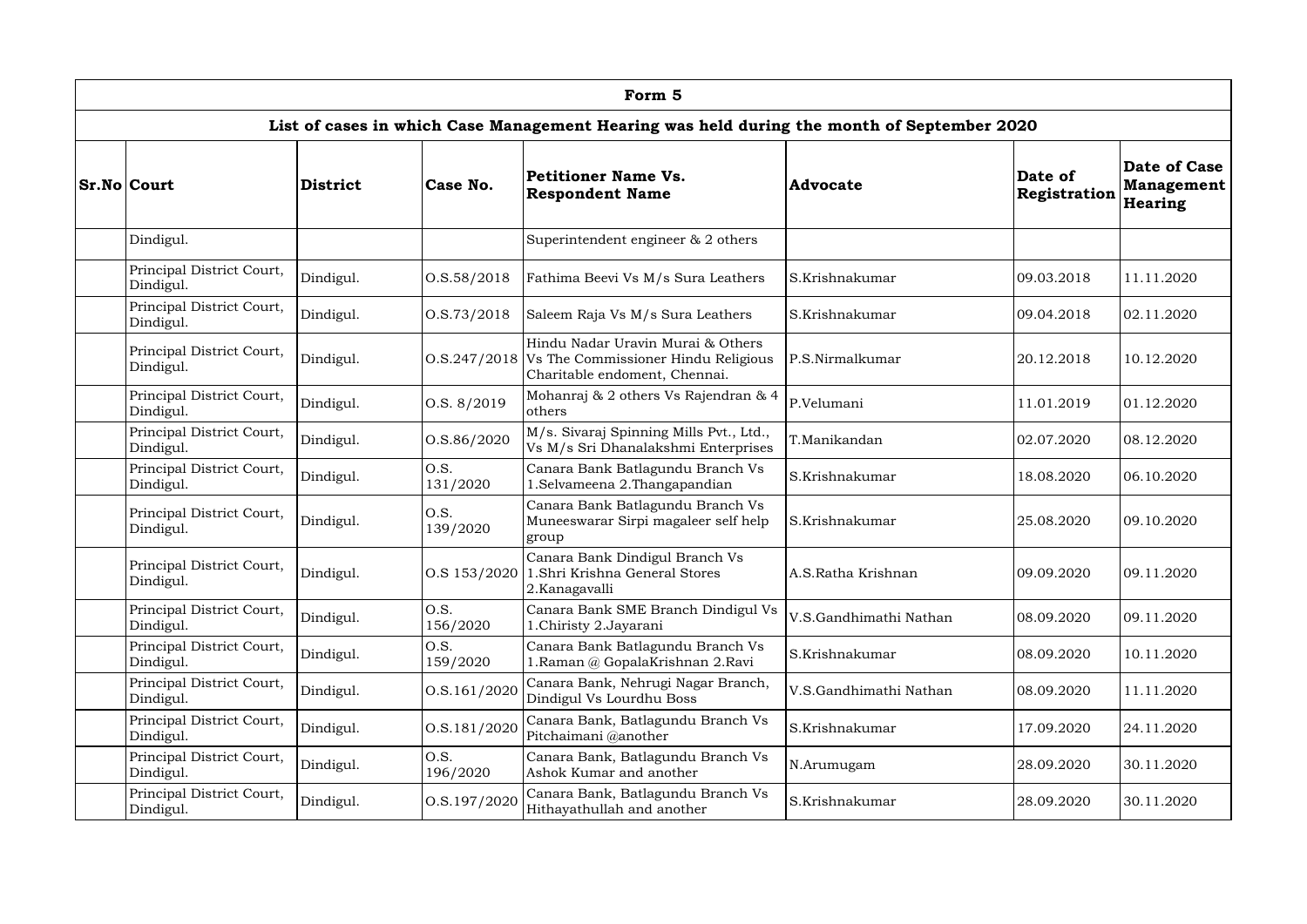|                | Form 5                                                     |                 |              |                                                                                                                                                                                                                                                                                  |                              |                         |                                                                                                |  |  |  |  |
|----------------|------------------------------------------------------------|-----------------|--------------|----------------------------------------------------------------------------------------------------------------------------------------------------------------------------------------------------------------------------------------------------------------------------------|------------------------------|-------------------------|------------------------------------------------------------------------------------------------|--|--|--|--|
|                |                                                            |                 |              | List of cases in which Case Management Hearing was held during the month of September 2020                                                                                                                                                                                       |                              |                         |                                                                                                |  |  |  |  |
|                | <b>Sr.No Court</b>                                         | <b>District</b> | Case No.     | Petitioner Name Vs.<br><b>Respondent Name</b>                                                                                                                                                                                                                                    | <b>Advocate</b>              | Date of<br>Registration | Date of Case<br><b>Management</b><br>Hearing                                                   |  |  |  |  |
| $\overline{7}$ | Principal District<br>Court, Erode                         | Erode           | <b>NIL</b>   | <b>NIL</b>                                                                                                                                                                                                                                                                       | <b>NIL</b>                   | <b>NIL</b>              | $\mbox{NIL}$                                                                                   |  |  |  |  |
|                | <b>I Additional District</b><br>Court, Erode               | Erode           | <b>NIL</b>   | <b>NIL</b>                                                                                                                                                                                                                                                                       | <b>NIL</b>                   | <b>NIL</b>              | <b>NIL</b>                                                                                     |  |  |  |  |
|                | <b>II Additional District</b><br>Court, Erode              | Erode           | <b>NIL</b>   | <b>NIL</b>                                                                                                                                                                                                                                                                       | <b>NIL</b>                   | <b>NIL</b>              | <b>NIL</b>                                                                                     |  |  |  |  |
|                | <b>III Additional District</b><br>Court, Gobichettipalayam | Erode           | <b>NIL</b>   | <b>NIL</b>                                                                                                                                                                                                                                                                       | <b>NIL</b>                   | <b>NIL</b>              | <b>NIL</b>                                                                                     |  |  |  |  |
|                | <b>IV Additional District</b><br>Court, Bhavani.           | Erode           | <b>NIL</b>   | <b>NIL</b>                                                                                                                                                                                                                                                                       | <b>NIL</b>                   | <b>NIL</b>              | <b>NIL</b>                                                                                     |  |  |  |  |
|                | Principal Subordinate<br>Court, Erode                      | Erode           | <b>NIL</b>   | <b>NIL</b>                                                                                                                                                                                                                                                                       | <b>NIL</b>                   | <b>NIL</b>              | $\mbox{NIL}$                                                                                   |  |  |  |  |
|                | <b>I</b> Additional Subordinate<br>Court, Erode            | Erode           | $\mbox{NIL}$ | <b>NIL</b>                                                                                                                                                                                                                                                                       | <b>NIL</b>                   | <b>NIL</b>              | <b>NIL</b>                                                                                     |  |  |  |  |
|                | <b>II Additional Subordinate</b><br>Court, Erode           | Erode           | $\mbox{NIL}$ | <b>NIL</b>                                                                                                                                                                                                                                                                       | <b>NIL</b>                   | <b>NIL</b>              | $\mbox{NIL}$                                                                                   |  |  |  |  |
|                | Sub Court,<br>Gobichettipalayam                            | Erode           | <b>NIL</b>   | <b>NIL</b>                                                                                                                                                                                                                                                                       | <b>NIL</b>                   | <b>NIL</b>              | <b>NIL</b>                                                                                     |  |  |  |  |
| $\sqrt{8}$     | Principal District<br>Court, Chengalpattu                  | Kancheepuram    | NIL          | NIL                                                                                                                                                                                                                                                                              | NIL                          | <b>NIL</b>              | <b>NIL</b>                                                                                     |  |  |  |  |
| $\overline{9}$ | Principal District Court                                   | Kanniya Kumari  | <b>NIL</b>   | <b>NIL</b>                                                                                                                                                                                                                                                                       | <b>NIL</b>                   | <b>NIL</b>              | <b>NIL</b>                                                                                     |  |  |  |  |
| <b>10</b>      | Principal District Court                                   | Karur           | 03/2018      | Alaska Export USA Inc., Illinois, United<br>State of America, rep. by its Vice<br>President, Dr.Veerasikku<br>Bommiasamy, Illinois.<br>Plaintiff Vs "1. M/s. Alaska Exports,<br>rep. by its Managing partner, Karur.<br>2. J.M.Ramalingam<br>3. S.Thirunavakarasu<br>Defendants" | N.Thirumoorthy/E.K.Kumaresan | 10.10.2018              | 04.09.2020<br>07.09.2020<br>10.09.2020<br>11.09.2020<br>15.09.2020<br>24.09.2020<br>30.09.2020 |  |  |  |  |
|                | Principal District Court                                   | Karur           | 01/2019      | M/s. Master Linens INC., a partnership<br>firm, represented by Manager cum<br>Power of Attorney M.Kumaravel<br>Plaintiff Vs M/s. SANECO SAS., a                                                                                                                                  | K.Suresh/N.Kumaresan         | 27.04.2019              |                                                                                                |  |  |  |  |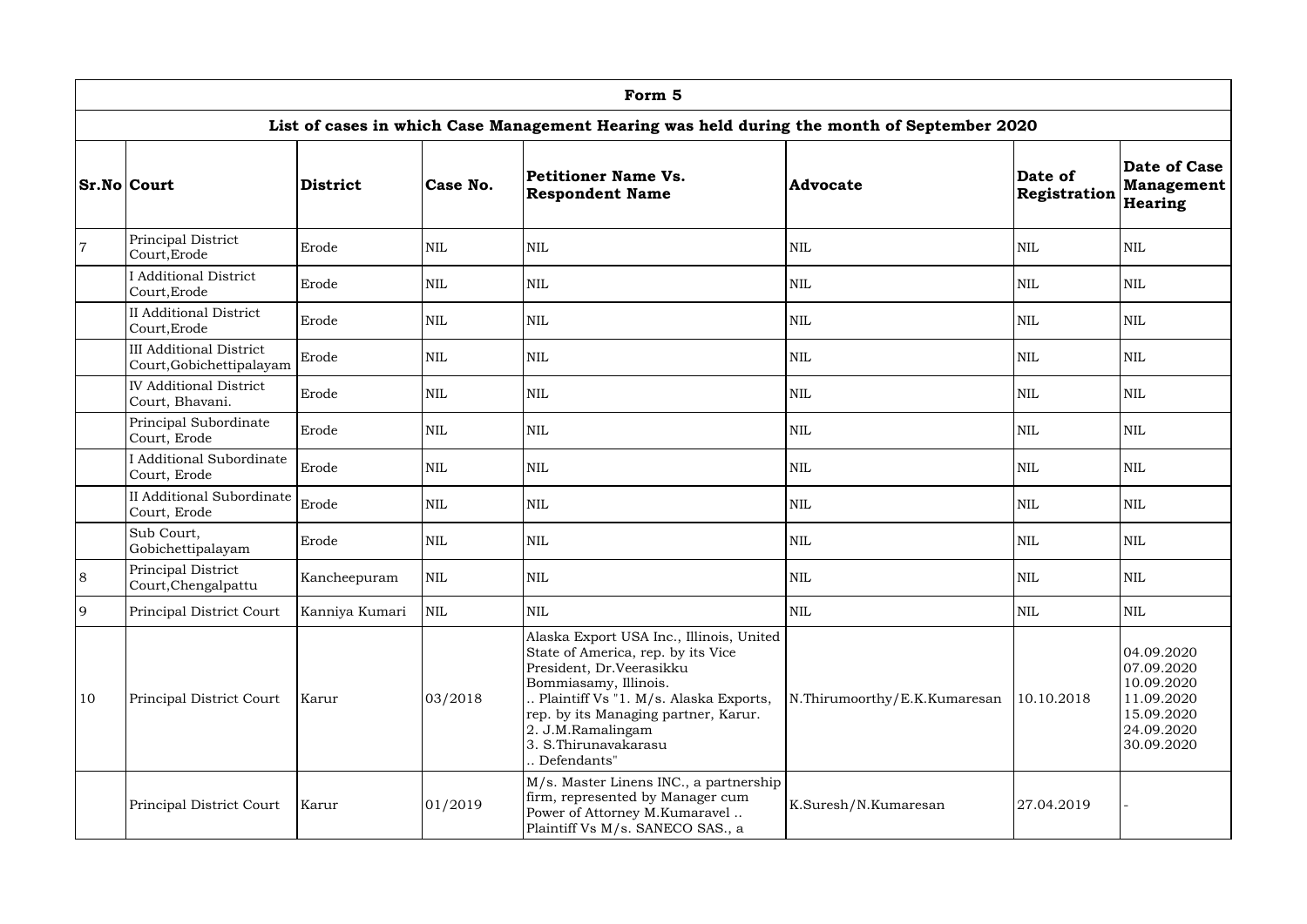|    | Form 5                                   |                 |                          |                                                                                                                                                                                                                                                                                                                     |                                    |                         |                                              |  |  |  |  |
|----|------------------------------------------|-----------------|--------------------------|---------------------------------------------------------------------------------------------------------------------------------------------------------------------------------------------------------------------------------------------------------------------------------------------------------------------|------------------------------------|-------------------------|----------------------------------------------|--|--|--|--|
|    |                                          |                 |                          | List of cases in which Case Management Hearing was held during the month of September 2020                                                                                                                                                                                                                          |                                    |                         |                                              |  |  |  |  |
|    | <b>Sr.No Court</b>                       | <b>District</b> | Case No.                 | Petitioner Name Vs.<br><b>Respondent Name</b>                                                                                                                                                                                                                                                                       | <b>Advocate</b>                    | Date of<br>Registration | Date of Case<br><b>Management</b><br>Hearing |  |  |  |  |
|    |                                          |                 |                          | Limited Liablity Company by shares,<br>incorporated under the laws of France,<br>rep by its General Director, Mr.Benoit<br>Dalle and President Ms.Alix Pollet<br>Defendant                                                                                                                                          |                                    |                         |                                              |  |  |  |  |
|    | Principal District Court                 | Karur           | 01/2020                  | Thirunavukarasu<br>Proprietor M/s. Best Blue metals,<br>Aravakurichi  Plaintiff Vs<br>"Ponnusamy, Proprietor M/s. MSP<br>Readymix Concrete, Namakkal.<br>Defendant"                                                                                                                                                 | K.Ramesh/A.Prabakaran              | 22.01.2020              | 07.09.2020<br>17.09.2020<br>29.09.2020       |  |  |  |  |
|    | Principal District Court                 | Karur           | 02/2020                  | M/s. Shobika Impex Private Ltd., Karur<br>rep. by its Managing Director<br>M.Sivasamy  Plaintiff Vs "1. M/s. Real<br>Relief Health Aps, rep. by its Director,<br>Esbjergvej, 6000 Kolding, Denmark.<br>2. M/s. Sun Pack Company Limited,<br>rep by its General Manager,<br>Changzhou, Jiangsu, China<br>Defendants" | R.Anbaiya                          | 25.06.2020              | 23.09.2020                                   |  |  |  |  |
| 11 | Principal District Court,<br>Krishnagiri | Krishnagiri     | <b>SFCOP</b><br>111/2011 | M/s. Tamil Nadu Industrial Investment<br>Corporation Ltd. Dharmapuri.<br>/VS/<br>1. M/s. Lakshmi Bakeries,<br>2. Thiru. G. Argunan, Krishnagiri.<br>3. Tmt. A. Tamilarasi, Krishnagiri.<br>4. Secretary Krishnagiri Co-op Housing<br>Society, Co-operative colony,<br>Krishnagiri                                   | Tr. A. R. Chakrapani<br>Vs.<br>Nil | 19.11.2011              | 16.10.2020                                   |  |  |  |  |
|    | Principal District Court,<br>Krishnagiri | Krishnagiri     | $\vert$ O.S. 60/2020     | Bank of Baroda, Krishnagiri Branch<br>/Vs/<br>1. M/s. Boys Xerox, Krishnagiri.<br>2. K. Suresh.                                                                                                                                                                                                                     | Tr. K. Velayudam<br>Vs.<br>Nil     | 24.02.2020              | 06.10.2020                                   |  |  |  |  |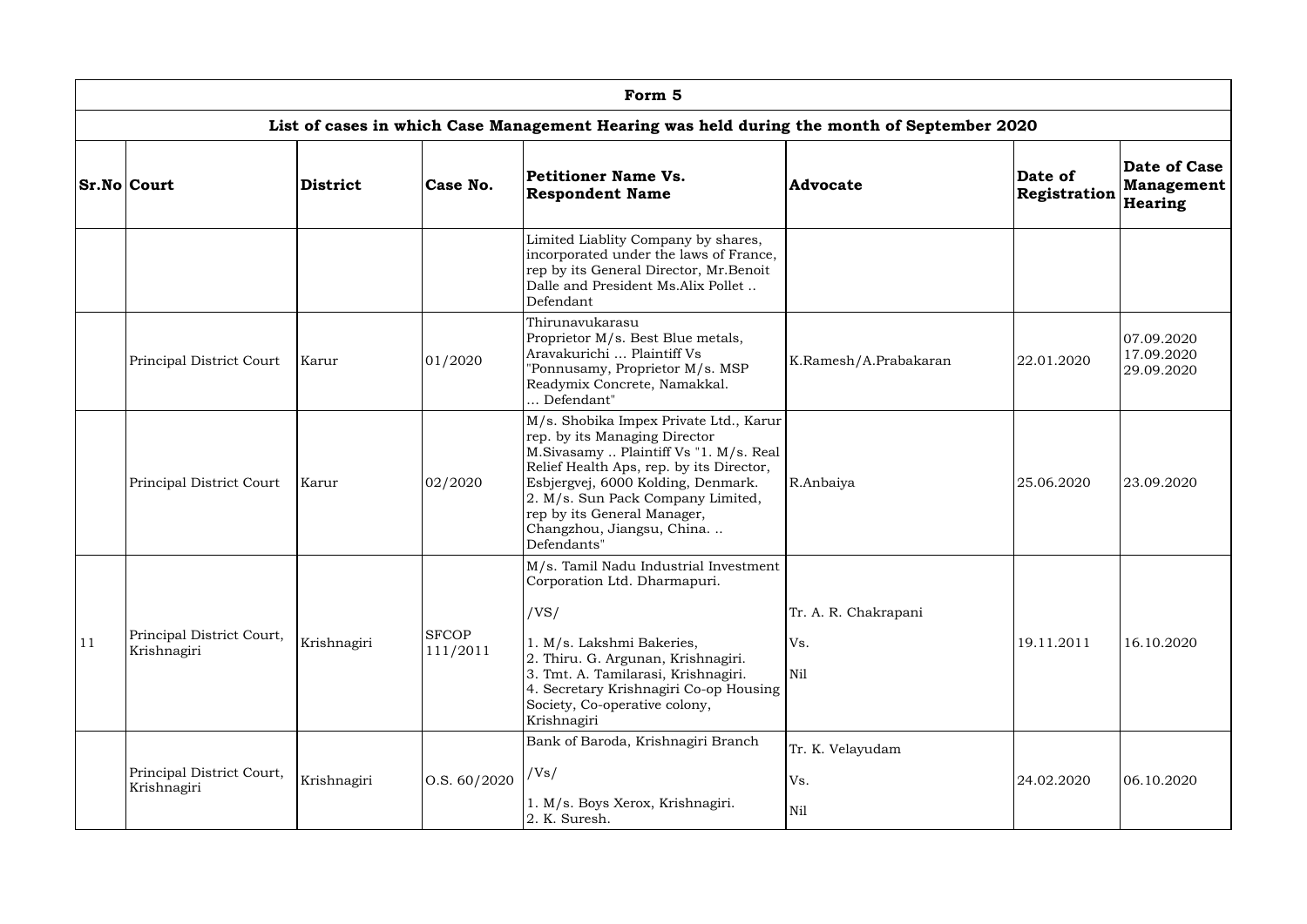| Form 5                                                |             |                      |                                                                                                                                                                                               |                                                   |                         |                                                     |  |  |  |  |
|-------------------------------------------------------|-------------|----------------------|-----------------------------------------------------------------------------------------------------------------------------------------------------------------------------------------------|---------------------------------------------------|-------------------------|-----------------------------------------------------|--|--|--|--|
|                                                       |             |                      | List of cases in which Case Management Hearing was held during the month of September 2020                                                                                                    |                                                   |                         |                                                     |  |  |  |  |
| <b>Sr.No Court</b>                                    | District    | Case No.             | <b>Petitioner Name Vs.</b><br><b>Respondent Name</b>                                                                                                                                          | <b>Advocate</b>                                   | Date of<br>Registration | <b>Date of Case</b><br><b>Management</b><br>Hearing |  |  |  |  |
| Principal District Court,<br>Krishnagiri              | Krishnagiri | $\vert$ O.S. 62/2020 | Bank of Baroda, Krishnagiri Branch<br>/Vs/<br>1. K. Santhi<br>2. N. Jayapal Krishnagiri                                                                                                       | Tr. K. Velayudam<br>Vs.<br>Nil                    | 24.02.2020              | 06.10.2020                                          |  |  |  |  |
| Additional District Court, Krishnagiri<br>Krishnagiri |             | O.S. 61/2020         | Bank of Baroda Krishnagiri<br>/Vs/<br>1. Manogari Kumaresan<br>2. Suresh Kannan                                                                                                               | Tr. K. Velayudam<br>Vs.<br>Nil                    | 24.02.2020              | 06.10.2020                                          |  |  |  |  |
| Additional District Court,<br>Krishnagiri             | Krishnagiri | 0. S. 65 / 2020      | Bank of Baroda,<br>Krishnagiri Branch<br>/Vs/<br>1. M/S. Boys Stickers & Arts, Rep. By<br>its prop. K. Suresh<br>2. K. Suresh<br>3. P. Suresh Kumar Periyaswamy                               | Tr. K. Velayudam<br>Vs.<br>Nil                    | 24.02.2020              | 06.10.2020                                          |  |  |  |  |
| Additional District Court, Krishnagiri<br>Hosur       |             | O.S.No.<br>40/2014   | M/s.Rathna Packaging<br>India (P) Ltd, Rep.by S.Arumugam<br>//vs//<br>M/S.Rajaram Flour Mill (P) Ltd, rep.by Mr.K.Nanjegowdu<br>M.D. G.Balasubramaniam                                        | Mr.M.Rajendran<br>/Vs/                            | 16.04.2014              | 08.010.2020                                         |  |  |  |  |
| Additional District Court,<br>Hosur                   | Krishnagiri | O.S.No<br>07/2017    | M/s.Harita Seating<br>Systems Ltd, Belagondapalli, Hosur<br>Rep.by Senion Executive Mr.Nagina<br>Singh<br>//VS//<br>M/s.Jaico Automobile Engineering<br>Co.Pvt, Ltd, rep.by M.D., Mr.Bupinder | Mr.N.S.Vidhya Baskar<br>/VS/<br>Mr.K.N.Chakradhar | 27.01.2017              | 16.10.2020                                          |  |  |  |  |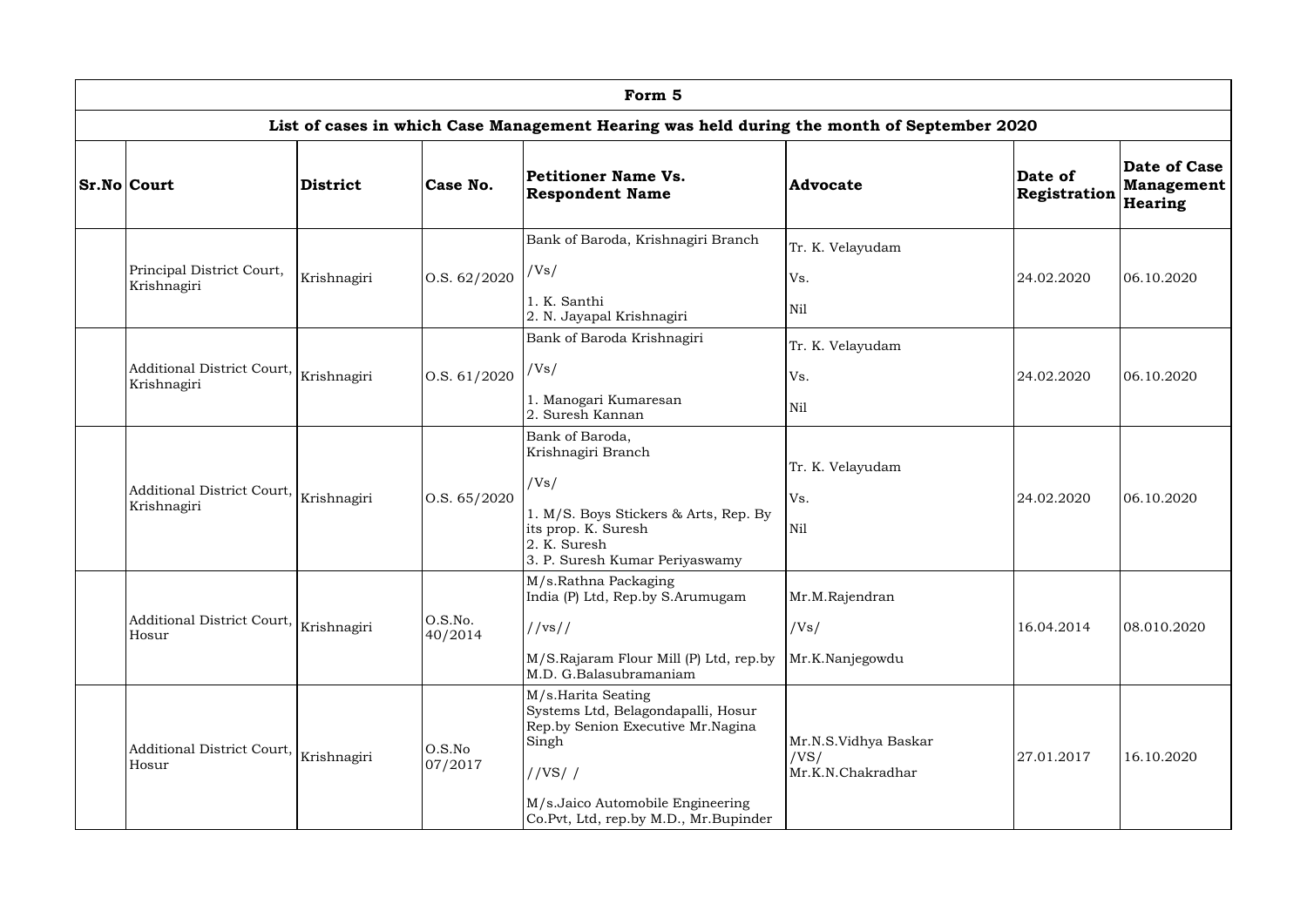| Form 5                                                                                     |                 |                     |                                                                                                                                                                                                                                                                                                                                                                                                                                                                        |                                          |                         |                                              |  |  |  |  |  |
|--------------------------------------------------------------------------------------------|-----------------|---------------------|------------------------------------------------------------------------------------------------------------------------------------------------------------------------------------------------------------------------------------------------------------------------------------------------------------------------------------------------------------------------------------------------------------------------------------------------------------------------|------------------------------------------|-------------------------|----------------------------------------------|--|--|--|--|--|
| List of cases in which Case Management Hearing was held during the month of September 2020 |                 |                     |                                                                                                                                                                                                                                                                                                                                                                                                                                                                        |                                          |                         |                                              |  |  |  |  |  |
| <b>Sr.No Court</b>                                                                         | <b>District</b> | Case No.            | Petitioner Name Vs.<br><b>Respondent Name</b>                                                                                                                                                                                                                                                                                                                                                                                                                          | <b>Advocate</b>                          | Date of<br>Registration | Date of Case<br><b>Management</b><br>Hearing |  |  |  |  |  |
|                                                                                            |                 |                     | Singh Chandha, Bangalore and 4<br>others                                                                                                                                                                                                                                                                                                                                                                                                                               |                                          |                         |                                              |  |  |  |  |  |
| Additional District Court,<br>Hosur                                                        | Krishnagiri     | O.S.No.<br>56/2017  | M/s.Global Actives Pvt., Ltd.,<br>Rep.by its Chief financial officer<br>M.S.Chandra Narayana now Rep.by<br>Director Mr.Satish Hebbar<br>//Vs//<br>1.M/s.Techpro Systems Ltd, Chennai,<br>Rep.by its Managing Director<br>2. M/s.NTPC Ltd, New Delhi Pakri<br>Barwadhih Coal Mining Project,<br>Jharkhand Rep.by it Managing<br>Director<br>3. M/s. NTPC Ltd, (A Govt.of India<br>Enterprise), Coal mining projects,<br>Hazaribag duly rep.by its Agm,<br>Mr.Gautam Sen | Tr.P.Vijayaragavan<br>Vs.<br>Nil         | 12.04.2017              | 13.10.2020                                   |  |  |  |  |  |
| Additional District Court,<br>Hosur                                                        | Krishnagiri     | O.S.No.<br>117/2017 | 1. M/s.TVS Motor Compay<br>Ltd, Haritha, Hosur rep. by power of<br>attorney agent M/s United India<br>Insurance Co., Ltd, rep.by Senior<br>Divisional Manager Hosur<br>2. M/s.United India Insurance Co.,<br>Ltd, Divisional Office, Hosur Rep.by<br>Senior Divisional Manager.<br>//Vs//<br>M/s Khaitan Logistics Pvt, Ltd, A-37,<br>RIICO, Industrial Area, Kukas, NH-8,<br>Jaipur                                                                                   | Mr.M.Jayakumar<br>/VS/<br>Mrs.T.Aabeetha | 10.11.2017              | 09.10.2020                                   |  |  |  |  |  |
| Additional District Court,<br>Hosur                                                        | Krishnagiri     | O.S.No.<br>65/2018  | Express Service Stations,<br>Rep.by its Working Partner M.Suresh<br>//Vs//                                                                                                                                                                                                                                                                                                                                                                                             | Mr.K.Krishna<br>/Vs/<br>Sri.ArunBhat     | 17.05.2018              | 08.10.2020                                   |  |  |  |  |  |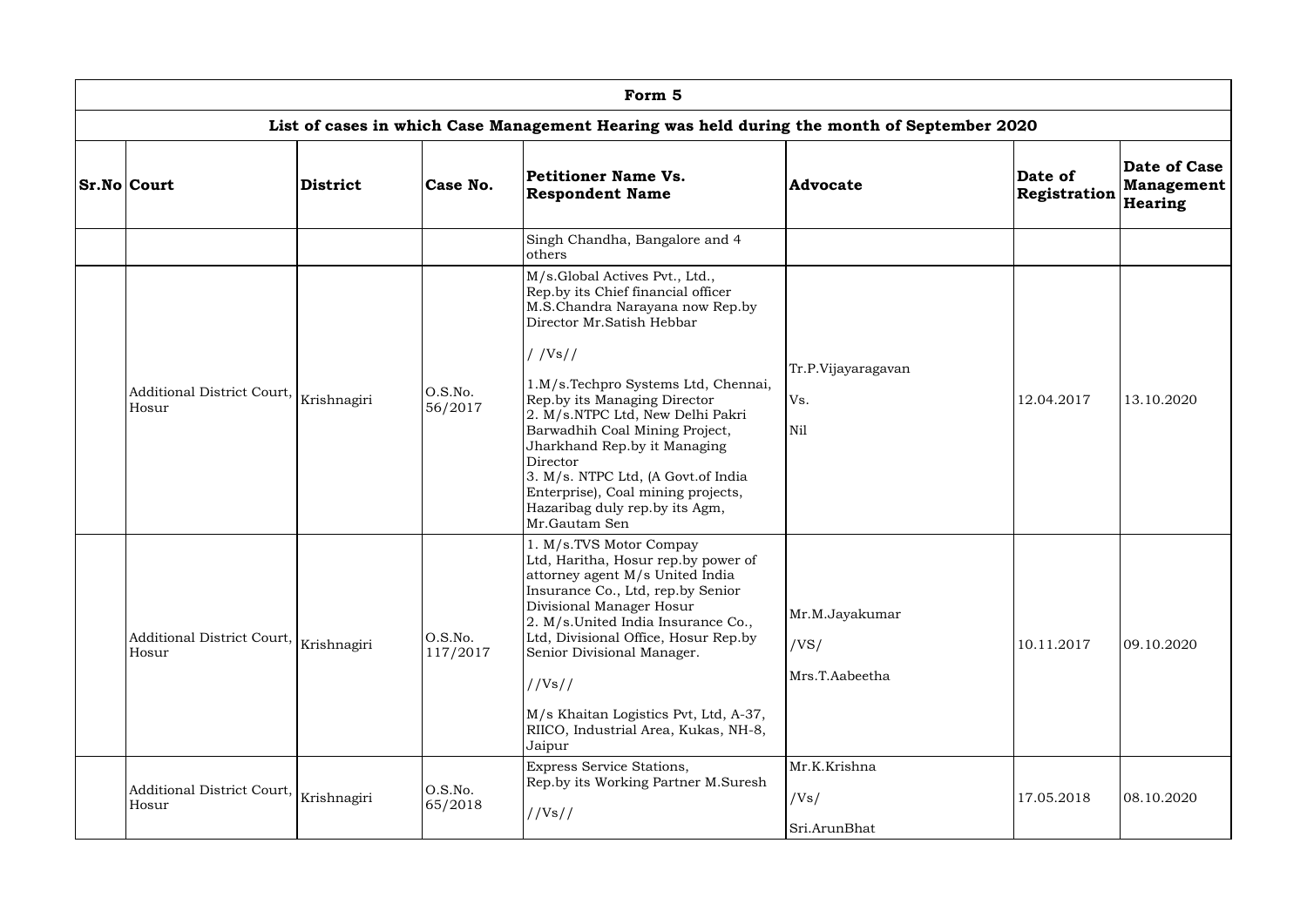| Form 5                              |                 |                     |                                                                                                                                                                                              |                                                       |                                |                                              |  |  |  |  |
|-------------------------------------|-----------------|---------------------|----------------------------------------------------------------------------------------------------------------------------------------------------------------------------------------------|-------------------------------------------------------|--------------------------------|----------------------------------------------|--|--|--|--|
|                                     |                 |                     | List of cases in which Case Management Hearing was held during the month of September 2020                                                                                                   |                                                       |                                |                                              |  |  |  |  |
| <b>Sr.No Court</b>                  | <b>District</b> | Case No.            | Petitioner Name Vs.<br><b>Respondent Name</b>                                                                                                                                                | <b>Advocate</b>                                       | Date of<br><b>Registration</b> | Date of Case<br><b>Management</b><br>Hearing |  |  |  |  |
|                                     |                 |                     | Viswas concrete products Private<br>Limited Rep. Its Managing<br>Dirctor.B.R.Vishwas And Other                                                                                               |                                                       |                                |                                              |  |  |  |  |
| Additional District Court,<br>Hosur | Krishnagiri     | O.S.No.<br>133/2018 | Bio Safe Solutions,<br>Hosur rep.by its Prop. P.Srinivasan<br>/VS/<br>M/S.Faively Transport Rail<br>Techonologies Indian Limited, Hosur<br>Rep.by its General Manager                        | Mr.S.Raja Mahendra<br>/Vs/<br>Mr.T.Vijay              | 04.09.2018                     | 08.10.2020                                   |  |  |  |  |
| Additional District Court,<br>Hosur | Krishnagiri     | O.S.No.<br>167/2018 | M/s Endeka Ceramics Pvt Ltd., Rep.by<br>Acconts Manager Mr.Shenbaga<br>vinayagam<br>//VS//<br>M/s. Umbeto Ceramics International<br>Pvt, Ltd., Mr.Vinay Kumbhat (Chief<br>financial Officer) | Mr.S.Balaji<br>/VS/<br>Mr.E.Arunan                    | 22.10.2018                     | 14.10.2020                                   |  |  |  |  |
| Additional District Court,<br>Hosur | Krishnagiri     | O.S.No.<br>175/2018 | Canara Bank, SME Hosur Branch,<br>Rep.by its Senior Manager<br>//VS//<br>1. Sri Balaji Printers, Rep.by its Prop.<br>J.P.Santhosh,<br>2.Mr.J.P.Santhosh, Prop.of Sri Balaji<br>Printers      | Mr.K.Velayudham,<br>/VS/<br>Mr.A.Sathiya<br>Narayanan | 08.11.2018                     | 14.10.2020                                   |  |  |  |  |
| Additional District Court,<br>Hosur | Krishnagiri     | O.S.No.<br>194/2018 | R.Subramani<br>//VS//<br>1. N.Venkatasamy, 2. V.Venkatesh,<br>3. V.Vinay                                                                                                                     | Mr.P.Karthekeyan<br>/Vs/<br>Mr.M.S.Tamilnathan        | 01.12.2018                     | 07.10.2020                                   |  |  |  |  |
| Additional District Court,<br>Hosur | Krishnagiri     | O.S.No.<br>196/2018 | M/s Venkraft Paper Mills Pvt. Ltd.,<br>Rep.by Its SPA, Praksh                                                                                                                                | Mr.C.Karthick                                         | 03.12.2018                     | 09.10.2020                                   |  |  |  |  |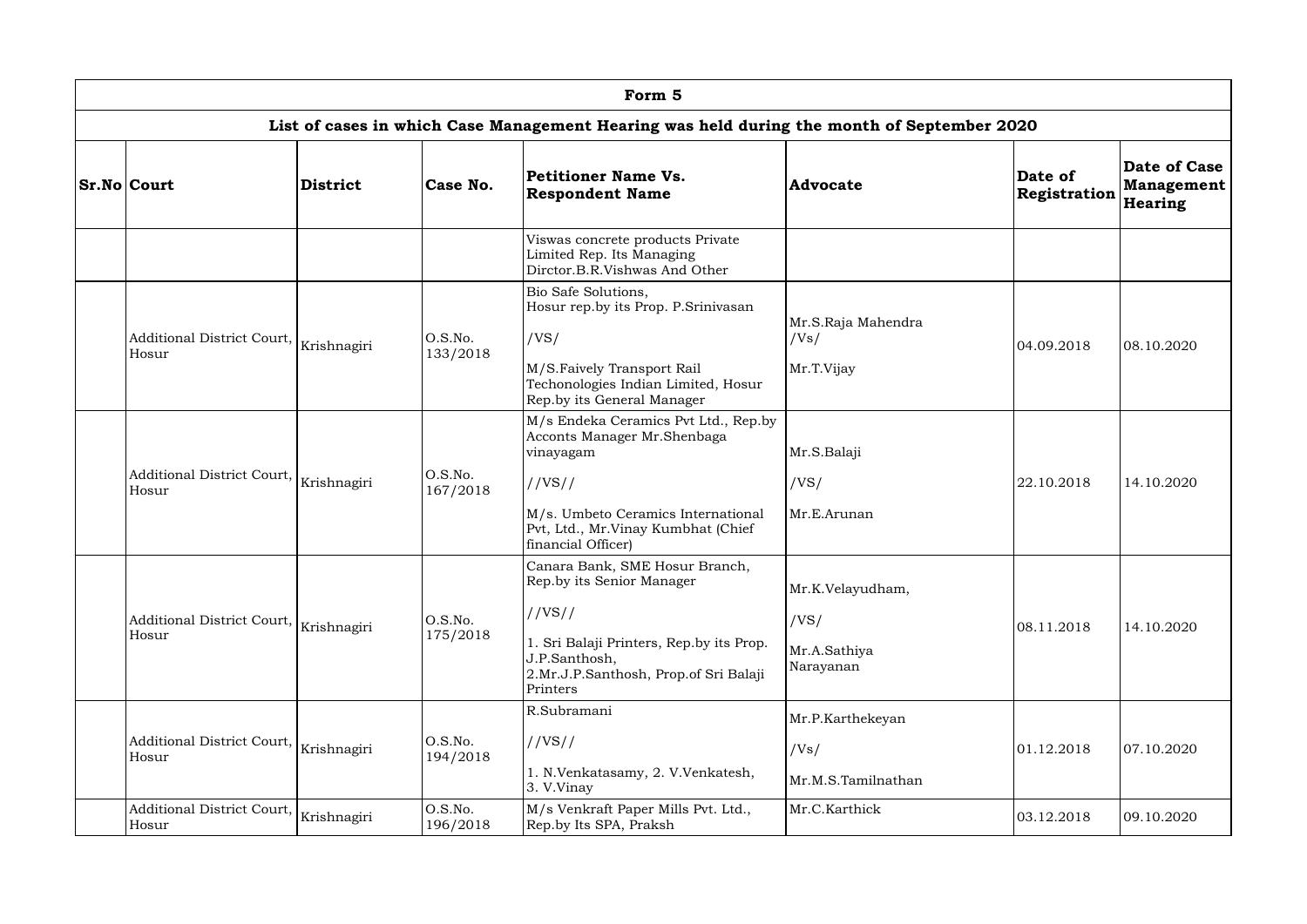| Form 5                                          |             |                     |                                                                                                                                                                                   |                                          |                         |                                                     |  |  |  |  |  |
|-------------------------------------------------|-------------|---------------------|-----------------------------------------------------------------------------------------------------------------------------------------------------------------------------------|------------------------------------------|-------------------------|-----------------------------------------------------|--|--|--|--|--|
|                                                 |             |                     | List of cases in which Case Management Hearing was held during the month of September 2020                                                                                        |                                          |                         |                                                     |  |  |  |  |  |
| <b>Sr.No Court</b>                              | District    | Case No.            | <b>Petitioner Name Vs.</b><br><b>Respondent Name</b>                                                                                                                              | <b>Advocate</b>                          | Date of<br>Registration | <b>Date of Case</b><br><b>Management</b><br>Hearing |  |  |  |  |  |
|                                                 |             |                     | //VS//<br>1. Hemarani,<br>2. Minor. Roopashri,<br>3. Minor Chethan Minor Rep.by N.F<br>Mother D1 Hemarani                                                                         | /VS/<br>Mrs.Shobha                       |                         |                                                     |  |  |  |  |  |
| Additional District Court,<br>Hosur             | Krishnagiri | O.S.No.<br>109/2019 | State Bank of India,<br>Tank Street Branch, Hosur Rep.by Its<br>Manager<br>//VS//<br>1. M/s.Vinayaka Business Co.op<br>rep.by its prop. Akila,<br>2. Mrs.Akila                    | Mr.S.Raj Vivekanand<br>/VS/<br>Nil       | 07.06.2019              | 06.10.2020                                          |  |  |  |  |  |
| Additional District Court, Krishnagiri<br>Hosur |             | O.S.No.<br>113/2019 | State Bank of India,<br>Tank Street Branch, Hsour rep.by Its<br><b>Branch Manager</b><br>//VS//<br>1. M/s.Vinayaka concrete Products,<br>rep.by its Prop. S.Aditya<br>2. S.Aditya | Mr.S.Raj Vivekanand<br>/VS/<br>Nil       | 10.06.2019              | 08.10.2020                                          |  |  |  |  |  |
| Additional District Court,<br>Hosur             | Krishnagiri | O.S.No<br>135/2019  | M/s.Copral Insulated Conductors (P)<br>Ltd, rep.by it Manager<br>Thiru.N.Arumugam<br>//VS//<br>1. Stanislaus Prabhakaran,<br>2. Suzan Zenitha<br>3. M/s.Annai Auto Accessories.   | Mrs.T.Aabeetha<br>/VS/<br>J.K.Jayaseelan | 19.06.2019              | 09.10.2020                                          |  |  |  |  |  |
| Additional District Court,<br>Hosur             | Krishnagiri | O.S.No.<br>173/2019 | M/s.Poornimkumar, Concrete<br>Product, Rep.by its Prop. Meenakshi                                                                                                                 | Mrs.R.Kokila<br>/VS/                     | 06.08.2019              | 08.10.2020                                          |  |  |  |  |  |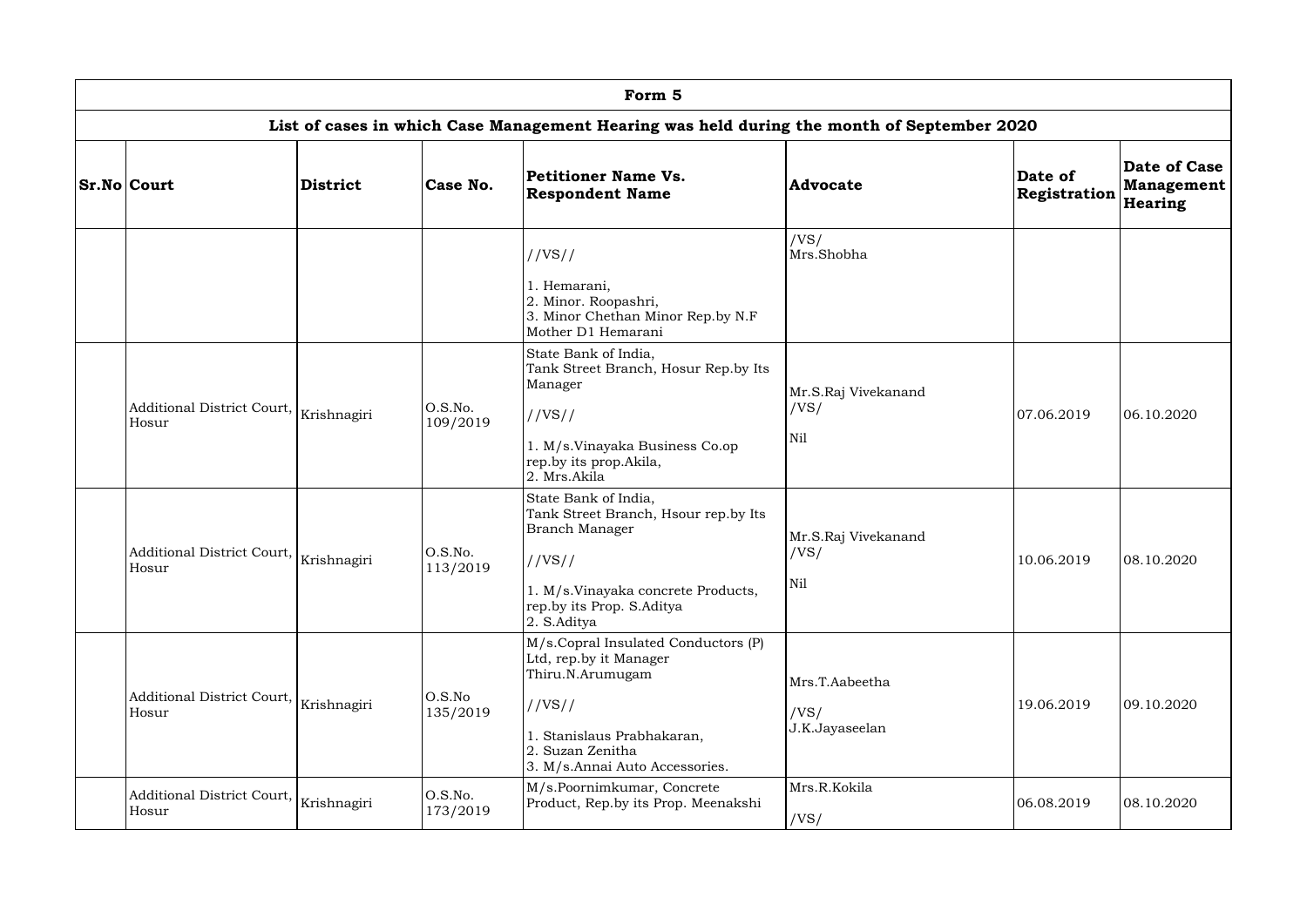| Form 5                                     |                 |                     |                                                                                                                                                                     |                                                 |                         |                                                     |  |  |  |
|--------------------------------------------|-----------------|---------------------|---------------------------------------------------------------------------------------------------------------------------------------------------------------------|-------------------------------------------------|-------------------------|-----------------------------------------------------|--|--|--|
|                                            |                 |                     | List of cases in which Case Management Hearing was held during the month of September 2020                                                                          |                                                 |                         |                                                     |  |  |  |
| <b>Sr.No Court</b>                         | <b>District</b> | Case No.            | Petitioner Name Vs.<br><b>Respondent Name</b>                                                                                                                       | <b>Advocate</b>                                 | Date of<br>Registration | Date of Case<br><b>Management</b><br><b>Hearing</b> |  |  |  |
|                                            |                 |                     | //VS//<br>1. M/s. AB Rock Products Rep.by its<br>prartners Anitha Nandha Kumar and<br>Baghya Kumar,<br>2. Anitha Nandha Kumar,<br>3. Baghya Kumar                   | Mr.M.S. Tamilnathan                             |                         |                                                     |  |  |  |
| <b>Additional District Court,</b><br>Hosur | Krishnagiri     | O.S.No.<br>183/2019 | M/s.MAA Silk Ltd, Gawhati,<br>Rep.by its Managing Director,<br>Sailendra Kumar Bajoria,<br>//VS//<br>M/s S.K.Signature, Mumbai, Rep.by its<br>Partner, Sagar Khanna | Mr.G.T.Karunagaran<br>/VS/<br>Mr.P.Jayaseelan   | 26.08.2019              | 07.10.2020                                          |  |  |  |
| Additional District Court,<br>Hosur        | Krishnagiri     | O.S.No.<br>185/2019 | M/s.ION Exchange<br>(India) Ltd, Rep.by Mr.Madhava Rao<br>//VS//<br>M/s.OCB Engineers, Rep.by<br>Mr.Chandrasekar Ogale                                              | Mr.D.Jayapraksh<br>/VS/<br>Nil                  | 27.08.2019              | 29.10.2020                                          |  |  |  |
| <b>Additional District Court,</b><br>Hosur | Krishnagiri     | O.S.No.<br>187/2019 | M/s.ION Exchange<br>(India) Ltd, Rep.by Mr.Madhava Rao<br>(Divisional Manager Finance)<br>//VS//<br>M/s.OCB Engineers, Rep.by<br>Mr.Chandrasekar Ogale              | Mr.D.Jayapraksh<br>/VS/<br>Exparte              | 27.08.2019              | 07.10.2020                                          |  |  |  |
| Additional District Court,<br>Hosur        | Krishnagiri     | OS.No<br>222/2019   | M/s.Neocol represented by its partner<br>A.M.Sarathkumar,<br>$1/Vs.$ //<br>Nadesan S/o. Sampath Mooranapalli                                                        | V.V.Venkateshan<br>//Vs. //<br>D.Thirunaukarasu | 26.09.2019              | 28.10.2020                                          |  |  |  |
| Additional District Court,<br>Hosur        | Krishnagiri     | OS.No<br>228/2019   | State bank of Inida, Represented by it<br>manager RASMECC its SARC stressed                                                                                         | Tr.S.Rajvivekanand                              | 30.09.2019              | 06.10.2020                                          |  |  |  |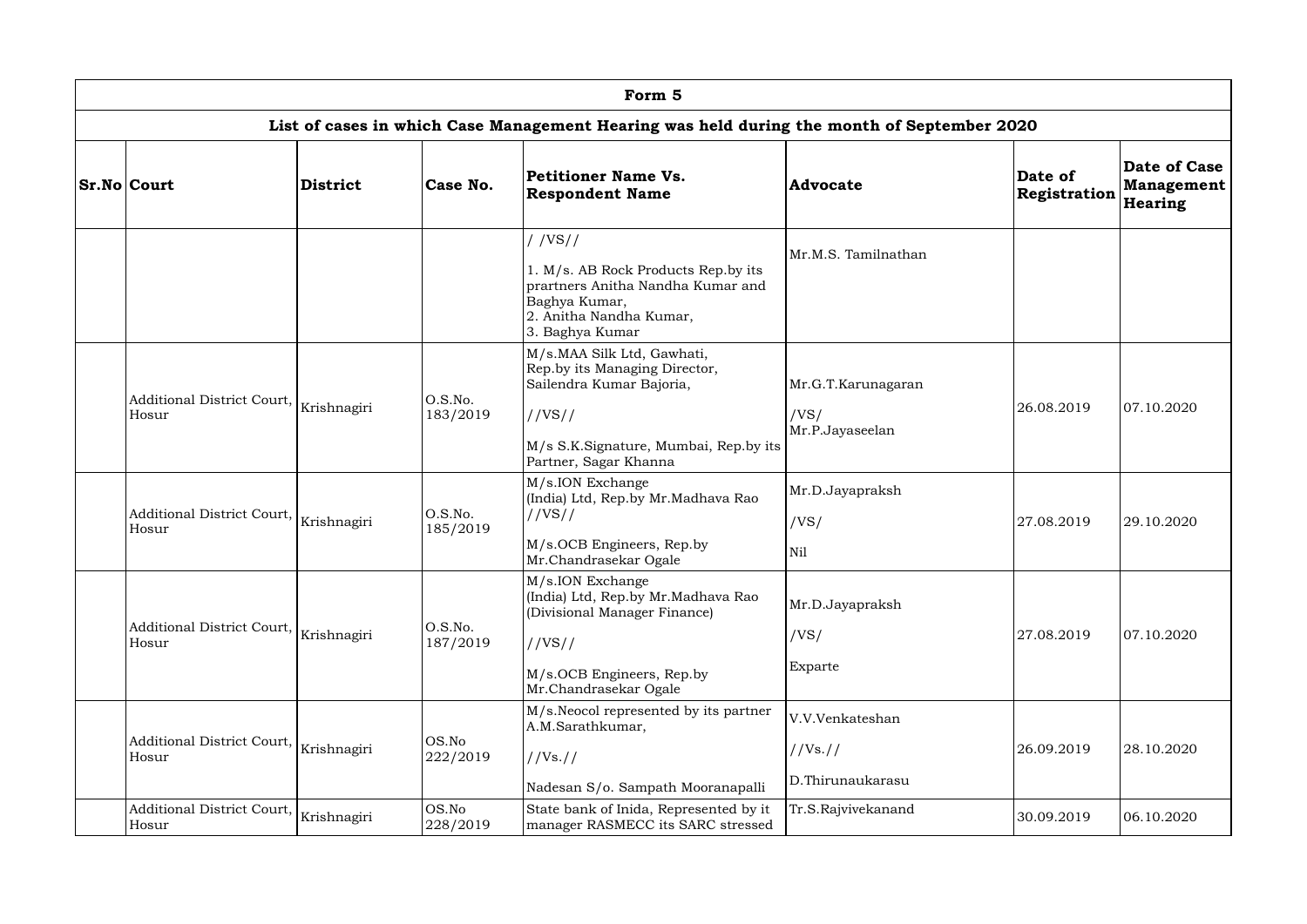| Form 5                              |                 |                    |                                                                                                                                                                                                                                                                                     |                                                    |                         |                                                     |  |  |  |  |
|-------------------------------------|-----------------|--------------------|-------------------------------------------------------------------------------------------------------------------------------------------------------------------------------------------------------------------------------------------------------------------------------------|----------------------------------------------------|-------------------------|-----------------------------------------------------|--|--|--|--|
|                                     |                 |                    | List of cases in which Case Management Hearing was held during the month of September 2020                                                                                                                                                                                          |                                                    |                         |                                                     |  |  |  |  |
| $Sr.No $ Court                      | <b>District</b> | Case No.           | Petitioner Name Vs.<br><b>Respondent Name</b>                                                                                                                                                                                                                                       | <b>Advocate</b>                                    | Date of<br>Registration | Date of Case<br><b>Management</b><br><b>Hearing</b> |  |  |  |  |
|                                     |                 |                    | asset resolution center Sri vari building $\frac{1}{\sqrt{8}}$ .<br>sipcot hosur<br>//Vs. //<br>1.M/s. Priasana Thimmarayasamy<br>2.G.Ramareddy<br>3.Anusuya                                                                                                                        | M.Venkataramareddy                                 |                         |                                                     |  |  |  |  |
| Additional District Court,<br>Hosur | Krishnagiri     | OS.No<br>230/2019  | M/s. Sri Vinayaga Engineering<br>Represented by Proprietor<br>M.Govindaraj S/o. Muniyappan Sipcot<br>hosur<br>//Vs://<br>1. M.S. Rasandik auto components<br>pvt.ltd by its M.D.Rajivu kapoor,<br>2.Gowtham Bhattacharya, New delhi<br>3. Krishnan Unit -2 Head<br>Nanjagud, Mysore | R.Parathasarathi<br>//Vs. //<br>N.S.Vidhaya baskar | 03.10.2019              | 08.10.2020                                          |  |  |  |  |
| Additional District Court,<br>Hosur | Krishnagiri     | OS.No.<br>237/2019 | M/s.Ahya EXIM Rep. by its sole<br>Propretior Kalivani<br>//Vs. //<br>1.M/s.Sri Saravana Electronics Rep. by<br>its Propretior Madhiyan<br>2.M/s. Sri Saravana TV Home Rep by<br>its Propretior Palaniyammal                                                                         | Tr.K.Baskar<br>//Vs. //<br>T.Shankar               | 17.10.2019              | 14.10.2020                                          |  |  |  |  |
| Additional District Court,<br>Hosur | Krishnagiri     | OS.No.<br>241/2019 | Bank of Baroda, Branch at Hosur by<br>its Senior Manager, Mrs. Anitha, Hosur<br>//Vs. //<br>Alcot wires Rep. by its Propriteor<br>1.P.Velmurgan<br>2.P.Velmurugan S/o. Pichaimuth,<br>Hosur                                                                                         | Tr.K.Velayutham<br>//Vs. //<br>A.Sathiyanarayanan  | 22.10.2019              | 06.10.2020                                          |  |  |  |  |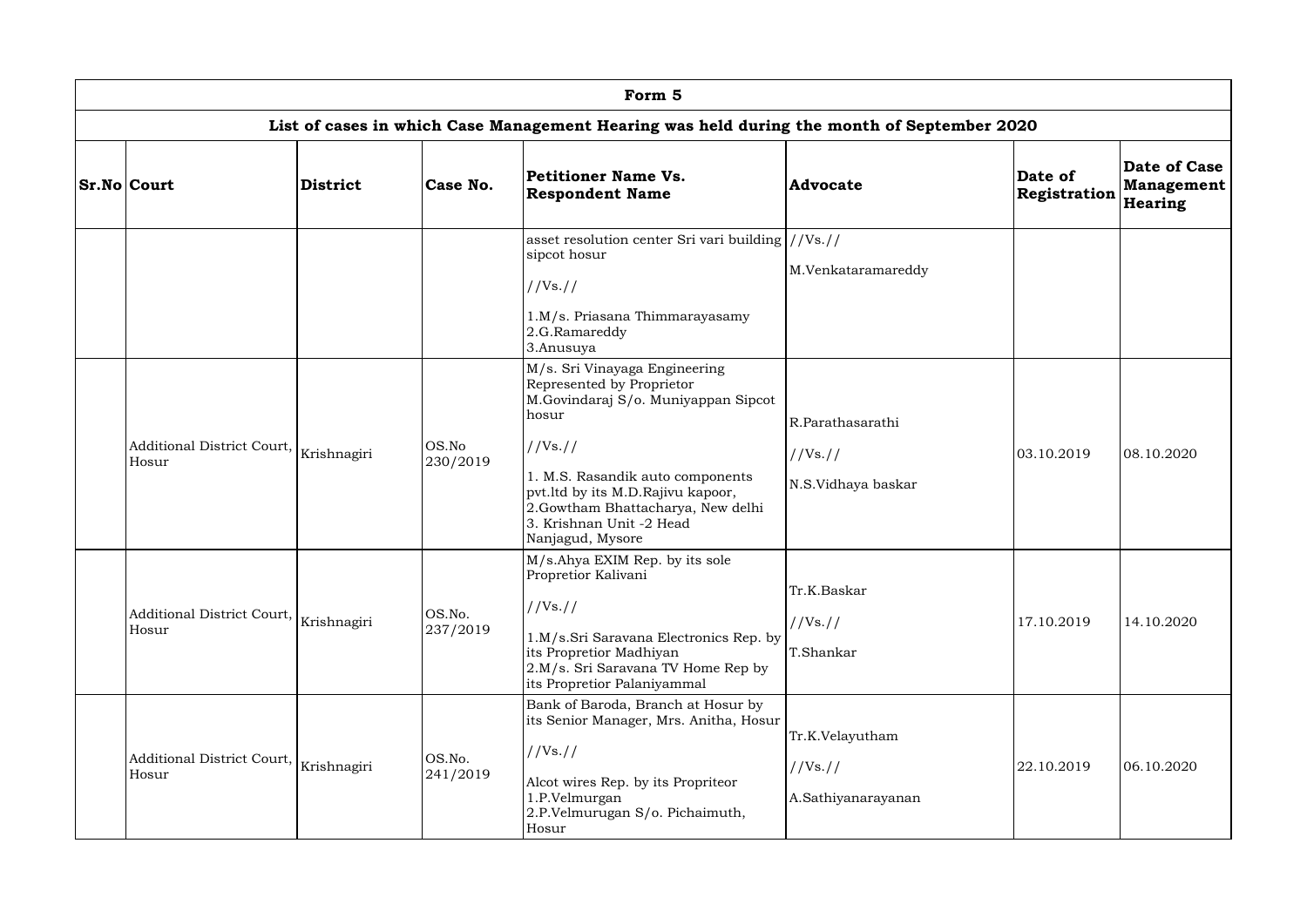| Form 5                              |                 |                    |                                                                                                                                                                                                                                    |                                    |                         |                                                     |  |  |  |  |
|-------------------------------------|-----------------|--------------------|------------------------------------------------------------------------------------------------------------------------------------------------------------------------------------------------------------------------------------|------------------------------------|-------------------------|-----------------------------------------------------|--|--|--|--|
|                                     |                 |                    | List of cases in which Case Management Hearing was held during the month of September 2020                                                                                                                                         |                                    |                         |                                                     |  |  |  |  |
| <b>Sr.No Court</b>                  | <b>District</b> | Case No.           | Petitioner Name Vs.<br><b>Respondent Name</b>                                                                                                                                                                                      | <b>Advocate</b>                    | Date of<br>Registration | <b>Date of Case</b><br><b>Management</b><br>Hearing |  |  |  |  |
| Additional District Court,<br>Hosur | Krishnagiri     | OS.No.<br>295/2019 | State Bank of Inida, Mookanandapalli<br>Branch by its Manager (SARC) Sipcot<br>Hosur<br>//Vs://<br>Body Solid fitness center Gym, Rep. by<br>it Proprietor<br>1. Siva basavaraj<br>2. Siva Basavaraj S/o. Basavaraj,<br>Arasanatty | Mr.S.Raj Vivekanand<br>/VS/<br>Nil | 12.012.2019             | 07.10.2020                                          |  |  |  |  |
| Additional District Court,<br>Hosur | Krishnagiri     | OS.No.<br>300/2019 | Bank of Baroda its by Properitor<br>Mr.arun Kumar S/o. Narayana<br>//Vs://<br>M/s.Vimose Technologies Rep.by its<br>Prop. S.Sreevidhya having business<br>ARRS Silk, Hosur                                                         | Tr. K. Velayudam<br>Vs.<br>Nil     | 19.12.2019              | 28.10.2020                                          |  |  |  |  |
| Additional District Court,<br>Hosur | Krishnagiri     | OS.No.<br>16/2020  | Syndicate Bank having it branch office<br>sipcopt Phase-II by its branch manager<br>Ravi<br>//Vs://<br>MYCAB, Rep. by its Proprietor<br>1. Balraj, Railway station Hosur<br>2.Balraj, S/o. Jayaraman, Periyar<br>Nager Eas, Hosur  | Tr. K. Velayudam<br>Vs.<br>Nil     | 27.01.2020              | 14.10.2020                                          |  |  |  |  |
| Additional District Court,<br>Hosur | Krishnagiri     | OS.No.<br>17/2020  | Syndicate Bank having it branch office<br>Sipcot Phase-II by its Branch Manager<br>Ravi<br>//Vs://<br>L. Perumal, S/o. Lashmanan, Santhi<br>Nagar, Hosur                                                                           | Tr. K. Velayudam<br>Vs.<br>Nil     | 27.01.2020              | 08.10.2020                                          |  |  |  |  |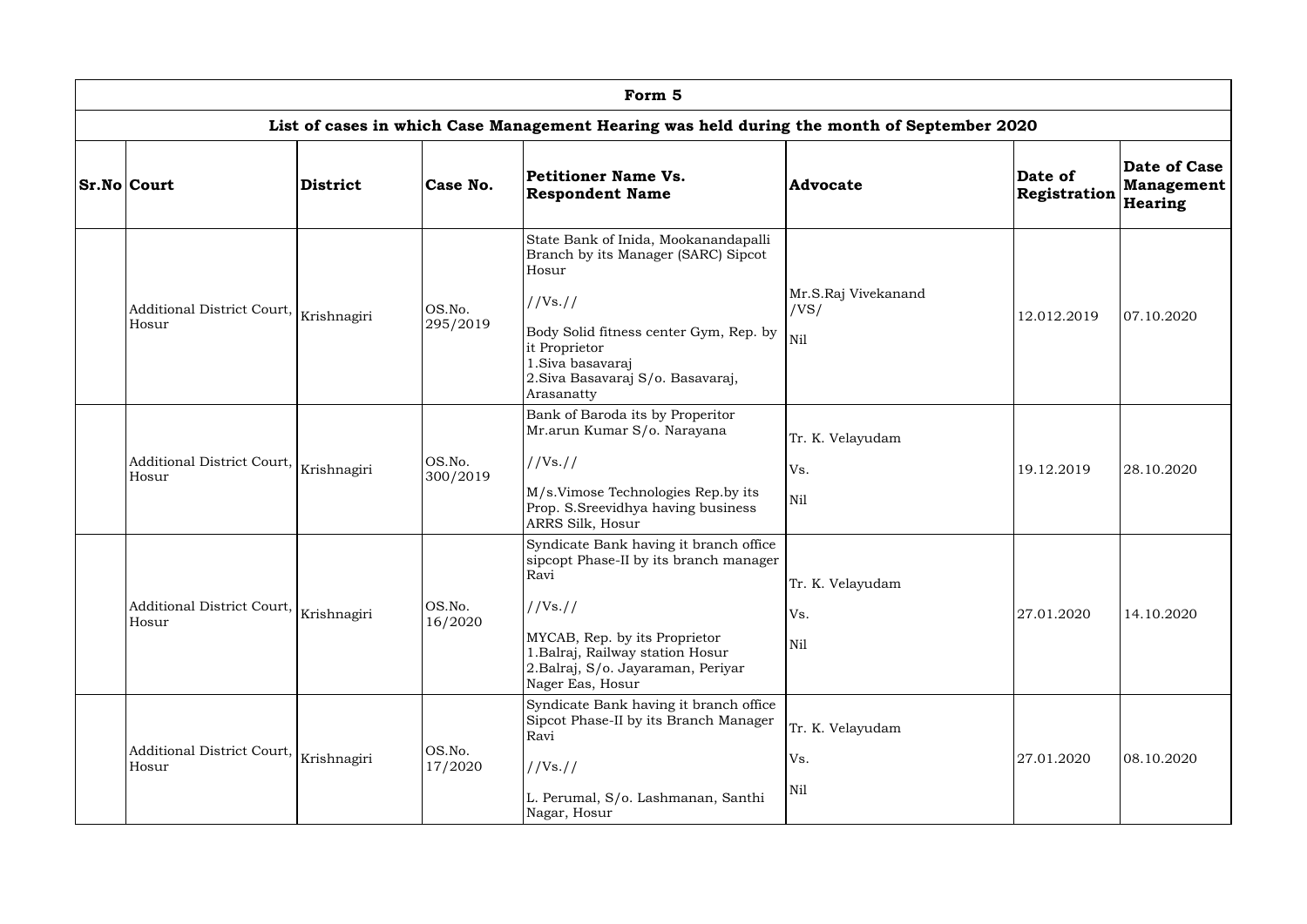| Form 5                                                                                     |                 |                   |                                                                                                                                                                                                                                                                                                                                                                                                                                               |                                |                                |                                                     |  |  |  |  |  |
|--------------------------------------------------------------------------------------------|-----------------|-------------------|-----------------------------------------------------------------------------------------------------------------------------------------------------------------------------------------------------------------------------------------------------------------------------------------------------------------------------------------------------------------------------------------------------------------------------------------------|--------------------------------|--------------------------------|-----------------------------------------------------|--|--|--|--|--|
| List of cases in which Case Management Hearing was held during the month of September 2020 |                 |                   |                                                                                                                                                                                                                                                                                                                                                                                                                                               |                                |                                |                                                     |  |  |  |  |  |
| <b>Sr.No Court</b>                                                                         | <b>District</b> | Case No.          | Petitioner Name Vs.<br><b>Respondent Name</b>                                                                                                                                                                                                                                                                                                                                                                                                 | <b>Advocate</b>                | Date of<br><b>Registration</b> | <b>Date of Case</b><br><b>Management</b><br>Hearing |  |  |  |  |  |
| Additional District Court,<br>Hosur                                                        | Krishnagiri     | OS.No.<br>19/2020 | Corporation Bank by its branch at<br>Yesodha Mahal, Hosur by its Chief<br>Manager G.K.Murugan<br>//Vs. //<br>1. Samana @ Munusamy, S/o.<br>Munusamy @ Buddappa<br>2. Nandhish $S/O$ . Samana $@$<br>Munusamy<br>3.S.Munjula D/o. Samana @<br>Munusamy, W/o. Suresh<br>4. Chowdeshwari, D/o. Samana @<br>munusamy<br>5.Shilpa D/o. Samana @ Munusamy<br>6. Jagadesh S/o. Samana $@$<br>Munusamy<br>7. Minor. Eswari, D/o. Samana @<br>Munusamy | Tr. K. Velayudam<br>Vs.<br>Nil | 29.01.2020                     | 29.10.2020                                          |  |  |  |  |  |
| <b>Additional District Court,</b><br>Hosur                                                 | Krishnagiri     | OS.No<br>52/2020  | Bank of India having its Head Office at<br>Mumbai and also having Branch at<br>Hosur Rep. by its Chife Manager<br>Keshor Kumar<br>//Vs. //<br>ENIMA PUT AERO SPECE Rep. by it<br>Proprietor<br>1.M.Manigandan<br>2. Manigandan, S/o. Madhan, Keel<br>kuppam, Pochampalli                                                                                                                                                                      | Tr. K. Velayudam<br>Vs.<br>Nil | 13.02.2020                     | 28.10.2020                                          |  |  |  |  |  |
| Additional District Court,<br>Hosur                                                        | Krishnagiri     | OS.No.<br>64/2020 | Bank of Baroda having its Head Office<br>Rep. by its chief Manager Mr.Anit<br>Kumar singh S/o.Late.Chandstaka<br>prasad singh R.K.G op. Traffic polic<br>station Bangalore, Bypass road hosur.<br>//Vs. //                                                                                                                                                                                                                                    | Tr. K. Velayudam<br>Vs.<br>Nil | 24.02.2020                     | 09.10.2020                                          |  |  |  |  |  |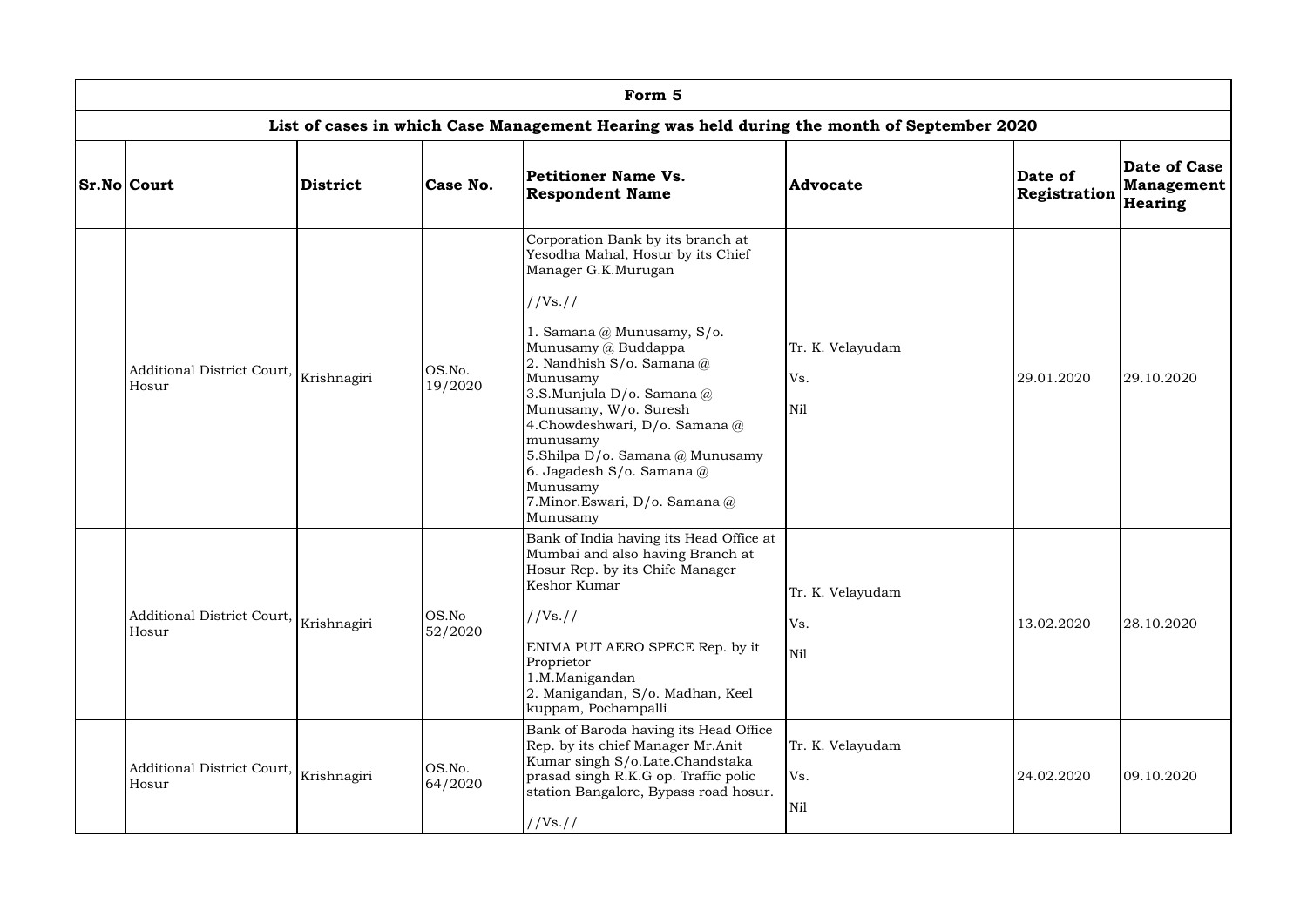| Form 5                                                                                     |                 |                   |                                                                                                                                                                                                                                                                            |                                |                                |                                              |  |  |  |  |  |
|--------------------------------------------------------------------------------------------|-----------------|-------------------|----------------------------------------------------------------------------------------------------------------------------------------------------------------------------------------------------------------------------------------------------------------------------|--------------------------------|--------------------------------|----------------------------------------------|--|--|--|--|--|
| List of cases in which Case Management Hearing was held during the month of September 2020 |                 |                   |                                                                                                                                                                                                                                                                            |                                |                                |                                              |  |  |  |  |  |
| <b>Sr.No Court</b>                                                                         | <b>District</b> | Case No.          | Petitioner Name Vs.<br><b>Respondent Name</b>                                                                                                                                                                                                                              | <b>Advocate</b>                | Date of<br><b>Registration</b> | Date of Case<br><b>Management</b><br>Hearing |  |  |  |  |  |
|                                                                                            |                 |                   | M/S.Balaji silks Turisting works, by it<br>Proprietor<br>1.Mrs.Kalavathi,<br>2.Mrs. Kalavathi W/o. Ragupathi,<br>Therpetti road, Denkanikottai,<br>Krishnagiri                                                                                                             |                                |                                |                                              |  |  |  |  |  |
| Additional District Court,<br>Hosur                                                        | Krishnagiri     | OS.No<br>68/2020  | M/S. Swathi Alloy Steels Rep. by its<br>Managing Partner Mr. Lokesh Sagtani<br>//Vs. //<br>Mr. R.Manjunath, S/o. Ramesh, Sipcot   Nil<br>Housing colony, Hosur                                                                                                             | Tr.K.Ananada Kumar<br>Vs.      | 25.02.2020                     | 16.10.2020                                   |  |  |  |  |  |
| Additional District Court,<br>Hosur                                                        | Krishnagiri     | OS.No.<br>71/2020 | Syndicate Bank having its Branch<br>Office at sipcot Phase-II<br>Mr.Ravi S/o. Thammaiah<br>//Vs. //<br>1.M/s.sudhakar Enterperiser, by its<br>Proprietor T.Sudhakar, Ganapathi<br>Nagar, Hosur<br>2.T.Sudhakar S/o.Thiyagarajan,<br>Meenachi nagar, Chithanapalli, Hosur   | Tr. K. Velayudam<br>Vs.<br>Nil | 27.02.2020                     | 07.10.2020                                   |  |  |  |  |  |
| Additional District Court,<br>Hosur                                                        | Krishnagiri     | OS.No.<br>72/2020 | Syndicate Bank having its Branch<br>Office at Sipcot Phase-II, Branch<br>Hosur,<br>Rep.by its Branch Manager<br>M.Ravi, S/o.Thammaiah<br>//Vs. //<br>1.M/s. ASM Travels Rep. by it<br>Proprietor V.Madesh<br>2.V.Madesh, S/o.Venkatesh Thorapalli<br>Agraharam vill, Hosur | Tr. K. Velayudam<br>Vs.<br>Nil | 27.02.2020                     | 07.10.2020                                   |  |  |  |  |  |
| Additional District Court,<br>Hosur                                                        | Krishnagiri     | OS.No.<br>73/2020 | Synadicate Bank having its branch<br>office at Sipcot Phase-II, Rep. by its                                                                                                                                                                                                | Tr. K. Velayudam               | 27.02.2020                     | 07.10.2020                                   |  |  |  |  |  |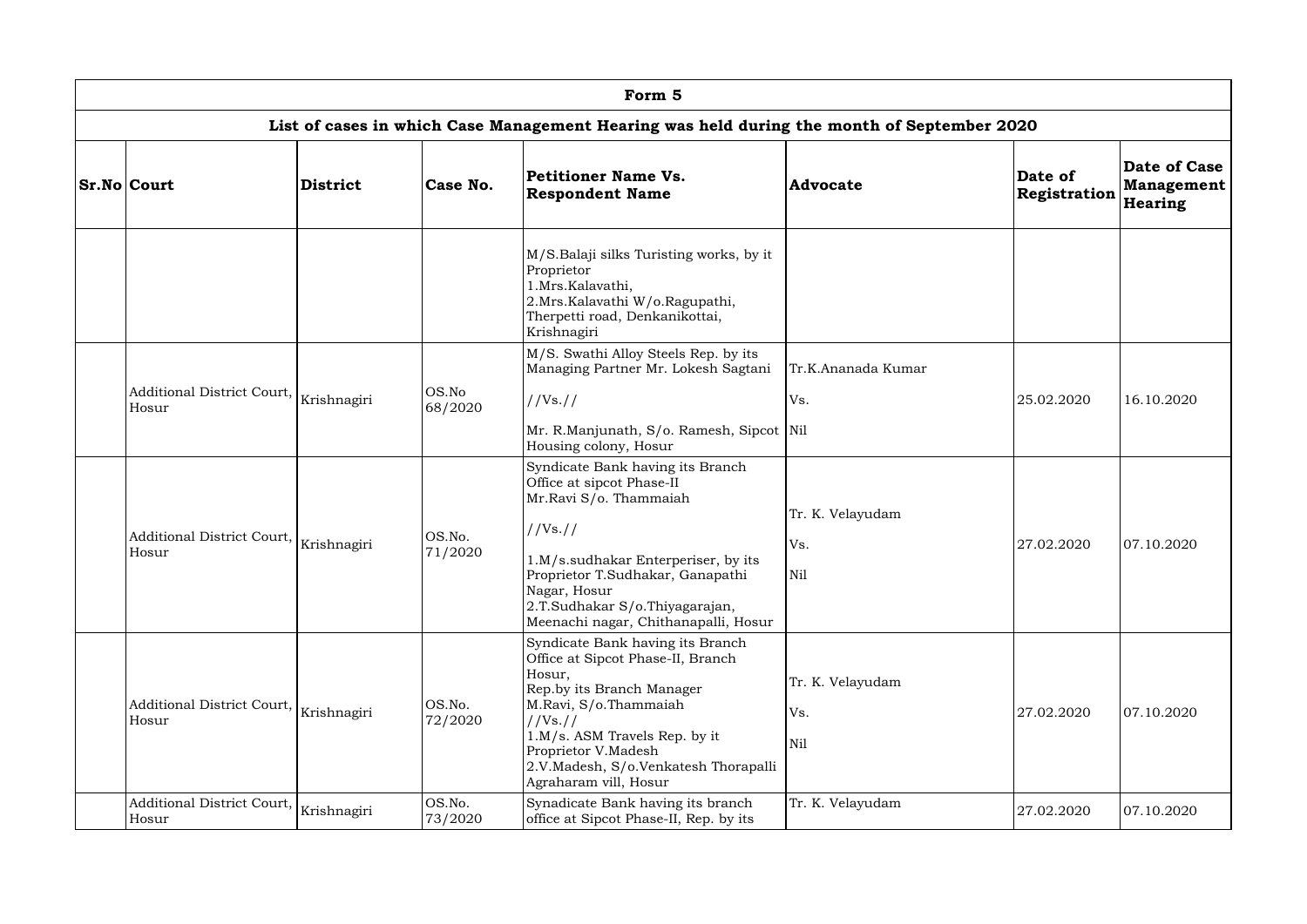| Form 5                              |                 |                    |                                                                                                                                                                                                                                                                                                                                                                  |                                 |                                |                                              |  |  |  |  |  |
|-------------------------------------|-----------------|--------------------|------------------------------------------------------------------------------------------------------------------------------------------------------------------------------------------------------------------------------------------------------------------------------------------------------------------------------------------------------------------|---------------------------------|--------------------------------|----------------------------------------------|--|--|--|--|--|
|                                     |                 |                    | List of cases in which Case Management Hearing was held during the month of September 2020                                                                                                                                                                                                                                                                       |                                 |                                |                                              |  |  |  |  |  |
| <b>Sr.No Court</b>                  | <b>District</b> | Case No.           | Petitioner Name Vs.<br><b>Respondent Name</b>                                                                                                                                                                                                                                                                                                                    | <b>Advocate</b>                 | Date of<br><b>Registration</b> | Date of Case<br><b>Management</b><br>Hearing |  |  |  |  |  |
|                                     |                 |                    | Branch Manager, Mr.Ravi, S/o.<br>Thimmaiah<br>//Vs. //<br>1.M/s.Revathi Travels Rep. by it<br>Proprietor B.Anusuya Bai, Bedrapalli,<br>Sipcot Post, Hosur.<br>2.B.Anusuya Bai, W/o. Balaji Sigh,<br>Bedarapalli, Zuzuwadi, Hosur.                                                                                                                                | Vs.<br>Nil                      |                                |                                              |  |  |  |  |  |
| Additional District Court,<br>Hosur | Krishnagiri     | OS.No.<br>91/2020  | M/s.GLOBAL CALCIUM Pvt. Ltd., Rep.<br>by its Deputy General Manager,<br>S.R.Muni Rao S/o. Late.Rama<br>Rao, Sipcot Industrial company, Hosur<br>//Vs. //<br>1.M/s.ALMAS Technologies Pvt.Ltd<br>Rep. by its Proprietor Mr. Sudan singh.<br>2.Mr.Sudan Singh, M/s.ACMAS<br>Technologies Pvt.Ltd, having its<br>registered office at kundli, Sonepet,<br>Hariyana. | Mt.T.Shankar<br>Vs.<br>Nil      | 09.03.2020                     | 07.10.2020                                   |  |  |  |  |  |
| Additional District Court,<br>Hosur | Krishnagiri     | OS.No.<br>94/2020  | M/s. Barger paists India ltd<br>represented by its Authroised<br>Mr.T.Srinivasan having Sipcot, Hosur.<br>//Vs. //<br>M/s. SHREE Automaticity Industries<br>C/o. Abishak Industrict by its<br>Proprietor M.RajaGowandr Mohanraj,<br>Sipcot Hosur.                                                                                                                | Tr.K.Ananda Kumar<br>Vs.<br>Nil | 10.03.2020                     | 14.10.2020                                   |  |  |  |  |  |
| Additional District Court,<br>Hosur | Krishnagiri     | OS.No.<br>102/2020 | Andhra Bank having its branch ofice at Tr. K. Velayudam<br>Housr Represented by its Branch<br>Manager, Mr.G.Abhishek,<br>S/o.Mr.G.Prabhakar David,                                                                                                                                                                                                               | Vs.<br>Nil                      | 24.03.2020                     | 14.10.2020                                   |  |  |  |  |  |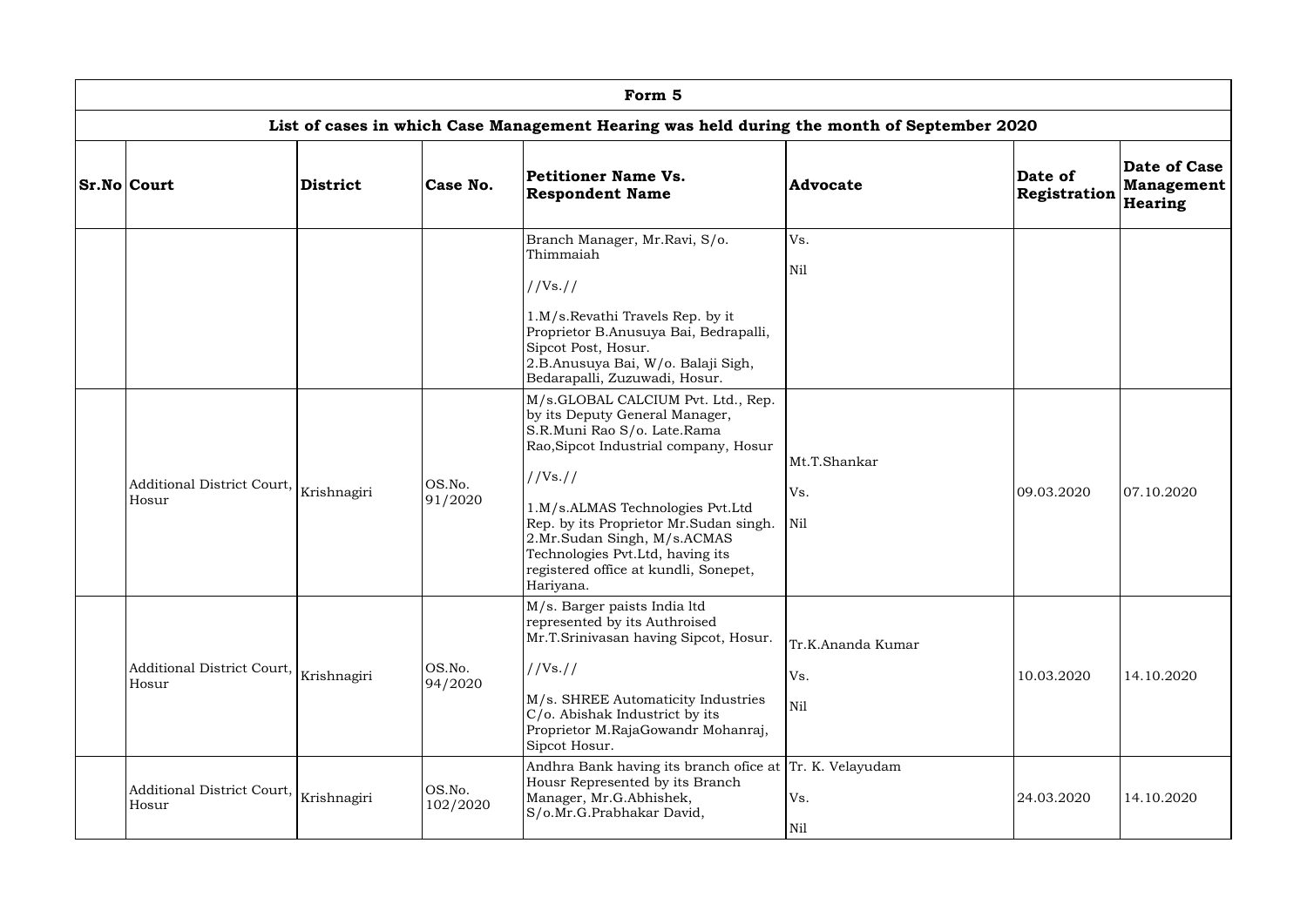| Form 5                                             |                 |                    |                                                                                                                                                                                                                                                                                                                                                                 |                                   |                         |                                              |  |  |  |  |  |
|----------------------------------------------------|-----------------|--------------------|-----------------------------------------------------------------------------------------------------------------------------------------------------------------------------------------------------------------------------------------------------------------------------------------------------------------------------------------------------------------|-----------------------------------|-------------------------|----------------------------------------------|--|--|--|--|--|
|                                                    |                 |                    | List of cases in which Case Management Hearing was held during the month of September 2020                                                                                                                                                                                                                                                                      |                                   |                         |                                              |  |  |  |  |  |
| <b>Sr.No Court</b>                                 | <b>District</b> | Case No.           | Petitioner Name Vs.<br><b>Respondent Name</b>                                                                                                                                                                                                                                                                                                                   | <b>Advocate</b>                   | Date of<br>Registration | Date of Case<br><b>Management</b><br>Hearing |  |  |  |  |  |
|                                                    |                 |                    | //Vs. //<br>1.M/s.M.R.Automobiles, Res.by its<br>Prop.R.Prabhakar<br>2.R.Prabhakar, S/o.Ramakrishnappa,<br>Prop. Of M/s.M.R.Automobiles<br>Nothikuppam, Hosur                                                                                                                                                                                                   |                                   |                         |                                              |  |  |  |  |  |
| Additional District Court,<br>Hosur                | Krishnagiri     | OS.No.<br>103/2020 | Andhra Bank having its branch Office<br>at Hosur represented by its Branch<br>Manager, Mr.G.Abhishek,<br>S/o.Mr.G.Prabhakar David<br>//Vs. //<br>1.M/s.Sri Manjunatha Hardware &<br>Paints, Rep.by its Prop.K.Manjunatha,<br>Bagalur Road, Hosur<br>2.K.Manjunatha, S/o.Kemparao,<br>Prop.of M/s.Sri Manjunatha Hardware<br>& Paints, Kumbalam, Krishnagiri dt. | Tr. K. Velayudam<br>Vs.<br>Nil    | 24.03.2020              | 15.10.2020                                   |  |  |  |  |  |
| Additional District Court,<br>Hosur                | Krishnagiri     | OS.No<br>110/2020  | Hosur COIR Foams Pvt. Ltd. Rep. by its<br>Manager (Account and finance)<br>Mr.M.V.R.K.Kishore S/o.<br>M.V.Jaganmohan Rao, Sipcot<br>industrial East, Hosur.<br>$1/Vs.$ //<br>Mrs.Ankita Mishra Proprietor<br>M/s.Gayathiri Emporium, Narayana<br>Street, Leelamahal road,<br>Vishakapatinam.                                                                    | Tr.M.S.Tamil Nathan<br>Vs.<br>Nil | 06.06.2020              | 15.10.2020                                   |  |  |  |  |  |
| Additional District Court,<br>Krishnagiri<br>Hosur |                 | OS.No.<br>111/2020 | Bank of India, having its head Office<br>Res. by its consituent Attorney<br>Mr.T.Sivakumar, S/o. Thandavan at<br>M.M.Reddy complex old Bangalore<br>road, Hosur.                                                                                                                                                                                                | Tr. K. Velayudam<br>Vs.<br>Nil    | 06.06.2020              | 14.10.2020                                   |  |  |  |  |  |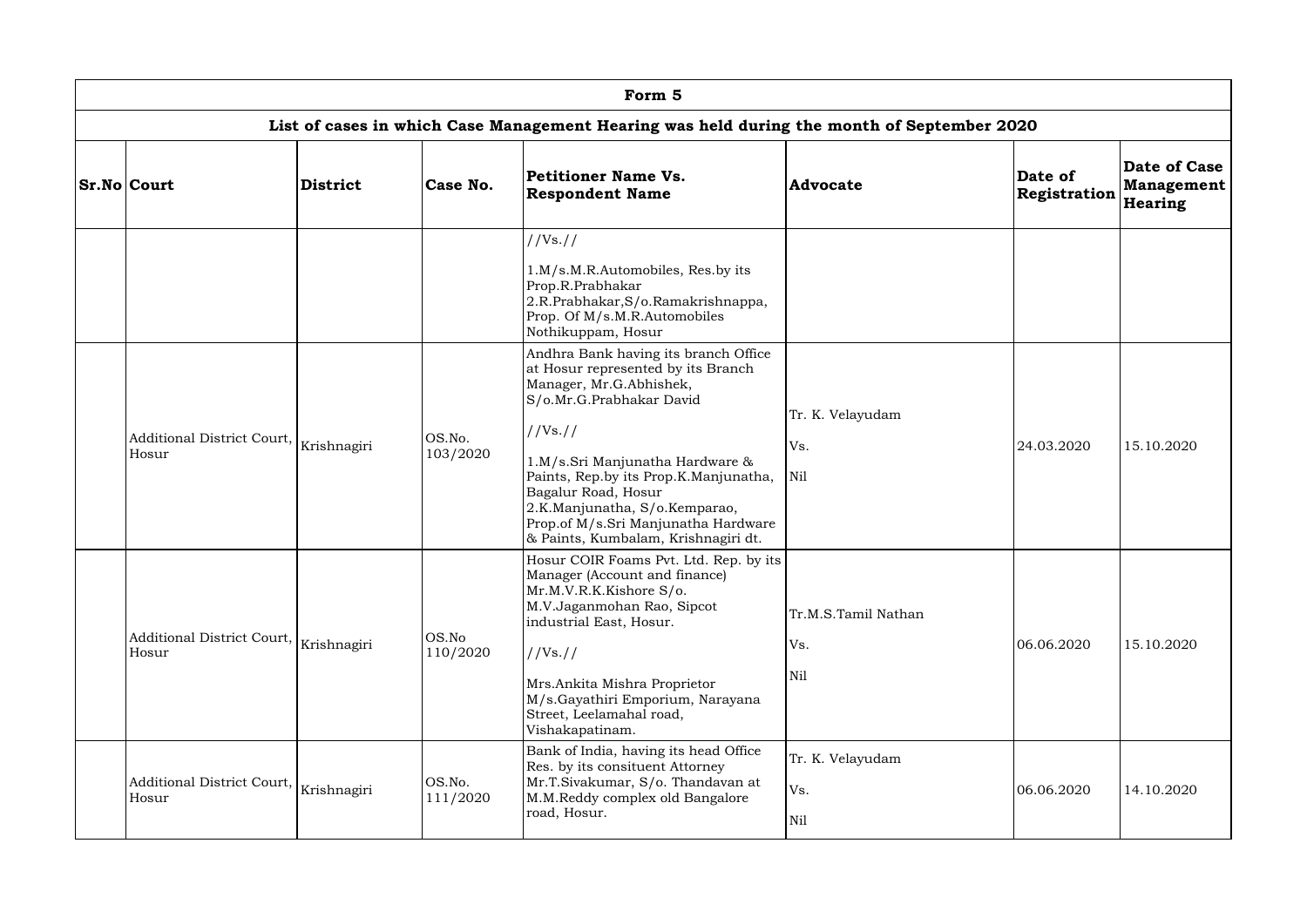|    |                                                                                            |             |                                                           | Form 5                                                                                                                                                                                                                                                                                                                                                                             |                                |                                |                                              |  |  |  |  |  |
|----|--------------------------------------------------------------------------------------------|-------------|-----------------------------------------------------------|------------------------------------------------------------------------------------------------------------------------------------------------------------------------------------------------------------------------------------------------------------------------------------------------------------------------------------------------------------------------------------|--------------------------------|--------------------------------|----------------------------------------------|--|--|--|--|--|
|    | List of cases in which Case Management Hearing was held during the month of September 2020 |             |                                                           |                                                                                                                                                                                                                                                                                                                                                                                    |                                |                                |                                              |  |  |  |  |  |
|    | <b>Sr.No Court</b>                                                                         | District    | Petitioner Name Vs.<br>Case No.<br><b>Respondent Name</b> |                                                                                                                                                                                                                                                                                                                                                                                    | <b>Advocate</b>                | Date of<br><b>Registration</b> | Date of Case<br><b>Management</b><br>Hearing |  |  |  |  |  |
|    |                                                                                            |             |                                                           | //Vs. //<br>1.M/s.Easik Kumaran Auto Pats, Rep.<br>by its Proprietor S.Jansi Rani<br>Rajeshwari layout, Sipcot, Hosur.<br>2.S.Jansi Rani W/o. Rathinam<br>Bharathi Nagar, Mookandapalli, Hosur                                                                                                                                                                                     |                                |                                |                                              |  |  |  |  |  |
|    | Additional District Court,<br>Hosur                                                        | Krishnagiri | OS.No.<br>112/2020                                        | Andhra Bank Having its Branch Office<br>at Hosur. Rep. by its Branch Managaer<br>Mr.G.Adhishek S/o. Prabhakar David<br>//Vs. //<br>Mr.H.Mahaboob Khan, So. Hassan<br>khan, Thorrapalli vill. Penandapalli<br>post, Hosur.<br>2.M.Govinda Reddy Alasapalli vill.<br>Hosur                                                                                                           | Tr. K. Velayudam<br>Vs.<br>Nil | 06.06.2020                     | 14.10.2020                                   |  |  |  |  |  |
|    | Additional District Court,<br>Hosur                                                        | Krishnagiri | Os.No<br>114/2020                                         | Bank of India Having its head Office at<br>Mumbai, Rep. by its Mr.T.Sivakumar<br>S/o. S. Thandvan, MM Reddy complex<br>old Bangalore road, Hosur.<br>//Vs. //<br>1.M/s.Ganesh Engineering Rep. by it<br>Prop. U.Muthu Kumar Office at<br>Kamaraj Nagar, Sipcot, Hosur.<br>2.U.Muthu Kumar S/o. Uthandyapillai,<br>Kudiyana street, Muthal kattalai,<br>Pandurangapuram, Kumbakonam | Tr. K. Velayudam<br>Vs.<br>Nil | 06.06.2020                     | 15.10.2020                                   |  |  |  |  |  |
| 12 | Prl. Dist. & Sessions<br>Court                                                             | Madurai     | $\mbox{NIL}$                                              | <b>NIL</b>                                                                                                                                                                                                                                                                                                                                                                         | <b>NIL</b>                     | <b>NIL</b>                     | <b>NIL</b>                                   |  |  |  |  |  |
|    | Addl. Dist. & Sessions<br>Court                                                            | Madurai     | <b>NIL</b>                                                | <b>NIL</b>                                                                                                                                                                                                                                                                                                                                                                         | <b>NIL</b>                     | <b>NIL</b>                     | <b>NIL</b>                                   |  |  |  |  |  |
|    | I Addl. Sub Court                                                                          | Madurai     | $\mbox{NIL}$                                              | <b>NIL</b>                                                                                                                                                                                                                                                                                                                                                                         | <b>NIL</b>                     | <b>NIL</b>                     | <b>NIL</b>                                   |  |  |  |  |  |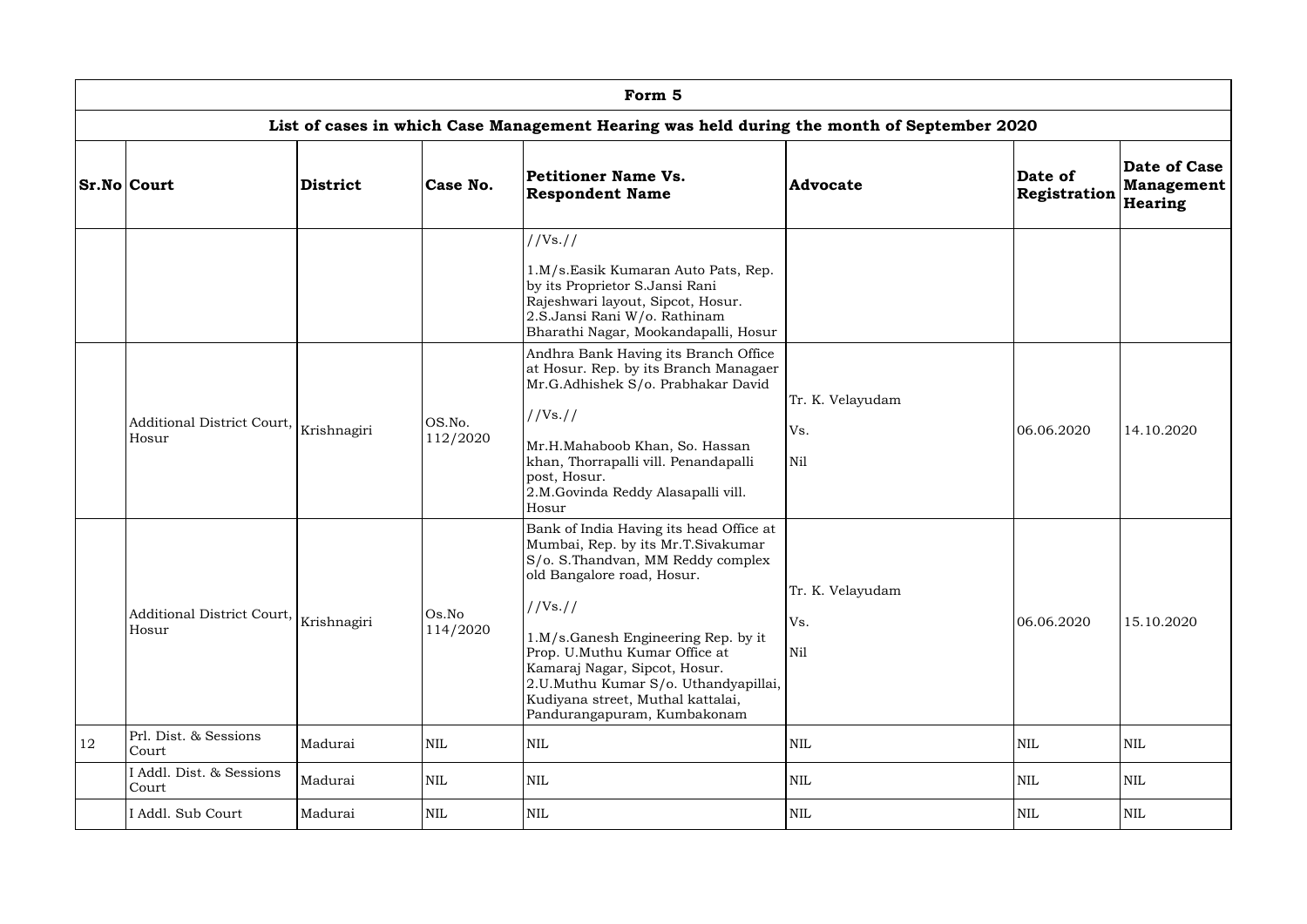|    | Form 5                                                                                     |                 |               |                                                                                                                                                        |                                        |                         |                                              |  |  |  |  |  |  |
|----|--------------------------------------------------------------------------------------------|-----------------|---------------|--------------------------------------------------------------------------------------------------------------------------------------------------------|----------------------------------------|-------------------------|----------------------------------------------|--|--|--|--|--|--|
|    | List of cases in which Case Management Hearing was held during the month of September 2020 |                 |               |                                                                                                                                                        |                                        |                         |                                              |  |  |  |  |  |  |
|    | <b>Sr.No Court</b>                                                                         | <b>District</b> | Case No.      | Petitioner Name Vs.<br><b>Respondent Name</b>                                                                                                          | <b>Advocate</b>                        | Date of<br>Registration | Date of Case<br><b>Management</b><br>Hearing |  |  |  |  |  |  |
|    | II Addl. Sub Court                                                                         | Madurai         | <b>NIL</b>    | <b>NIL</b>                                                                                                                                             | $\mbox{NIL}$                           | <b>NIL</b>              | <b>NIL</b>                                   |  |  |  |  |  |  |
| 13 | District Court,<br>Nagapattinam                                                            | Nagapattinam    | <b>NIL</b>    | <b>NIL</b>                                                                                                                                             | <b>NIL</b>                             | <b>NIL</b>              | <b>NIL</b>                                   |  |  |  |  |  |  |
|    | Fast Track Mahila Court,<br>Nagapattinam                                                   | Nagapattinam    | <b>NIL</b>    | <b>NIL</b>                                                                                                                                             | <b>NIL</b>                             | <b>NIL</b>              | <b>NIL</b>                                   |  |  |  |  |  |  |
|    | Additional District Court,<br>Mayiladuthurai                                               | Nagapattinam    | <b>NIL</b>    | <b>NIL</b>                                                                                                                                             | <b>NIL</b>                             | <b>NIL</b>              | <b>NIL</b>                                   |  |  |  |  |  |  |
|    | Sub Court,<br>Nagapattinam                                                                 | Nagapattinam    | <b>NIL</b>    | <b>NIL</b>                                                                                                                                             | <b>NIL</b>                             | <b>NIL</b>              | <b>NIL</b>                                   |  |  |  |  |  |  |
|    | Principal Sub Court,<br><b>NIL</b><br>Nagapattinam<br>Mayiladuthurai                       |                 |               | <b>NIL</b>                                                                                                                                             | <b>NIL</b>                             | <b>NIL</b>              | <b>NIL</b>                                   |  |  |  |  |  |  |
|    | Additional Sub Court,<br><b>NIL</b><br>Nagapattinam<br>Mayiladuthurai                      |                 | <b>NIL</b>    | <b>NIL</b>                                                                                                                                             | <b>NIL</b>                             | <b>NIL</b>              |                                              |  |  |  |  |  |  |
| 14 | The Principal District<br>Judge                                                            | Namakkal        | $\cos/2/2020$ | Vishnu Sudha Textiles Rep by its Sole<br>Properties TSudha Rep by her Power<br>Agent VRajagopalan Vs M/sKMS and<br>Company Rep by its Proprietor KBabu | Dakshinamoorthy.L(P),                  | 05-06-2018              | 05-11-2020                                   |  |  |  |  |  |  |
|    | The Principal District<br>Judge                                                            | Namakkal        | COS/3/2020    | SSV Feeds rep by its Managing Partner<br>Vs Mani Poultry Farm rep by its<br>Proprietor SMMani and another                                              | Raghu.T.V(P),                          | 19-06-2018              | 10-11-2020                                   |  |  |  |  |  |  |
|    | The Principal District<br>Namakkal<br>Judge                                                |                 | COS/5/2020    | Harin Feeds by its Manager<br>MSenthilkumar Vs Paramasivam<br>Poultry Farm by its Manager<br>Paramasivam                                               | Shanmugam.K(P),<br>Yoganathan.S(R),    | 21-08-2018              | 14-10-2020                                   |  |  |  |  |  |  |
|    | The Principal District<br>Namakkal<br>Judge                                                |                 | COS/6/2020    | PePe Feeds by its Managing Partner<br>PTamilarasan Vs Perianna gounder<br>and 8 others                                                                 | Shanmugam.K(P),                        | 18-12-2018              | 28-10-2020                                   |  |  |  |  |  |  |
|    | The Principal District<br>Namakkal<br>Judge                                                |                 | COS/7/2020    | NPA Foods and feeds by rep Patner of<br>Velusamy Vs Maruthappan                                                                                        | Rajasekaran.T(P),                      | 19-12-2018              | 29-10-2020                                   |  |  |  |  |  |  |
|    | The Principal District<br>Judge                                                            | Namakkal        | COS/10/2020   | Senthamil Finance by its Managing<br>partner Vs Valarmathi and 2 others                                                                                | Balakrishnan.R(P),<br>Chinnusamy.R(R), | 18-01-2019              | 12-10-2020                                   |  |  |  |  |  |  |
|    | The Principal District<br>Judge                                                            | Namakkal        | COS/11/2020   | RDomnic Xavier Vs Fues Gupta<br>M/sInnovittil church                                                                                                   | Raju.L(P),                             | 18-01-2019              | 12-10-2020                                   |  |  |  |  |  |  |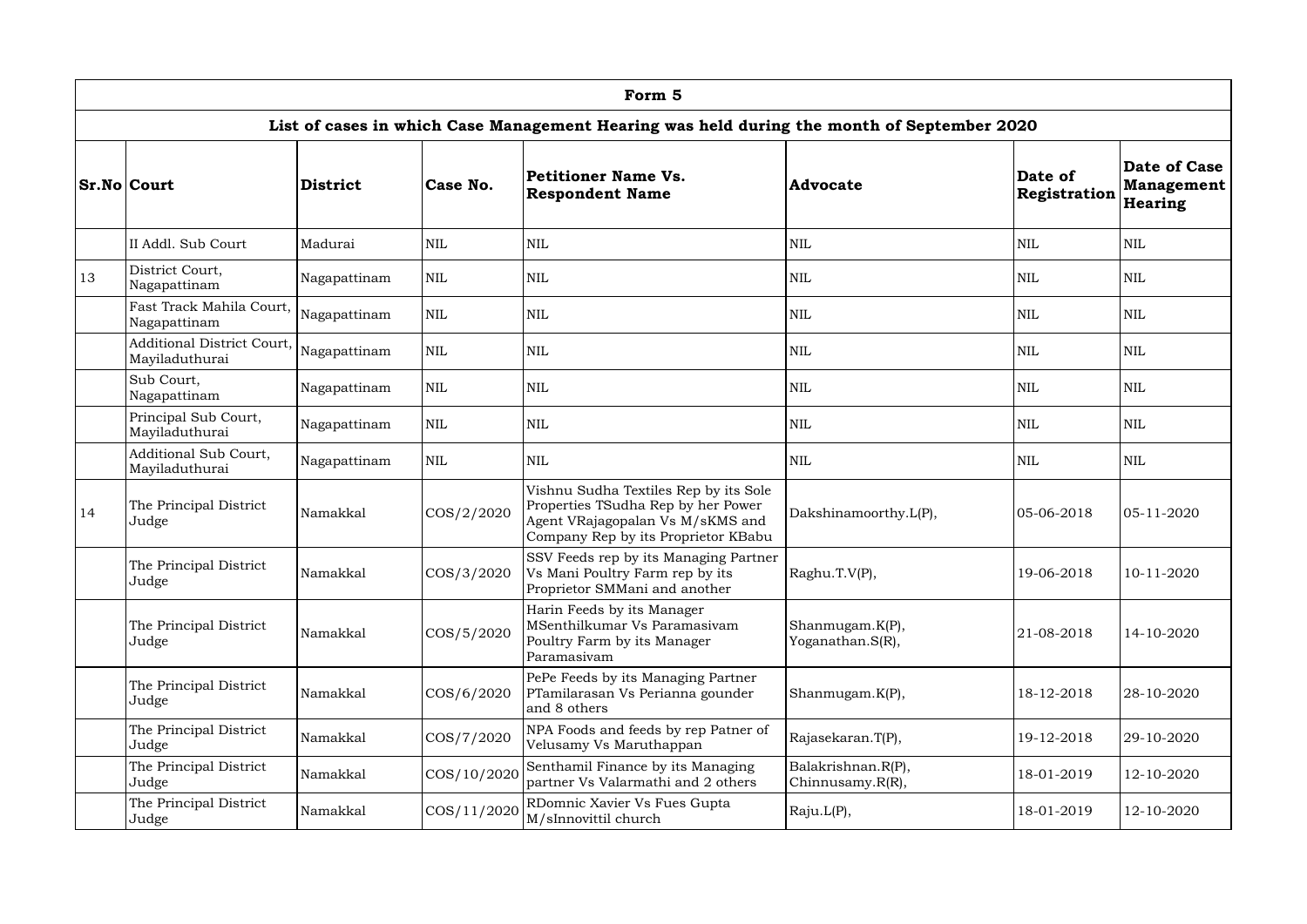|                                             |          |                                                                                                         | Form 5                                                                                                                             |                                          |                                |                                              |
|---------------------------------------------|----------|---------------------------------------------------------------------------------------------------------|------------------------------------------------------------------------------------------------------------------------------------|------------------------------------------|--------------------------------|----------------------------------------------|
|                                             |          |                                                                                                         | List of cases in which Case Management Hearing was held during the month of September 2020                                         |                                          |                                |                                              |
| <b>Sr.No Court</b>                          | District | Case No.                                                                                                | Petitioner Name Vs.<br><b>Respondent Name</b>                                                                                      | <b>Advocate</b>                          | Date of<br><b>Registration</b> | Date of Case<br><b>Management</b><br>Hearing |
| The Principal District<br>Judge             | Namakkal | COS/12/2020                                                                                             | Mahindra Feeds and Foods by its<br>partner Palanisamy Vs Selvaraj                                                                  | Shanmugam.K(P),                          | 02-03-2019                     | 05-10-2020                                   |
| The Principal District<br>Judge             | Namakkal | COS/15/2020                                                                                             | Saranya Spinning Mills Pvt Ltd rep by<br>Technical Director Ashokkumar Vs Om<br>sakthi Textiles rep by Properitor<br>Arthanarisamy | Shanmugam.K(P),<br>Arthanari.K(R),       | 21-03-2019                     | 15-10-2020                                   |
| The Principal District<br>Judge             | Namakkal |                                                                                                         | Sri Kumaran Finance by Managing<br>COS/16/2020 Director MGanesan Vs Sasikala and 2<br>others                                       | Murugesan.J.K(P),                        | 04-04-2019                     | 05-11-2020                                   |
| The Principal District<br>Judge             | Namakkal |                                                                                                         | Sree amman Finance Rep by its<br>COS/17/2020 Managing partner RGanesan Vs<br>Kumaresan                                             | Palanisamy. T.M.(P),<br>$Rxvi.M(R)$ ,    | 25-04-2019                     | 18-11-2020                                   |
| The Principal District<br>Judge             | Namakkal |                                                                                                         | Sri Lakshmi Finance by its Partner<br>COS/20/2020 PKrishnamoorthi Vs PElango and<br>another                                        | Krishnamoorthy.T.V(P),                   | 30-04-2019                     | 08-10-2020                                   |
| The Principal District<br>Judge             | Namakkal |                                                                                                         | Gayathiri Finance by its Managing<br>COS/22/2020 Partner Balu Vs Ramachandiran and 2<br>others                                     | Kumarasan.P(P),                          | 13-08-2019                     | 13-10-2020                                   |
| The Principal District<br>Judge             | Namakkal |                                                                                                         | Mahendira feeds and foods by its<br>COS/25/2020 Managing Partner Palanisamy Vs<br>MuthuKumar                                       | Shanmugam.K(P),                          | 19-08-2019                     | 05-10-2020                                   |
| The Principal District<br>Judge             | Namakkal |                                                                                                         | COS/24/2020 Indian over seas bank Vs KRKala                                                                                        | Shanmugham.S.A(P),<br>Udhaya kumar.K(R), | 19-08-2019                     | 07-10-2020                                   |
| The Principal District<br>Judge             | Namakkal | COS/23/2020                                                                                             | Syndicate bank Pallipalayam Branch<br>Vs JKavinkumar                                                                               | Shanmugham.S.A(P),                       | 19-08-2019                     | 07-10-2020                                   |
| The Principal District<br>Judge             | Namakkal | COS/27/2020                                                                                             | NPA Foods and Feeds by its Managing<br>Partner Velusamy Vs Kandasamy                                                               | Shanmugam.K(P),<br>Johnedwin.F(R),       | 21-08-2019                     | 14-10-2020                                   |
| The Principal District<br>Namakkal<br>Judge |          | Syndicate bank NPudupatti Branch<br>COS/28/2020 Rep by its Branch Manager Vs<br>PIllaiyaraj and another | Anbazhagan.P(P),                                                                                                                   | 10-09-2019                               | 07-10-2020                     |                                              |
| The Principal District<br>Judge             | Namakkal |                                                                                                         | Syndicate bank NPudupatti Brach REp<br>COS/29/2020 by its Branch Manager Vs<br>VMMadhuranthagai and another                        | Anbazhagan.P(P),                         | 10-09-2019                     | 14-10-2020                                   |
| The Principal District                      | Namakkal |                                                                                                         | COS/30/2020 RDinesh Vs Gautham Kanunga                                                                                             | Arthanari.K(P),                          | $04 - 10 - 2019$               | 10-11-2020                                   |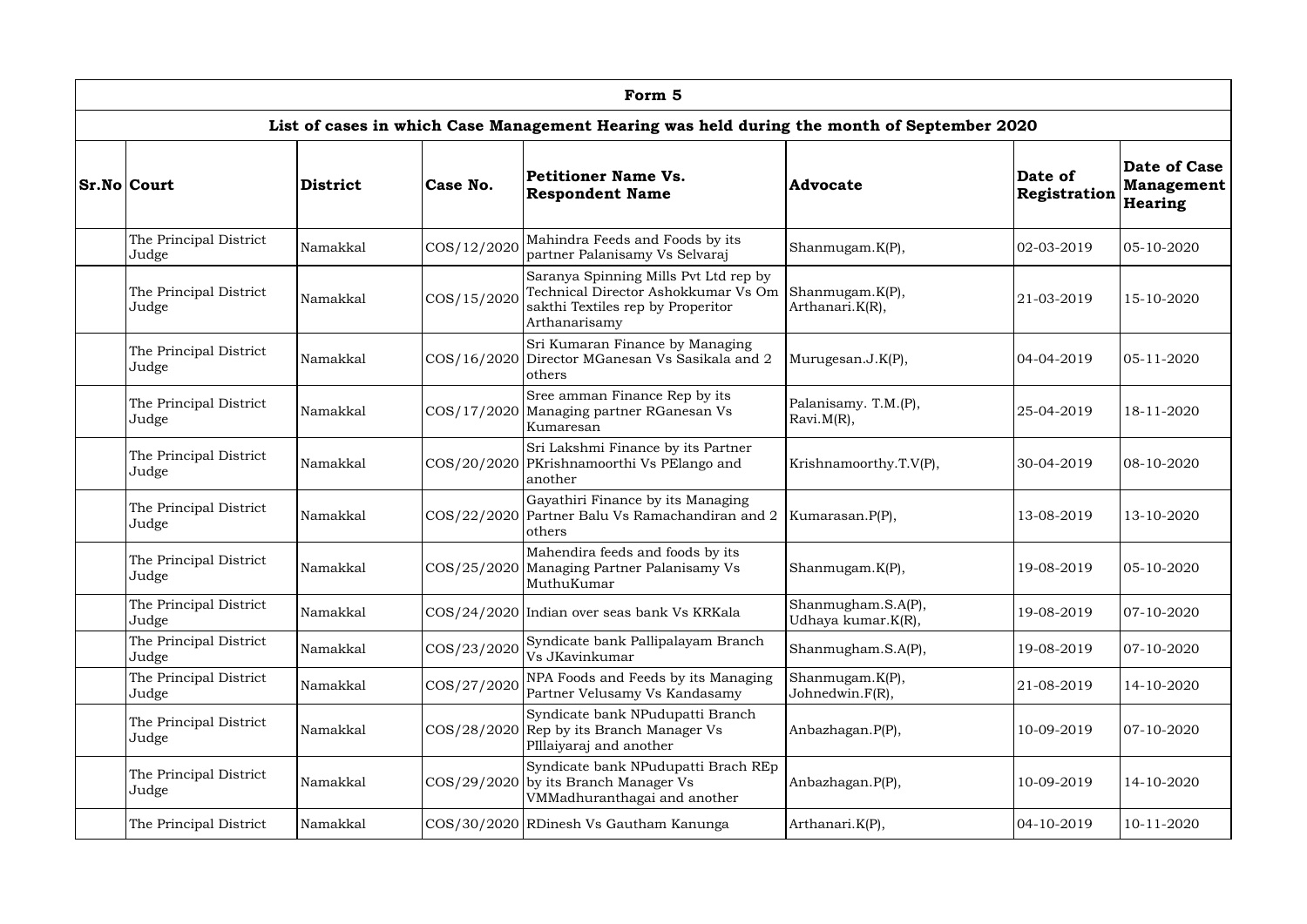|                                                                                            |                         |                                                                                                                 | Form 5                                                                                                                |                                            |                         |                                                            |  |  |  |  |  |  |
|--------------------------------------------------------------------------------------------|-------------------------|-----------------------------------------------------------------------------------------------------------------|-----------------------------------------------------------------------------------------------------------------------|--------------------------------------------|-------------------------|------------------------------------------------------------|--|--|--|--|--|--|
| List of cases in which Case Management Hearing was held during the month of September 2020 |                         |                                                                                                                 |                                                                                                                       |                                            |                         |                                                            |  |  |  |  |  |  |
| <b>Sr.No Court</b>                                                                         | District                | Case No.                                                                                                        | Petitioner Name Vs.<br><b>Respondent Name</b>                                                                         | <b>Advocate</b>                            | Date of<br>Registration | <b>Date of Case</b><br><b>Management</b><br><b>Hearing</b> |  |  |  |  |  |  |
| Judge                                                                                      |                         |                                                                                                                 |                                                                                                                       |                                            |                         |                                                            |  |  |  |  |  |  |
| The Principal District<br>Judge                                                            | Namakkal                |                                                                                                                 | Mahendira Feeds and Foods by its<br>COS/34/2020 Managing Director Palanisamy Vs<br>Nallaiyan                          | Shanmugam.K(P),                            | 02-01-2020              | 14-10-2020                                                 |  |  |  |  |  |  |
| The Principal District<br>Judge                                                            | Namakkal                |                                                                                                                 | M/S Palls Association by Owner<br>COS/35/2020 Radhakrishnan Vs KMS Poultary Parm<br>rep by its Latha $@$ Krishnalatha | SureshKumar.P(P),                          | 03-01-2020              | 02-11-2020                                                 |  |  |  |  |  |  |
| The Principal District<br>Judge                                                            | COS/37/2020<br>Namakkal |                                                                                                                 | Harin Feeds by its owner<br>MSenthilkumar Vs Sengottuvel                                                              | Shanmugam.K(P),<br>Kannan.C(R),            | 07-01-2020              | 15-10-2020                                                 |  |  |  |  |  |  |
| The Principal District<br>Judge                                                            | Namakkal                | COS/38/2020                                                                                                     | Selvaraj Vs United India Insurance<br>company Ltd by its branch manager                                               | Shanmugam.K(P),                            | 07-01-2020              | 15-10-2020                                                 |  |  |  |  |  |  |
| The Principal District<br>Judge                                                            | COS/36/2020<br>Namakkal |                                                                                                                 | Harin Feeds by its Owner<br>MSenthilkumar Vs Chinnusamy                                                               | Shanmugam.K(P),<br>Tamilselvan.R(R),       | 07-01-2020              | 07-10-2020                                                 |  |  |  |  |  |  |
| The Principal District<br>Judge                                                            | Namakkal                |                                                                                                                 | Subramani Vs RSR Feeds by its<br>COS/39/2020 Managing Partner Duraisamy and 5<br>others                               | Shanmugam.K(P),                            | 08-01-2020              | 06-10-2020                                                 |  |  |  |  |  |  |
| The Principal District<br>Judge                                                            | Namakkal                |                                                                                                                 | M/sVictory Spinning Private Ltd by its<br>COS/40/2020 Director TBalachandran Vs M/sRitham<br>Fibrarics and another    | Paraneedharan.C(P),<br>Palanisamy. K.K(R), | 21-01-2020              | 07-10-2020                                                 |  |  |  |  |  |  |
| The Principal District<br>Judge                                                            | Namakkal                |                                                                                                                 | M/sVadivel Textiles rep by its Prop<br>COS/41/2020 PVadivel Vs M/sSri Vaari Fabrics rep<br>by its prop SSelvan        | Gunasekaran.P.M(P),                        | 29-01-2020              | 06-10-2020                                                 |  |  |  |  |  |  |
| The Principal District<br>Judge                                                            | Namakkal                | COS/42/2020                                                                                                     | Canara Bank Namakkal Branch by its<br>Manager Vs KalaivaniK                                                           | Vinoth.S(P),                               | 30-01-2020              | 09-10-2020                                                 |  |  |  |  |  |  |
| The Principal District<br>Namakkal<br>Judge                                                |                         | M/sGlobalvet Enterprises by its Owner<br>COS/43/2020 RGeetharanjani Vs KMS Poultry Farm<br>Latha @ Krishnalatha | Suresh Kumar.P(P),                                                                                                    | 05-02-2020                                 | 12-10-2020              |                                                            |  |  |  |  |  |  |
| The Principal District<br>Judge                                                            | Namakkal                |                                                                                                                 | Sri Aruljothi murugan Fianance by its<br>COS/45/2020 Managing Partner KMuthusamy Vs<br>SMuthukumaran                  | Chinnusamy.R(P),                           | 12-03-2020              | 28-10-2020                                                 |  |  |  |  |  |  |
| The Principal District<br>Judge                                                            | Namakkal                |                                                                                                                 | Sri Sivaganga Capitals by its Managing<br>COS/44/2020 Partner KGanesan Vs BVijayasarathi<br>and 2 others              | Chinnusamy. $R(P)$ ,                       | 12-03-2020              | 03-11-2020                                                 |  |  |  |  |  |  |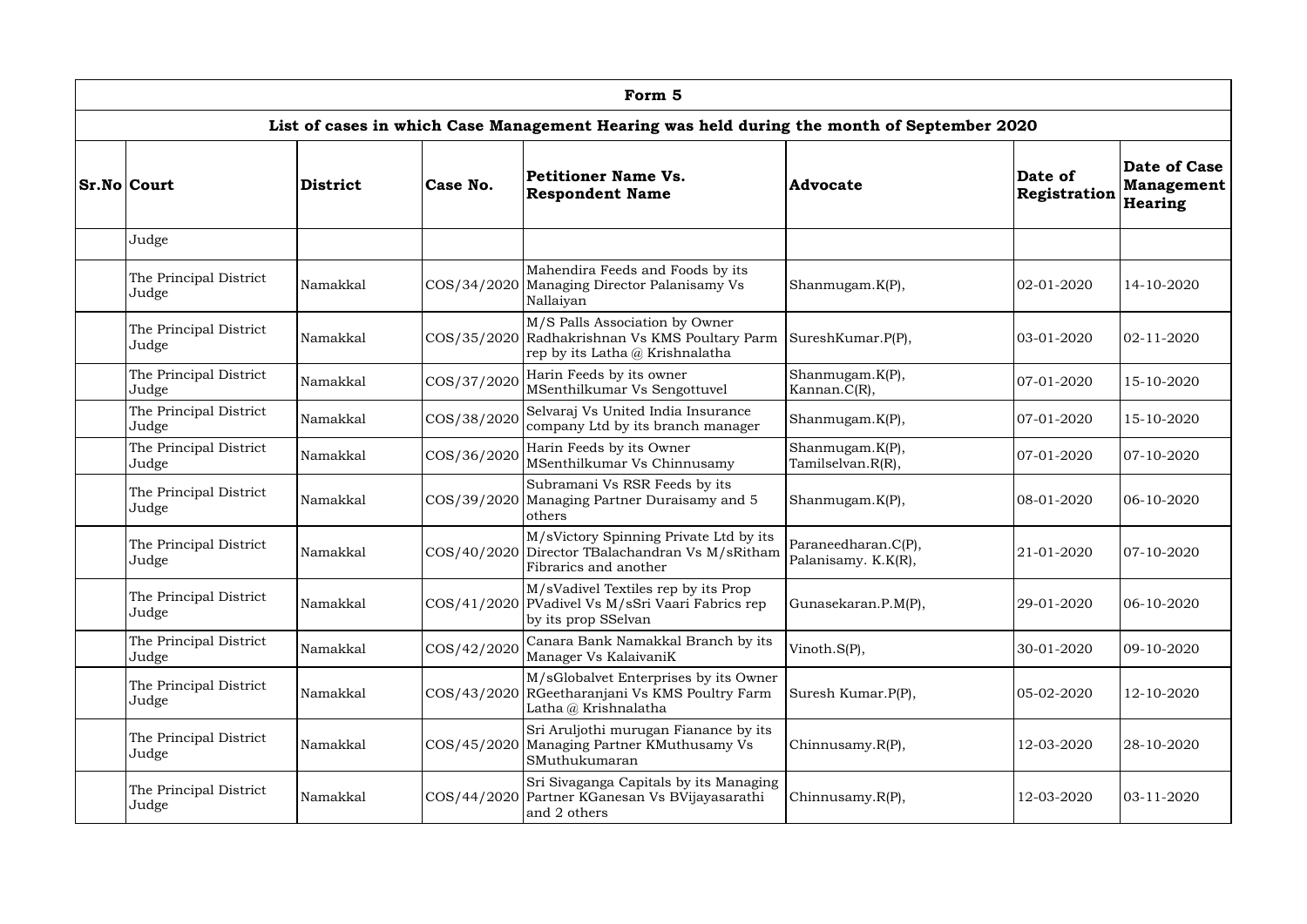|    | Form 5                                                                                     |            |                                                                                                          |                                                                                                                                                                                                                             |                   |                          |                                                            |  |  |  |  |  |
|----|--------------------------------------------------------------------------------------------|------------|----------------------------------------------------------------------------------------------------------|-----------------------------------------------------------------------------------------------------------------------------------------------------------------------------------------------------------------------------|-------------------|--------------------------|------------------------------------------------------------|--|--|--|--|--|
|    |                                                                                            |            |                                                                                                          | List of cases in which Case Management Hearing was held during the month of September 2020                                                                                                                                  |                   |                          |                                                            |  |  |  |  |  |
|    | <b>Sr.No Court</b>                                                                         | District   | Case No.                                                                                                 | <b>Petitioner Name Vs.</b><br><b>Respondent Name</b>                                                                                                                                                                        | <b>Advocate</b>   | Date of<br>Registration  | <b>Date of Case</b><br><b>Management</b><br><b>Hearing</b> |  |  |  |  |  |
|    | The Principal District<br>Judge                                                            | Namakkal   |                                                                                                          | M/S Arul granites private limited<br>sankari Rep by its Power Agent<br>COS/46/2020 CArumgam Vs M/S Sri meenakshi<br>granites A Partnership firm and<br>2others                                                              | R.Tamilselvan(P), | 13-03-2020               | 09-10-2020                                                 |  |  |  |  |  |
|    | The Principal District<br>Judge                                                            | Namakkal   | COS/47/2020                                                                                              | Vijaya Bank (Bank of Baradoa)<br>Rasipuram rep by its Branch Manager<br>Vs VTex rep by its proprieter<br>Jayakumar and 2 others                                                                                             | Satthivel.A(P),   | 11-06-2020               | 13-10-2020                                                 |  |  |  |  |  |
|    | The Principal District<br>Judge                                                            | Namakkal   | COS/48/2020                                                                                              | Dhanlaxmi Bank ltd Vs Arun and<br>another                                                                                                                                                                                   | Anbazhagan.P(P),  | 17-06-2020               | 12-10-2020                                                 |  |  |  |  |  |
|    | The Principal District<br>Namakkal<br>COS/49/2020<br>Judge                                 |            | Mahendran Feeds Foods by its<br>managing director Palanisamy Power<br>Egent Mohan Vs Poongodi            | Shanmugam.K(P),                                                                                                                                                                                                             | 29-06-2020        | 06-11-2020               |                                                            |  |  |  |  |  |
|    | The Principal District<br>Judge                                                            | Namakkal   |                                                                                                          | Hain Feeds by its Owner<br>COS/50/2020 MSenthilkumar by power Agent<br>PSellamuthu Vs Rajagopal                                                                                                                             | Shanmugam.K(P),   | 07-07-2020<br>29-07-2020 | 09-10-2020                                                 |  |  |  |  |  |
|    | The Principal District<br>Judge                                                            | Namakkal   |                                                                                                          | M/sLogical Agri Business India Private<br>Limited rep by its Managing Director<br>COS/51/2020   Vs M/sSri Lakshmi Narasimha Poultry   Shanmugam.K(P),<br>Farm Pvt ltdrep by its Managing<br>Director MrKalidindi and 4 othe |                   |                          | 06-10-2020                                                 |  |  |  |  |  |
|    | The Principal District<br>Namakkal<br>Judge<br>The Principal District<br>Namakkal<br>Judge |            |                                                                                                          | Mahendra feeds foods by rep its<br>COS/52/2020 Proseding Partner Palanisamy Agent M<br>Mohan Vs Balakrishnan                                                                                                                | Shanmugam.K(P),   | 19-08-2020               | 10-11-2020                                                 |  |  |  |  |  |
|    |                                                                                            |            | Mahendran feeds and foods by rep<br>COS/53/2020 partner palanisamy by rep agent<br>MMohan Vs Senthikumar | Shanmugam.K(P),<br>Vinoth.S(R),                                                                                                                                                                                             | 19-08-2020        | 28-10-2020               |                                                            |  |  |  |  |  |
|    | The Principal District<br>COS/54/2020<br>Namakkal<br>Judge                                 |            |                                                                                                          | Subashree Feeds by its Owner<br>Umamaheswari Vs Palanivel                                                                                                                                                                   | Shanmugam.K(P),   | 21-08-2020               | 28-10-2020                                                 |  |  |  |  |  |
| 15 | District Court<br>Udhagamandalam,<br>Nilgris                                               | Nilgris    | NIL                                                                                                      | <b>NIL</b>                                                                                                                                                                                                                  | <b>NIL</b>        | <b>NIL</b>               | <b>NIL</b>                                                 |  |  |  |  |  |
| 16 | Principal District Court                                                                   | Perambalur | <b>NIL</b>                                                                                               | <b>NIL</b>                                                                                                                                                                                                                  | <b>NIL</b>        | <b>NIL</b>               | <b>NIL</b>                                                 |  |  |  |  |  |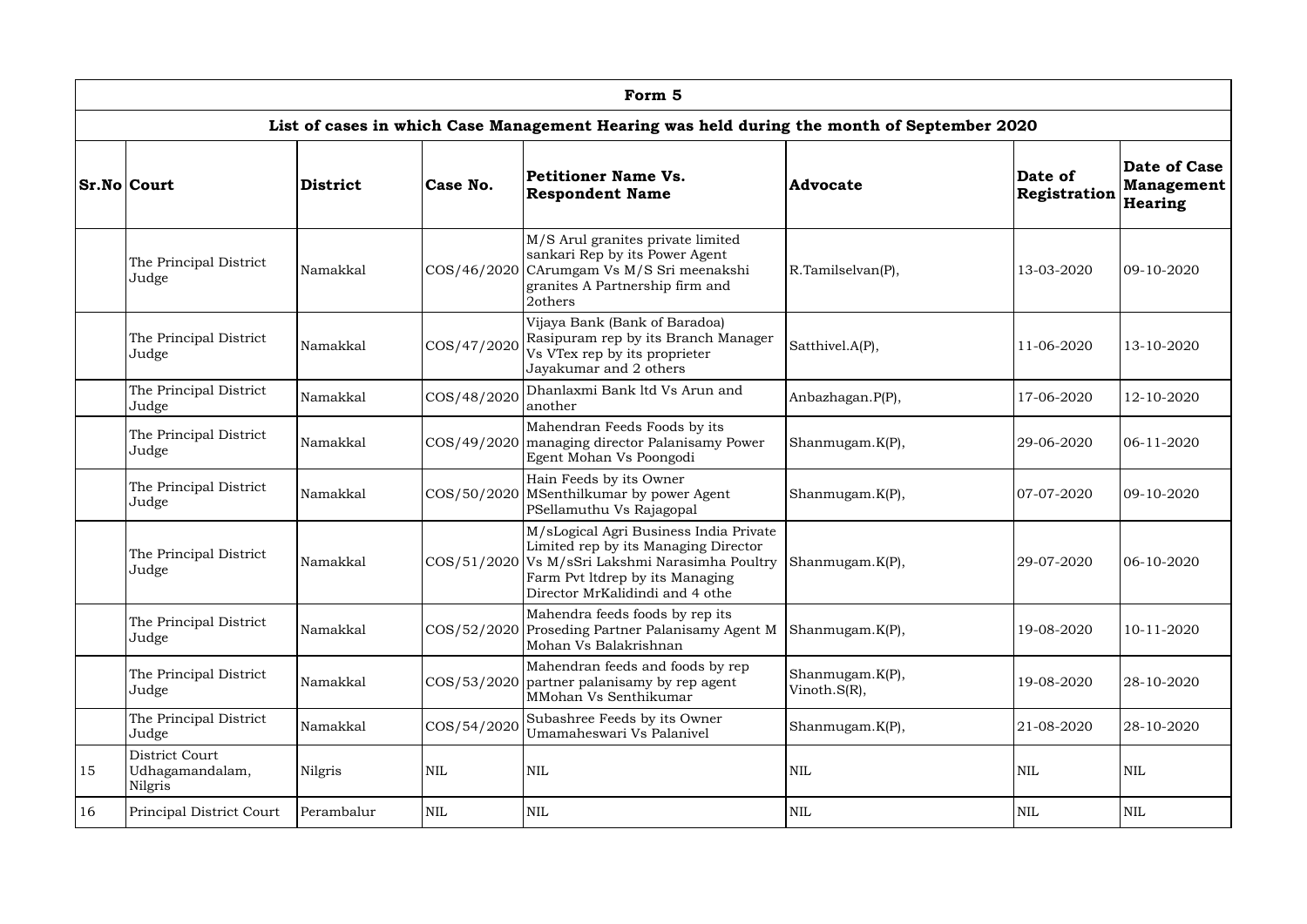|               | Form 5                                                   |                                                                                |                  |                                                                                            |                                                 |                         |                                                     |  |  |  |  |  |  |
|---------------|----------------------------------------------------------|--------------------------------------------------------------------------------|------------------|--------------------------------------------------------------------------------------------|-------------------------------------------------|-------------------------|-----------------------------------------------------|--|--|--|--|--|--|
|               |                                                          |                                                                                |                  | List of cases in which Case Management Hearing was held during the month of September 2020 |                                                 |                         |                                                     |  |  |  |  |  |  |
|               | <b>Sr.No Court</b>                                       | District                                                                       | Case No.         | Petitioner Name Vs.<br><b>Respondent Name</b>                                              | <b>Advocate</b>                                 | Date of<br>Registration | <b>Date of Case</b><br><b>Management</b><br>Hearing |  |  |  |  |  |  |
|               | Mahila Court                                             | Perambalur                                                                     | <b>NIL</b>       | <b>NIL</b>                                                                                 | <b>NIL</b>                                      | <b>NIL</b>              | <b>NIL</b>                                          |  |  |  |  |  |  |
|               | Sub Court                                                | Perambalur                                                                     | <b>NIL</b>       | <b>NIL</b>                                                                                 | <b>NIL</b>                                      | <b>NIL</b>              | <b>NIL</b>                                          |  |  |  |  |  |  |
| <sup>17</sup> | The Principal District<br>Court                          | Pudukkottai                                                                    | OS 71/18         | Subaithabegam Vs Balasubramanian                                                           | Thiru.M.Jeyanthan                               | 28.04.2018              | 06.08.2020                                          |  |  |  |  |  |  |
|               | The Principal District<br>Court                          | Pudukkottai                                                                    | OS 64/18         | i) Gulgarini ii) Abdul Rahman Vs<br>Rahamath Nisa and 8 others                             | Thiru.K.Anbazhahan                              | 07.09.2018              | 06.08.2020                                          |  |  |  |  |  |  |
|               | The Principal Sub Court                                  | Pudukkottai                                                                    | OS 77/15         | Corpration Bank Vs. N. Shankar                                                             | .P. Jawaher Vs K. Murugesan                     | 18.02.2015              | 01.12.2020                                          |  |  |  |  |  |  |
|               | The Principal Sub Court                                  | Pudukkottai                                                                    | O.S.<br>451/2017 | Canarabank Thirumayam Branch Vs<br>R. Vasanthi                                             | S. Dhananjaya Ramachandran Vs<br>Exp            | 04.10.2017              | 07.12.2020                                          |  |  |  |  |  |  |
|               | The Principal Sub Court                                  | O.s.<br>S. Nagarajan Vs. Dhanam Meenakhi &<br>Pudukkottai<br>305/2010<br>other |                  | S. SivaJothi Vs S. Chockalingam                                                            | 01.09.2010                                      | 15.12.2020              |                                                     |  |  |  |  |  |  |
|               | The Principal Sub Court                                  | Pudukkottai                                                                    | O.S.<br>533/2017 | Canara Bank Thirumayam Branch Vs.<br>K. Karuppaiah                                         | S. Dhananjaya Ramachandran Vs<br>M. Raja        | 13.12.17                | 18.01.2021                                          |  |  |  |  |  |  |
|               | The Principal Sub Court                                  | Pudukkottai                                                                    | 0. S. 381 / 2015 | Canara Bank Thirumayam Vs. U.<br>Palanisamy                                                | S. Meyappan Vs A. Chellaiah                     | 24.08.15                | 01.12.2020                                          |  |  |  |  |  |  |
|               | The Principal Sub Court                                  | Pudukkottai                                                                    | O.S.231/2018     | State Bank of Inida Main Branch<br>Pudukkottai Vs. Pandiselvi                              | T. Kannadasan Vs Exp                            | 26.07.20                | 12.01.2021                                          |  |  |  |  |  |  |
|               | The Principal Sub Court                                  | Pudukkottai                                                                    | O.S.<br>171/2018 | UCO Bank Pudukkottai Branch Vs. K.<br>Palanisamy                                           | S. M Kumar                                      | 21.06.18                | 05.01.2021                                          |  |  |  |  |  |  |
|               | The Principal Sub Court                                  | Pudukkottai                                                                    | 0. S. 125 / 2014 | State Bank of India Main Branch<br>Thanjavour vs. K. Perumal and other                     | s. Muthaiyan Vs Pon. Gagendran                  | 24.03.2014              | 08.12.2020                                          |  |  |  |  |  |  |
|               | The Principal Sub Court                                  | Pudukkottai                                                                    | O.S.<br>201/2016 | Union Bank of India. Pudukkottai Vs.<br>Rajendran                                          | K. Narayanan Vs C. Shanmugam                    | 20.06.2016              | 24.11.2020                                          |  |  |  |  |  |  |
|               | 0. S. 279 / 17<br>The Principal Sub Court<br>Pudukkottai |                                                                                |                  | Canara Bank Thirumayam Branch Vs.<br>Rengasamy                                             | S. Dhananjaya Ramachandran Vs<br>G. Arokiyasamy | 15.06.2017              | 03.11.2020                                          |  |  |  |  |  |  |
|               | 0. S. 449/17<br>The Principal Sub Court<br>Pudukkottai   |                                                                                |                  | canara Bank Thirumayam Branch Vs<br>.A. annadurai                                          | S. Dhananjaya Ramachandran Vs<br>k. Rajakili.   | 03.10.17                | 04.12.2020                                          |  |  |  |  |  |  |
|               | The Principal Sub Court                                  | Pudukkottai                                                                    | 0. S. 87/16      | canara Bank Thirumayam Branch Vs<br>A. Chellaiah                                           | M. Veerappan Vs M.<br>Ganagarathenam            | 10.03.16                | 05.01.2021                                          |  |  |  |  |  |  |
|               | The Principal Sub Court                                  | Pudukkottai                                                                    | 0. S. 273 / 17   | Canara Bank Thirumayam Branch Vs<br>.R. Muthu                                              | S. Dhananjaya Ramachandran Vs<br>Exp            | 14.06.17                | 18.01.2021                                          |  |  |  |  |  |  |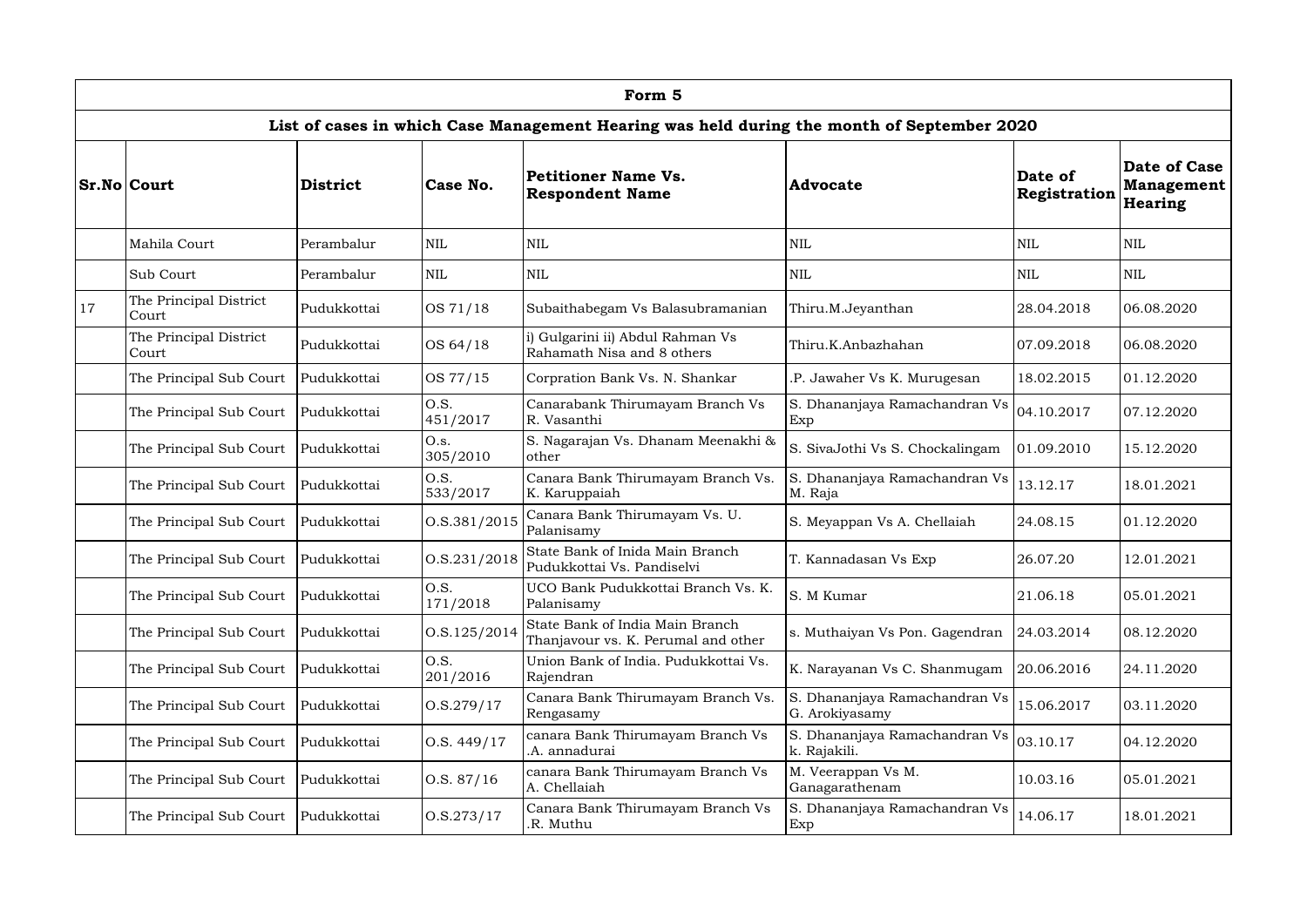| Form 5                                                    |                           |                |                                                                                            |                                                       |                         |                                                            |  |  |  |  |  |
|-----------------------------------------------------------|---------------------------|----------------|--------------------------------------------------------------------------------------------|-------------------------------------------------------|-------------------------|------------------------------------------------------------|--|--|--|--|--|
|                                                           |                           |                | List of cases in which Case Management Hearing was held during the month of September 2020 |                                                       |                         |                                                            |  |  |  |  |  |
| <b>Sr.No Court</b>                                        | <b>District</b>           | Case No.       | <b>Petitioner Name Vs.</b><br><b>Respondent Name</b>                                       | <b>Advocate</b>                                       | Date of<br>Registration | <b>Date of Case</b><br><b>Management</b><br><b>Hearing</b> |  |  |  |  |  |
| The Principal Sub Court                                   | Pudukkottai               | 0. S. 205 / 18 | R. Ravindran Vs. Namachivayam                                                              | S. Sagadevan Vs S. Suresh babu                        | 09.07.18                | 07.12.2020                                                 |  |  |  |  |  |
| The Principal Sub Court                                   | Pudukkottai               | 0. S. 25 / 18  | Canara Bank Thirumayam Branch Vs.<br>A. Sangeli                                            | S. Dhananjaya Ramachandran Vs<br>S. Govindarasu       | 30.01.18                | 03.11.2020                                                 |  |  |  |  |  |
| The Principal Sub Court                                   | Pudukkottai               | O.S. 303/18    | Veerammal Vs. Muthu @ Eenamuthu                                                            | K. Kulanthivel Vs Exp                                 | 03.09.2018              | 09.11.2020                                                 |  |  |  |  |  |
| The Principal Sub Court                                   | Pudukkottai               | 0. S. 275 / 17 | canara Bank Thirumayam Branch Vs<br>S. Kannan                                              | S. Dhananjaya Ramachandran                            | 14.06.17                | 22.12.2020                                                 |  |  |  |  |  |
| The Principal Sub Court                                   | Pudukkottai               | 0. S. 399 / 18 | IOB Pudukkottai Vs. P.P. Sampathkura<br>and others                                         | K. Narayanan                                          | 26.11.2018              | 12.01.2021                                                 |  |  |  |  |  |
| The Principal Sub Court<br>Pudukkottai                    |                           | 0. S. 171/19   | Lakshmi Vilas Bank Pudukkottai<br>Branch, Vs. S. Thirumeni & 2 others                      | M. Veerappan Vs P.T. Panneer<br>selvam & S. Murugesan | 30.04.19                | 12.10.20                                                   |  |  |  |  |  |
| The Principal Sub Court                                   | 0.S. 31/19<br>Pudukkottai |                | M. Nadanam Vs. A. Amutha                                                                   | C. Thirumoorthy Vs V.<br>Subramaniyan & Ganagambal    | 13.02.19                | 15.12.2020                                                 |  |  |  |  |  |
| The Principal Sub Court                                   | Pudukkottai               | 0. S.475/19    | Canara Bank Pudukkottai Vs. A.<br>Muthu Rangiyam                                           | S. Dhananjaya Ramachandran                            | 26.11.19                | 12.10.20                                                   |  |  |  |  |  |
| The Principal Sub Court                                   | Pudukkottai               | 0. S. 47/19    | S. Veerasaamy VS. Nasimabeegam & 7<br>others                                               | K. Narayanan Vs Exp                                   | 25.02.19                | 10.11.2020                                                 |  |  |  |  |  |
| The Principal Sub Court                                   | Pudukkottai               | O.S. 217/19    | Indian Overseas Bank N arthamalai<br>Branch vs Navaneethakrishnan                          | G. Nangai Vs S. Sahadevan                             | 12.06.20                | 10.11.2020                                                 |  |  |  |  |  |
| The Principal Sub Court                                   | Pudukkottai               | O.S. 359/19    | Soosainathan Vs. Senthil & others                                                          | Solai Methaiah Vs C.<br>Karunaneethi                  | 24.09.19                | 15.12.2020                                                 |  |  |  |  |  |
| The Principal Sub Court                                   | Pudukkottai               | O.S. 127/19    | S. Balasubramaniyan Vs. VG. kannan<br>@ Thamarai kannan                                    | P.M. Shek Dhivan                                      | 05.4.19                 | 09.11.2020                                                 |  |  |  |  |  |
| The Principal Sub Court                                   | Pudukkottai               | 0. S. 149/19   | Veerasekaran Vs. Ravichandran                                                              | T. Palaninathan                                       | 23.04.19                | 10.11.2020                                                 |  |  |  |  |  |
| 0. S. 75/19<br>The Principal Sub Court<br>Pudukkottai     |                           |                | Canara Bank Pudukkottai VS. S.<br>Ravikumar & another                                      | S. Dhananjaya Ramachandran Vs<br>P. Jawahar           | 08.03.19                | 30.11.2020                                                 |  |  |  |  |  |
| The Principal Sub Court<br>Pudukkottai<br>0. S. 227/19    |                           |                | A.Palaniappan V.s. C. Elangoven                                                            | P. Balamurugan Vs A. Chellaiah                        | 24.06.19                | 12.01.2021                                                 |  |  |  |  |  |
| The Additional Sub<br>OS 258/2002<br>Pudukkottai<br>Court |                           |                | Rajamanikam Vs Sethurajan Chrttiar                                                         | VS.Bathrinath Vs Mohamed                              | 19.11.2002              | 05.12.2020                                                 |  |  |  |  |  |
| The Additional Sub<br>Court                               | Pudukkottai               | OS 60/2006     | Muthuraman Vs Shanmugam and<br>others                                                      | K.Narayanan Vs K.Balasundaram   07.04.2006            |                         | 21.11.2020                                                 |  |  |  |  |  |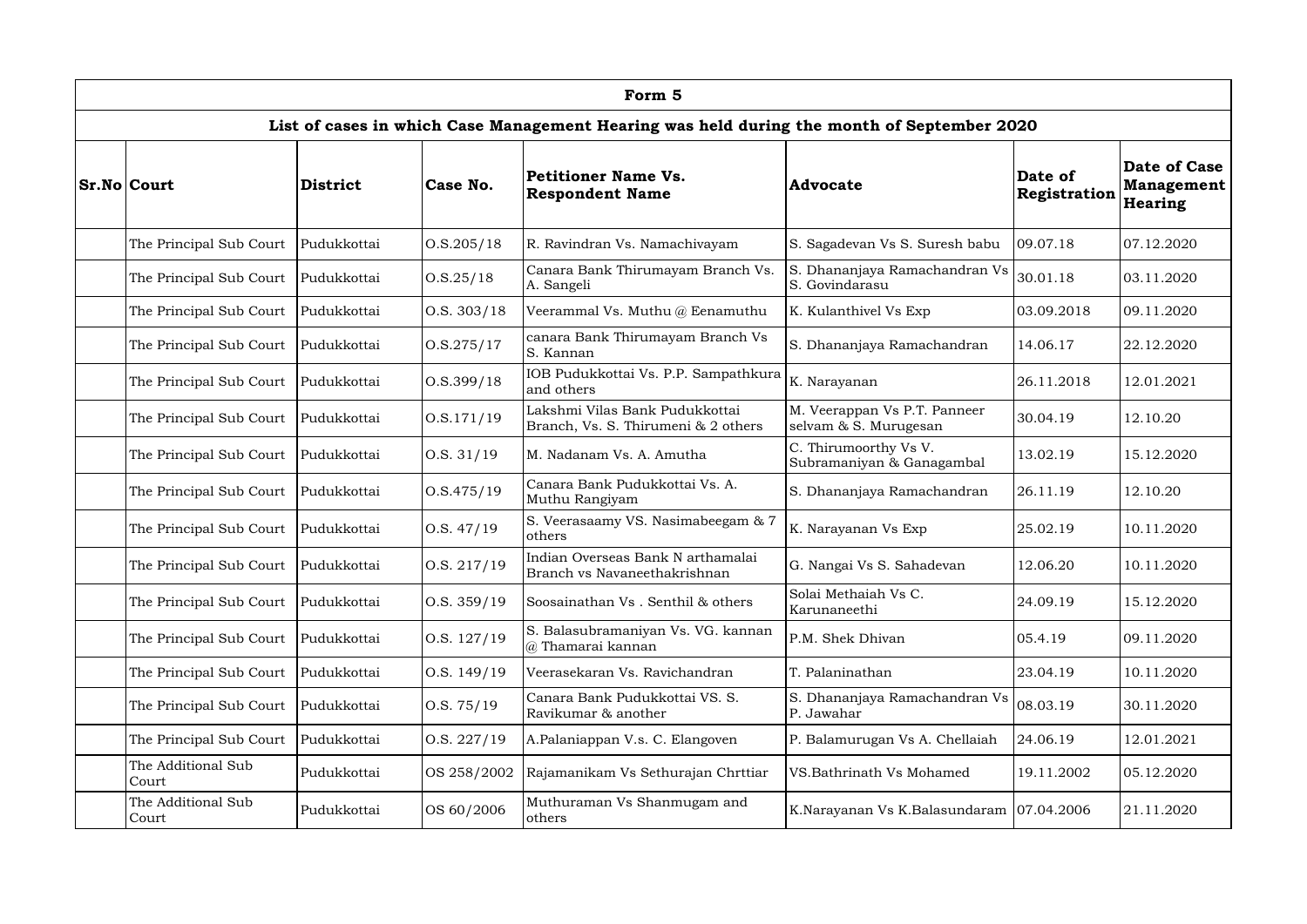|    |                                                        |                    |              | Form 5                                                                                                                                                                                                |                                                      |                         |                                                     |
|----|--------------------------------------------------------|--------------------|--------------|-------------------------------------------------------------------------------------------------------------------------------------------------------------------------------------------------------|------------------------------------------------------|-------------------------|-----------------------------------------------------|
|    |                                                        |                    |              | List of cases in which Case Management Hearing was held during the month of September 2020                                                                                                            |                                                      |                         |                                                     |
|    | <b>Sr.No Court</b>                                     | District           | Case No.     | Petitioner Name Vs.<br><b>Respondent Name</b>                                                                                                                                                         | <b>Advocate</b>                                      | Date of<br>Registration | <b>Date of Case</b><br><b>Management</b><br>Hearing |
|    | The Additional Sub<br>Court                            | Pudukkottai        | OS 68/2006   | Sudagar Vs Special officer, PACB,<br>Irungakkottai and other                                                                                                                                          | K. Kulanthivel Vs T. Senthilkumar                    | 20.04.2006              | 05.10.2020                                          |
|    | The Additional Sub<br>Court                            | Pudukkottai        | OS 130/2008  | Br.Manager City Union Bank<br>Pudukkottai Vs MVR Agengies<br>prop.Pandiselvi and others                                                                                                               | K.Narayanan Vs Sureshkannan<br>07.08.2008            |                         | 05.10.2020                                          |
|    | The Additional Sub<br>Court                            | Pudukkottai        | OS 180/2009  | A/M Muthumariammal<br>Temple, Narthamalai Vs Karippaiah and<br>others                                                                                                                                 | S.Rajaathmoolam Vs<br>S.Mutrhukumar                  | 09.10.2009              | 08.10.2020                                          |
|    | The Additional Sub<br>Court                            | Pudukkottai        | OS 410/2010  | Br.Manager TMB, Pudukkottai Vs<br>K.Shanmugam<br>Amusu and others                                                                                                                                     |                                                      | 26.11.2020              | 03.12.2020                                          |
|    | Sub Court, Aranthangi                                  | Pudukkottai        | OS 74/18     | SBI, Mimisal Branch Rep. by its<br>Manager Vs I)Sebasthiyammal ii)<br>Malarvizhi                                                                                                                      | Thiru.S.Padmananthan Vs<br>Thiru.B.Venkatesan        | 19.04.2018              | 08.10.2020                                          |
|    | Sub Court, Aranthangi                                  | Pudukkottai        | OS 49/19     | The karur Vysya Bank Ltd., Rep by its<br>Branch Manager, Aranthangi Vs<br>Muthukrishnan                                                                                                               | Thiru.B.Venkatesan Vs<br>Thiru.A.M.Shanmuga sundaram | 25.07.2019              | 09.10.2020                                          |
|    | The Mahila Court                                       | Pudukkottai        | os 74/19     | i)P. Venkata Subbu ii)V. Subhassree VS<br>R.R. Srinivasan and 2 another                                                                                                                               | Thiru.S.Chockalingam<br>19.08.2019                   |                         | 29.09.2020                                          |
| 18 | Principal District Court                               | Ramanathapuram NIL |              | <b>NIL</b>                                                                                                                                                                                            | <b>NIL</b>                                           | <b>NIL</b>              | $\mbox{NIL}$                                        |
| 19 | Principal District Court,<br>Salem.                    | Salem              | NIL          | <b>NIL</b>                                                                                                                                                                                            | <b>NIL</b>                                           | <b>NIL</b>              | <b>NIL</b>                                          |
| 20 | Principal District and<br><b>Sessions Court</b>        | Sivagangai         | $\mbox{NIL}$ | <b>NIL</b>                                                                                                                                                                                            | <b>NIL</b>                                           | $\mbox{NIL}$            | <b>NIL</b>                                          |
| 21 | Prl. District Court                                    | Thanjavur          | <b>NIL</b>   | <b>NIL</b>                                                                                                                                                                                            | <b>NIL</b>                                           | <b>NIL</b>              | <b>NIL</b>                                          |
|    | <b>III Additional District</b><br>Judge, Pattukkottai. | Thanjavur          | $\mbox{NIL}$ | <b>NIL</b>                                                                                                                                                                                            | <b>NIL</b>                                           | <b>NIL</b>              | $\mbox{NIL}$                                        |
| 22 | Principal District Court,<br>Theni                     | Theni              | 87/19        | Petitioner name: Shri Amsapriya Store<br>(Through Proprietor S. Sudhakar)<br>Respondent Name: 1) T.Gurusamy<br>Nadar and Sons Maligai, Rep. by<br>Managing Partener G.Vijayakumar<br>Babu and another | Amarnathbabau.R.N.S/Anburaj.A   13.11.2019           |                         | 29.09.2020                                          |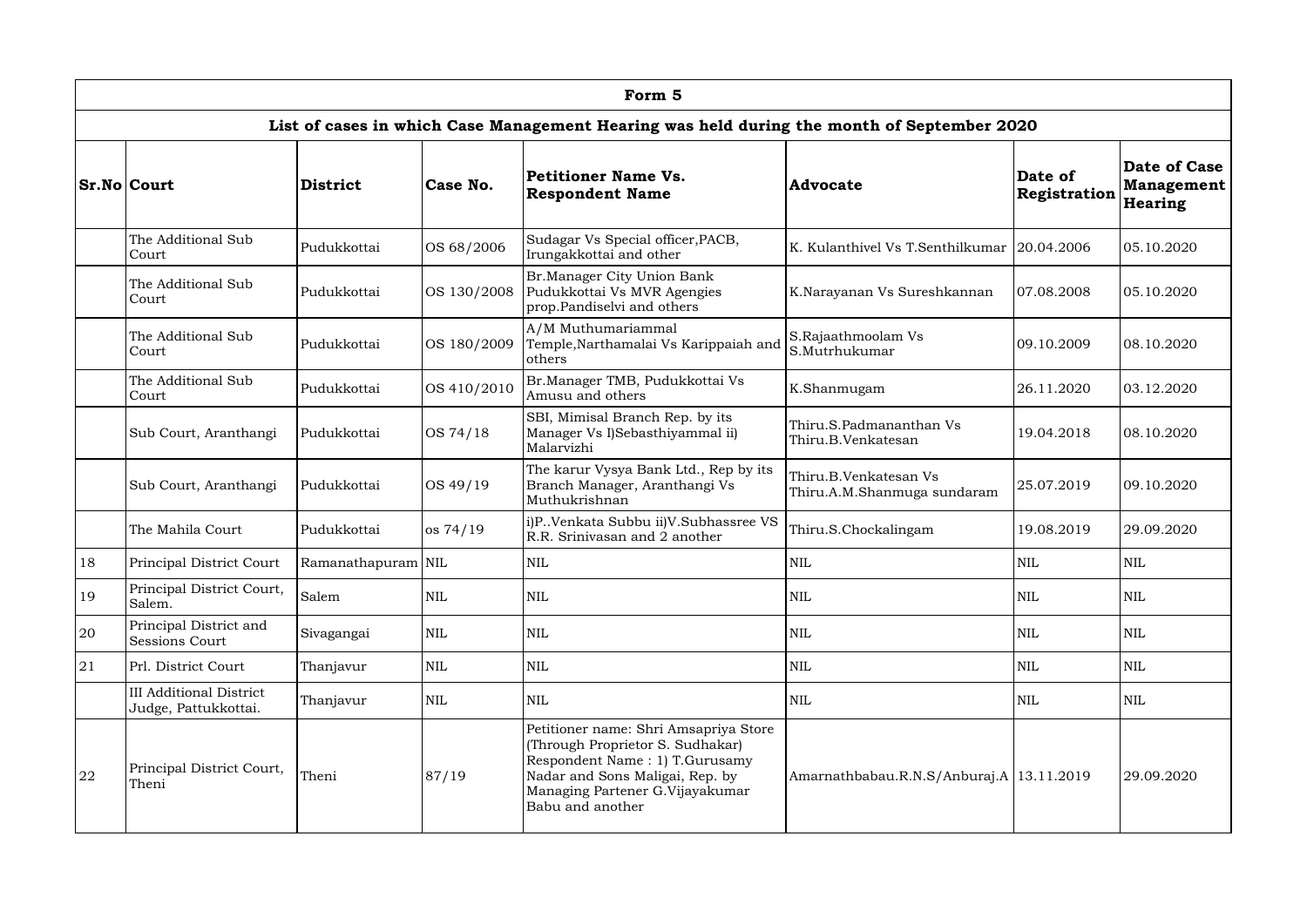|    | Form 5                                                                                      |                 |              |                                                                                                                                                                                                                                                                        |                      |                         |                                              |  |  |  |  |  |
|----|---------------------------------------------------------------------------------------------|-----------------|--------------|------------------------------------------------------------------------------------------------------------------------------------------------------------------------------------------------------------------------------------------------------------------------|----------------------|-------------------------|----------------------------------------------|--|--|--|--|--|
|    |                                                                                             |                 |              | List of cases in which Case Management Hearing was held during the month of September 2020                                                                                                                                                                             |                      |                         |                                              |  |  |  |  |  |
|    | <b>Sr.No Court</b>                                                                          | District        | Case No.     | Petitioner Name Vs.<br><b>Respondent Name</b>                                                                                                                                                                                                                          | <b>Advocate</b>      | Date of<br>Registration | Date of Case<br><b>Management</b><br>Hearing |  |  |  |  |  |
|    |                                                                                             |                 |              | 2) G. Vijayakumar Babu                                                                                                                                                                                                                                                 |                      |                         |                                              |  |  |  |  |  |
|    | Principal District Court,<br>Theni<br>87/20<br>Theni                                        |                 |              | Petitioner name: Theni Guru Krishna<br>Textiles Mills (p) Ltd, Rep. by its<br>Managing Director T.K. Ponraj<br>Respondents name: 1) M/s. Vel Textile,<br>Rep. by its Managing Partner Kalai<br>2) Kalai<br>3) M/s Dharshin Fabriks, Rep. by its<br>Properitor Jeyapaul | Guru.Rathakrishnan.G | 29.06.2020              | 30.09.2020                                   |  |  |  |  |  |
| 23 | Principal District Court,<br>Thoothukudi                                                    | Thoothukudi     | $\mbox{NIL}$ | <b>NIL</b>                                                                                                                                                                                                                                                             | <b>NIL</b>           | <b>NIL</b>              | <b>NIL</b>                                   |  |  |  |  |  |
| 24 | $\mbox{NIL}$<br>Principal District Court<br>Tiruchirappalli                                 |                 |              | <b>NIL</b>                                                                                                                                                                                                                                                             | <b>NIL</b>           | <b>NIL</b>              | <b>NIL</b>                                   |  |  |  |  |  |
|    | <b>II</b> Additional District<br>Court                                                      | Tiruchirappalli | $\mbox{NIL}$ | <b>NIL</b>                                                                                                                                                                                                                                                             | <b>NIL</b>           | <b>NIL</b>              | <b>NIL</b>                                   |  |  |  |  |  |
| 25 | Principal District Court                                                                    | Tirunelveli     | <b>NIL</b>   | <b>NIL</b>                                                                                                                                                                                                                                                             | <b>NIL</b>           | <b>NIL</b>              | <b>NIL</b>                                   |  |  |  |  |  |
| 26 | Principal Sub Court,<br>Tiruppur                                                            | Tiruppur        |              | Tamilnadu Mercantile Bank Ltd.,<br>Tiruppur Main Branch, Represented by<br>OS 177/2020 lits Chief Manager Vs 1. C. Mahadevan<br>Proprietor, M/s. DD Packaging & 2. S.<br>Vanithadevi                                                                                   | B. Sivakumar         | 17.08.2020              | 19.10.2020                                   |  |  |  |  |  |
|    | Principal Sub Court,<br>Tiruppur                                                            | Tiruppur        | OS 183/2020  | Union Bank of India, Veerapandi<br>Branch, Tiruppur Rep. by its Senior<br>Manager, Xavier Fernando Vs M/s.<br>Sunshine Export Rep. by its Partner P.<br>Suresh Kumar and S.Dhanalakshmi<br>and 2 others                                                                | <b>B.</b> Sivakumar  | 27.08.2020              | 16.10.2020                                   |  |  |  |  |  |
| 27 | Principal District Court,<br>Tiruvallur                                                     | Tiruvallur      | $\mbox{NIL}$ | <b>NIL</b>                                                                                                                                                                                                                                                             | <b>NIL</b>           | $\mbox{NIL}$            | NIL                                          |  |  |  |  |  |
|    | The I Additional District<br>Tiruvallur<br><b>NIL</b><br>and Sessions Court,<br>Tiruvallur. |                 |              | <b>NIL</b>                                                                                                                                                                                                                                                             | <b>NIL</b>           | <b>NIL</b>              | NIL                                          |  |  |  |  |  |
|    | The II Additional District<br>and Sessions Court,                                           | Tiruvallur      | <b>NIL</b>   | <b>NIL</b>                                                                                                                                                                                                                                                             | <b>NIL</b>           | $\mbox{NIL}$            | NIL                                          |  |  |  |  |  |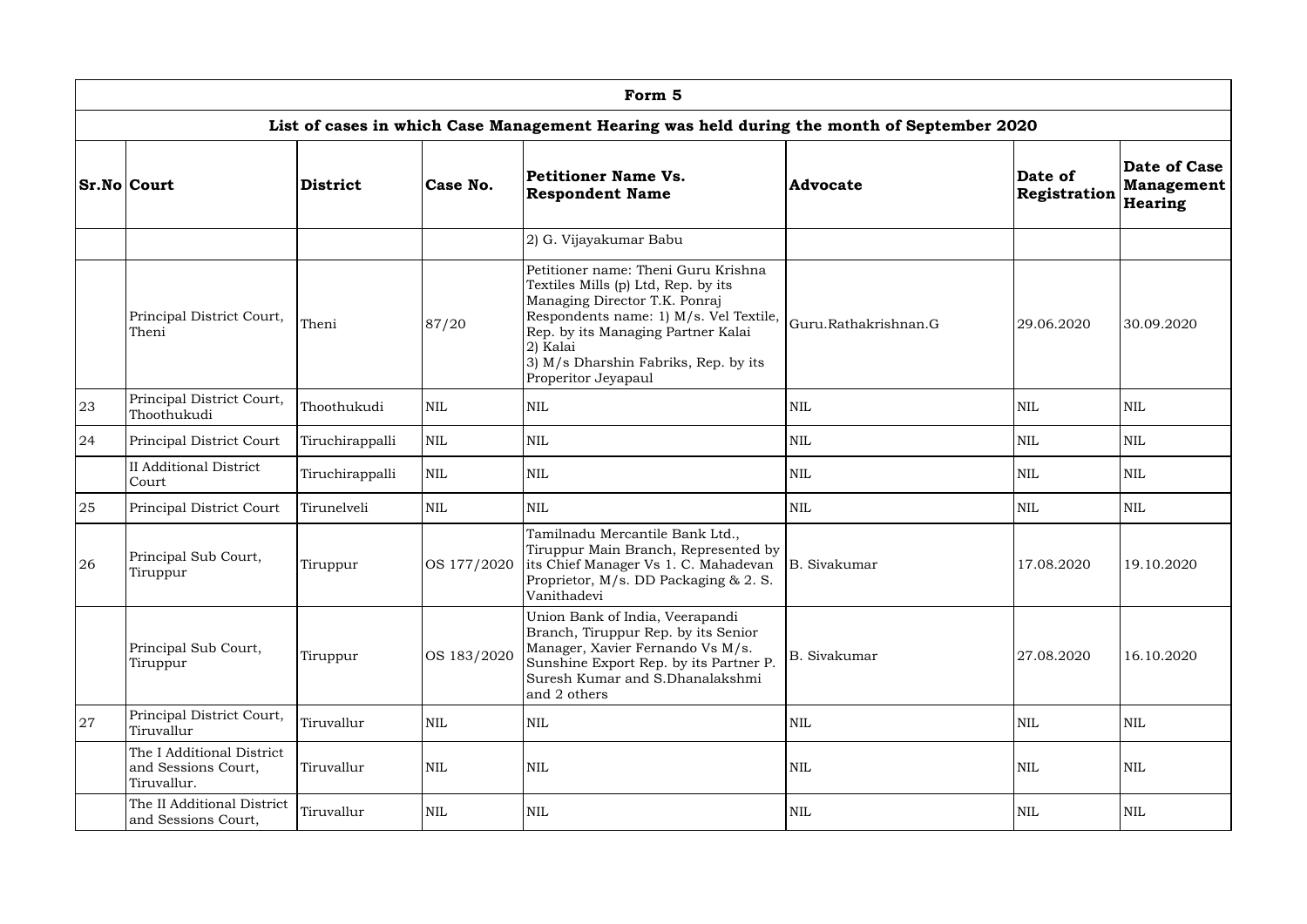|    | Form 5                                                                                     |                 |            |                                                                                                                                                                                                                                              |                                       |                         |                                              |  |  |  |  |  |
|----|--------------------------------------------------------------------------------------------|-----------------|------------|----------------------------------------------------------------------------------------------------------------------------------------------------------------------------------------------------------------------------------------------|---------------------------------------|-------------------------|----------------------------------------------|--|--|--|--|--|
|    | List of cases in which Case Management Hearing was held during the month of September 2020 |                 |            |                                                                                                                                                                                                                                              |                                       |                         |                                              |  |  |  |  |  |
|    | <b>Sr.No Court</b>                                                                         | <b>District</b> | Case No.   | Petitioner Name Vs.<br><b>Respondent Name</b>                                                                                                                                                                                                | <b>Advocate</b>                       | Date of<br>Registration | <b>Date of Case</b><br>Management<br>Hearing |  |  |  |  |  |
|    | Poonamallee.                                                                               |                 |            |                                                                                                                                                                                                                                              |                                       |                         |                                              |  |  |  |  |  |
|    | The III Additional District<br>and Sessions Court,<br>Tiruvallur<br>Poonamallee.           |                 | <b>NIL</b> | <b>NIL</b>                                                                                                                                                                                                                                   | <b>NIL</b>                            | <b>NIL</b>              | <b>NIL</b>                                   |  |  |  |  |  |
|    | The IV Additional District<br>and Sessions Court,<br>Ponneri.                              | Tiruvallur      | <b>NIL</b> | <b>NIL</b>                                                                                                                                                                                                                                   | <b>NIL</b>                            | <b>NIL</b>              | <b>NIL</b>                                   |  |  |  |  |  |
|    | The Sub Court,<br>Tiruvallur.                                                              | Tiruvallur      | <b>NIL</b> | <b>NIL</b>                                                                                                                                                                                                                                   | <b>NIL</b>                            | <b>NIL</b>              | <b>NIL</b>                                   |  |  |  |  |  |
|    | The Sub Court,<br>Tiruvallur<br>Poonamallee.                                               |                 | <b>NIL</b> | <b>NIL</b>                                                                                                                                                                                                                                   | <b>NIL</b>                            | <b>NIL</b>              | <b>NIL</b>                                   |  |  |  |  |  |
|    | The Sub Court,<br><b>NIL</b><br>Tiruvallur<br>Tiruttani.                                   |                 | <b>NIL</b> | <b>NIL</b>                                                                                                                                                                                                                                   | <b>NIL</b>                            | <b>NIL</b>              |                                              |  |  |  |  |  |
| 28 | Principal District Court,<br>Tiruvannamalai.                                               | Tiruvannamalai  | <b>NIL</b> | <b>NIL</b><br><b>NIL</b>                                                                                                                                                                                                                     |                                       | $\mbox{NIL}$            | <b>NIL</b>                                   |  |  |  |  |  |
|    | <b>Additional District Court</b><br>(FTC), Arni                                            | Tiruvannamalai  | <b>NIL</b> | <b>NIL</b><br><b>NIL</b>                                                                                                                                                                                                                     |                                       | <b>NIL</b>              | <b>NIL</b>                                   |  |  |  |  |  |
| 29 | Principal District Court                                                                   | Tiruvarur       | <b>NIL</b> | $\mbox{NIL}$                                                                                                                                                                                                                                 | $\mbox{NIL}$                          | <b>NIL</b>              | <b>NIL</b>                                   |  |  |  |  |  |
| 30 | Principal District Court,<br>Vellore                                                       | Vellore         | <b>NIL</b> | <b>NIL</b>                                                                                                                                                                                                                                   | <b>NIL</b>                            | <b>NIL</b>              | <b>NIL</b>                                   |  |  |  |  |  |
| 31 | Principal District Court                                                                   | Villupuram      | <b>NIL</b> | <b>NIL</b>                                                                                                                                                                                                                                   | <b>NIL</b>                            | <b>NIL</b>              | <b>NIL</b>                                   |  |  |  |  |  |
| 32 | Principal District Court,<br>Srivillliputtur                                               | Virudhunagar    | <b>NIL</b> | <b>NIL</b>                                                                                                                                                                                                                                   | <b>NIL</b>                            | <b>NIL</b>              | $\mbox{NIL}$                                 |  |  |  |  |  |
|    | Sub Court, Sivakasi<br>Virudhunagar                                                        |                 | <b>NIL</b> | <b>NIL</b>                                                                                                                                                                                                                                   | <b>NIL</b>                            | <b>NIL</b>              | <b>NIL</b>                                   |  |  |  |  |  |
| 33 | PDJ<br>Puducherry                                                                          |                 | 83/2020    | M/s. Prashanth Properties Pvt. Ltd.,<br>Rep. by its M.D., Premraja Vs 1) Om<br>Ganeshaya Food and Beverages<br>Pvt.Ltd., Rep. By its Director, Sumit<br>Shital 2) Shreem Food and Beverages<br>rp by Partner Mrs. Shreedevi<br>Chandrasekran | Mr. L. Sathish Vs Mr. P.<br>Natarajan | 08.07.2020              | 10.09.2020<br>25.09.2020                     |  |  |  |  |  |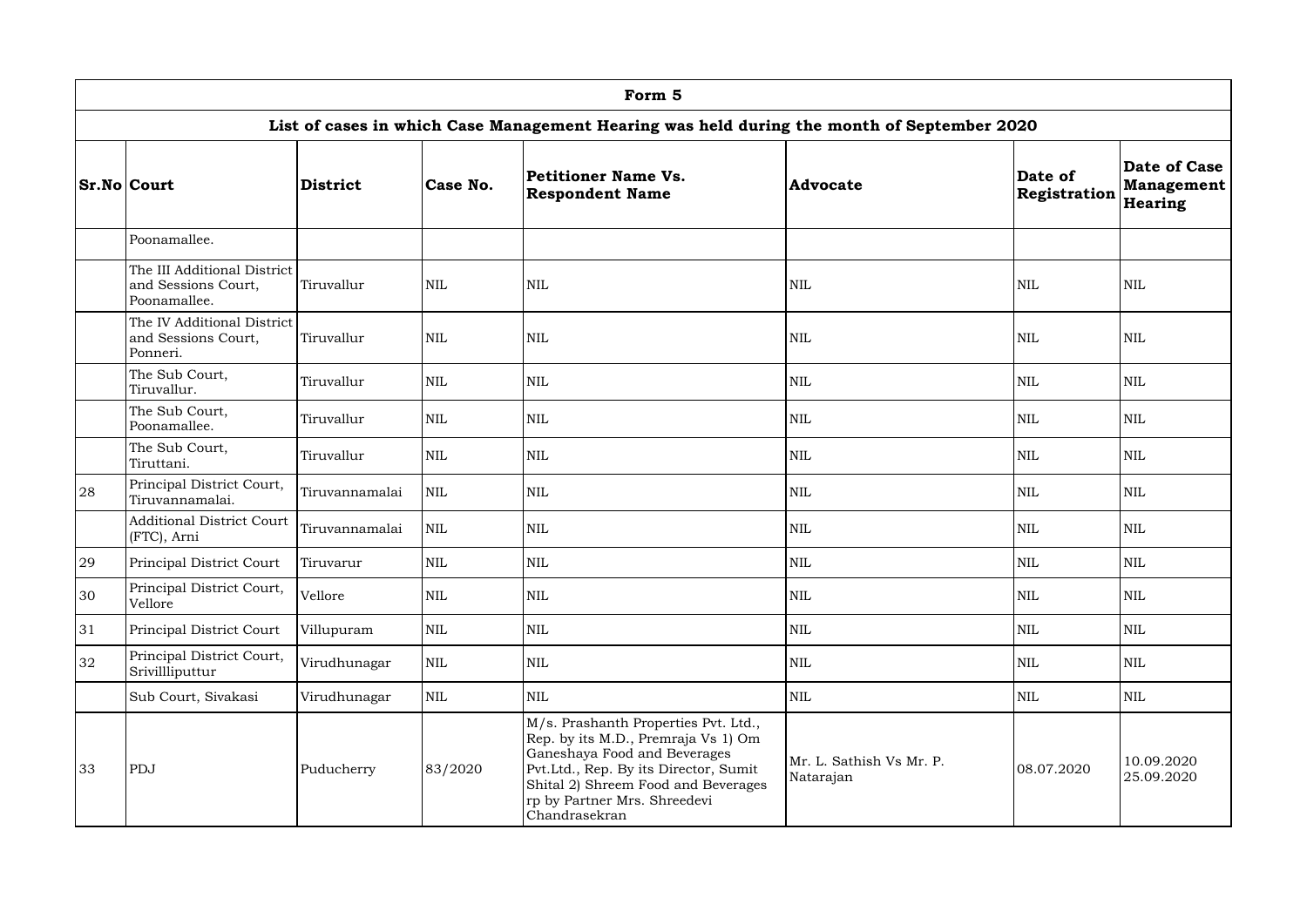|                      | Form 6                                                                 |                 |                 |                                                    |              |                                       |                                                                                                                                            |                                   |                               |                                                                 |                                       |                                                                                              |                                     |
|----------------------|------------------------------------------------------------------------|-----------------|-----------------|----------------------------------------------------|--------------|---------------------------------------|--------------------------------------------------------------------------------------------------------------------------------------------|-----------------------------------|-------------------------------|-----------------------------------------------------------------|---------------------------------------|----------------------------------------------------------------------------------------------|-------------------------------------|
|                      | Contested commercial cases disposed during the month of September 2020 |                 |                 |                                                    |              |                                       |                                                                                                                                            |                                   |                               |                                                                 |                                       |                                                                                              |                                     |
| Sr.N<br>$\mathbf{o}$ | <b>Court</b>                                                           | <b>District</b> | Cas<br>e<br>No. | Petitioner<br>Name Vs.<br>Responde   te<br>nt Name | Advoca       | Date of<br>Registrati Instituti<br>on | Whether<br><b>Urgent</b><br>Relief<br>was<br>sought<br>and Pre-<br><b>on</b><br><b>Mediatio</b><br>n did not<br>take<br>place<br> (Yes/No) | Date of<br>Decisio<br>$\mathbf n$ | <b>Days</b><br>for<br>disposa | <b>Nature of</b><br><b>Disposal</b><br>(Contested/Settl)<br>ed) | Date of<br>executi<br>on of<br>decree | <b>Number</b><br>of days<br>for<br>executi<br>on of<br>decree<br>from<br>date of<br>decision | Act<br><b>Sectio</b><br>$\mathbf n$ |
| $\mathbf{1}$         | Principal District<br>Court                                            | Ariyalur        | <b>NIL</b>      | <b>NIL</b>                                         | <b>NIL</b>   | <b>NIL</b>                            | <b>NIL</b>                                                                                                                                 | NIL                               | $\mbox{NIL}$                  | $\mbox{NIL}$                                                    | <b>NIL</b>                            | $\mbox{NIL}$                                                                                 | $\mbox{NIL}$                        |
| $\overline{2}$       | Principal Judge's<br>Court                                             | Chennai         | <b>NIL</b>      | <b>NIL</b>                                         | <b>NIL</b>   | <b>NIL</b>                            | <b>NIL</b>                                                                                                                                 | <b>NIL</b>                        | $\mbox{NIL}$                  | $\mbox{NIL}$                                                    | $\mbox{NIL}$                          | $\mbox{NIL}$                                                                                 | $\mbox{NIL}$                        |
| 3                    | Prl. District Court,<br>CBE.                                           | Coimbatore      | $\mbox{NIL}$    | <b>NIL</b>                                         | <b>NIL</b>   | <b>NIL</b>                            | <b>NIL</b>                                                                                                                                 | <b>NIL</b>                        | <b>NIL</b>                    | $\mbox{NIL}$                                                    | <b>NIL</b>                            | <b>NIL</b>                                                                                   | $\mbox{NIL}$                        |
|                      | <b>Addl.District Court,</b><br>CBE                                     | Coimbatore      | <b>NIL</b>      | <b>NIL</b>                                         | <b>NIL</b>   | $\mbox{NIL}$                          | <b>NIL</b>                                                                                                                                 | <b>NIL</b>                        | <b>NIL</b>                    | <b>NIL</b>                                                      | <b>NIL</b>                            | $\mbox{NIL}$                                                                                 | <b>NIL</b>                          |
|                      | III Addl. Dist. Court,<br>CBE                                          | Coimbatore      | <b>NIL</b>      | <b>NIL</b>                                         | <b>NIL</b>   | <b>NIL</b>                            | <b>NIL</b>                                                                                                                                 | <b>NIL</b>                        | <b>NIL</b>                    | <b>NIL</b>                                                      | <b>NIL</b>                            | <b>NIL</b>                                                                                   | <b>NIL</b>                          |
|                      | IV Addl. Dist. Court,<br><b>CBE</b>                                    | Coimbatore      | $\mbox{NIL}$    | <b>NIL</b>                                         | $\mbox{NIL}$ | $\mbox{NIL}$                          | <b>NIL</b>                                                                                                                                 | <b>NIL</b>                        | NIL                           | $\mbox{NIL}$                                                    | <b>NIL</b>                            | $\mbox{NIL}$                                                                                 | $\mbox{NIL}$                        |
|                      | V Addl. Dist. Court,<br>CBE                                            | Coimbatore      | $\mbox{NIL}$    | NIL                                                | $\mbox{NIL}$ | $\mbox{NIL}$                          | <b>NIL</b>                                                                                                                                 | $\mbox{NIL}$                      | <b>NIL</b>                    | $\mbox{NIL}$                                                    | <b>NIL</b>                            | $\mbox{NIL}$                                                                                 | <b>NIL</b>                          |
| $\overline{4}$       | Principal District and<br>Sessions Court,<br>Cuddalore                 | Cuddalore       | <b>NIL</b>      | NIL                                                | $\mbox{NIL}$ | $\mbox{NIL}$                          | <b>NIL</b>                                                                                                                                 | <b>NIL</b>                        | <b>NIL</b>                    | <b>NIL</b>                                                      | <b>NIL</b>                            | $\mbox{NIL}$                                                                                 | NIL                                 |
|                      | All other Courts                                                       | Cuddalore       | $\mbox{NIL}$    | <b>NIL</b>                                         | $\mbox{NIL}$ | $\mbox{NIL}$                          | <b>NIL</b>                                                                                                                                 | $\mbox{NIL}$                      | <b>NIL</b>                    | $\mbox{NIL}$                                                    | <b>NIL</b>                            | $\mbox{NIL}$                                                                                 | <b>NIL</b>                          |
| $\overline{5}$       | Principal District<br>Court, Dharmapuri.                               | Dharmapuri      | $\mbox{NIL}$    | NIL                                                | $\mbox{NIL}$ | $\mbox{NIL}$                          | NIL                                                                                                                                        | NIL                               | $\mbox{NIL}$                  | $\mbox{NIL}$                                                    | $\mbox{NIL}$                          | NIL                                                                                          | NIL                                 |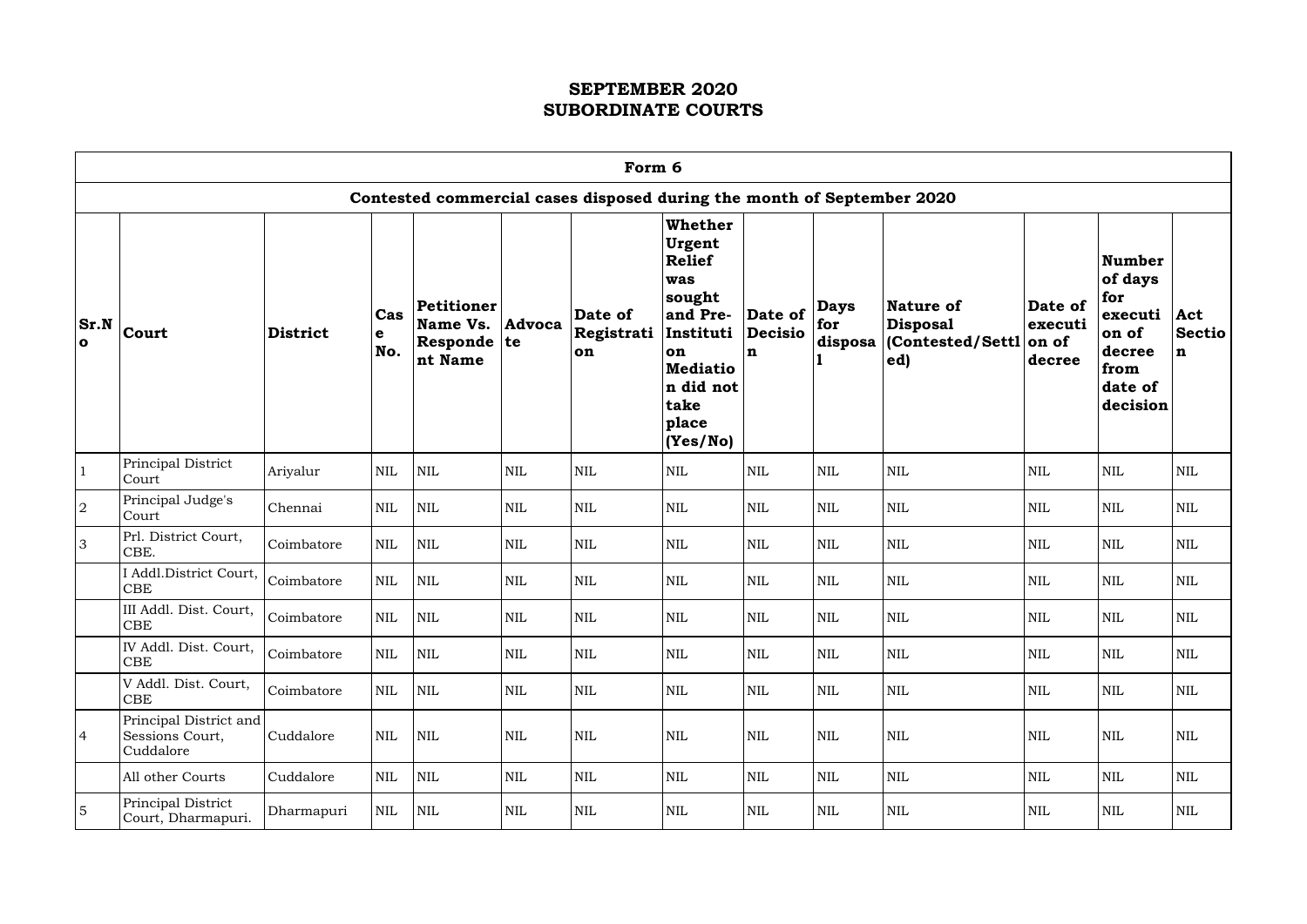|                       | Form 6                                                        |                 |                 |                                                  |               |                                                                        |                                                                                                                                                 |                                          |                               |                                                   |                                       |                                                                                       |                                     |
|-----------------------|---------------------------------------------------------------|-----------------|-----------------|--------------------------------------------------|---------------|------------------------------------------------------------------------|-------------------------------------------------------------------------------------------------------------------------------------------------|------------------------------------------|-------------------------------|---------------------------------------------------|---------------------------------------|---------------------------------------------------------------------------------------|-------------------------------------|
|                       |                                                               |                 |                 |                                                  |               | Contested commercial cases disposed during the month of September 2020 |                                                                                                                                                 |                                          |                               |                                                   |                                       |                                                                                       |                                     |
| Sr.N <br>$\mathbf{o}$ | Court                                                         | <b>District</b> | Cas<br>e<br>No. | Petitioner<br>Name Vs.<br>Responde te<br>nt Name | <b>Advoca</b> | Date of<br>Registrati<br>on                                            | Whether<br>Urgent<br><b>Relief</b><br>was<br>sought<br>and Pre-<br>Instituti<br>on<br><b>Mediatio</b><br>n did not<br>take<br>place<br>(Yes/No) | Date of<br><b>Decisio</b><br>$\mathbf n$ | <b>Days</b><br>for<br>disposa | Nature of<br>Disposal <br>(Contested/Settl<br>ed) | Date of<br>executi<br>on of<br>decree | Number<br>of days<br>for<br>executi<br>on of<br>decree<br>from<br>date of<br>decision | Act<br><b>Sectio</b><br>$\mathbf n$ |
|                       | Judicial Magistrate<br>No.II, Dharmapuri.                     | Dharmapuri      | <b>NIL</b>      | <b>NIL</b>                                       | $\mbox{NIL}$  | $\mbox{NIL}$                                                           | <b>NIL</b>                                                                                                                                      | <b>NIL</b>                               | $\mbox{NIL}$                  | <b>NIL</b>                                        | <b>NIL</b>                            | $\mbox{NIL}$                                                                          | <b>NIL</b>                          |
| 6                     | Principal District<br>Court, Dindigul                         | Dindigul        | <b>NIL</b>      | $\text{NIL}$                                     | $\mbox{NIL}$  | $\mbox{NIL}$                                                           | <b>NIL</b>                                                                                                                                      | <b>NIL</b>                               | <b>NIL</b>                    | <b>NIL</b>                                        | <b>NIL</b>                            | <b>NIL</b>                                                                            | <b>NIL</b>                          |
| $\overline{7}$        | Principal District<br>Court, Erode                            | Erode           | <b>NIL</b>      | $\text{NIL}$                                     | $\mbox{NIL}$  | $\mbox{NIL}$                                                           | <b>NIL</b>                                                                                                                                      | <b>NIL</b>                               | <b>NIL</b>                    | <b>NIL</b>                                        | <b>NIL</b>                            | <b>NIL</b>                                                                            | <b>NIL</b>                          |
|                       | <b>I</b> Additional District<br>Court, Erode                  | Erode           | <b>NIL</b>      | <b>NIL</b>                                       | $\mbox{NIL}$  | $\mbox{NIL}$                                                           | <b>NIL</b>                                                                                                                                      | <b>NIL</b>                               | <b>NIL</b>                    | <b>NIL</b>                                        | <b>NIL</b>                            | $\mbox{NIL}$                                                                          | <b>NIL</b>                          |
|                       | <b>II Additional District</b><br>Court, Erode                 | Erode           | <b>NIL</b>      | $\text{NIL}$                                     | $\mbox{NIL}$  | $\mbox{NIL}$                                                           | <b>NIL</b>                                                                                                                                      | <b>NIL</b>                               | <b>NIL</b>                    | $\mbox{NIL}$                                      | <b>NIL</b>                            | $\mbox{NIL}$                                                                          | <b>NIL</b>                          |
|                       | III Additional District<br>Court, Gobichettipala Erode<br>yam |                 | <b>NIL</b>      | $\mbox{NIL}$                                     | $\mbox{NIL}$  | $\mbox{NIL}$                                                           | $\mbox{NIL}$                                                                                                                                    | $\mbox{NIL}$                             | NIL                           | $\mbox{NIL}$                                      | <b>NIL</b>                            | <b>NIL</b>                                                                            | <b>NIL</b>                          |
|                       | <b>IV Additional District</b><br>Court, Bhavani.              | Erode           | <b>NIL</b>      | <b>NIL</b>                                       | $\mbox{NIL}$  | $\mbox{NIL}$                                                           | <b>NIL</b>                                                                                                                                      | <b>NIL</b>                               | <b>NIL</b>                    | <b>NIL</b>                                        | $\mbox{NIL}$                          | <b>NIL</b>                                                                            | <b>NIL</b>                          |
|                       | Principal<br>Subordinate Court,<br>Erode                      | Erode           | <b>NIL</b>      | <b>NIL</b>                                       | $\mbox{NIL}$  | $\mbox{NIL}$                                                           | <b>NIL</b>                                                                                                                                      | <b>NIL</b>                               | $\mbox{NIL}$                  | <b>NIL</b>                                        | <b>NIL</b>                            | $\mbox{NIL}$                                                                          | <b>NIL</b>                          |
|                       | <b>Additional</b><br>Subordinate Court,<br>Erode              | Erode           | <b>NIL</b>      | <b>NIL</b>                                       | $\mbox{NIL}$  | $\mbox{NIL}$                                                           | NIL                                                                                                                                             | <b>NIL</b>                               | $\mbox{NIL}$                  | <b>NIL</b>                                        | NIL                                   | $\mbox{NIL}$                                                                          | <b>NIL</b>                          |
|                       | II Additional<br>Subordinate Court,<br>Erode                  | Erode           | <b>NIL</b>      | $\mbox{NIL}$                                     | $\mbox{NIL}$  | $\mbox{NIL}$                                                           | <b>NIL</b>                                                                                                                                      | <b>NIL</b>                               | $\mbox{NIL}$                  | <b>NIL</b>                                        | <b>NIL</b>                            | $\mbox{NIL}$                                                                          | <b>NIL</b>                          |
|                       | Sub Court,                                                    | Erode           | $\mbox{NIL}$    | <b>NIL</b>                                       | <b>NIL</b>    | $\mbox{NIL}$                                                           | NIL                                                                                                                                             | <b>NIL</b>                               | <b>NIL</b>                    | $\mbox{NIL}$                                      | $\mbox{NIL}$                          | $\mbox{NIL}$                                                                          | <b>NIL</b>                          |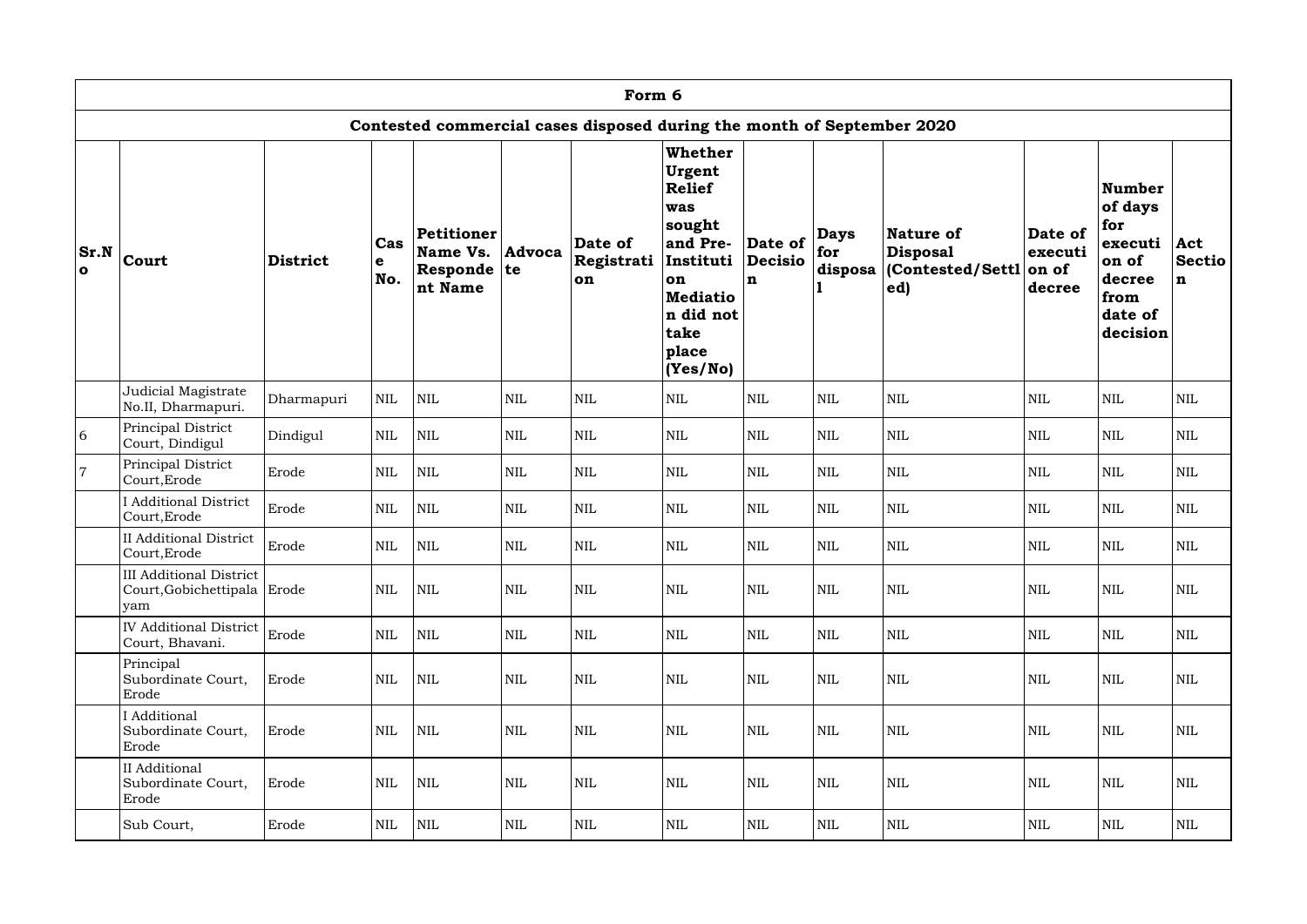|                       | Form 6                                           |                   |                 |                                                             |               |                                                                        |                                                                                                                                                        |                                          |                               |                                                        |                                       |                                                                                           |                       |
|-----------------------|--------------------------------------------------|-------------------|-----------------|-------------------------------------------------------------|---------------|------------------------------------------------------------------------|--------------------------------------------------------------------------------------------------------------------------------------------------------|------------------------------------------|-------------------------------|--------------------------------------------------------|---------------------------------------|-------------------------------------------------------------------------------------------|-----------------------|
|                       |                                                  |                   |                 |                                                             |               | Contested commercial cases disposed during the month of September 2020 |                                                                                                                                                        |                                          |                               |                                                        |                                       |                                                                                           |                       |
| Sr.N <br>$\mathbf{o}$ | Court                                            | <b>District</b>   | Cas<br>e<br>No. | <b>Petitioner</b><br>Name Vs.<br>Responde $ te $<br>nt Name | <b>Advoca</b> | Date of<br>Registrati<br>on                                            | <b>Whether</b><br>Urgent<br><b>Relief</b><br>was<br>sought<br>and Pre-<br>Instituti<br>on<br><b>Mediatio</b><br>n did not<br>take<br>place<br>(Yes/No) | Date of<br><b>Decisio</b><br>$\mathbf n$ | <b>Days</b><br>for<br>disposa | Nature of<br><b>Disposal</b><br>Contested/Settl<br> ed | Date of<br>executi<br>on of<br>decree | Number<br>of days<br>for<br>executi Act<br>on of<br>decree<br>from<br>date of<br>decision | Sectio<br>$\mathbf n$ |
|                       | Gobichettipalayam                                |                   |                 |                                                             |               |                                                                        |                                                                                                                                                        |                                          |                               |                                                        |                                       |                                                                                           |                       |
| 8                     | Principal District<br>Court, Chengalpattu        | Kancheepuram NIL  |                 | <b>NIL</b>                                                  | <b>NIL</b>    | <b>NIL</b>                                                             | <b>NIL</b>                                                                                                                                             | <b>NIL</b>                               | <b>NIL</b>                    | <b>NIL</b>                                             | <b>NIL</b>                            | <b>NIL</b>                                                                                | <b>NIL</b>            |
| 9                     | Principal District<br>Court                      | Kanniya<br>Kumari | <b>NIL</b>      | $\text{NIL}$                                                | $\mbox{NIL}$  | $\mbox{NIL}$                                                           | <b>NIL</b>                                                                                                                                             | $\mbox{NIL}$                             | NIL                           | <b>NIL</b>                                             | $\text{NIL}$                          | <b>NIL</b>                                                                                | $\mbox{NIL}$          |
| 10                    | Principal District<br>Court                      | Karur             | <b>NIL</b>      | $\text{NIL}$                                                | $\mbox{NIL}$  | $\text{NIL}$                                                           | <b>NIL</b>                                                                                                                                             | $\mbox{NIL}$                             | NIL                           | <b>NIL</b>                                             | <b>NIL</b>                            | <b>NIL</b>                                                                                | $\mbox{NIL}$          |
| 11                    | Principal District<br>Court, Krishnagiri         | Krishnagiri       | <b>NIL</b>      | $\text{NIL}$                                                | $\mbox{NIL}$  | $\mbox{NIL}$                                                           | <b>NIL</b>                                                                                                                                             | <b>NIL</b>                               | $\mbox{NIL}$                  | <b>NIL</b>                                             | <b>NIL</b>                            | <b>NIL</b>                                                                                | <b>NIL</b>            |
|                       | <b>Additional District</b><br>Court, Krishnagiri | Krishnagiri       | <b>NIL</b>      | $\mbox{NIL}$                                                | $\mbox{NIL}$  | $\mbox{NIL}$                                                           | $\mbox{NIL}$                                                                                                                                           | NIL                                      | $\mbox{NIL}$                  | <b>NIL</b>                                             | $\mbox{NIL}$                          | $\mbox{NIL}$                                                                              | $\mbox{NIL}$          |
|                       | <b>Additional District</b><br>Court, Hosur.      | Krishnagiri       | <b>NIL</b>      | $\mbox{NIL}$                                                | $\mbox{NIL}$  | $\mbox{NIL}$                                                           | NIL                                                                                                                                                    | <b>NIL</b>                               | <b>NIL</b>                    | <b>NIL</b>                                             | <b>NIL</b>                            | <b>NIL</b>                                                                                | <b>NIL</b>            |
| 12                    | Prl. Dist. & Sessions<br>Court                   | Madurai           | <b>NIL</b>      | $\mbox{NIL}$                                                | $\mbox{NIL}$  | $\mbox{NIL}$                                                           | <b>NIL</b>                                                                                                                                             | <b>NIL</b>                               | <b>NIL</b>                    | <b>NIL</b>                                             | <b>NIL</b>                            | <b>NIL</b>                                                                                | <b>NIL</b>            |
|                       | I Addl. Dist. &<br>Sessions Court                | Madurai           | <b>NIL</b>      | $\mbox{NIL}$                                                | $\mbox{NIL}$  | $\mbox{NIL}$                                                           | <b>NIL</b>                                                                                                                                             | <b>NIL</b>                               | <b>NIL</b>                    | <b>NIL</b>                                             | <b>NIL</b>                            | <b>NIL</b>                                                                                | $\mbox{NIL}$          |
|                       | I Addl. Sub Court                                | Madurai           | $\mbox{NIL}$    | NIL                                                         | $\mbox{NIL}$  | $\mbox{NIL}$                                                           | <b>NIL</b>                                                                                                                                             | <b>NIL</b>                               | <b>NIL</b>                    | <b>NIL</b>                                             | <b>NIL</b>                            | <b>NIL</b>                                                                                | $\mbox{NIL}$          |
|                       | II Addl. Sub Court                               | Madurai           | <b>NIL</b>      | $\mbox{NIL}$                                                | <b>NIL</b>    | $\mbox{NIL}$                                                           | <b>NIL</b>                                                                                                                                             | <b>NIL</b>                               | <b>NIL</b>                    | <b>NIL</b>                                             | NIL                                   | <b>NIL</b>                                                                                | NIL                   |
| 13                    | District Court,<br>Nagapattinam                  | Nagapattinam      | <b>NIL</b>      | <b>NIL</b>                                                  | <b>NIL</b>    | $\mbox{NIL}$                                                           | <b>NIL</b>                                                                                                                                             | <b>NIL</b>                               | $\mbox{NIL}$                  | <b>NIL</b>                                             | <b>NIL</b>                            | <b>NIL</b>                                                                                | <b>NIL</b>            |
|                       | Fast Track Mahila<br>Court, Nagapattinam         | Nagapattinam      | <b>NIL</b>      | $\mbox{NIL}$                                                | <b>NIL</b>    | $\mbox{NIL}$                                                           | NIL                                                                                                                                                    | <b>NIL</b>                               | $\mbox{NIL}$                  | <b>NIL</b>                                             | <b>NIL</b>                            | <b>NIL</b>                                                                                | <b>NIL</b>            |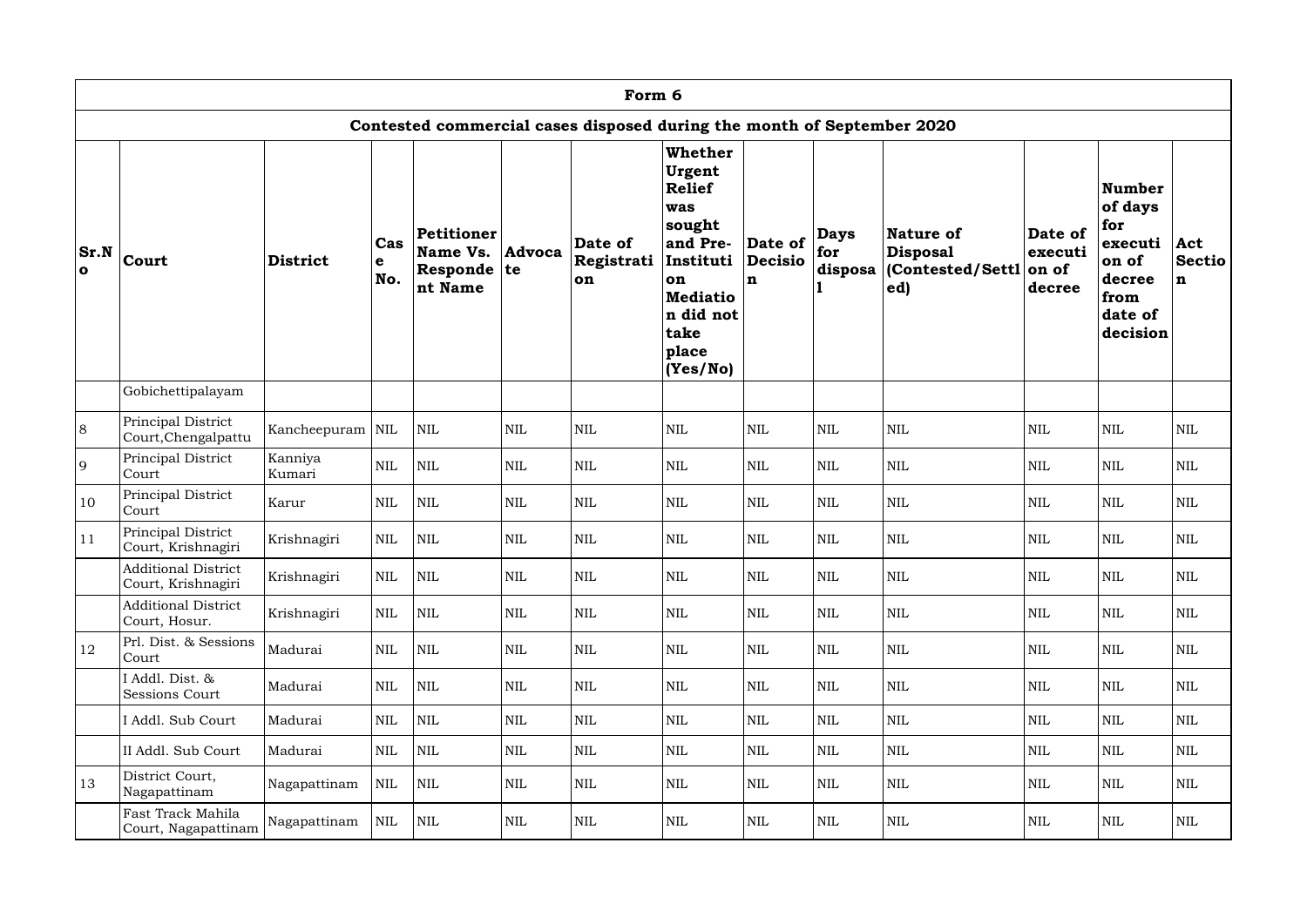|             | Form 6                                                 |                 |                           |                                                                       |               |                                                                        |                                                                                                                                                 |                                          |                               |                                                  |                                       |                                                                                       |                              |
|-------------|--------------------------------------------------------|-----------------|---------------------------|-----------------------------------------------------------------------|---------------|------------------------------------------------------------------------|-------------------------------------------------------------------------------------------------------------------------------------------------|------------------------------------------|-------------------------------|--------------------------------------------------|---------------------------------------|---------------------------------------------------------------------------------------|------------------------------|
|             |                                                        |                 |                           |                                                                       |               | Contested commercial cases disposed during the month of September 2020 |                                                                                                                                                 |                                          |                               |                                                  |                                       |                                                                                       |                              |
| Sr.N<br>l O | Court                                                  | <b>District</b> | Cas<br>$\mathbf e$<br>No. | Petitioner<br>Name Vs.<br>Responde $ te $<br>nt Name                  | Advoca        | Date of<br>Registrati<br>on                                            | Whether<br>Urgent<br><b>Relief</b><br>was<br>sought<br>and Pre-<br>Instituti<br>on<br><b>Mediatio</b><br>n did not<br>take<br>place<br>(Yes/No) | Date of<br><b>Decisio</b><br>$\mathbf n$ | <b>Days</b><br>for<br>disposa | Nature of<br>Disposal<br>(Contested/Settl<br>ed) | Date of<br>executi<br>on of<br>decree | Number<br>of days<br>for<br>executi<br>on of<br>decree<br>from<br>date of<br>decision | Act<br>Sectio<br>$\mathbf n$ |
|             | <b>Additional District</b><br>Court,<br>Mayiladuthurai | Nagapattinam    | <b>NIL</b>                | <b>NIL</b>                                                            | $\mbox{NIL}$  | $\mbox{NIL}$                                                           | $\mbox{NIL}$                                                                                                                                    | $\mbox{NIL}$                             | $\mbox{NIL}$                  | <b>NIL</b>                                       | <b>NIL</b>                            | $\mbox{NIL}$                                                                          | <b>NIL</b>                   |
|             | Sub Court,<br>Nagapattinam                             | Nagapattinam    | <b>NIL</b>                | $\mbox{NIL}$                                                          | $\mbox{NIL}$  | $\mbox{NIL}$                                                           | <b>NIL</b>                                                                                                                                      | $\mbox{NIL}$                             | $\mbox{NIL}$                  | <b>NIL</b>                                       | <b>NIL</b>                            | $\mbox{NIL}$                                                                          | <b>NIL</b>                   |
|             | Principal Sub Court,<br>Mayiladuthurai                 | Nagapattinam    | <b>NIL</b>                | $\text{NIL}$                                                          | <b>NIL</b>    | $\mbox{NIL}$                                                           | <b>NIL</b>                                                                                                                                      | <b>NIL</b>                               | <b>NIL</b>                    | <b>NIL</b>                                       | <b>NIL</b>                            | <b>NIL</b>                                                                            | <b>NIL</b>                   |
|             | <b>Additional Sub</b><br>Court,<br>Mayiladuthurai      | Nagapattinam    | <b>NIL</b>                | <b>NIL</b>                                                            | <b>NIL</b>    | <b>NIL</b>                                                             | <b>NIL</b>                                                                                                                                      | <b>NIL</b>                               | <b>NIL</b>                    | <b>NIL</b>                                       | <b>NIL</b>                            | <b>NIL</b>                                                                            | <b>NIL</b>                   |
| 14          | The Principal District<br>Judge                        | Namakkal        | $\mbox{NIL}$              | <b>NIL</b>                                                            | $\mbox{NIL}$  | $\mbox{NIL}$                                                           | $\mbox{NIL}$                                                                                                                                    | <b>NIL</b>                               | $\mbox{NIL}$                  | <b>NIL</b>                                       | <b>NIL</b>                            | $\mbox{NIL}$                                                                          | <b>NIL</b>                   |
| 15          | District Court<br>Udhagamandalam,<br>Nilgris           | Nilgris         | <b>NIL</b>                | <b>NIL</b>                                                            | $\mbox{NIL}$  | $\mbox{NIL}$                                                           | <b>NIL</b>                                                                                                                                      | <b>NIL</b>                               | $\mbox{NIL}$                  | $\mbox{NIL}$                                     | $\mbox{NIL}$                          | <b>NIL</b>                                                                            | <b>NIL</b>                   |
| 16          | Principal District<br>Court                            | Perambalur      | <b>NIL</b>                | <b>NIL</b>                                                            | $\mbox{NIL}$  | $\mbox{NIL}$                                                           | NIL                                                                                                                                             | <b>NIL</b>                               | $\mbox{NIL}$                  | <b>NIL</b>                                       | <b>NIL</b>                            | <b>NIL</b>                                                                            | NIL                          |
|             | Mahila Court                                           | Perambalur      | $\mbox{NIL}$              | <b>NIL</b>                                                            | $\mbox{NIL}$  | $\mbox{NIL}$                                                           | NIL                                                                                                                                             | <b>NIL</b>                               | <b>NIL</b>                    | <b>NIL</b>                                       | $\mbox{NIL}$                          | <b>NIL</b>                                                                            | <b>NIL</b>                   |
|             | Sub Court                                              | Perambalur      | <b>NIL</b>                | <b>NIL</b>                                                            | $\mbox{NIL}$  | $\mbox{NIL}$                                                           | NIL                                                                                                                                             | <b>NIL</b>                               | <b>NIL</b>                    | <b>NIL</b>                                       | <b>NIL</b>                            | <b>NIL</b>                                                                            | NIL                          |
| 17          | The Principal Sub<br>Court                             | Pudukkottai     | 91/1<br>9                 | UCO Bank<br>Pudukkottai<br><b>Branch Vs</b><br>P.Kunjapan<br>Indurani | S.M.Kum<br>ar | 19.03.2019                                                             | No                                                                                                                                              | 04.09.20<br>20                           | 04.09.20<br>20                | Settled out of Court                             | 14.09.20                              | 10                                                                                    | Or 6<br>R14A                 |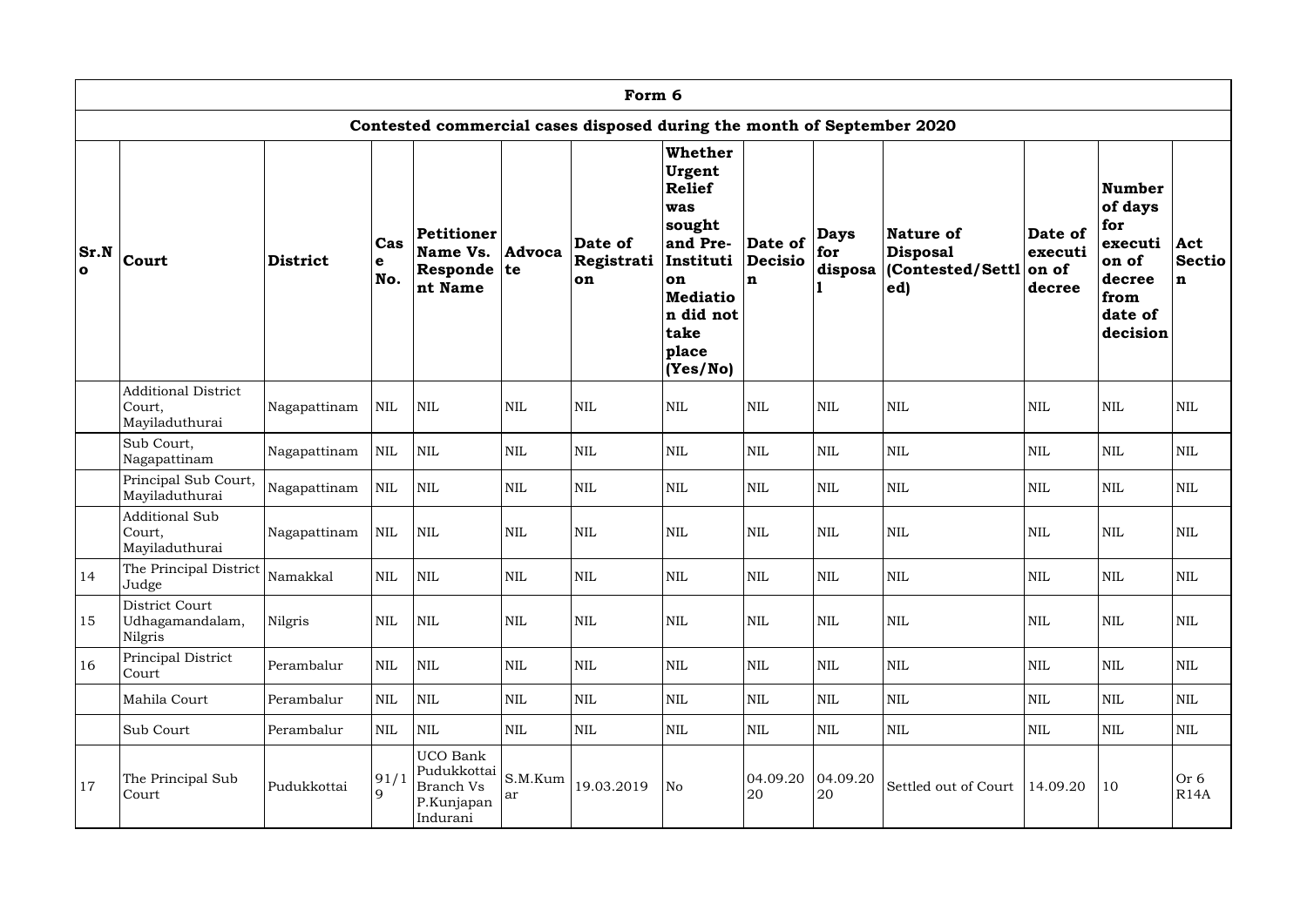|                       | Form 6                                                 |                    |                 |                                                             |              |                                                                        |                                                                                                                                                 |                                          |                               |                                                         |                                       |                                                                                       |                              |
|-----------------------|--------------------------------------------------------|--------------------|-----------------|-------------------------------------------------------------|--------------|------------------------------------------------------------------------|-------------------------------------------------------------------------------------------------------------------------------------------------|------------------------------------------|-------------------------------|---------------------------------------------------------|---------------------------------------|---------------------------------------------------------------------------------------|------------------------------|
|                       |                                                        |                    |                 |                                                             |              | Contested commercial cases disposed during the month of September 2020 |                                                                                                                                                 |                                          |                               |                                                         |                                       |                                                                                       |                              |
| Sr.N <br>$\mathbf{o}$ | Court                                                  | <b>District</b>    | Cas<br>e<br>No. | <b>Petitioner</b><br>Name Vs.<br>Responde $ te $<br>nt Name | Advoca       | Date of<br>Registrati<br>on                                            | Whether<br>Urgent<br><b>Relief</b><br>was<br>sought<br>and Pre-<br>Instituti<br>on<br><b>Mediatio</b><br>n did not<br>take<br>place<br>(Yes/No) | Date of<br><b>Decisio</b><br>$\mathbf n$ | <b>Days</b><br>for<br>disposa | Nature of<br><b>Disposal</b><br>(Contested/Settl<br>ed) | Date of<br>executi<br>on of<br>decree | Number<br>of days<br>for<br>executi<br>on of<br>decree<br>from<br>date of<br>decision | Act<br>Sectio<br>$\mathbf n$ |
| 18                    | Principal District<br>Court                            | Ramanathapur<br>am | <b>NIL</b>      | $\mbox{NIL}$                                                | $\mbox{NIL}$ | $\mbox{NIL}$                                                           | <b>NIL</b>                                                                                                                                      | <b>NIL</b>                               | $\mbox{NIL}$                  | $\mbox{NIL}$                                            | <b>NIL</b>                            | $\mbox{NIL}$                                                                          | <b>NIL</b>                   |
| 19                    | Principal District<br>Court, Salem.                    | Salem              | <b>NIL</b>      | $\mbox{NIL}$                                                | <b>NIL</b>   | $\mbox{NIL}$                                                           | <b>NIL</b>                                                                                                                                      | <b>NIL</b>                               | <b>NIL</b>                    | <b>NIL</b>                                              | <b>NIL</b>                            | <b>NIL</b>                                                                            | <b>NIL</b>                   |
| 20                    | Principal District and<br>Sessions Court               | Sivagangai         | <b>NIL</b>      | <b>NIL</b>                                                  | $\mbox{NIL}$ | <b>NIL</b>                                                             | <b>NIL</b>                                                                                                                                      | <b>NIL</b>                               | NIL                           | <b>NIL</b>                                              | <b>NIL</b>                            | <b>NIL</b>                                                                            | <b>NIL</b>                   |
| 21                    | Prl. District Court                                    | Thanjavur          | <b>NIL</b>      | $\mbox{NIL}$                                                | $\mbox{NIL}$ | $\mbox{NIL}$                                                           | <b>NIL</b>                                                                                                                                      | <b>NIL</b>                               | $\mbox{NIL}$                  | $\mbox{NIL}$                                            | $\mbox{NIL}$                          | <b>NIL</b>                                                                            | <b>NIL</b>                   |
|                       | <b>III Additional District</b><br>Judge, Pattukkottai. | Thanjavur          | <b>NIL</b>      | $\mbox{NIL}$                                                | $\mbox{NIL}$ | $\mbox{NIL}$                                                           | <b>NIL</b>                                                                                                                                      | <b>NIL</b>                               | $\mbox{NIL}$                  | $\mbox{NIL}$                                            | <b>NIL</b>                            | $\mbox{NIL}$                                                                          | <b>NIL</b>                   |
| 22                    | Principal District<br>Court                            | Theni              | <b>NIL</b>      | $\mbox{NIL}$                                                | $\mbox{NIL}$ | $\mbox{NIL}$                                                           | <b>NIL</b>                                                                                                                                      | <b>NIL</b>                               | <b>NIL</b>                    | NIL                                                     | $\mbox{NIL}$                          | $\mbox{NIL}$                                                                          | <b>NIL</b>                   |
| 23                    | Principal District<br>Court, Thoothukudi               | Thoothukudi        | <b>NIL</b>      | <b>NIL</b>                                                  | $\mbox{NIL}$ | <b>NIL</b>                                                             | NIL                                                                                                                                             | <b>NIL</b>                               | <b>NIL</b>                    | $\mbox{NIL}$                                            | <b>NIL</b>                            | <b>NIL</b>                                                                            | NIL                          |
| 24                    | Principal District<br>Court                            | Tiruchirappalli    | <b>NIL</b>      | <b>NIL</b>                                                  | $\mbox{NIL}$ | $\mbox{NIL}$                                                           | NIL                                                                                                                                             | NIL                                      | <b>NIL</b>                    | $\mbox{NIL}$                                            | $\mbox{NIL}$                          | <b>NIL</b>                                                                            | <b>NIL</b>                   |
|                       | <b>II</b> Additional District<br>Court                 | Tiruchirappalli    | $\mbox{NIL}$    | <b>NIL</b>                                                  | <b>NIL</b>   | $\mbox{NIL}$                                                           | NIL                                                                                                                                             | NIL                                      | $\mbox{NIL}$                  | $\mbox{NIL}$                                            | $\mbox{NIL}$                          | <b>NIL</b>                                                                            | <b>NIL</b>                   |
| 25                    | Principal District<br>Court                            | Tirunelveli        | <b>NIL</b>      | <b>NIL</b>                                                  | $\mbox{NIL}$ | $\mbox{NIL}$                                                           | <b>NIL</b>                                                                                                                                      | NIL                                      | $\mbox{NIL}$                  | $\mbox{NIL}$                                            | $\mbox{NIL}$                          | $\mbox{NIL}$                                                                          | <b>NIL</b>                   |
| 26                    | Principal<br>Subordinate Court,<br>Tiruppur            | Tiruppur           | <b>NIL</b>      | <b>NIL</b>                                                  | $\mbox{NIL}$ | $\mbox{NIL}$                                                           | <b>NIL</b>                                                                                                                                      | <b>NIL</b>                               | $\mbox{NIL}$                  | <b>NIL</b>                                              | $\mbox{NIL}$                          | $\mbox{NIL}$                                                                          | <b>NIL</b>                   |
|                       | <b>Additional Sub</b><br>Court, Tiruppur               | Tiruppur           | $\mbox{NIL}$    | $\mbox{NIL}$                                                | $\mbox{NIL}$ | $\mbox{NIL}$                                                           | <b>NIL</b>                                                                                                                                      | NIL                                      | $\mbox{NIL}$                  | $\mbox{NIL}$                                            | $\mbox{NIL}$                          | $\mbox{NIL}$                                                                          | <b>NIL</b>                   |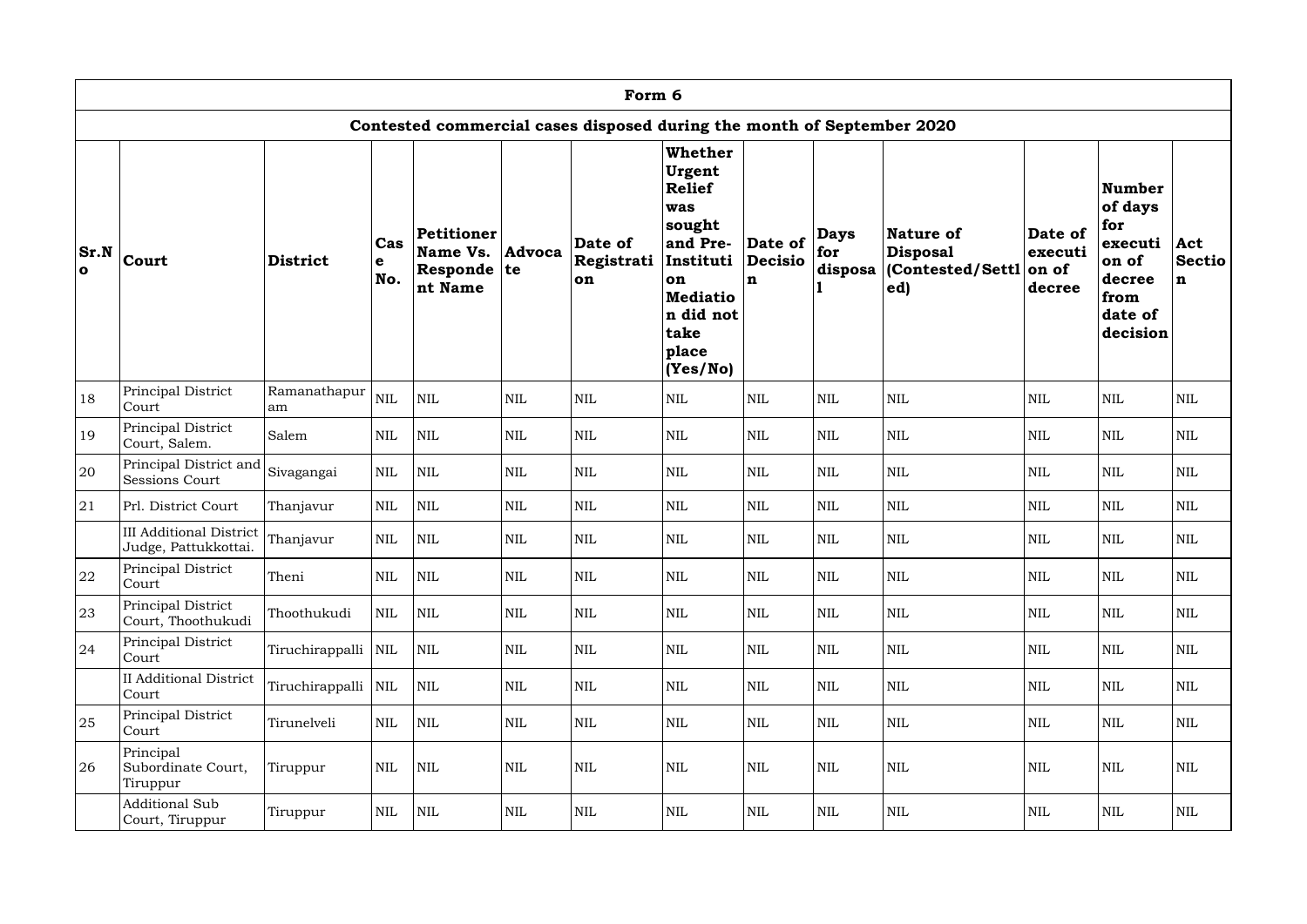|                             | Form 6                                                                        |                 |                 |                                                             |              |                                                                        |                                                                                                                                                        |                                          |                               |                                                         |                                       |                                                                                       |                                         |
|-----------------------------|-------------------------------------------------------------------------------|-----------------|-----------------|-------------------------------------------------------------|--------------|------------------------------------------------------------------------|--------------------------------------------------------------------------------------------------------------------------------------------------------|------------------------------------------|-------------------------------|---------------------------------------------------------|---------------------------------------|---------------------------------------------------------------------------------------|-----------------------------------------|
|                             |                                                                               |                 |                 |                                                             |              | Contested commercial cases disposed during the month of September 2020 |                                                                                                                                                        |                                          |                               |                                                         |                                       |                                                                                       |                                         |
| <b>Sr.N</b><br>$\mathbf{o}$ | Court                                                                         | <b>District</b> | Cas<br>e<br>No. | <b>Petitioner</b><br>Name Vs.<br>Responde $ te $<br>nt Name | Advoca       | Date of<br>Registrati<br>on                                            | <b>Whether</b><br>Urgent<br>Relief<br>was<br>sought<br>and Pre-<br>Instituti<br><b>on</b><br><b>Mediatio</b><br>n did not<br>take<br>place<br>(Yes/No) | Date of<br><b>Decisio</b><br>$\mathbf n$ | <b>Days</b><br>for<br>disposa | Nature of<br><b>Disposal</b><br>(Contested/Settl<br>ed) | Date of<br>executi<br>on of<br>decree | Number<br>of days<br>for<br>executi<br>on of<br>decree<br>from<br>date of<br>decision | $ $ <b>Act</b><br>Sectio<br>$\mathbf n$ |
| 27                          | Principal District<br>Court, Tiruvallur                                       | Tiruvallur      | <b>NIL</b>      | <b>NIL</b>                                                  | $\mbox{NIL}$ | $\mbox{NIL}$                                                           | <b>NIL</b>                                                                                                                                             | <b>NIL</b>                               | $\mbox{NIL}$                  | <b>NIL</b>                                              | <b>NIL</b>                            | <b>NIL</b>                                                                            | <b>NIL</b>                              |
|                             | The I Additional<br>District and Sessions Tiruvallur<br>Court, Tiruvallur.    |                 | <b>NIL</b>      | $\mbox{NIL}$                                                | <b>NIL</b>   | $\mbox{NIL}$                                                           | <b>NIL</b>                                                                                                                                             | <b>NIL</b>                               | $\mbox{NIL}$                  | $\mbox{NIL}$                                            | <b>NIL</b>                            | <b>NIL</b>                                                                            | <b>NIL</b>                              |
|                             | The II Additional<br>District and Sessions Tiruvallur<br>Court, Poonamallee.  |                 | <b>NIL</b>      | $\mbox{NIL}$                                                | <b>NIL</b>   | $\mbox{NIL}$                                                           | <b>NIL</b>                                                                                                                                             | <b>NIL</b>                               | $\mbox{NIL}$                  | $\mbox{NIL}$                                            | <b>NIL</b>                            | <b>NIL</b>                                                                            | <b>NIL</b>                              |
|                             | The III Additional<br>District and Sessions Tiruvallur<br>Court, Poonamallee. |                 | <b>NIL</b>      | <b>NIL</b>                                                  | <b>NIL</b>   | <b>NIL</b>                                                             | <b>NIL</b>                                                                                                                                             | <b>NIL</b>                               | <b>NIL</b>                    | <b>NIL</b>                                              | <b>NIL</b>                            | <b>NIL</b>                                                                            | <b>NIL</b>                              |
|                             | The IV Additional<br>District and Sessions Tiruvallur<br>Court, Ponneri.      |                 | <b>NIL</b>      | $\mbox{NIL}$                                                | <b>NIL</b>   | $\mbox{NIL}$                                                           | <b>NIL</b>                                                                                                                                             | <b>NIL</b>                               | <b>NIL</b>                    | <b>NIL</b>                                              | <b>NIL</b>                            | <b>NIL</b>                                                                            | <b>NIL</b>                              |
|                             | The Sub Court,<br>Tiruvallur.                                                 | Tiruvallur      | <b>NIL</b>      | <b>NIL</b>                                                  | $\mbox{NIL}$ | $\mbox{NIL}$                                                           | <b>NIL</b>                                                                                                                                             | NIL                                      | $\mbox{NIL}$                  | $\mbox{NIL}$                                            | $\mbox{NIL}$                          | <b>NIL</b>                                                                            | <b>NIL</b>                              |
|                             | The Sub Court,<br>Poonamallee.                                                | Tiruvallur      | $\mbox{NIL}$    | <b>NIL</b>                                                  | $\mbox{NIL}$ | $\mbox{NIL}$                                                           | <b>NIL</b>                                                                                                                                             | <b>NIL</b>                               | $\mbox{NIL}$                  | $\mbox{NIL}$                                            | <b>NIL</b>                            | <b>NIL</b>                                                                            | <b>NIL</b>                              |
|                             | The Sub Court,<br>Tiruttani.                                                  | Tiruvallur      | <b>NIL</b>      | <b>NIL</b>                                                  | NIL          | $\mbox{NIL}$                                                           | <b>NIL</b>                                                                                                                                             | <b>NIL</b>                               | <b>NIL</b>                    | $\mbox{NIL}$                                            | <b>NIL</b>                            | <b>NIL</b>                                                                            | <b>NIL</b>                              |
| 28                          | Principal District<br>Court,<br>Tiruvannamalai.                               | Tiruvannamala   | <b>NIL</b>      | <b>NIL</b>                                                  | $\mbox{NIL}$ | $\mbox{NIL}$                                                           | <b>NIL</b>                                                                                                                                             | <b>NIL</b>                               | <b>NIL</b>                    | $\mbox{NIL}$                                            | $\mbox{NIL}$                          | $\mbox{NIL}$                                                                          | <b>NIL</b>                              |
|                             | <b>Additional District</b><br>Court (FTC), Arni                               | Tiruvannamala   | <b>NIL</b>      | $\mbox{NIL}$                                                | NIL          | $\mbox{NIL}$                                                           | <b>NIL</b>                                                                                                                                             | NIL                                      | $\mbox{NIL}$                  | $\mbox{NIL}$                                            | $\mbox{NIL}$                          | NIL                                                                                   | $\mbox{NIL}$                            |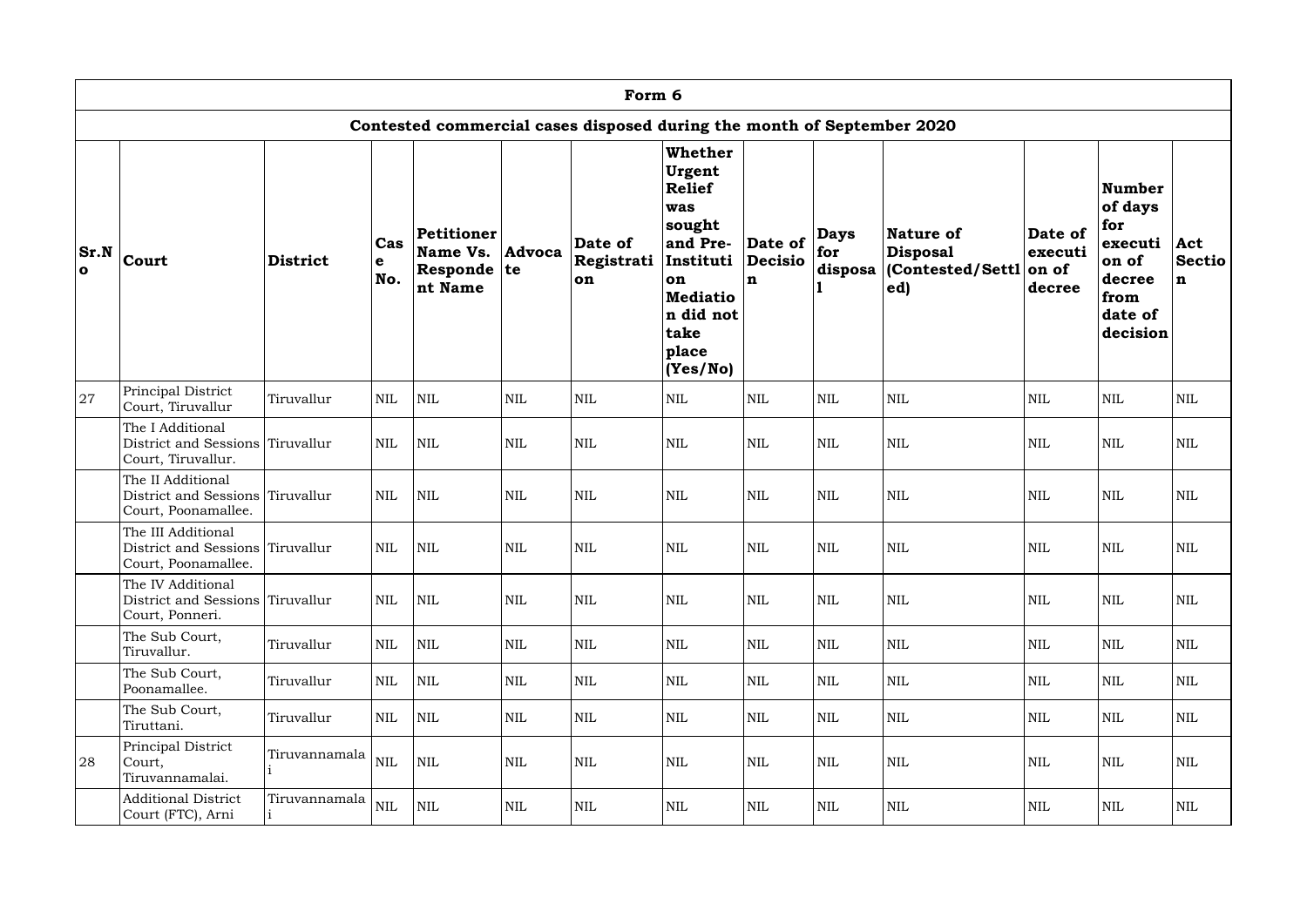|                             |                                              |                 |                           |                                                      |            | Form 6                                                                 |                                                                                                                                                 |                                |                               |                                                                 |                                       |                                                                                              |                                     |
|-----------------------------|----------------------------------------------|-----------------|---------------------------|------------------------------------------------------|------------|------------------------------------------------------------------------|-------------------------------------------------------------------------------------------------------------------------------------------------|--------------------------------|-------------------------------|-----------------------------------------------------------------|---------------------------------------|----------------------------------------------------------------------------------------------|-------------------------------------|
|                             |                                              |                 |                           |                                                      |            | Contested commercial cases disposed during the month of September 2020 |                                                                                                                                                 |                                |                               |                                                                 |                                       |                                                                                              |                                     |
| <b>Sr.N</b><br>$\mathbf{o}$ | Court                                        | <b>District</b> | Cas<br>$\mathbf e$<br>No. | Petitioner<br>Name Vs.<br>Responde $ te $<br>nt Name | Advoca     | Date of<br>Registrati<br>on                                            | Whether<br>Urgent<br><b>Relief</b><br>was<br>sought<br>and Pre-<br>Instituti<br>on<br><b>Mediatio</b><br>n did not<br>take<br>place<br>(Yes/No) | Date of<br><b>Decisio</b><br>n | <b>Days</b><br>for<br>disposa | <b>Nature of</b><br><b>Disposal</b><br>(Contested/Settl)<br>ed) | Date of<br>executi<br>on of<br>decree | <b>Number</b><br>of days<br>for<br>executi<br>on of<br>decree<br>from<br>date of<br>decision | Act<br><b>Sectio</b><br>$\mathbf n$ |
| 29                          | Principal District<br>Court                  | Tiruvarur       | <b>NIL</b>                | <b>NIL</b>                                           | <b>NIL</b> | <b>NIL</b>                                                             | $\mbox{NIL}$                                                                                                                                    | $\mbox{NIL}$                   | <b>NIL</b>                    | $\text{NIL}$                                                    | <b>NIL</b>                            | $\mbox{NIL}$                                                                                 | <b>NIL</b>                          |
| 30                          | Principal District<br>Court, Vellore         | Vellore         | <b>NIL</b>                | <b>NIL</b>                                           | <b>NIL</b> | <b>NIL</b>                                                             | $\mbox{NIL}$                                                                                                                                    | $\mbox{NIL}$                   | <b>NIL</b>                    | $\text{NIL}$                                                    | $\mbox{NIL}$                          | $\mbox{NIL}$                                                                                 | <b>NIL</b>                          |
| 31                          | Principal District<br>Court                  | Villupuram      | <b>NIL</b>                | <b>NIL</b>                                           | <b>NIL</b> | <b>NIL</b>                                                             | <b>NIL</b>                                                                                                                                      | <b>NIL</b>                     | <b>NIL</b>                    | <b>NIL</b>                                                      | <b>NIL</b>                            | <b>NIL</b>                                                                                   | <b>NIL</b>                          |
| 32                          | Principal District<br>Court, Srivillliputtur | Virudhunagar    | <b>NIL</b>                | <b>NIL</b>                                           | <b>NIL</b> | <b>NIL</b>                                                             | <b>NIL</b>                                                                                                                                      | <b>NIL</b>                     | <b>NIL</b>                    | <b>NIL</b>                                                      | <b>NIL</b>                            | <b>NIL</b>                                                                                   | <b>NIL</b>                          |
|                             | Sub Court, Sivakasi                          | Virudhunagar    | <b>NIL</b>                | <b>NIL</b>                                           | <b>NIL</b> | <b>NIL</b>                                                             | NIL                                                                                                                                             | <b>NIL</b>                     | <b>NIL</b>                    | <b>NIL</b>                                                      | $\mbox{NIL}$                          | <b>NIL</b>                                                                                   | <b>NIL</b>                          |
| 33                          | PDJ                                          | Puducherry      | <b>NIL</b>                | $\mbox{NIL}$                                         | <b>NIL</b> | <b>NIL</b>                                                             | <b>NIL</b>                                                                                                                                      | $\mbox{NIL}$                   | <b>NIL</b>                    | $\mbox{NIL}$                                                    | $\mbox{NIL}$                          | $\mbox{NIL}$                                                                                 | <b>NIL</b>                          |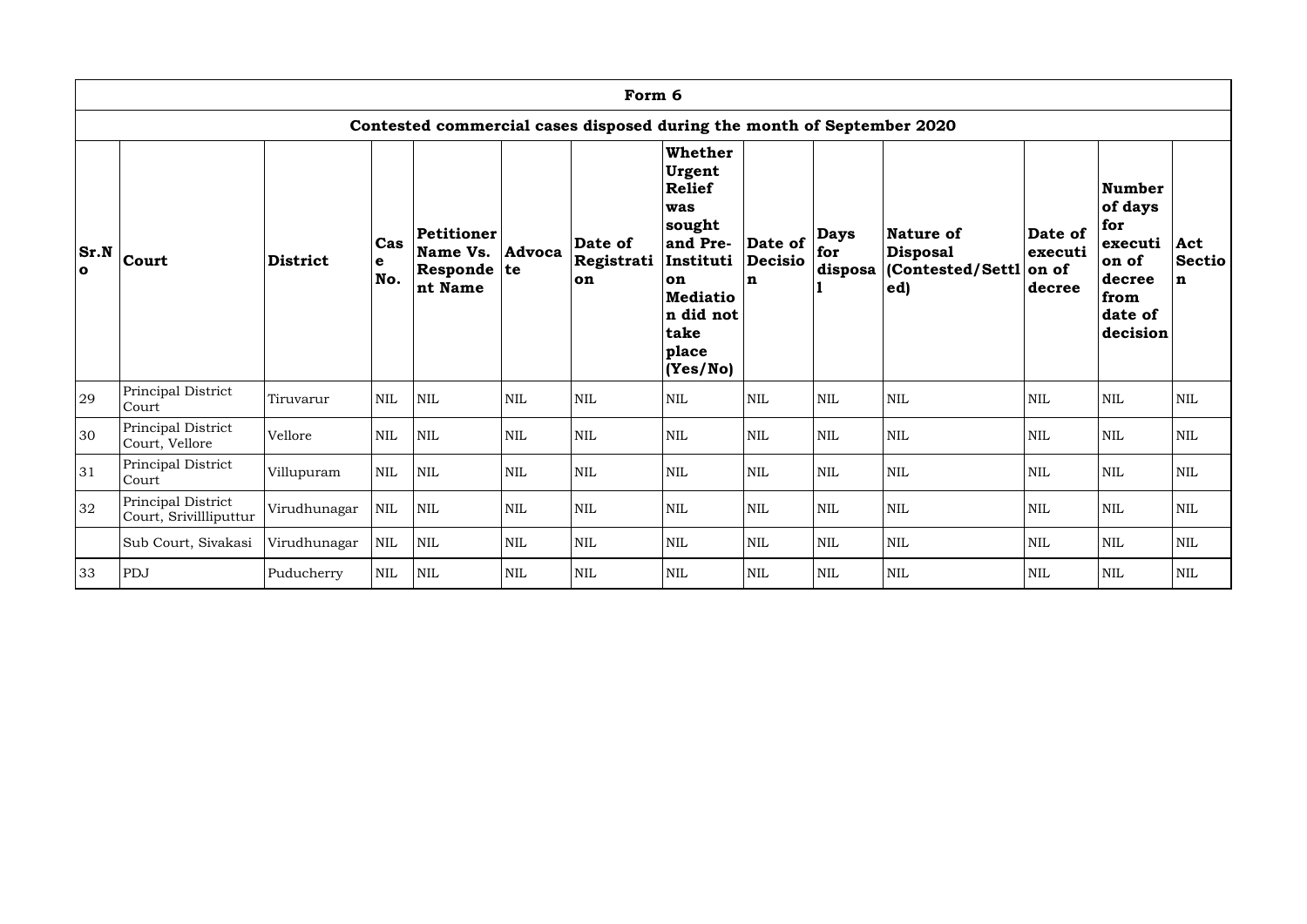|                |                                                  | Form 7                                                         |                                                                              |                                                                      |                                                                    |                                                                          |
|----------------|--------------------------------------------------|----------------------------------------------------------------|------------------------------------------------------------------------------|----------------------------------------------------------------------|--------------------------------------------------------------------|--------------------------------------------------------------------------|
|                |                                                  | Summary of Commercial Cases during the month of September 2020 |                                                                              |                                                                      |                                                                    |                                                                          |
| Sr.No          | Court                                            | <b>District</b>                                                | <b>Total number</b><br>of cases<br>pending on<br>the 1st day of<br>the month | <b>Total number</b><br>of cases<br>instituted<br>during the<br>month | <b>Total number</b><br>of cases<br>disposed<br>during the<br>month | <b>Total number</b><br>of cases<br>pending at<br>the end of<br>the month |
|                | Principal District Court                         | Ariyalur                                                       | $\Omega$                                                                     | 0                                                                    | 0                                                                  | $\overline{0}$                                                           |
|                |                                                  | <b>Ariyalur Total</b>                                          | $\mathbf 0$                                                                  | $\mathbf 0$                                                          | $\mathbf 0$                                                        | $\mathbf 0$                                                              |
| $\overline{2}$ | Principal City Civil Court                       | Chennai                                                        | 5                                                                            |                                                                      | $\overline{0}$                                                     | 6                                                                        |
|                |                                                  | <b>Chennai Total</b>                                           | $5\phantom{1}$                                                               |                                                                      | $\mathbf 0$                                                        | 6                                                                        |
| 3              | Prl. District Court, CBE.                        | Coimbatore                                                     | 140                                                                          | 3                                                                    | $\overline{0}$                                                     | 143                                                                      |
|                | I Addl.District Court, CBE                       | Coimbatore                                                     | 10                                                                           | $\overline{0}$                                                       | $\overline{0}$                                                     | 10                                                                       |
|                | III Addl. Dist. Court, CBE                       | Coimbatore                                                     | 25                                                                           | $\overline{0}$                                                       | $\overline{O}$                                                     | 25                                                                       |
|                | IV Addl. Dist. Court, CBE                        | Coimbatore                                                     | 38                                                                           | $\overline{0}$                                                       | $\overline{O}$                                                     | 38                                                                       |
|                | V Addl. Dist. Court, CBE                         | Coimbatore                                                     | 34                                                                           | $\overline{0}$                                                       | $\overline{0}$                                                     | 34                                                                       |
|                |                                                  | <b>Coimbatore Total</b>                                        | 247                                                                          | 3                                                                    | $\mathbf 0$                                                        | 250                                                                      |
| $\overline{4}$ | Principal District and Sessions Court, Cuddalore | Cuddalore                                                      | $\overline{4}$                                                               |                                                                      | $\overline{0}$                                                     | $\overline{5}$                                                           |
|                | All other Courts                                 | Cuddalore                                                      | $\overline{0}$                                                               | $\overline{0}$                                                       | $\overline{0}$                                                     | $\overline{0}$                                                           |
|                |                                                  | <b>Cuddalore Total</b>                                         | $\overline{\mathbf{4}}$                                                      | 1                                                                    | $\mathbf 0$                                                        | $\overline{\mathbf{5}}$                                                  |
| $\overline{5}$ | Principal District Court, Dharmapuri.            | Dharmapuri                                                     | 10                                                                           | $\overline{0}$                                                       | $\overline{0}$                                                     | 10                                                                       |
|                | Judicial Magistrate No.II, Dharmapuri.           | Dharmapuri                                                     | $\overline{0}$                                                               | $\overline{0}$                                                       | $\overline{0}$                                                     | $\overline{0}$                                                           |
|                |                                                  | <b>Dharmapuri Total</b>                                        | 10                                                                           | $\mathbf 0$                                                          | $\mathbf 0$                                                        | 10                                                                       |
| 6              | Principal District Court, Dindigul               | Dindigul                                                       | 18                                                                           | 10                                                                   | $\overline{0}$                                                     | 28                                                                       |
|                |                                                  | <b>Dindigul Total</b>                                          | 18                                                                           | 10                                                                   | 0                                                                  | 28                                                                       |
| $\overline{7}$ | Principal District Court, Erode                  | Erode                                                          | 14                                                                           | 8                                                                    | $\overline{0}$                                                     | 22                                                                       |
|                | I Additional District Court, Erode               | Erode                                                          | 15                                                                           | $\overline{0}$                                                       | 8                                                                  | $\overline{7}$                                                           |
|                | II Additional District Court, Erode              | Erode                                                          | $\overline{7}$                                                               | $\overline{0}$                                                       | $\overline{0}$                                                     | $\overline{7}$                                                           |
|                | III Additional District Court, Gobichettipalayam | Erode                                                          | 3                                                                            | $\overline{0}$                                                       | 3                                                                  | $\overline{0}$                                                           |
|                | IV Additional District Court, Bhavani.           | Erode                                                          | 3                                                                            | $\mathbf{0}$                                                         |                                                                    | $\overline{2}$                                                           |
|                | Principal Subordinate Court, Erode               | Erode                                                          | 16                                                                           |                                                                      | $\overline{0}$                                                     | 17                                                                       |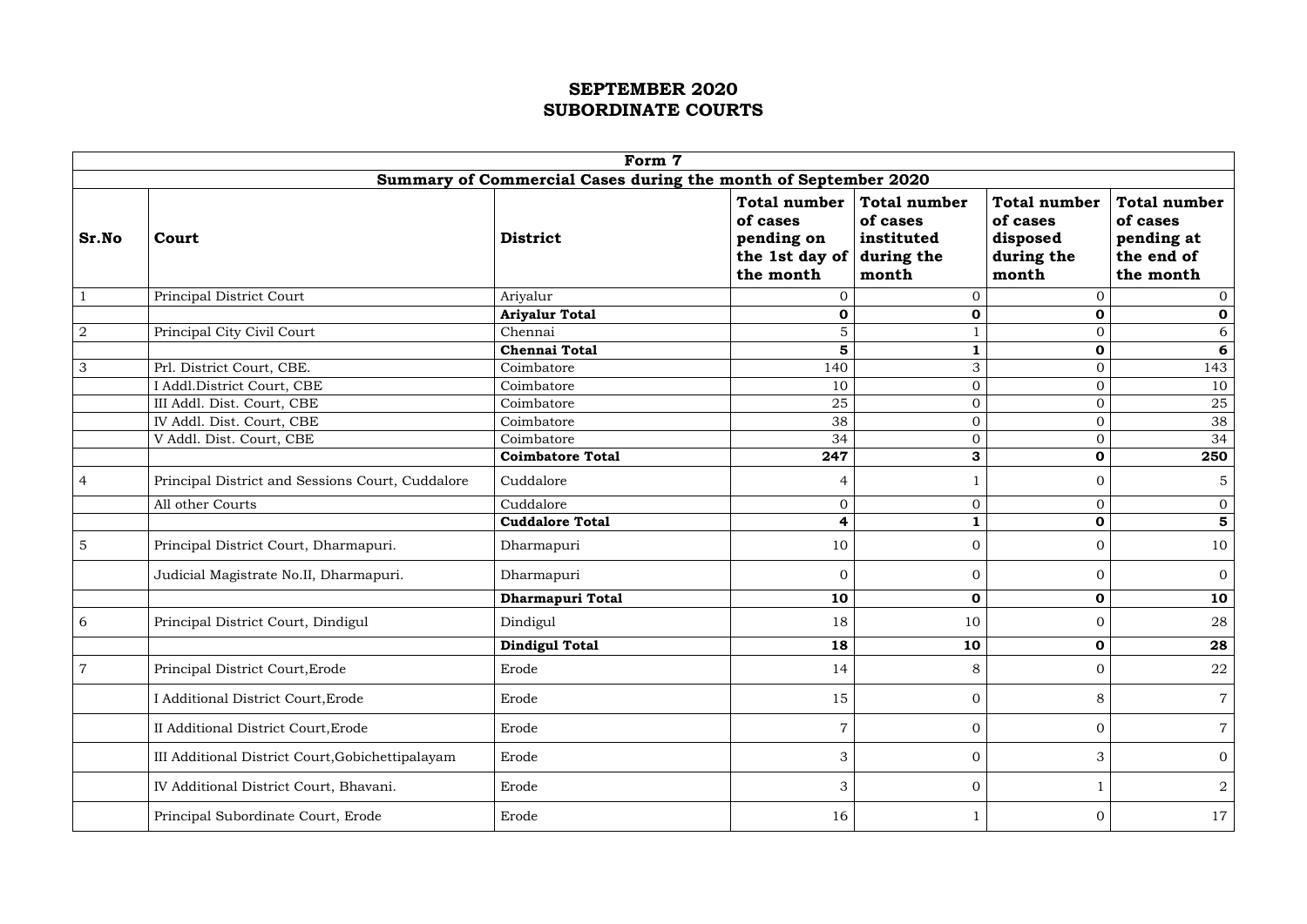|    | I Additional Subordinate Court, Erode     | Erode                     | 12                      | $\overline{2}$   | $\overline{0}$ | 14                      |
|----|-------------------------------------------|---------------------------|-------------------------|------------------|----------------|-------------------------|
|    | II Additional Subordinate Court, Erode    | Erode                     | $\overline{4}$          | $\overline{0}$   | $\overline{0}$ | $\overline{4}$          |
|    | Sub Court, Gobichettipalayam              | Erode                     |                         | $\overline{0}$   | $\overline{0}$ |                         |
|    |                                           | <b>Erode Total</b>        | 75                      | 11               | 12             | 74                      |
| 8  | Principal District Court, Chengalpattu    | Kancheepuram              | 39                      | $\overline{0}$   | $\overline{0}$ | 39                      |
|    |                                           | <b>Kancheepuram Total</b> | 39                      | $\mathbf 0$      | $\mathbf 0$    | 39                      |
| 9  | Principal District Court                  | Kanniya Kumari            | 27                      | $\overline{2}$   | $\overline{0}$ | 29                      |
|    |                                           | Kanniya Kumari Total      | 27                      | $\boldsymbol{2}$ | $\mathbf 0$    | 29                      |
| 10 | Principal District Court                  | Karur                     | $\overline{4}$          | $\overline{0}$   | $\mathbf{0}$   | $\overline{4}$          |
|    |                                           | <b>Karur Total</b>        | $\overline{\mathbf{r}}$ | $\mathbf 0$      | $\mathbf 0$    | $\overline{\mathbf{4}}$ |
| 11 | Principal District Court, Krishnagiri     | Krishnagiri               | 3                       | $\overline{0}$   | $\overline{0}$ | 3                       |
|    | Additional District Court, Krishnagiri    | Krishnagiri               | $\overline{2}$          | $\overline{0}$   | $\overline{0}$ | $\overline{2}$          |
|    | Additional District Court, Hosur.         | Krishnagiri               | 41                      | $\overline{0}$   | $\overline{0}$ | 41                      |
|    |                                           | Krishnagiri Total         | 46                      | $\mathbf 0$      | $\mathbf 0$    | 46                      |
| 12 | Prl. Dist. & Sessions Court               | Madurai                   | 31                      | 6                |                | 36                      |
|    | I Addl. Dist. & Sessions Court            | Madurai                   | 2                       | $\mathbf{0}$     | $\overline{0}$ | $\overline{2}$          |
|    | I Addl. Sub Court                         | Madurai                   | $\mathfrak{Z}$          | $\overline{0}$   | $\overline{0}$ | $\mathfrak{S}$          |
|    | II Addl. Sub Court                        | Madurai                   | $\overline{2}$          | $\overline{0}$   | $\overline{0}$ | $\overline{2}$          |
|    |                                           | <b>Madurai Total</b>      | 38                      | 6                |                | 43                      |
| 13 | District Court, Nagapattinam              | Nagapattinam              | $\overline{0}$          | $\overline{0}$   | $\overline{0}$ | $\overline{0}$          |
|    | Fast Track Mahila Court, Nagapattinam     | Nagapattinam              | $\overline{0}$          | $\overline{0}$   | $\overline{0}$ | $\overline{0}$          |
|    | Additional District Court, Mayiladuthurai | Nagapattinam              | $\overline{0}$          | $\overline{0}$   | $\overline{0}$ | $\mathbf{0}$            |
|    | Sub Court, Nagapattinam                   | Nagapattinam              | $\overline{0}$          | $\overline{0}$   | $\overline{0}$ | $\overline{0}$          |
|    | Principal Sub Court, Mayiladuthurai       | Nagapattinam              | $\overline{0}$          | $\overline{0}$   | $\overline{0}$ | $\overline{0}$          |
|    | Additional Sub Court, Mayiladuthurai      | Nagapattinam              | $\overline{0}$          | $\overline{0}$   | $\overline{0}$ | $\overline{0}$          |
|    |                                           | <b>Nagapattinam Total</b> | $\mathbf 0$             | $\mathbf 0$      | $\mathbf 0$    | $\mathbf 0$             |
| 14 | The Principal District Judge              | Namakkal                  | 40                      |                  | $\overline{0}$ | 41                      |
|    |                                           | <b>Namakkal Total</b>     | 40                      |                  | $\mathbf 0$    | 41                      |
| 15 | District Court Udhagamandalam, Nilgiris   | Nilgiris                  | $\overline{2}$          | $\overline{0}$   | $\overline{0}$ | $\overline{2}$          |
|    | District Court Udhagamandalam, Nilgiris   | Nilgiris                  |                         | $\overline{0}$   | $\overline{0}$ |                         |
|    |                                           | <b>Nilgiris Total</b>     | $3\phantom{a}$          | $\mathbf 0$      | $\mathbf 0$    | $\mathbf{3}$            |
|    |                                           |                           |                         |                  |                |                         |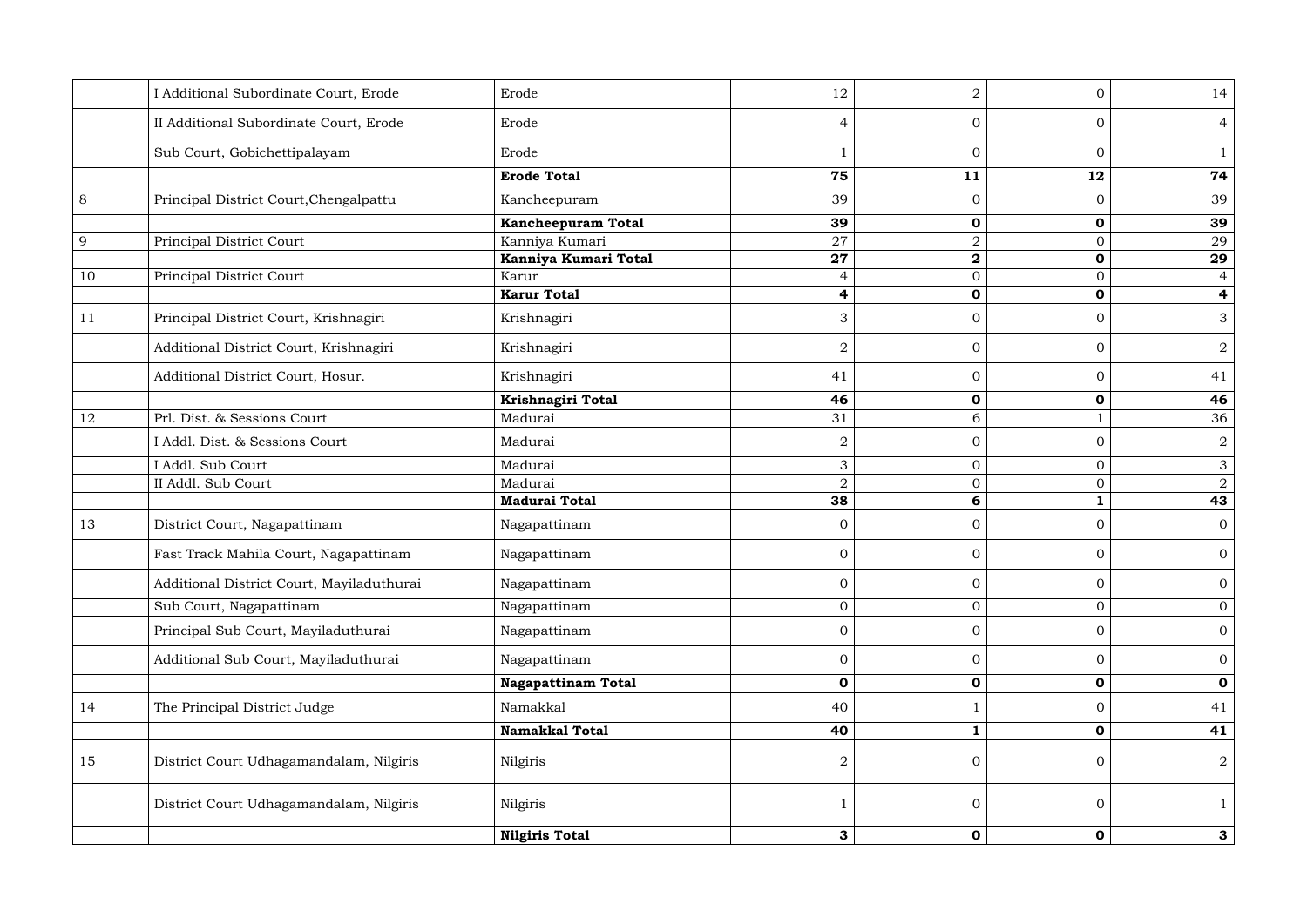| 16 | Principal District Court                     | Perambalur               | $\overline{0}$   | $\overline{0}$ | $\overline{0}$ | $\overline{0}$ |
|----|----------------------------------------------|--------------------------|------------------|----------------|----------------|----------------|
|    | Mahila Court                                 | Perambalur               | $\overline{0}$   | $\overline{0}$ | $\overline{0}$ | $\overline{0}$ |
|    | Sub Court                                    | Perambalur               | $\overline{0}$   | $\mathbf{0}$   | $\overline{0}$ | $\overline{0}$ |
|    |                                              | <b>Perambalur Total</b>  | $\mathbf 0$      | $\mathbf 0$    | $\mathbf 0$    | $\mathbf 0$    |
| 17 | The Principal District Court                 | Pudukottai               |                  | $\overline{0}$ | $\overline{0}$ | $\overline{7}$ |
|    | The Mahila Court                             | Pudukottai               |                  | $\overline{0}$ | $\overline{0}$ | $\mathbf{1}$   |
|    | The Principal Sub Court                      | Pudukottai               | 29               | $\overline{0}$ |                | 28             |
|    | The Additional Sub Court                     | Pudukottai               | 45               | $\overline{0}$ | $\overline{0}$ | 45             |
|    | The Additional District Court                | Pudukottai               |                  | $\overline{0}$ | $\overline{0}$ | $\overline{7}$ |
|    | The Sub Court, Aranthangi                    | Pudukottai               | $\overline{2}$   | $\overline{0}$ | $\overline{0}$ | $\overline{2}$ |
|    |                                              | <b>Pudukottai Total</b>  | 91               | $\mathbf 0$    | $\mathbf{1}$   | 90             |
| 18 | Principal District Court                     | Ramanathapuram           |                  | $\mathbf{0}$   | $\overline{0}$ | $\mathbf{1}$   |
|    |                                              | Ramanathapuram Total     |                  | $\mathbf 0$    | $\mathbf 0$    | $\mathbf{1}$   |
| 19 | Principal District Court, Salem.             | Salem                    | 77               | 8              | 3              | 82             |
|    |                                              | <b>Salem Total</b>       | 77               | 8              | $\mathbf{3}$   | 82             |
| 20 | Principal District and Sessions Court        | Sivagangai               | $\overline{0}$   | $\overline{0}$ | $\overline{0}$ | $\overline{0}$ |
|    |                                              | Sivagangai Total         | $\mathbf 0$      | $\mathbf 0$    | $\mathbf 0$    | $\mathbf 0$    |
| 21 | Prl. District Court                          | Thanjavur                | 39               | 8              | $\overline{0}$ | 47             |
|    | III Additional District Judge, Pattukkottai. | Thanjavur                | $\overline{2}$   | $\overline{0}$ | $\overline{0}$ | $\overline{2}$ |
|    |                                              | <b>Thanjavur Total</b>   | 41               | 8              | $\mathbf 0$    | 49             |
| 22 | Principal District Court                     | Theni                    | $\overline{2}$   | $\overline{0}$ | $\overline{0}$ | $\overline{2}$ |
|    |                                              | <b>Theni Total</b>       | $\boldsymbol{2}$ | $\mathbf 0$    | $\mathbf 0$    | $\mathbf{2}$   |
| 23 | Principal District Court, Thoothukudi        | Thoothukudi              | 24               | $\overline{0}$ | $\overline{0}$ | 24             |
|    |                                              | Thoothukudi Total        | 24               | $\mathbf 0$    | $\mathbf 0$    | 24             |
| 24 | Principal District Court                     | Tiruchirappalli          | 20               |                | $\overline{0}$ | 21             |
|    | <b>II Additional District Court</b>          | Tiruchirappalli          |                  | $\overline{0}$ |                | $\overline{0}$ |
|    |                                              | Tiruchirappalli Total    | 21               | $\mathbf{1}$   | $\mathbf{1}$   | 21             |
| 25 | Principal District Court                     | Tirunelveli              | 17               | $\mathbf{0}$   | $\overline{0}$ | 17             |
|    |                                              | <b>Tirunelveli Total</b> | 17               | $\mathbf 0$    | $\mathbf 0$    | 17             |
| 26 | Principal District Court, Tiruppur           | Tiruppur                 | 20               | $\overline{0}$ | $\overline{0}$ | 20             |
|    | I Additional District Court, Tiruppur        | Tiruppur                 | 53               | $\overline{0}$ | $\overline{0}$ | 53             |
|    | II Additional District Court, Tiruppur       | Tiruppur                 | 23               | $\overline{0}$ |                | 22             |
|    | Principal Sub Court, Tiruppur                | Tiruppur                 | 93               | $\overline{2}$ | $\overline{0}$ | 95             |
|    | Additional Sub Court, Tiruppur               | Tiruppur                 | 73               | $\overline{0}$ |                | 72             |
|    | Sub Court, Udumalpet                         | Tiruppur                 | 8                | $\overline{0}$ | $\overline{0}$ | 8              |
|    |                                              |                          |                  |                |                |                |